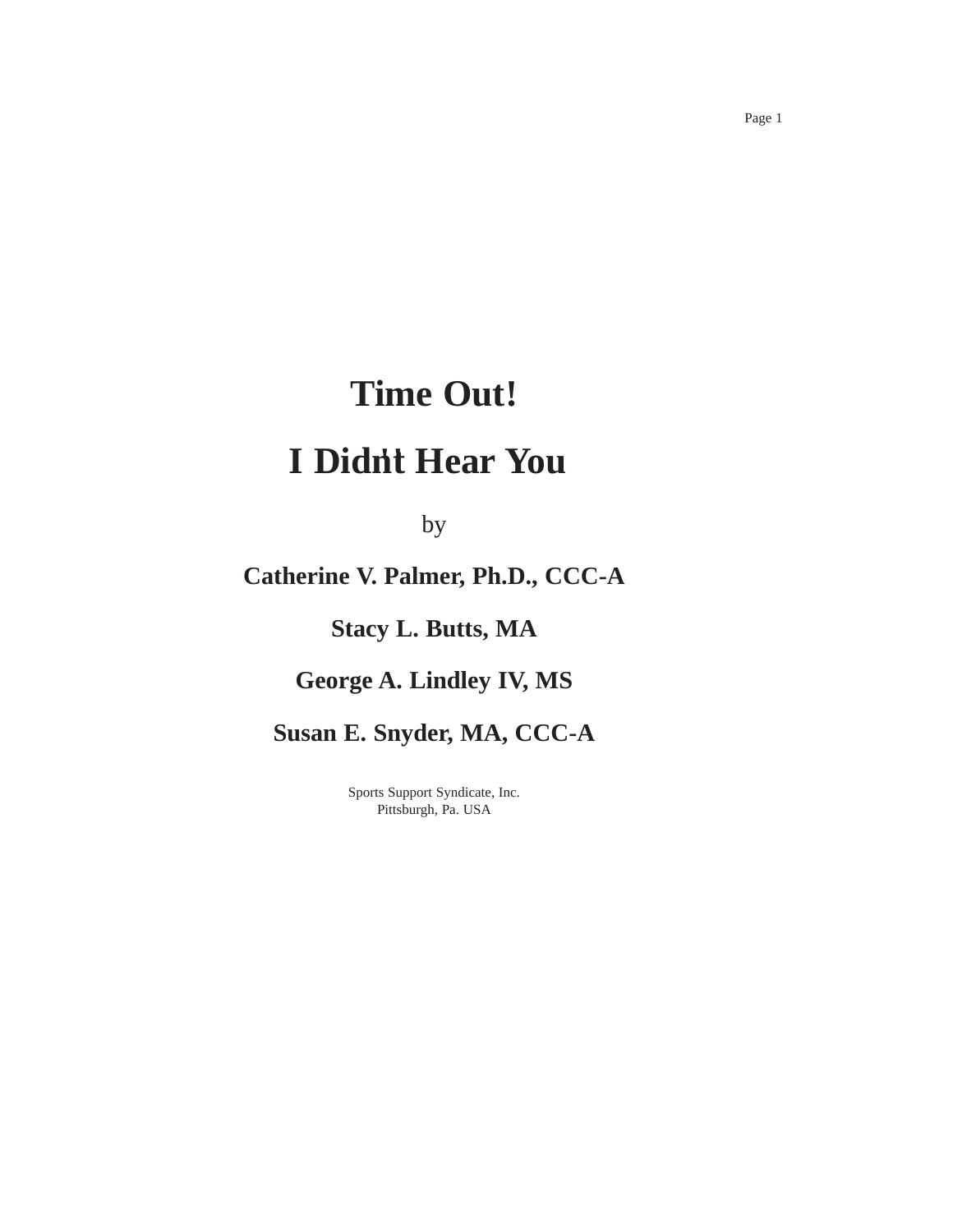Catherine Palmer, Ph.D., is available for speaking engagements. Universities, professional meetings, school-district educators, community groups, health-care providers, athletic associations, coaching seminars and even businesses and church groups have enjoyed CatherineÕs presentations.

For details on bringing Catherine or any other author from the Sports Support Syndicate to your group for a lecture/speaking engagement, contact the publisher. To receive a resume, reference list, topic ideas and scheduling dates, please make a written request for a speakersÕ kit.

> Sports Support Syndicate, 108 S. 12th Street Pittsburgh, PA USA 15203-1226

Of Dce: 412-481-2497 Fax: 412-481-2540 Internet e-mail: MRauterkus@sportsurf.Net http://www.SportsReader.Com/

Printed on Recycled Paper

### **Made in the U.S.A.**

First Edition — First Printing

O.K. for Export, Trade Sales, and Library Markets

Translation and Movie Rights Available

*Read! Exercise Your Mind! Promote Literacy*

Please support your local bookstores, especially if they stock works from independent, small-press, publishers.

First Edition & First Printing Copyright ' 1996 by Catherine V. Palmer, Ph.D.

Published by Sports Support Syndicate, Inc. 108 South 12th Street Pittsburgh, PA 15203-1226 USA

 $Of$ <sub>ce</sub> $.412 - 481 - 2497$ Fax: 412-481-2540 Internet e-mail: mrauterkus@sportsurf.net

> ISBN: 1-878602-92-6 Softcover price: \$25.00 - USA

All rights reserved. No part of this material may be reproduced, stored in a retrieval system, or transcribed, in any form or by any means Ñelectronic, mechanical, photocopying, recording or otherwise  $\tilde{N}$  without the prior permission of the publisher or the author.

This text is available in large print and on the internet by request to the publisher.

All international copyright laws apply. For foreign distribution, translation, and reproduction, please contact the publisher.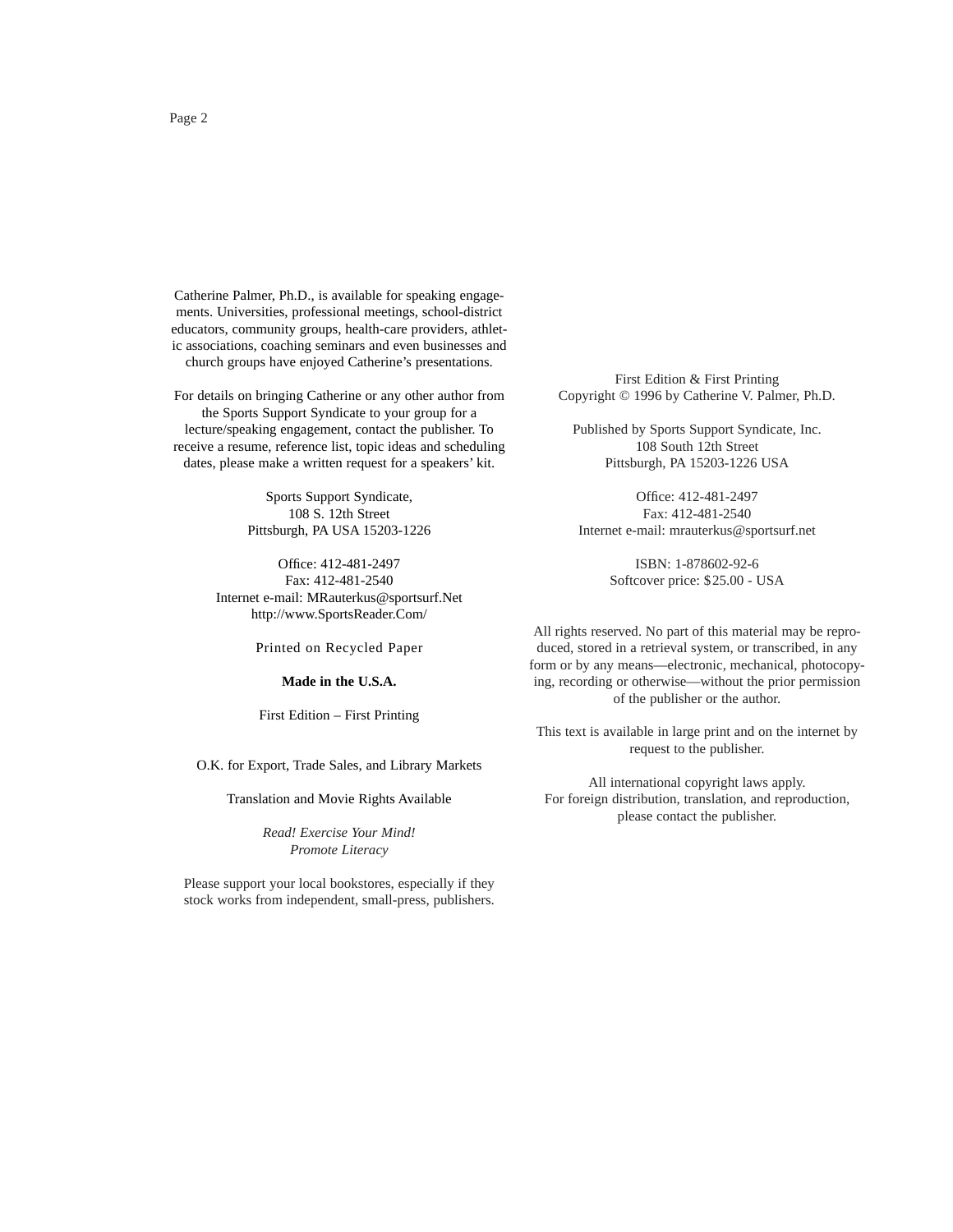# **The Authors**

The V. Palmer received her doctorate from Northwestern University, and is currently an Assistant Professor of Communication Science and Disorders at the University of Pittsburgh. She has published scienti<code>Dc</code> articles in p an Assistant Professor of Communication Science and Disorders at the University of regarded as a dynamic teacher and researcher.

**Stack** L. Butts, MA, was a research and project assistant to Dr. Palmer while she obtained her Masters Degree in Audiology at the University of Pittsburgh.

eorge A. Lindley IV, MS, made his network TV debut by winning on The Wheel of Fortune during his tenure in the Masters program at the University of Pittsburght George completed his CFY in Maryland and is now a doctoral stu Fortune during his tenure in the Masters program at the University of Pittsburgh. George completed his CFY in Maryland and is now a doctoral student at Pitt.

Usan E. Snyder, MA, CCC-A, was a basketball player on Canada is National Team as well as a scholarship player in college at Rutgers and Michigan State. She has coordinated the Assistive Device Center at the University of Pittsburgh since 1992. Susan now resides in Arizona with her husband and son.

## **Catherine has written a large collection of articles and the following books:**

Games for Active Learning Ñ For Any Classroom

Games for Active Learning Ñ Focus on Audiology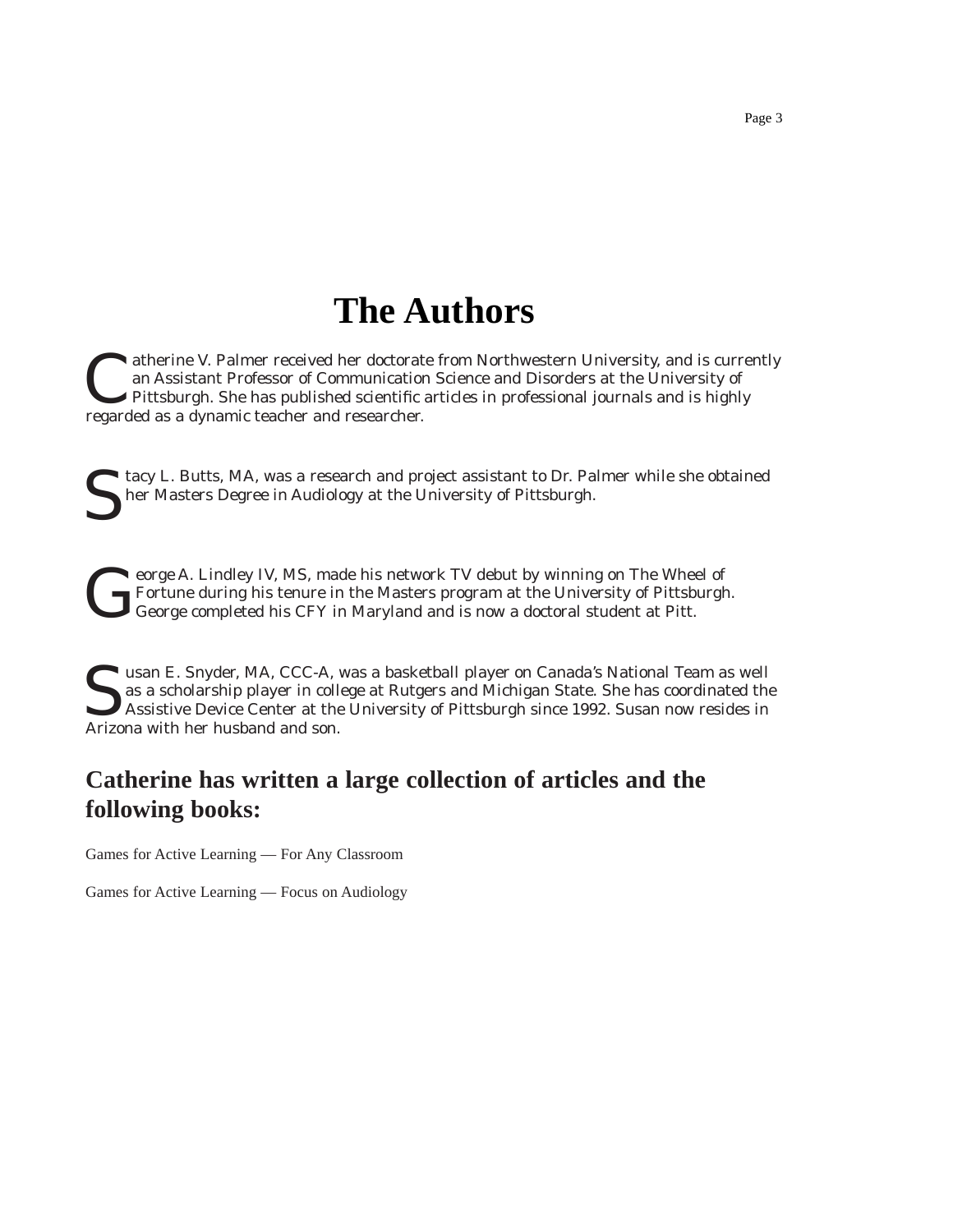### **Acknowledgments** Page 4

The authors of this project would like to thank the following people and organizations without whom the publication of this book would not have been possible.

This publication was supported in part through a contract between the University of Pittsburgh and PennsylvaniaÕs Initiative on Assistive Technology (PIAT). PIAT is funded by the National Institute on Disability and Rehabilitation Research, US Department of Education, under Public Law 103-218, the Technology-related Assistance for Individuals with Disabilities Act Amendments of 1994 (#H224A2006-94A). We would like to extend a special thank you to Amy Goldman who was our liason at PIAT for her encouragement, patience, and editing.

# **The contributors included:**

Heather Whitestone, Miss America 1995 Mary McGinnis, Miss America Organization Jim Ryun, Olympic Athlete, Track and Field and his wife Anne Ryun John Pride, father of Curtis Pride, baseball player with the 1995 Montreal Expos Neil Gwinn, assistant coach/player, United States Deaf Soccer Organization American Academy of Audiology, Greg Chavez Sprint Relay Service Pennsylvania Interscholastic Athletic Association, Robert Lombardi National Federation of State High School Associations, Robert Kanaby Elaine Mormer, M.A., University of Pittsburgh Speech and Hearing Clinic USA Gymnastics, Julie Bejin United States WomenÕs Lacrosse, Susanna McVaugh USA Baseball, Richard E. Case United States Fencing Association, Kristi Roberts WomenÕs International Bowling Congress, Stacy Fox American Bowling Congress, Jeff Henry National Archery Association of the United States, Colleen Walker Mar National Riße Association, Sheila Pasquini

United States Weightlifting Federation, Inc.

USA Table Tennis

United States Badminton Association

United States of America Rugby Football Union

United States Golf Association

United States Curling Association

United States Canoe and Kayak Team, Tiffany West

United States Rowing Association

United States Judo, Inc.

United States Ski Association

Athletic Director and Coaches of Plum High School,

Pittsburgh, PA, Robert Terlinski

Dave Anderson Julie McCormick Cindy Mitchell William Rometo Ron Deslauriers Anthony Krasowki Tim Sandstrom Joseph Ionta Kelli McIntyre Ed Nitrowski

Cumberland Valley School District, Pennsylvania, Robin Turo

Central Dauphin East Senior High School, Pennsylvania, Glenn Coates, Donna Roth

Mt. Lebanon High School, Pennsylvania, Elizabeth A. Bowers, Susan Wright

Parent Education Network, Louise Thieme, Ginny Duncan

The Pennsylvania Coalition of Citizens with Disabilities, Linda Anthony

Michele Chirdon Mundock, Johns Hopkins Listening Center, Baltimore, MD

Three Rivers Center for Independent Living, W. D. Chrisner III

Education Law Center, Inc., Nancy A. Hubley

Young MenÕs Christian Association of Pittsburgh, Nancy L. Kramer, Thomas Deen

MaryLou Dunmeyer, Pittsburgh Parents of Children with Hearing Loss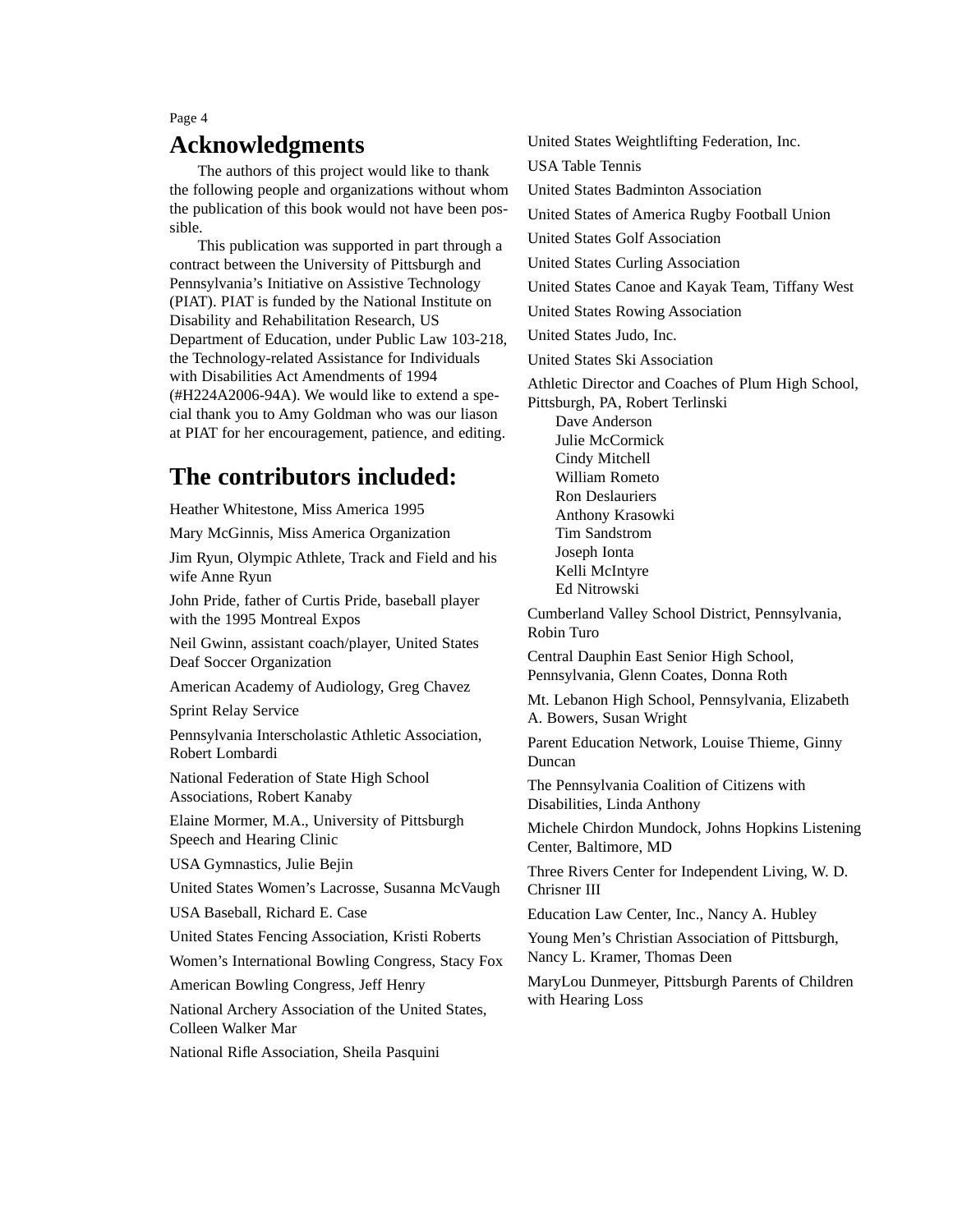# **Contents**

<span id="page-4-0"></span>

| Chapter 2 N The Ear, Hearing and Communication 7                          |  |
|---------------------------------------------------------------------------|--|
| Chapter 3 N Assistive Devices and Communication Strategies 13             |  |
|                                                                           |  |
| Chapter 5 N Communication Needs Assessment 38                             |  |
|                                                                           |  |
|                                                                           |  |
| Chapter 8 N Hearing loss didn0t stop these athletes from participating 83 |  |
|                                                                           |  |

# **Figures**

| Figure 1. | Schematic of the ear. |  |  |
|-----------|-----------------------|--|--|
|           |                       |  |  |

- Figure 2. Graph of the frequency and intensity level of everyday sounds.
- Figure 3. Graph of normal hearing.
- Figure 4. Graph of moderate hearing loss.
- Figure 5. Schematic of a hearing aid.
- Figure 6. In-the-ear hearing aid.
- Figure 7. Behind-the-ear hearing aid.
- Figure 8. Portable telephone ampliÞer.
- Figure 9. Assistive listening device to overcome noise and distance problems.
- Figure 10. Audiometric data for example athlete.

# **Tables**

- Table 1. Tech Act projects by state.
- Table 2. Hearing aid trouble shooting.
- Table 3. Statewide telephone relay numbers.
- Table 4. Features as a function of transmission type.
- Table 5. Assistive device transmission and coupling options.
- Table 6. Everyday communication strategies.
- Table 7. Protection and advocacy organizations.
- Table 8. **Hearth** Hearing, device, activity, and environmental data.
- Table 9. Identifying communication within an activity.
- Table 10. Solutions to previously identiÞed difÞcult communication situations.
- Table 11. Hearing, device, activity, and environmental data for example athlete.
- Table 12. Identifying communication within an activity for example athlete.
- Table 13. Solutions to previously identiÞed difÞcult communication situations for example athlete.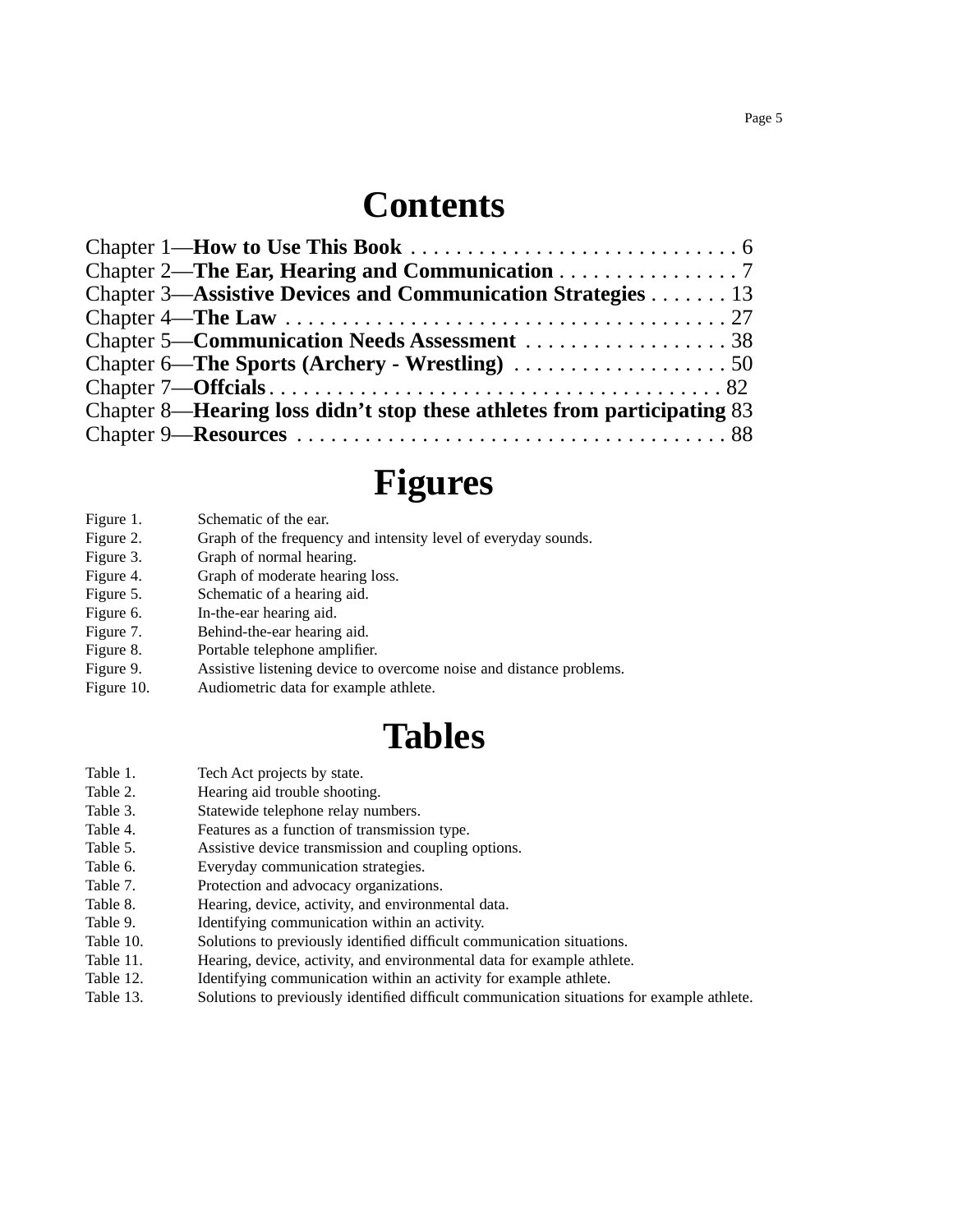# <span id="page-5-0"></span>**Chapter 1 How to Use This Book**

Extracurricular activities and sporting events may be very important for the overall educational and social experience of a child. For most children, the school day does not end at the sound of the bell of the last academic class. Many lessons about team work, responsibility, winning, and losing happen in Òafter schoolÓ activities that are sponsored by the school. All children have the right under the law to access these after school activities in the least restrictive way just as they have a right to access the academic offerings of a school.

There is such a tremendous focus on making academics accessible to children with hearing-impairment that extracurricular activities are often ignored. Further, students, parents, and coaches may mistakenly assume that team activities are not appropriate for individuals with hearing loss.

*Time Out! I DidnÕt Hear You* provides the student, parent, coach, athletic director, principal, school-board member and educational audiologist with all the information needed to make athletics accessible in the most cost-effective, comfortable way. We recommend that you approach making athletics accessible in the following manner. Review Chapter 2 ÒThe Ear, Hearing, and CommunicationÓ in order to understand the impact of hearing loss on communication.

Chapter 3 ÒAssistive Devices and Communication StrategiesÓ should be read carefully before tackling a sports speciÞc chapter. The sports speciÞc chapters were written assuming that the user has read Chapter 3. The devices are described in detail in Chapter 3 and are not re-detailed in the sports specific chapter. Chapter 3 also describes general solutions regarding hearing aids and communication strategies that are important in any athletic activity.

Chapter 4 speciÞcally explains the studentÕs rights to participate in athletic activities and the process that the parent and school may go through to obtain appropriate accommodations. Use this chapter as a reference if questions or concerns come up.

Anyone involved in writing the studentÕs individual education plan will want to use this chapter.

Chapter 5 takes you through a complete communication needs assessment for the individual student and sport. Use the sport speciÞc section in Chapter 6 to complete the needs assessment. Students and parents may want to review a variety of sports in Chapter 6 in order to understand the communication demands of different sports.

Chapter 8 provides biographies and interviews of athletes, parents, and coaches who have experienced hearing loss and successfully participated in athletics. Their stories are interesting and motivating  $\tilde{N}$  read Chapter 8 for added encouragement.

*Time Out! I DidnÕt Hear You* is meant to be a complete guide to creating solutions to communication challenges that hearing-impaired students may face in athletic activities. Participating in athletics is good for the student with hearing impairment and the potential talents of the hearing-impaired student are good for the team!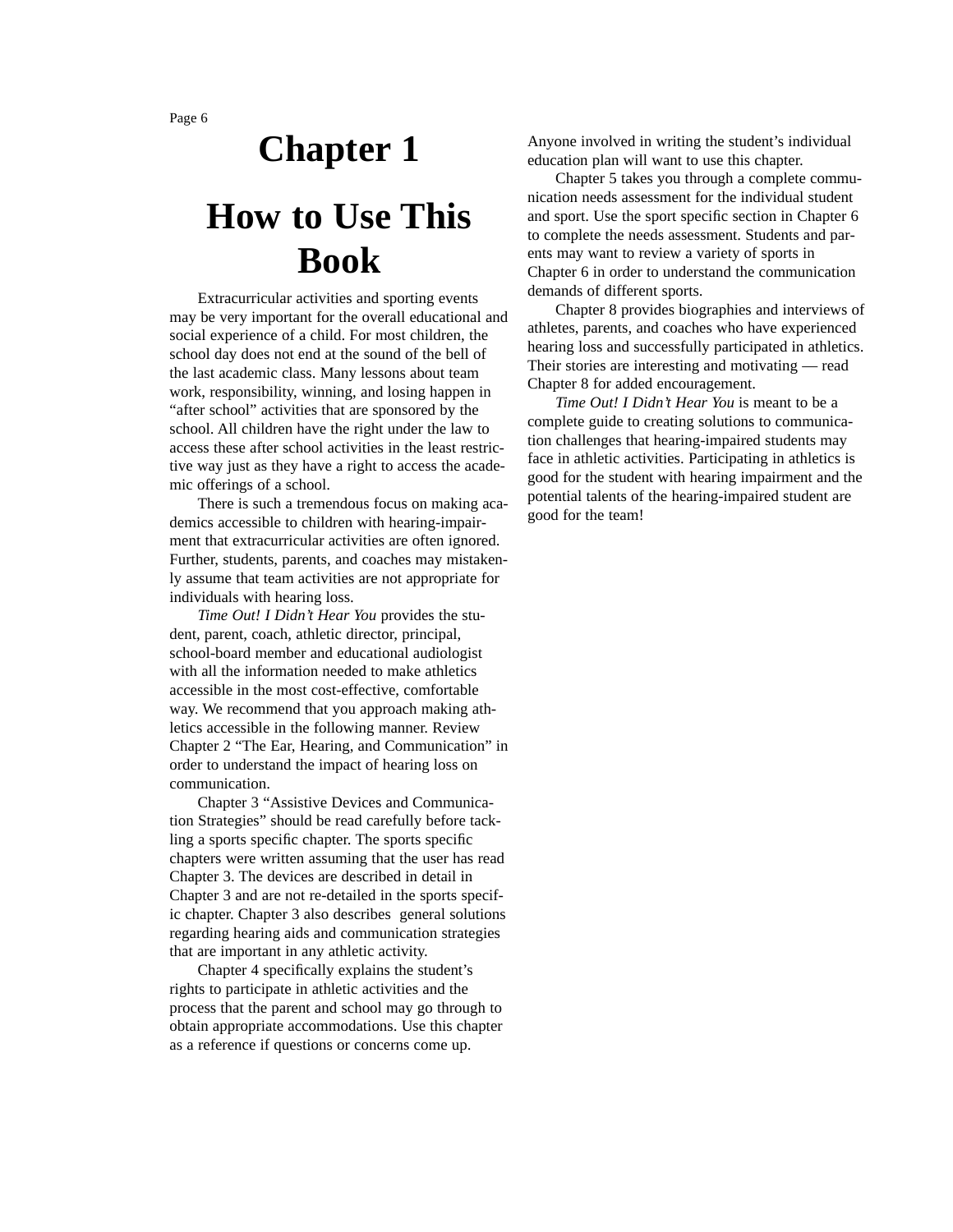# <span id="page-6-0"></span>**Chapter 2**

# **The Ear, Hearing and Communication**

Hearing loss of various degrees and causes affects approximately 17 million people in the United States including nearly 26,000 teenagers between the ages of 12-17 years. The impact hearing impairment can have on the education of these individuals is signiÞcant. While some individuals with hearing impairment are educated in schools for the Deaf, others are in self-contained classrooms or mainstreamed in regular public high schools. Communicatively speaking, students with hearing impairment are at a distinct disadvantage without the use of advanced technology when placed in classrooms of individuals with normal hearing. One of the primary systems of communication can not be utilized. For a better understanding of hearing loss, this chapter explains the basic anatomy of the ear and the various types and degrees of hearing loss. Most importantly, the impact of a hearing loss on day-to-day communication is discussed.

Figure 1 **Schematic of the ear.**

## **Hearing Anatomy**

In the simplest terms, the ear consists of four major divisions: the outer ear, the middle ear, the inner ear, and the auditory nervous system. Each division has a speciÞc purpose in the reception, transmission, and processing of sound. Many of these concepts are too detailed and would require many more pages than provided in this book. The information in this chapter will provide the reader with the basic knowledge needed to understand hearing loss and how it affects communication.

## **Outer Ear**

The structures of the outer ear are commonly referred to as Òthe earÓ because of their visibility on the outside of the body. The outer ear protects the inner structures of the ear and assists in localizing the direction of sound. The anatomy of the outer ear includes the pinna (ear lobe), the external auditory meatus (ear canal), and the tympanic membrane (eardrum). Figure 1 shows a schematic of the ear. As sound travels through the air it is directed into the ear canal by the pinna. When the incoming sound reaches the end of the ear canal, it sets the eardrum into motion. The movement of the eardrum causes the three tiny bones in the middle ear, known as the ossicular chain, to move as well.

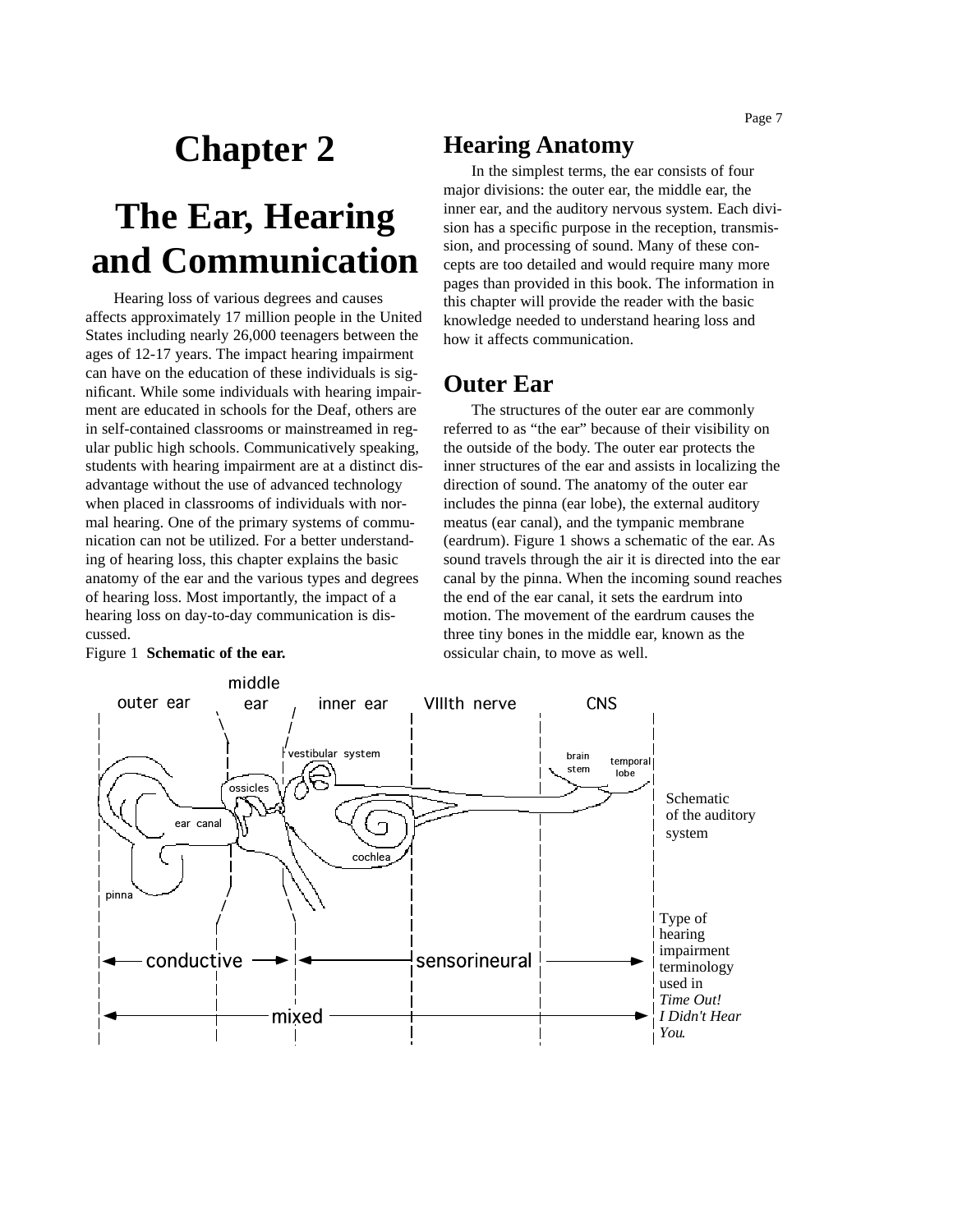### **Middle Ear** Page 8

The ossicular chain, or ossicles, is made up of the malleus, the incus, and the stapes. To some, these bones are better known as the hammer, the anvil and the stirrup. These tiny bones along with the associated ligaments and muscles and the surrounding space create the middle ear. The eardrum is connected to the ossicles on the malleus. Movement of the eardrum causes push-pull movement of the ossicles. Since the three middle ear bones are connected, moving action of the malleus causes motion of the incus which makes the stapes move. This push-pull action of the ossicles causes movement of the cochlear ßuid in the inner ear because the stapes is connected to the membrane that separates the middle ear space from the inner ear space.

### **Inner Ear**

Structures contained in the inner ear include the vestibular system, the cochlea, and the auditory nerve. The vestibular system is the balance organ and does not have any signiÞcant role in the transmission and processing of sound. The snail-shaped cochlea is the true hearing organ. As soundwaves travel through the ear, movement of the eardrum and the ossicles causes the ßuid in the cochlea to move. As this ßuid moves, energy is transferred through the cochlea in a pattern that imitates the intensity and frequency of the sound. The sound stimulus, after it is mapped in the cochlea, travels along the auditory nervous system to the brain as electrical impulses.

## **Auditory Nervous System**

The cochlea is innervated by the auditory portion of the VIII cranial nerve. As it leaves the cochlea, the auditory nerve joins the vestibular portion of the VIII nerve. The VIII nerve travels up through the brainstem and to the auditory areas within the brain. It is within these areas of the brain that the processing and the identiÞcation of sound occurs.

As you can see, Òthe earÓ does not exclusively consist of the outlying structures that are visible to the eye. It is a complex system of structures and nerve pathways, each with its own purpose and function. Parts of any of these areas can be damaged causing different types and degrees of hearing loss.

# **Types of Hearing Loss**

## **Conductive**

Conductive hearing loss is typically a non-permanent impairment that affects the outer or middle ear. The effects of conductive impairment can be compared with those of an ear plug. It is, in a sense, a blockage in the transmission of sound by reducing its intensity. Some causes of conductive hearing loss include impacted ear wax, foreign objects in the ear canal, ear infections (otitis media), or a break in the ossicular chain in the middle ear. Most conductive hearing losses can be treated by a medical doctor.

### **Sensorineural**

A lesion can occur in the inner ear (sensory) or on the VIII nerve (neural) resulting in a sensorineural hearing loss. This type of hearing loss is permanent and irreversible. In a true sensorineural impairment, the outer and middle ears are not affected, therefore, sound is transferred through these areas normally. It is when sound reaches the inner ear that the hearing loss begins. Damage to the structures involved in a sensorineural hearing loss can occur by exposure to very loud sounds, congenital abnormalities, tumors, and infectious diseases. People with sensorineural losses work with audiologists who provide hearing aids and assistive devices/strategies that help individuals function with the permanent hearing loss. Eighty percent of individuals who have hearing loss, have this type of medically non-treatable hearing loss.

## **Mixed**

A hearing loss can occur that has both a conductive component and a sensorineural component. A permanent hearing impairment in the inner ear is present in conjunction with some blockage in the transmission of sound in the outer or middle ear. A good example of a mixed hearing loss is a child who has a congenital sensorineural hearing loss and also has an infection in the middle ear. In this case the middle ear infection can be treated but the congenital component is permanent.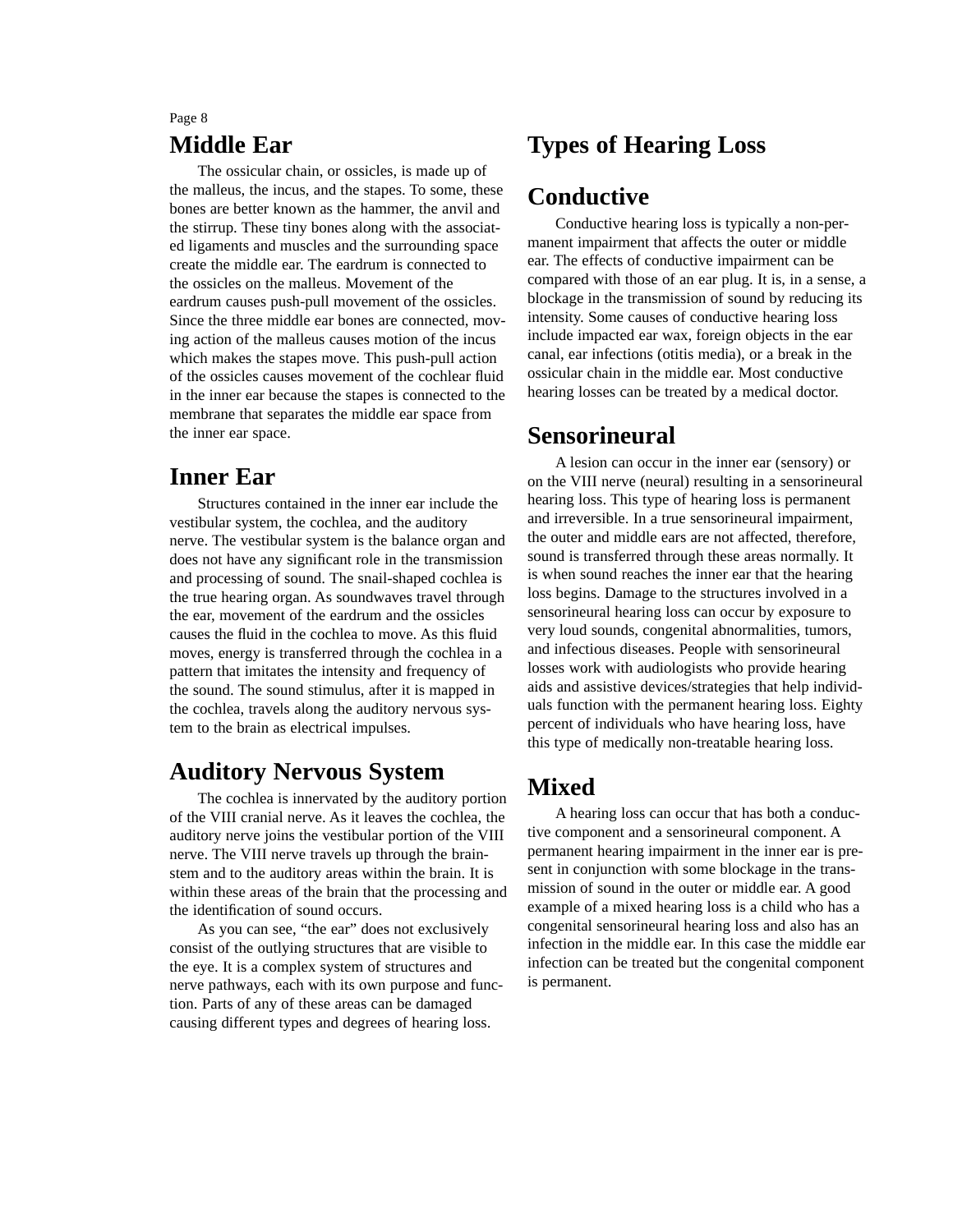### **Degrees of Hearing Loss**

Hearing loss can be present in a variety of degrees and conÞgurations. It is very rare to Þnd someone who doesnÕt hear at all. The degree of hearing loss refers to how loud sound has to be at a particular frequency for a person to hear it. The conÞguration refers to the shape on the audiogram. Very few people have the same amount of hearing loss at every frequency. It is much more common to have a sloping hearing loss where you may hear better in the low frequencies and worse in the high frequencies. Although we often hear news reporters refer to a percentage of hearing loss (ÒHe has been 75% deaf since birth), this information is actually meaningless if you are trying to Þgure out the impact on communication. You need to see a graph of hearing ability to start to determine the degree of hearing loss. Anyone can use

a graph of hearing ability to understand the impact of a hearing loss if they just know a little bit about the measurement of hearing.

We have used the term Òhearing-impairedÓ to describe people in this book. The description Òhearing-impairedÓ includes all individuals who have a loss of hearing sensitivity no matter how mild or severe and regardless of the functional impact on the person. You also will notice that phrases such as Òthe student with hearing impairmentÔ are used. This is Òperson ÞrstÓ language and as a parent, coach, teacher, and therapist you should use this language, too. You are working with a young person who happens to have a hearing impairment. The hearing impairment does not deÞne the person.

Figure 2 **Graph of the frequency and intensity level of everyday sounds.**



Audiogram with frequency and intensity specific sounds. Adapted from: The American Academy of Audiology with permission.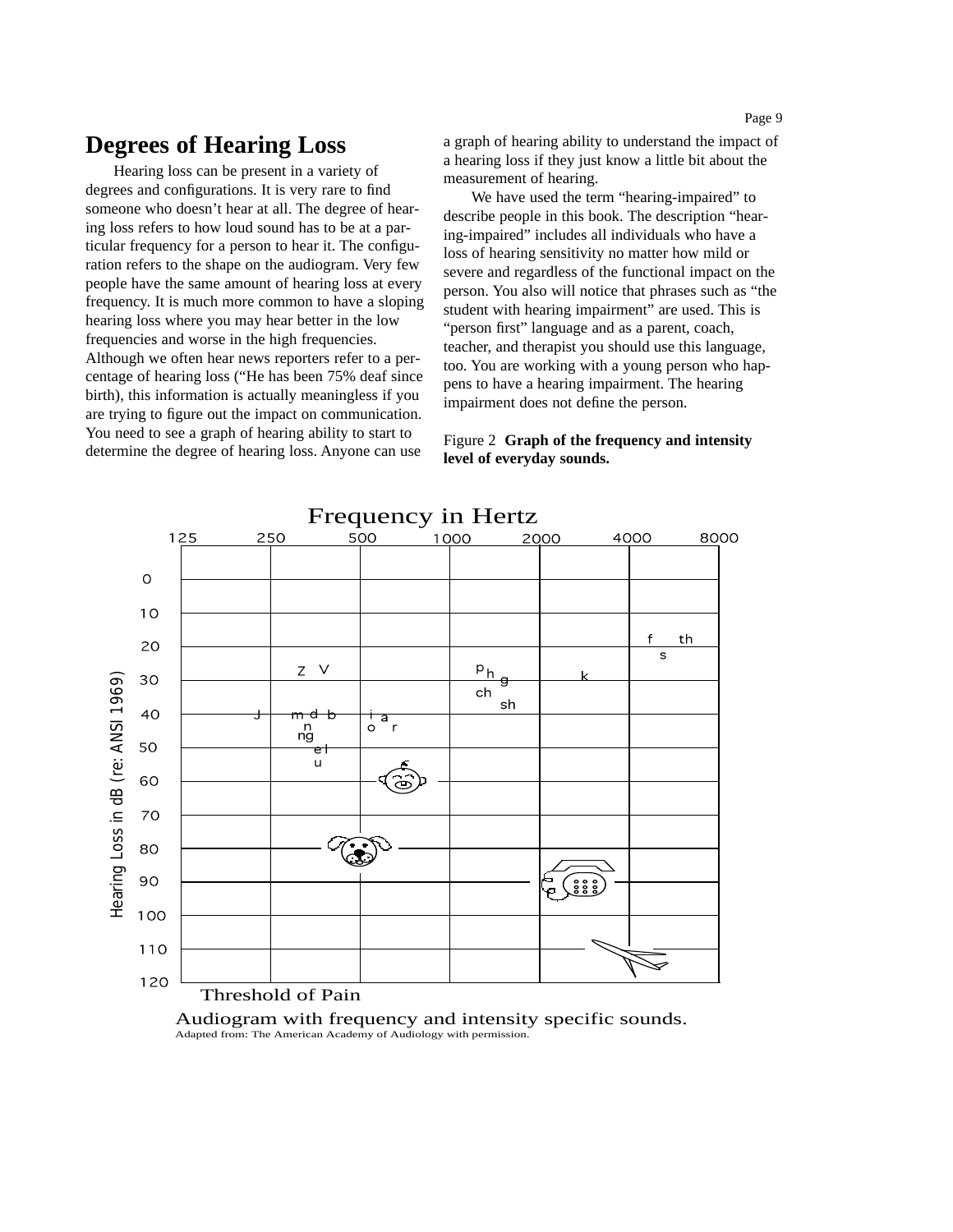# **Measuring Basic Hearing Ability**

Audiologists are the professionals who measure hearing. The audiologist plots hearing ability on a graph called an audiogram. The horizontal axis (going across) shows the different frequencies that we need to hear in order to understand speech. The vertical axis (going up and down) shows the different intensity levels that a human can hear. Figure 2 is a picture of an audiogram. Zero decibels (dB) represents very quiet sound. A person with completely normal hearing can just barely hear a sound at 0 dB. A very loud sound is represented by 120 dB. A person with normal hearing would not enjoy listening to sound this loud.

In Figure 2, all of the speech sounds in the English language have been placed on the graph to show what frequency they are at and how loud they are in normal conversational speech. If you shouted a sound it would still be near the same frequency but it would be at a larger decibel number on the graph. Just to make sure you understand the graph, Þnd the sound ÒfÓ. You can tell by the graph that ÒfÓ has a frequency of approximately 4000 Hz and it is 20 dB loud when spoken in normal conversational speech.

When an audiologist measures hearing, he/she marks the audiogram at each frequency where the person can just barely hear the sound (threshold). So you get a mark for each ear at each frequency (Xs for the left ear, 0s for the right ear). If you look at Figure 4, youÕll see an audiogram with a personÕs thresholds. Find the threshold at 4000 Hz (it is 50 dB). Since you know from Figure 2 that the ÒfÓ sound is only 20 dB loud, you know that this person canÕt hear Òf.Ó If you have the audiogram results of a student athlete, you can transfer them on to Figure 2 to get a better sense of what can and canÕt be heard. Draw the XÕs and 0Õs and connect all of the symbols with a line. Anything above (toward the top of the page) your line cannot be heard, anything below (toward the bottom of the page) can be heard under quiet conditions. If the student athlete wears hearing aids, youÕll want to know what he/she can and canÕt hear with the hearing aids on, so mark Figure 2 with the audiogram that was measured with the student using the hearing aids. These audiometric results can be obtained with permission (from parents and student) from the audiologist.

# **Normal Hearing**

Normal hearing falls within the -10 to 15 dB HL range on the audiogram for children. Figure 3 shows an audiogram revealing normal hearing. All the XÕs and 0Õs are better than 15 dB.

# **Mild Hearing Loss**

On the audiogram, a mild hearing loss is between 26 to 40 dB HL. Soft sounds such as whispers are typically not heard with this degree of hearing loss and normal conversational speech (typically 50-55 dB HL) may sound soft. Children with mild hearing losses will beneÞt from the use of hearing aids in order to learn about the world around them through sound.

# **Moderate Hearing Loss**

A moderate hearing loss, 41—70 dB HL on the audiogram, falls in the range where most of the sounds in the English language are. With this degree of hearing loss, conversational speech is virtually, if not completely, inaudible unless the individual uses a hearing aid. In addition, many environmental sounds, such as trafÞc noises, telephones, and sirens, sound quieter with a moderate hearing loss. Figure 4 shows a moderate hearing loss that is worse in the higher frequencies.

## **Severe Hearing Loss**

Severe hearing losses provide the person with little hearing. Ranging from 71 to 90 dB HL, severe impairments eliminate hearing of conversational speech and many environmental sounds. People with severe hearing losses often beneÞt from the use of hearing aids.

# **Profound Hearing Loss**

An individual with a profound hearing loss is typically described as ÒdeafÓ. On the audiogram, a profound loss is 91 dB and higher. Many individuals with profound hearing loss will not beneÞt from hearing aid use for the purpose of hearing conversational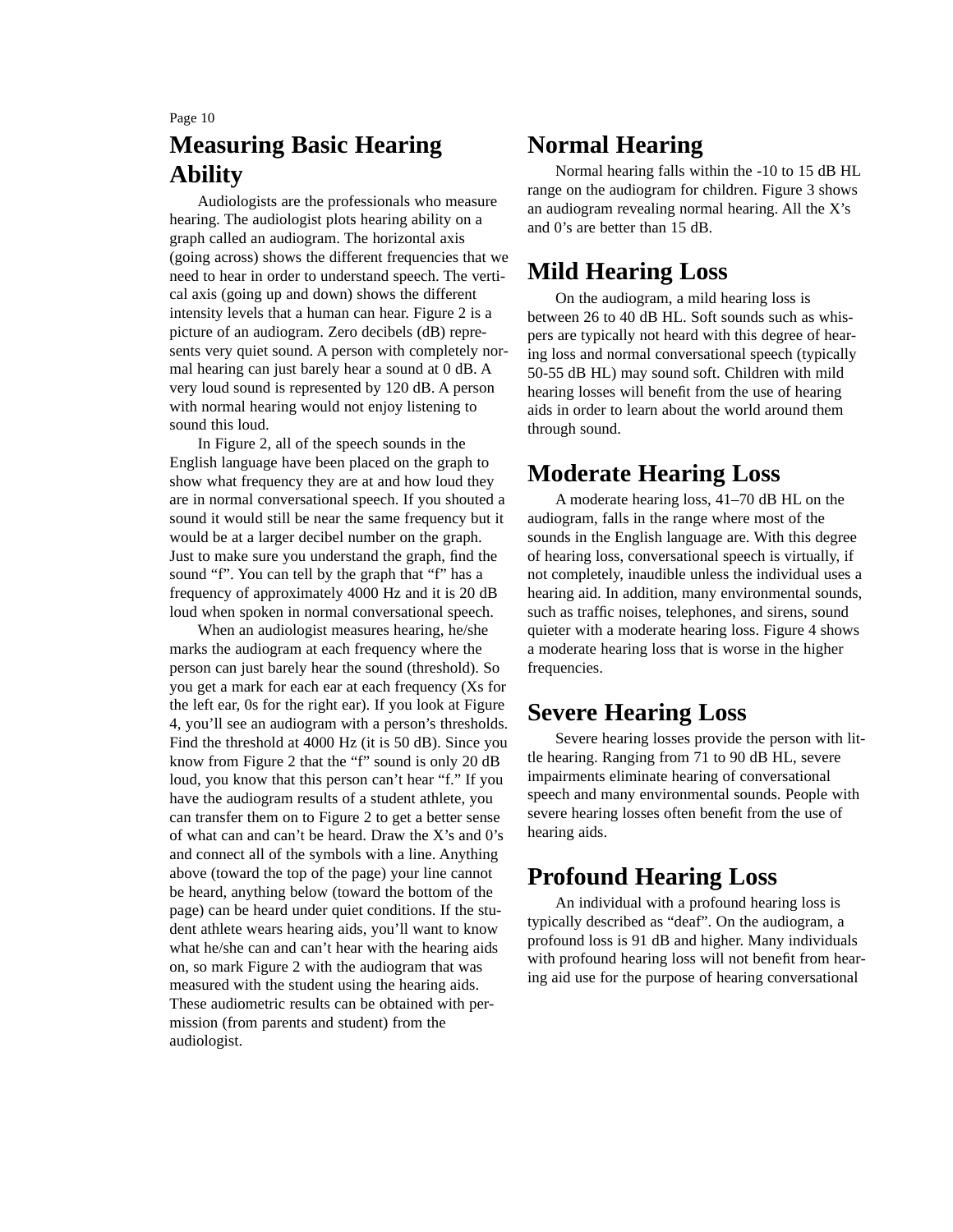speech. Some individuals may use hearing aids to hear loud, environmental sounds. Some individuals with profound hearing loss may have received cochlear implants. This is a device that is implanted into the head. A signal processor is worn on the body and transmits electrical pulses to the internal device. The internal device stimulates the nerve of hearing. The individual no longer hears sound like a person with normal hearing or a person with a hearing aid, but instead hears a coded signal. Many individuals become very good at understanding speech using cochlear implants. Cochlear implants can be coupled to assistive listening devices just as hearing aids can be. Some individuals with profound hearing impairment will use sign language as their primary mode of communication and will not rely on sound at all.

### **Impact on Communication**

The impact that hearing loss has on an individual is variable and can not be predicted easily. Other variables such as the cause of the hearing impairment and developmental, psychological, and psychosocial issues inßuence how the individual will function communicatively. As you may have discovered from the previous section, the degree of hearing loss has a tremendous impact on how speech is perceived by these individuals. If someone has a moderate to severe hearing impairment, a large portion of speech is muffsed or inaudible without the use of a hearing aid.

Coaching strategies can be built around the studentÕs available hearing. For instance, if you draw the



### Figure 3 **Graph of normal hearing.**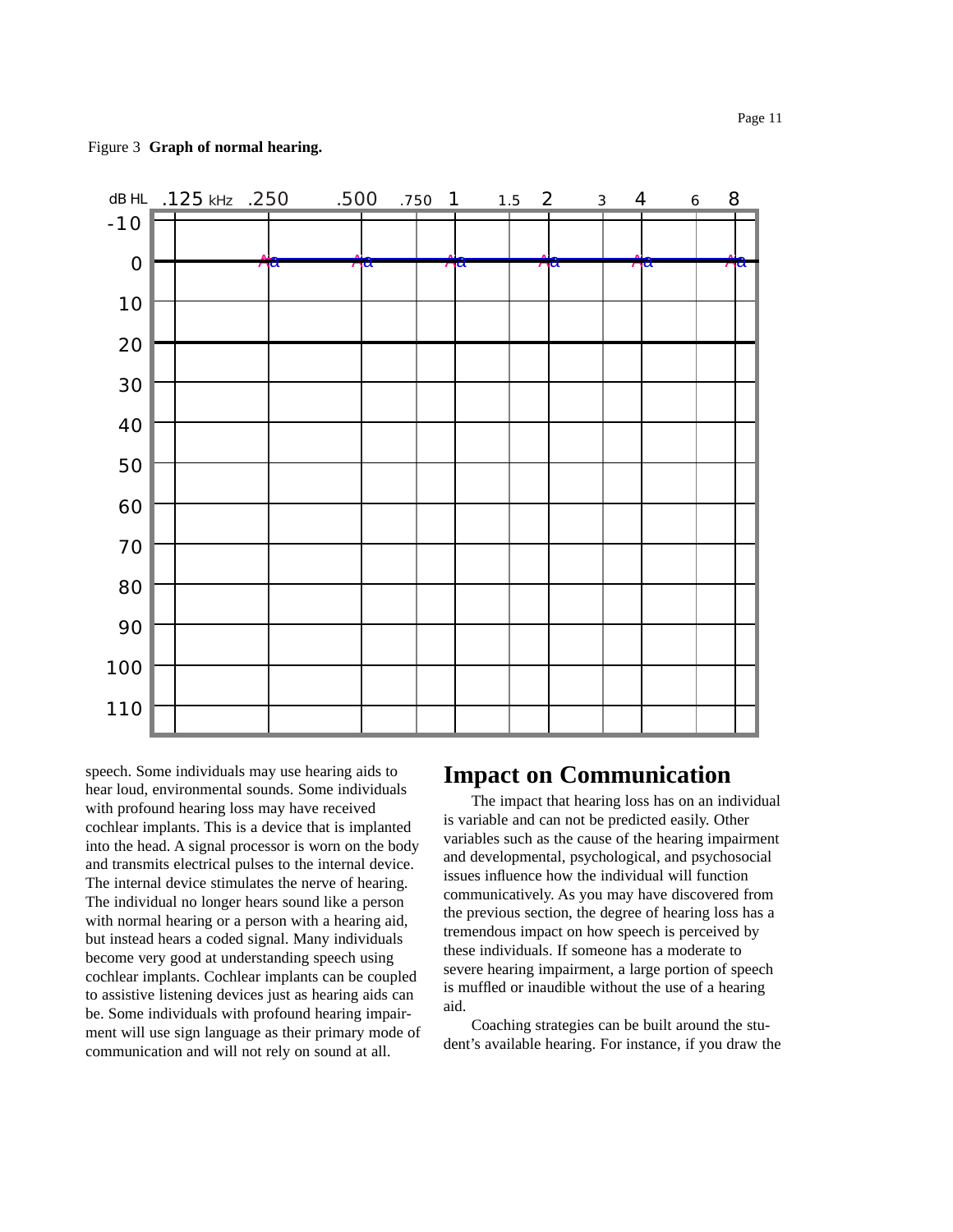



studentÕs audiogram and Þnd that he/she can hear at 30 dB at 250 Hz and 500 Hz and cannot hear until 50-70 dB from 1000 Hz to 8000 Hz, you may be able to use words with the sounds  $\hat{O}m$ , d, b, n,  $\hat{I}O$  (see Figure 2) during a game. For instance, if players use the word ÒmineÓ to indicate that they will get the ball, this athlete should be able to hear that signal.

Coaches and parents often feel like a student with hearing impairment hears them when he/she ÒwantsÓ to. What seems like selective hearing can be explained by the different degrees of hearing loss at different frequencies and the impact of noise. As you use different words (with different frequencies in them) the student may hear one statement and not

another. Sometimes a student may hear some sound but not the whole word and therefore may not know that the question was directed to him/her. It is essential to get the attention of a person with hearing impairment before starting to speak. Think about a person with the hearing loss depicted in Figure 4 and use Figure 2 to help you understand what he/she can and canÕt hear. If the studentÕs name is ÒBob,Ó he will hear his name when the coach says it. If during practice the coach says ÒBob, fake.Ó Bob will most likely turn around because he heard his name, but it is unlikely that he will have understood the instruction to Òfake.Ó Understanding what can and canÕt be heard can save everyone a lot of frustration.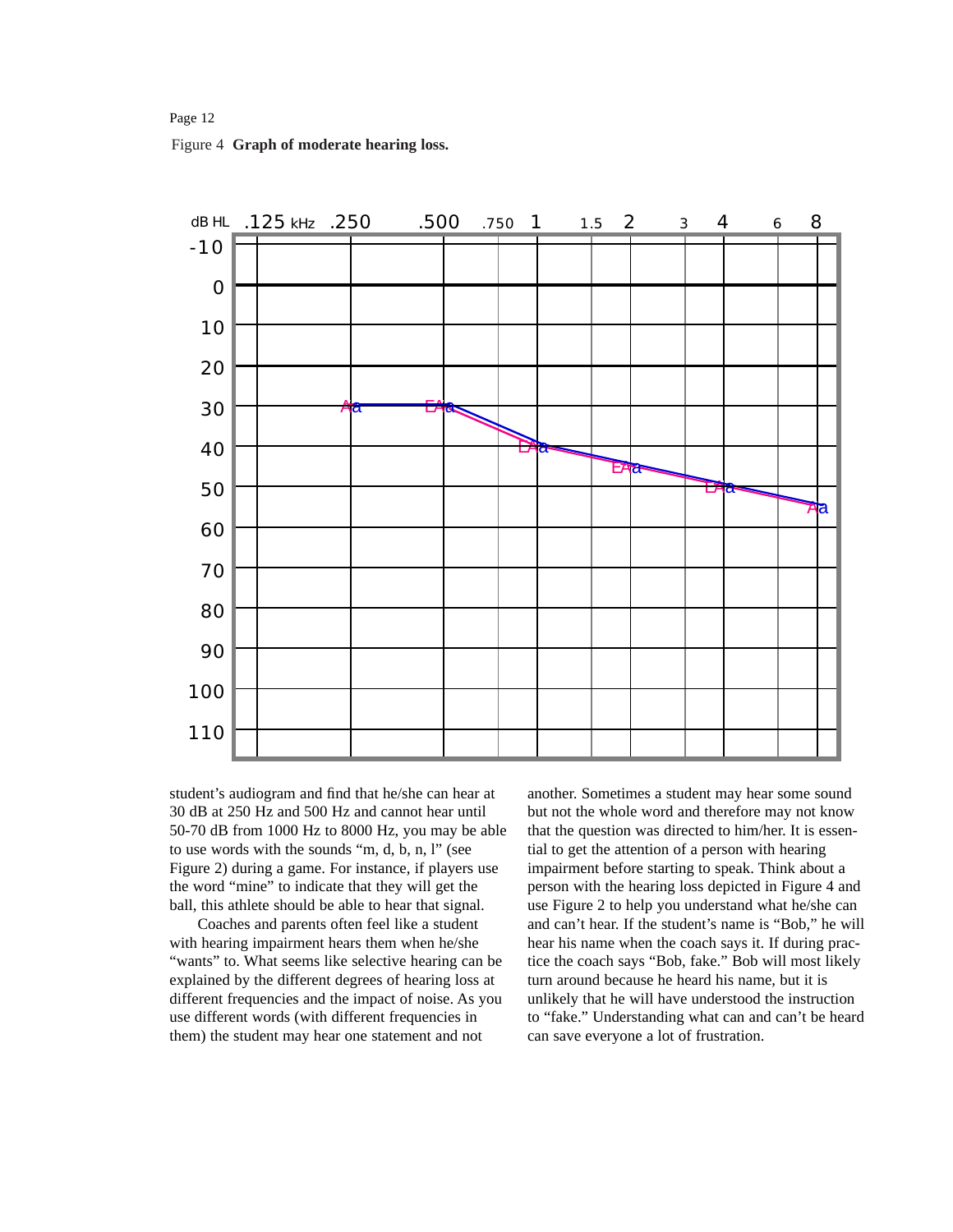<span id="page-12-0"></span>Although it takes a lot of noise to interfere with the hearing of individuals with normal hearing, a little noise may cover up what little hearing a person with hearing impairment had available to him/her. Always try to coach and teach away from noise. You canÕt get away from noise in a game atmosphere so you have to use other strategies. Useful strategies are discussed in Chapter 3 and in individual sport chapters.

The effects of hearing impairment on a person are highly individualistic, taking many factors into consideration. As a parent or coach of an individual with a hearing impairment, you must consider the needs of that child separately from all others who have hearing losses and Þnd the appropriate measures to ensure that they are understanding and communicating effectively.

# **Chapter 3**

# **Assistive Devices and Communication Strategies**

This chapter serves as a general overview of all of the technology that will be mentioned in the sports speciÞc chapters. Read these sections so you will be familiar with the various solutions. By becoming familiar with these options, you may Þnd that you can apply a solution in your sport that we didn't even think of and that may not be included in the speciÞc sport chapter. Also, don't be limited by these solutions, technology is changing all the time. If you have a communication problem and none of these solutions seem to Þt the bill, sit down and write down exactly what you would like to be able to do (not being limited by the solutions you know are available) and indicate what is interfering with your goal. Take this ideal scenario and limitations to an audiologist and chances are he/she can come up with a solution using a combination of modiÞed technology and communication strategies. Creating solutions is the exciting part of being an audiologist, make sure you give him/her the chance to assist you.

In addition, your state's project under the Technology-Related Assistance for Individuals with Disabilities Act Amendments of 1994 (the Tech Act) will have comprehensive listings of assistive devices, what they do, and how to obtain them. See Table 1 for a complete listing of Tech Act projects by state.

# **Hearing Aids**

Most people with mild-to-severe hearing loss will beneÞt from a hearing aid. Although there are many types of hearing aids and special types of processing circuitry available, most hearing aids provide the same general types of circuitry. Figure 5 is a schematic of the parts of a basic hearing aid. Sound goes into the hearing aid through the microphone, the user can make sound louder or quieter using the volume control, the ampliÞer ampliÞes different frequencies depending on how the hearing aid has been Þt to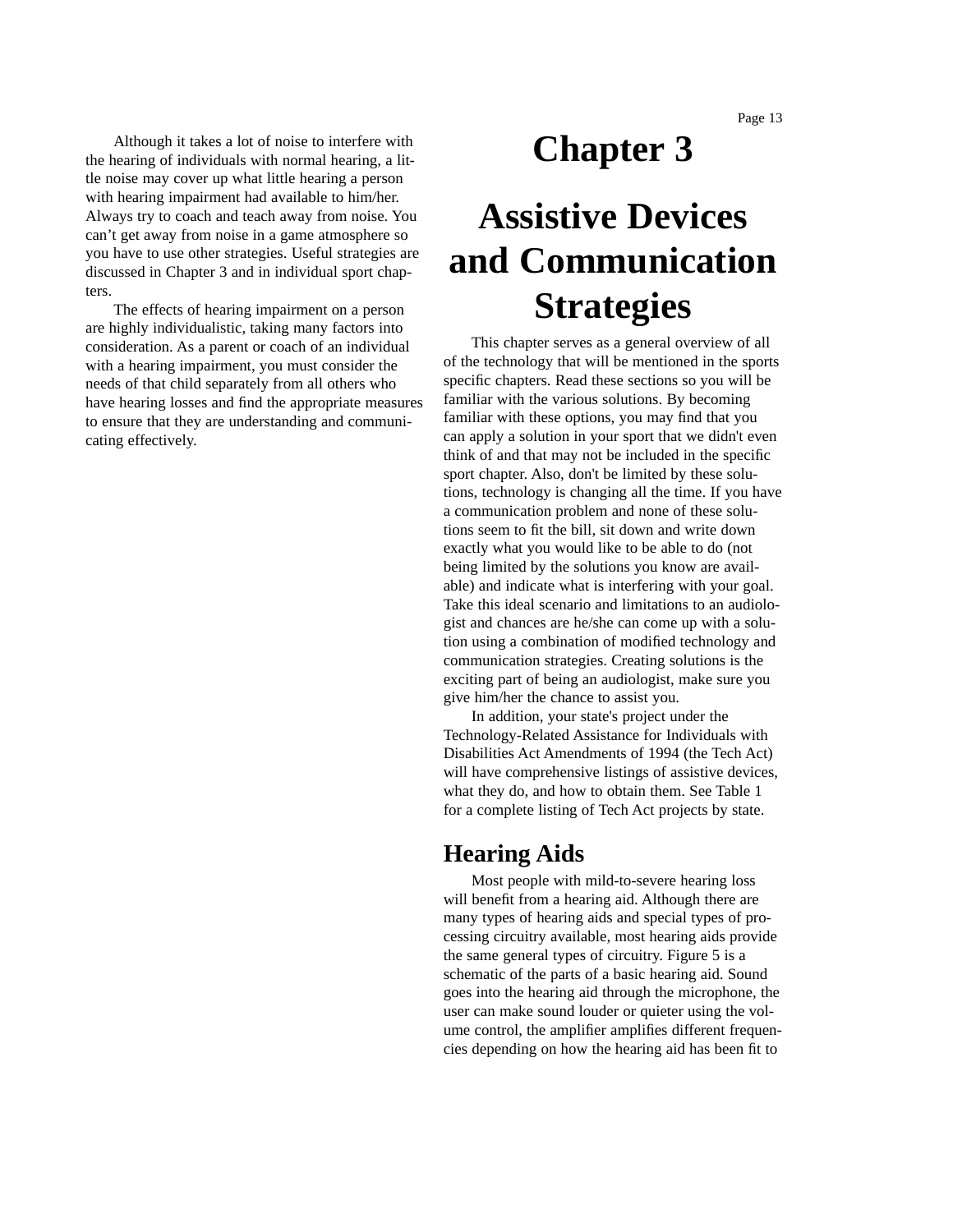### **Table 1 Tech Act Projects by States.**

| <b>ALABAMA</b>       | 205-281-2276 (TDD)<br>205-288-0248 (V)       |
|----------------------|----------------------------------------------|
| AM SAMOA             | 684-633-1805 (V)<br>684-233-7874 (TDD)       |
| <b>ARIZONA</b>       | 602-324-3170 (V)<br>602-324-3177 (TDD)       |
| <b>ARKANSAS</b>      | 800-828-2799 (V)<br>501-666-8868 (V/TDD)     |
| <b>CALIFORNIA</b>    | 916-324-3062 (V)<br>916-324-7386 (TDD)       |
| COLORADO             | 303-420-2942 (V/TDD)                         |
| CONNECTICUT          | 203-298-2018 (TDD)<br>203-298-2042 (V)       |
| <b>DELAWARE</b>      | 302-651-6794 (TDD)<br>302-651-6790 (V)       |
| D.C.                 | 202-726-3996 (TDD)<br>202-877-1932 (V)       |
| FLORIDA              | 904-487-3278 (V/TDD)                         |
| <b>GEORGIA</b>       | 404-657-3085 (TDD)<br>404-657-3084 (V)       |
| <b>GUAM</b>          | 671-734-9309                                 |
| HAWAII               | 808-532-7110 (V/TDD)                         |
| <b>IDAHO</b>         | 800-432-8324 (TDD)<br>208-885-3559 (V)       |
| <b>ILLONOIS</b>      | 800-852-5110 (V/TDD)<br>217-522-7985 (V/TDD) |
| <b>INDIANA</b>       | 800-545-7763 (V/TDD)                         |
| <b>IOWA</b>          | 800-348-7193<br>319-353-6386 (V)             |
| <b>KANSAS</b>        | $316-421-8367$ (V)<br>316-421-0954 (TDD)     |
| <b>KENTUCKY</b>      | 800-648-6056 (TDD)<br>800-648-6057 (V)       |
| <b>LOUSIANA</b>      | 502-573-4665 (V/TDD)                         |
| <b>MAINE</b>         | 207-621-3195 (V/TDD)                         |
| <b>MARYLAND</b>      | 410-333-4975 (V/TDD)                         |
| <b>MASSACHUSETTS</b> | 617-735-7820 (V)<br>617-735-7301 (TDD)       |
| <b>MICHIGAN</b>      | 517-373-9233 (V)<br>517-373-4035 (TDD)       |
| <b>MINNESOTA</b>     | 612-297-1554 (V)                             |

612-296-9962 (TDD)

| MISSISSIPPI         | 601-987-4872 (V/TDD)                                      |
|---------------------|-----------------------------------------------------------|
| MISSOURI            | 800-647-8558 (TDD)<br>816-373-5193 (V)                    |
| MONTANA             | 406-243-5676 (V/TDD)                                      |
| NEBRASKA            | 402-471-0734 (V/TDD)                                      |
| NEVADA              | 702-687-3388 (TDD)<br>702-687-4452 (V)                    |
| NEW HAMPSHIRE       | 603-224-0630 (V/TDD)                                      |
| NEW JERSEY          | 609-292-7498 (V)<br>800-382-7765 (TDD)                    |
| NEW MEXICO          | 505-827-3532 (V/TDD)                                      |
| NEW YORK            | 518-473-4231 (TDD)<br>518-474-2825 (V)                    |
| NORTH CAROLINA      | 919-850-2787 (V/TDD)                                      |
| NORTH DAKOTA        | 701-265-4807 (V/TDD)                                      |
| OHIO                | 614-292-2426 (V/TDD)<br>800-784-3425                      |
| OKLAHOMA            | 800-316-4119<br>405-427-3312(TDD)                         |
| OREGON              | 503-399-4950 (V/TDD)                                      |
| PENNSYLVANA         | 215-204-1356 (V/TDD)                                      |
| PUERTO RICO         | 800-496-6035 (mainland)<br>800-981-6033 (PR)              |
| RHODE ISLAND        | 401-421-7005<br>800-752-8038 x 2608<br>401-421-7016 (TDD) |
| SOUTH CAROLINA      | 803-822-5404 (V/TDD)                                      |
| <b>SOUTH DAKOTA</b> | 605-394-1876 (V/TDD)<br>800-645-0673 (V/TDD)              |
| TENNESSEE           | 615-532-6612 (TDD)<br>615-532-6530 (V)                    |
| TEXAS               | 512-471-1844 (TDD)<br>512-471-7621 (V)                    |
| UTAH                | 801-797-1982                                              |
| VIRGINIA            | 804-662-9990 (V/TDD)                                      |
| WASHINGTON          | 206-438-8051 (V)<br>206-438-8644 (TDD)                    |
| WEST VIRGINIA       | 304-293-4692 (TDD)<br>304-766-4698 (V)                    |
| WISCONSIN           | $608 - 267 - 6720$ (V)<br>608-266-9599 (TDD)              |
| WYOMING             | 307-777-7485 (V/TDD)<br>307-777-6947 (V)                  |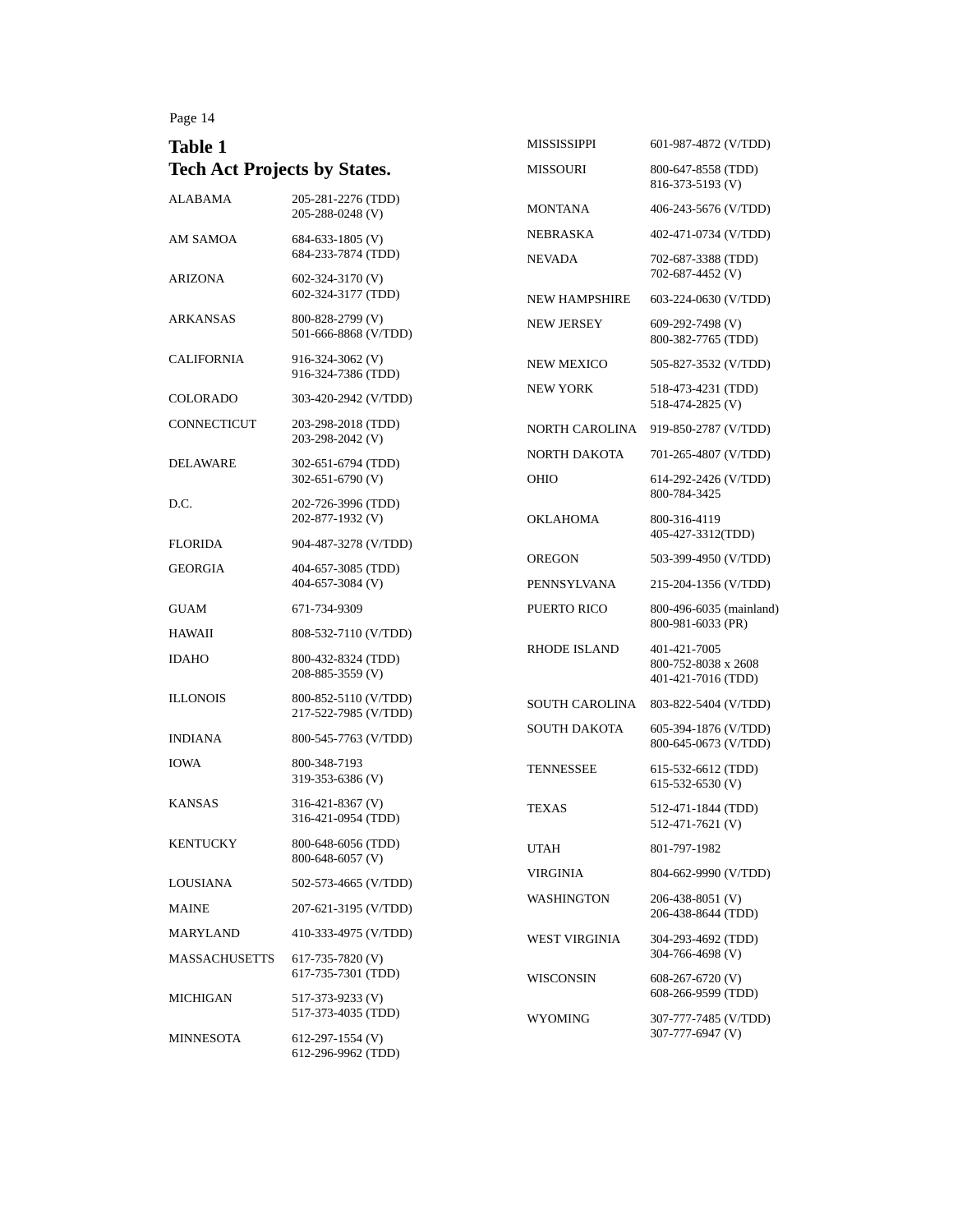



### Figure 5 **Schematic of a hearing aid.**

the individual, and the receiver turns the signal back into sound and puts it into the earmold in order for the sound to go into the ear. The tone control and maximum output control are dials that the audiologist may change in order to Þne-tune the Þt of the hearing aid. These types of controls may be changed manually using a tiny screwdriver or by using a computer to program the changes. All hearing aids are made to limit the intensity of sound after a certain point in order to make sure that sound could never damage the individual's remaining hearing. All hearing aids and assistive devices need some sort of battery.

The general goal of any hearing aid is to make sound audible to the person with hearing impairment. Therefore, hearing aids are Þt individually in order to only amplify the right amount at each frequency based on the individual's hearing loss. Because the hearing aids are Þt for the individual, it is always best for the student to wear his/her personal hearing aids. As we will see in later sections, other assistive devices can be used to assist in hearing. It is always best to connect these other devices to the personal hearing aids to ensure that sound is being ampliÞed properly.

### **Hearing Aid Styles**

Hearing aids come in three basic styles: in-thecanal, in-the-ear, and behind-the-ear. The in-the-canal hearing aid is inserted deeply into the ear and may not even be seen when looking at the person straight on. These hearing aids are best for mild to moderate hearing losses that are fairly ßat on the audiogram. In-the-ear hearing aids Þt all within the ear (see

Figure 6). The edge of the hearing aid can be seen at the edge of the outer ear. These hearing aids can be used with mild-to-severe hearing losses of any conguration. Behind-the-ear hearing aids actually sit behind the ear (see Figure 7). They are connected to a plastic earmold that sits all in the ear. These hearing aids can be used with mild-to-profound hearing losses of any conÞguration.



Figure 6 **This shows an Òin-the-ear hearing aid.Ó**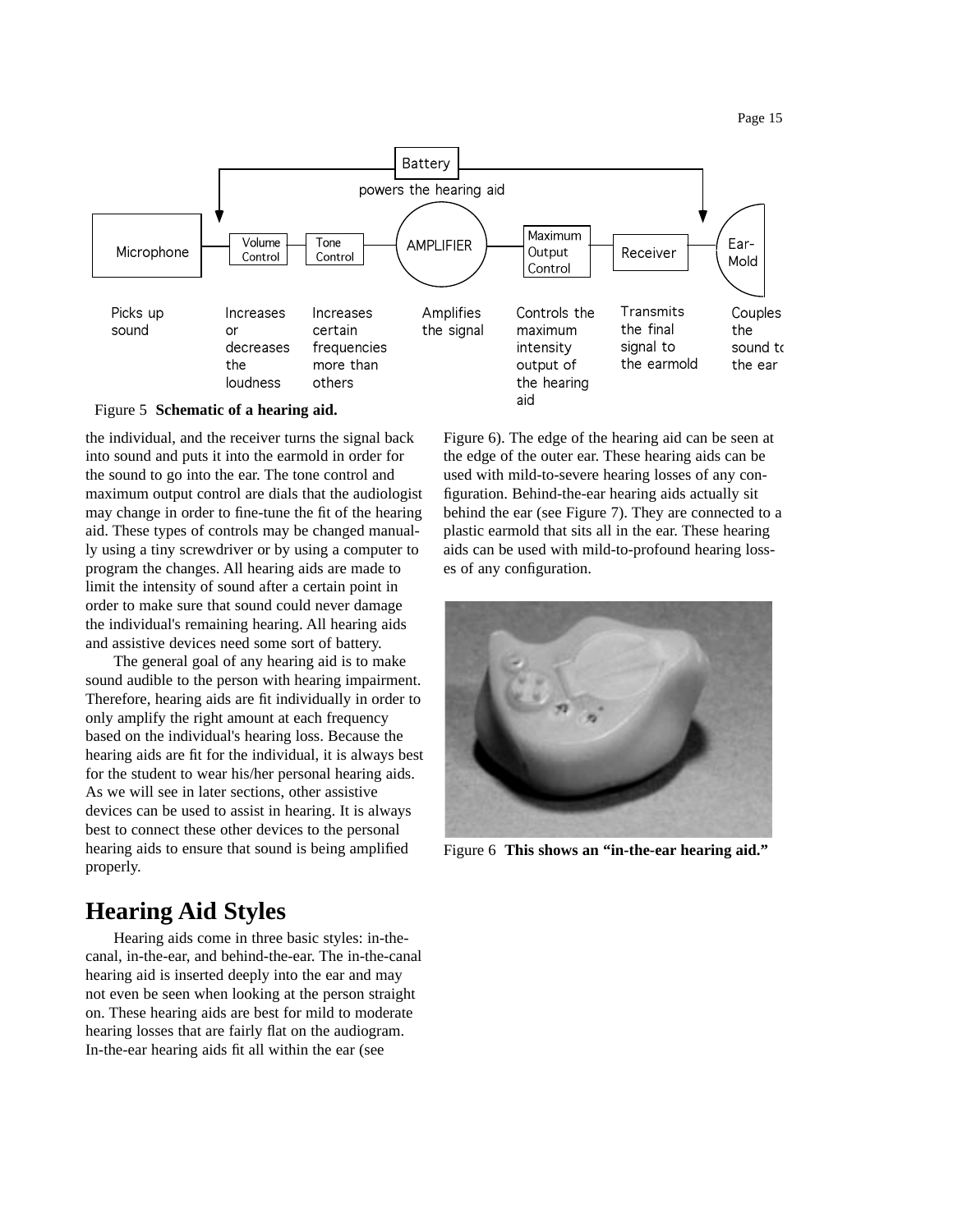

Figure 7 **This show a BTE (behind-the-ear) hearing aid. The earmold is shown on the left of the illustration.**

Students will usually be Þt with behind-the-ear hearing aids because their ears are still growing. If one were to use an in-the-ear hearing aid with a growing student, a new hearing aid casing might be needed every six months because the hearing aid wouldn't Þt in the ear any more. This becomes a fairly expensive proposition. With a behind-the-ear hearing aid, the only part that has to be changed when the child grows is the earmold that will only cost about \$25.00. Behind-the-ear hearing aids also are made to be compatible with many different assistive devices that can be very important to the student scholar and athlete.

Humans are meant to hear with two ears. If a student has hearing impairment in both ears, then he/she should have hearing aids for both ears if possible. Hearing with both ears helps enormously in hearing in noise and localizing (identifying where sound is coming from). Both of these abilities are essential in many athletic activities.

Ideally, the audiologist who evaluates the student's hearing and dispenses hearing aids will ask the student about all aspects of his/her life (school, sports, other activities, home, hobbies, etc.) before selecting a hearing aid. Answers to the various questions will help the audiologist know what type of hearing aid and what extra accessories should be

ordered. An assistive device needs evaluation is included in this book so you will know what kinds of questions need to be asked in order to select the right hearing aids. Again, ideally assistive devices and hearing aids should be selected at the same time to make sure all of the student's communication difpculties are addressed.

### **Table 2 Trouble Shooting Simple Problems with Hearing Aids**

Hearing aid is not making any sound. ¥ Insert a new battery.

 $\angle$  Echeck if the battery is inserted correctly (the + on the battery should match the + on the battery compartment).

¥ Check that any wrapping is removed from the battery.

¥ Check that the hearing aid is on M (microphone). ¥ Check that the volume control wheel is turned up.

Hearing aid sound is weak.

¥ Check if the sound channel of the earmold or ITE shell is blocked. Carefully remove any debris.

### Acoustic feedback (whistling)

¥ Any cracks in the shell of the hearing aid or the earmold will cause whistling.

¥ Make sure clothing is not touching the hearing aid. ¥ Poor Þt of the earmold or ITE shell in the ear will cause whistling.

¥ Excessive wax in the ear canal can cause feedback. Wax should be removed by a qualiÞed professional.

Intermittent functioning

¥ Corroded battery contacts. Clean the contacts with alcohol.

¥ Defective battery. Replace the battery.

¥ Dirty volume control. Rotate the volume control wheel 50 times to clean away dirt.

Hearing aid sounds "noisy"

¥ Dirt in battery contacts. Clean the contacts with alcohol.

If these simple solutions do not work, the hearing aid should be returned for repair.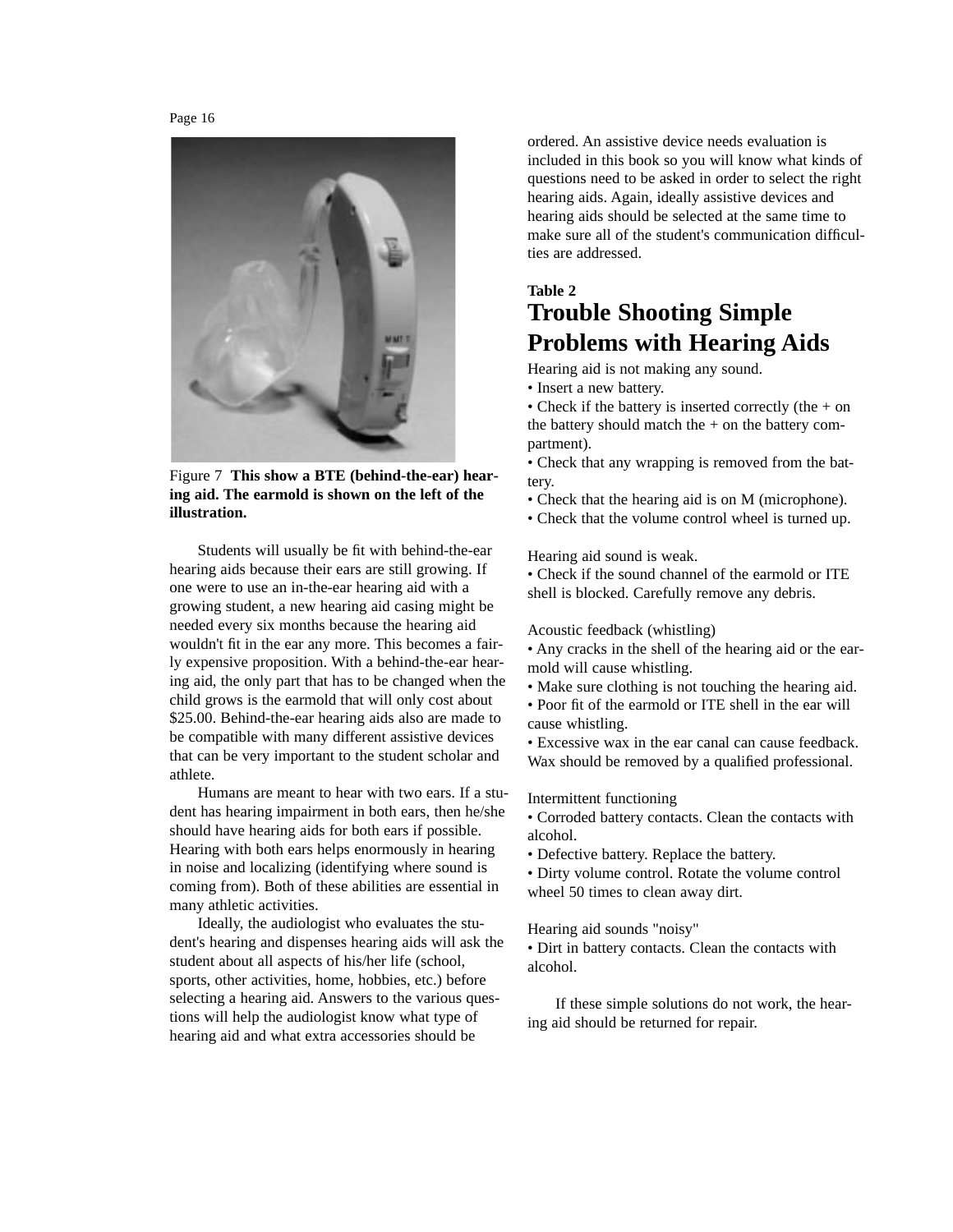Hearing aids are actually pretty sturdy and can take some bouncing around. There are a few things that should be avoided: don't put hearing aids directly under water and don't drop hearing aids onto hard surfaces.

**Batteries.** Students should always carry extra batteries for their hearing aids and any other assistive devices. For young students, the coach or teacher may want to assume this responsibility. The most common cause of a hearing aid not working is the battery being dead.

**Whistling.** Another common problem is feedback; the whistling that you sometimes hear coming from a hearing aid. Feedback is caused when sound that has gone into the microphone and been amplied, leaks out of the ear due to a crack in the earmold or hearing aid or a loose Þtting earmold and goes back into the microphone and is re-ampliÞed. If the earmold or hearing aid is cracked, it needs to be repaired by a professional. If the earmold no longer bts in the ear properly (the child has grown) a new earmold needs to be made by a professional. Many times, however, feedback is caused because the earmold has been knocked loose and it simply needs to be re-inserted.

If clothing, helmets, or any other hard surface come too close to the hearing aid you also will hear feedback. Since no earmold completely seals the ear, when you bring the hearing aid too close to a solid object, the sound that does leak around the earmold is in a sense pushed back to the microphone and reampliÞed. The hearing aid microphone needs some open space around it. The hearing aid is not helping the student when it is squealing. This is a problem whenever students try to wear helmets or hoods with their personal hearing aids in their ears. A variety of solutions for this problem will be described in the chapters for sports requiring helmets.

**Moisture.** Hearing aids also are adversly impacted by lots of moisture (humidity in closed swimming pools, sweat, etc.). If a student will be wearing his/her hearing aid poolside or during athletic activities, he/she should obtain a "Dry-Aid" kit from the audiologist. The hearing aids are placed in this kit each night (while the student is sleeping) and the kit in essence de-humidiÞes the hearing aid circuitry. These kits are inexpensive and may add years on to the life of a hearing aid.

There are a few hearing aids on the market that claim to be waterproof. These will be more resistant to condensation but cannot actually be submerged in water. Any BTE wearer can use SuperSeals" to keep occasional moisture out of the hearing aid. These are tight plastic covers that slip over the whole BTE. The user can no longer manipulate the volume control wheel when the SuperSeals™ are in place.

**Bouncing.** Athletes wearing BTEs may Þnd that the aids bounce around during practice and game time. Currently, two solutions are available. HuggieAids" consist of a clear plastic loop that goes all the way around the outer ear. There are two bands attached to this loop that slip over the BTE case, holding it in place. If the student would rather not have something going over his/her ear, double backed adhesive pads can be used to stick the back of the BTE to the skin directly behind the ear. These peel right off when the student is Þnished with the activity. An audiologist can provide either of these products through specialty catalogs.

### **Hearing Aid Circuitry**

New circuitry is coming on the market every few months. This includes self-adjusting volume controls, multiple-memory hearing aids, digital signal processing, improved output limitng for loud sounds, etc. Some of this circuitry may relate directly to special challenges faced by student athletes. For instance, many sports are loud because of the actual action and crowd noise. Students need hearing aids that limit the output of their hearing aids without causing unpleasant distortion. Currently, this would mean getting a hearing aid or assistive device with compression output limiting rather than peak clipping.

A multiple-memory hearing aid allows the user to push a button on a remote control or on the hearing aid to select different hearing aid responses for different listening conditions. If a baseball player will be wearing a custom helmet that has only one ear ßap, he/she will want to turn off the hearing aid under the ap to avoid feedback. Rather than doing this manually, he/she could push a small remote control and have this happen automatically. When he/she is done wearing the helmet, the remote control is pushed again and the hearing aid comes back on at the predetermined volume control setting. Of course, the student has to keep track of the remote control.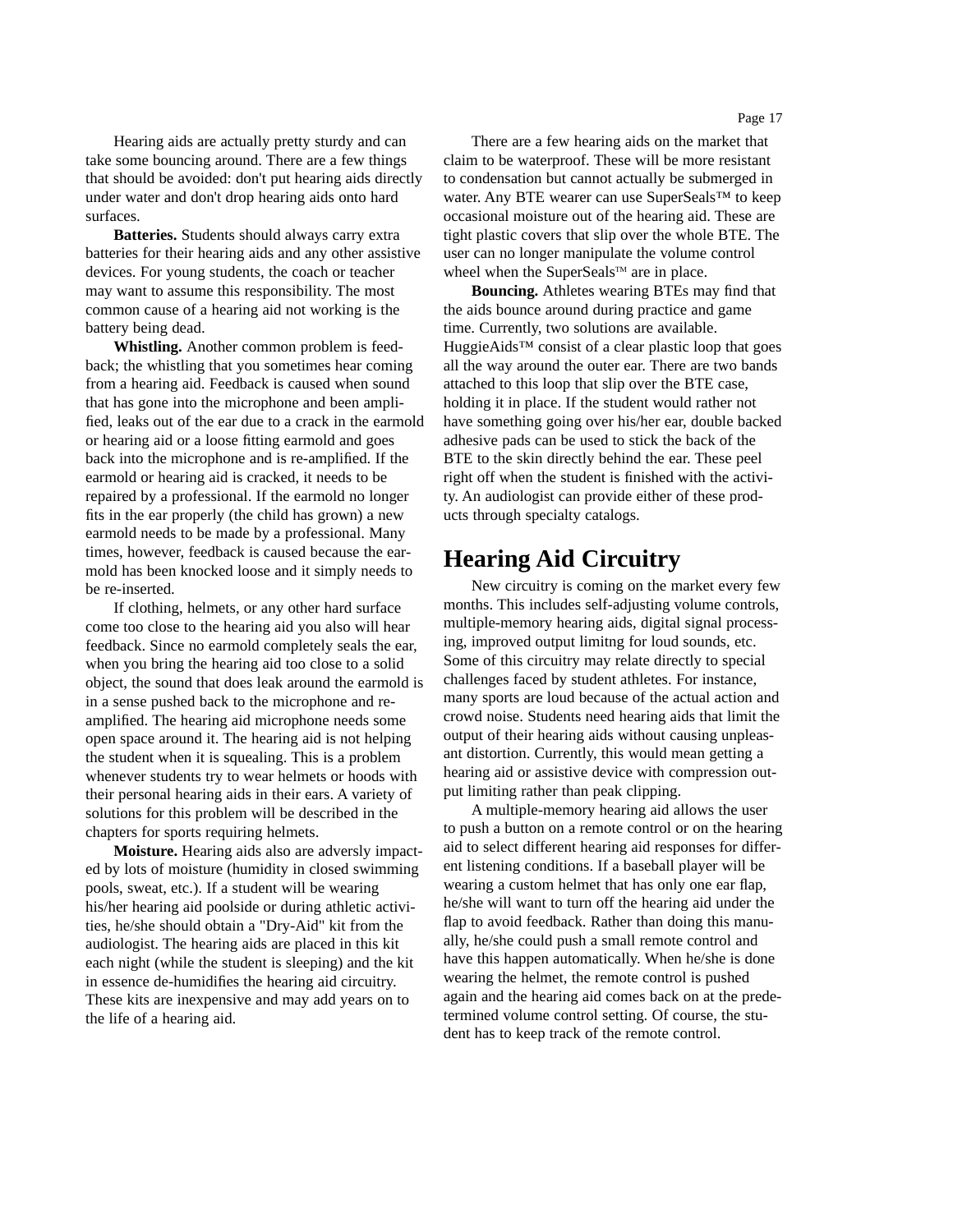Hearing aids can come with a remote control that allows the student to switch from a microphone that picks up sound all around them (omnidirectional) to a microphone that picks up only the sound in front of them (directional). This can be very valuable when going from listening to the coach in a timeout vs. hearing all of the court action during the game without needing to use extra equipment or wires.

We have not attempted to describe all of the special hearing aid circuitry that could be used in each sport because it is highly dependent on the student, nancial resources, and it is changing all of the time. If the needs assessment is conducted properly by a qualiÞed audiologist, special circuitry options should be obvious. As a parent, ask the audiologist to recommend possible advanced circuitry that might meet your child's communication needs so it can be included when it's time to replace his/her current hearing aids.

### **Cochlear Implants**

A cochlear implant is a device designed to provide sound information for people who have a profound sensorineural hearing loss in both ears and show no signiÞcant beneÞt from hearing aids. The device is surgically implanted in the person's skull and has up to twenty-two electrodes that stimulate the nerve of hearing when coded electrical signals are received. A microphone worn like a behind-the-ear hearing aid picks up sound and sends it to the sound processor (a small pack worn on the belt or in a pocket). After amplifying, Þltering, and digitizing the sound into a coded signal, the sound processor sends the signal to the transmitting coil, which send the codes across the skin to the receiver/stimulator. Part of the implanted device is magnetic, which creates the link between the transmitting coil and the implanted device.

More and more children are receiving cochlear implants if they receive no beneÞt from hearing aids. All of the assistive devices described in this chapter and/or recommended in the sports speciÞc chapters can be coupled to cochlear implants. The only requirement is having the right cord to plug into the processor. The cords that couple assistive devices to cochlear implants are obtained from the cochlear implant manufacturer. The manufacturer will have to know exactly what assistive device is being used in order to provide the right cord.

The cochlear implant user always has a cord running from ear level to the processor. If a contact sport would make it dangerous to have wires or the processor pack, the student will be unable to hear when the device is unattached. Make sure other strategies are in place. If this individual uses sign language, the use of an interpreter during these circumstances would be appropriate. Unlike individuals with less hearing loss, the cochlear implant user can't couple assistive devices to his/her ears with earphones for quick communication with the coach.

### **Assistive Devices**

According to the Technology-related Assistance for Individuals with Disabilities Act of 1988 (Tech Act), an assistive technology device is "any item, piece of equipment, or product system, whether acquired commerically off the shelf, modiÞed, or customized, that is used to increase, maintain, or improve the functional capabilities of individuals with disabilities." Assistive technology services are deÞned in the Act as "any services that directly assist an individual with a disability in the selection, acquisition, or use of an assistive technology device" (P.L. 100-407, Sec. 3, 1988).

The most basic deÞnition of an assistive device for individuals with hearing loss would be any device, with the exception of a hearing aid, that is used for the purposes of alerting, improving the environment for communication, and/or amplifying sound. An example of an "alerting" device would be a smoke detector with a visible (i.e., strobe light) and/or audible signal for those individuals who are unable to hear traditional smoke detectors. An example of an "improving the communication environment" device would include any device that serves to enhance the speech signal while reducing unwanted background noise and/or carries the signal over a long distance. Finally, an example of a device that serves to "amplify" a speech signal would include an ampliÞer specially made for use on the telephone.

Assistive devices can be further deÞned by the communication situations they are meant for, the type of signal used, how the signal is transmitted, and how the individual with hearing impairment is coupled, or "hooked up" to the device. The most commonly referred to communication situations include telephone use, media (television, radio, etc.), one-to-one communication, group situations, and large room (or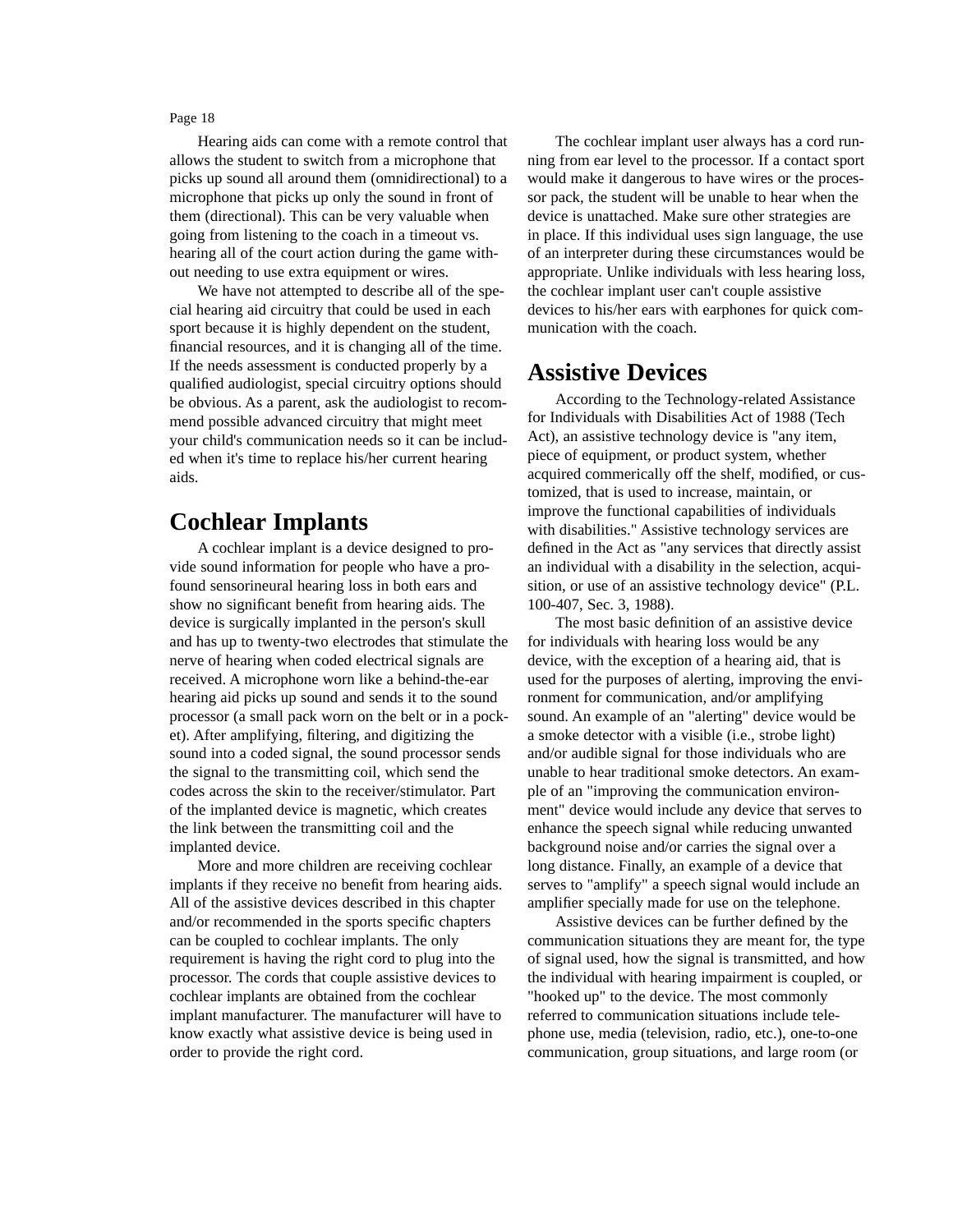eld) environments. Traditional hearing aids do not always provide enough beneÞt when a sound is far away or when there is a lot of background noise. Therefore, assistive devices are sometimes used to supplement, or take the place of, a hearing aid.

The assistive device can reproduce the signal, whether it be speech, music, a Þre alarm, etc., in several different ways. These include an audible signal, a visible signal, or a tactile signal (touch). The way the signal is transmitted to the individual also varies and can include an FM (radio) signal, infrared (light) signal, electrical (through a wire), and an electromagnetic signal (an induction loop). These methods of transmission will be discussed in detail later.

Finally, there are several methods of coupling a device to an individual with hearing impairment. These include earphones and a telecoil direct audio input, or built-in FM receiver using a hearing aid. Again, don't worry if some of these options sound unfamiliar; each will be discussed in detail.

### **Alerting Devices**

As mentioned earlier, this type of device serves to alert the individual to sounds in the environment. Alerting devices are used to alert an individual to emergency situations (i.e., smoke detector, burglar alarm) or other, non-emergency situations including a telephone ring, doorbell, baby cry, dependent, alarm clock, starting whistle, etc.

An example of how an alerting device can be incorporated into an athletic event is in the chapter on track and Þeld. The starting device can provide an audible and/or visual signal. With this method of signaling, the individual does not need to wear a special receiver. If an athlete with hearing impairment won't be wearing hearing aids during an event, it should be determined prior to the event that he/she can hear any audible signal without hearing aids.

A third method for receiving the signal would be through the use of tactile stimulation provided by a special wristband that vibrates. See the section on archery for a practical use of this method. Individual preference and degree of hearing loss play the major roles in deciding which method is best. Almost every type of signaling device available can provide the desired choice of stimulation.

How the alerting signal is transmitted also varies. For auditory and visual signals, the sound or light is simply transmitted through the air for all to see

and/or hear. For a tactile signal, a transmitter must be placed near the signal of interest (e.g., a starting gun). The sound causes the transmitter to send a radio frequency signal to the vibrator receiver (e.g., the wristband worn by the athlete) and the instrument vibrates. There are advantages and disadvantage to each method and, as mentioned before, individual preference plays a big role. The combinations of possible sounds to monitor, transmission method, and coupling strategies are endless. Solutions for alerting situations are discussed individually for each sport.

### **Telephone**

Hearing over the telephone can be difPcult for an individual with a hearing loss. The amount of difbculty will depend on the degree and conÞguration of the hearing loss, the clarity of the signal, the amount of background noise, and the voice quality of the other party. It is impossible to listen on the telephone while wearing some hearing aids due to feedback. Feedback is a high pitched whistling sound emitted by the hearing aid when an object, such as a hand or telephone receiver, is placed too close to the hearing aid's microphone. When a hearing aid is feeding back, it is useless to the user and the feedback is often annoying and even uncomfortably loud.

Some hearing aids have special "circuitry" that allows individuals to listen on the telephone without feedback. This option is called a telecoil, and is available on most BTE and ITE hearing aids. The individual uses a switch on the hearing aid to turn on the telecoil and turn off the regular microphone. When the telecoil is on, the individual will only hear the signal from the telephone; no background environmental sounds will be picked up. The telecoil picks up an electromagnetic signal from the telephone and will not feedback. How this happens is not important. The important thing to remember is that a telecoil is an option available on many hearing aids and helps some individuals communicate effectively on the telephone. The telecoil also can be used to pick up signals from devices described in the one-to-one, small group, and large group communication section.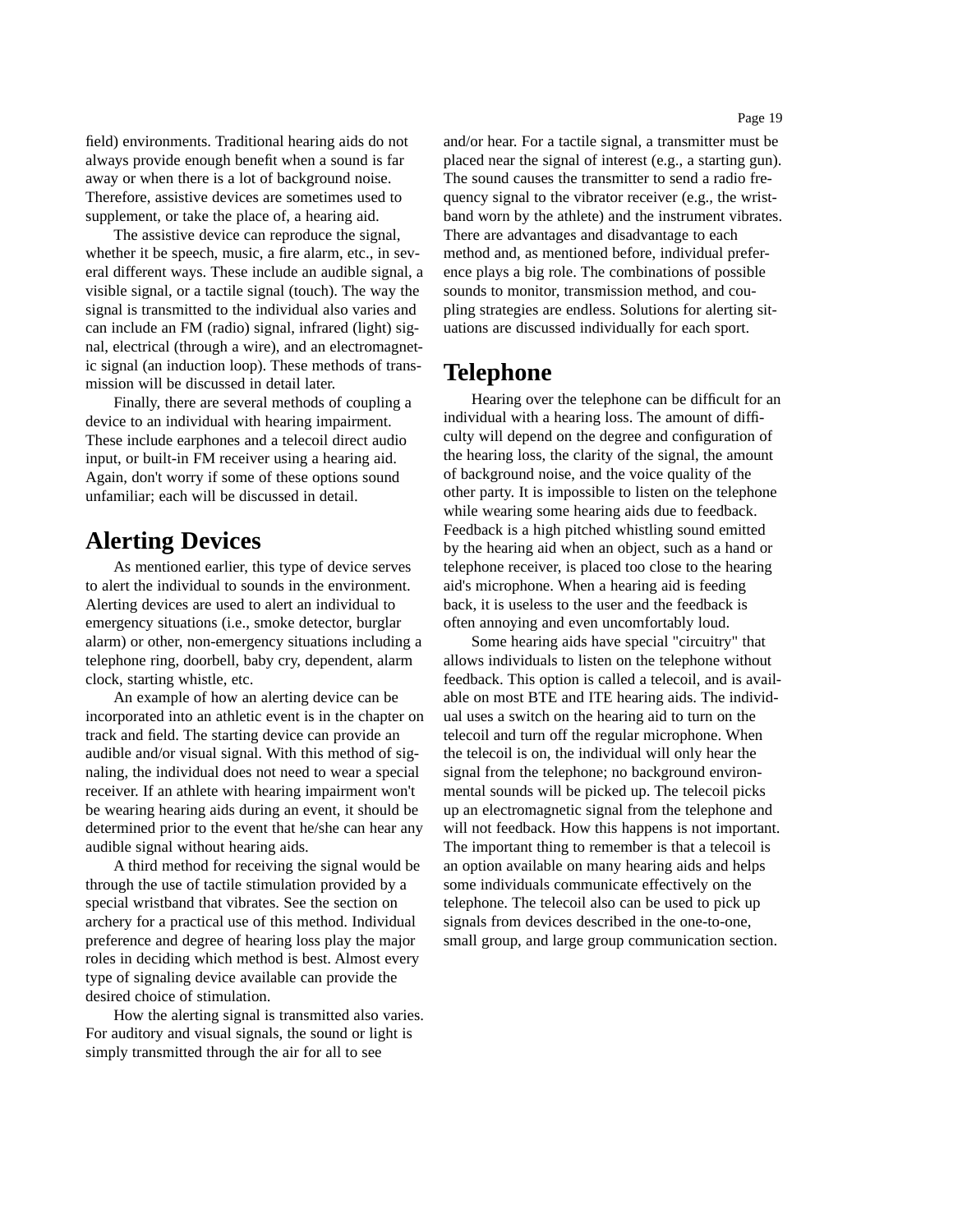

#### Figure 8 **Portable telephone ampliÞer**

Other options are available to be used by individuals whose hearing aids do not have a telecoil or who do not receive enough beneÞt from a telecoil alone. Some are small, portable ampliÞers that are strapped onto the handset (Figure 8). Other devices are permanent and built into the telephone. These include telephones with a volume control (most public telephones are of this nature), special handsets with a volume control, and ampliÞers that are located on the telephone cord. All of these devices can be used alone or in conjunction with a hearing aid.

Even with the use of a telecoil and/or special telephone device, some individuals with severe hearing losses will be unable to effectively hear on the telephone. For these instances, a third option, a text telephone (TT or TDD), is available that provides the signal visually. This device looks like a small, electric typewriter on which the telephone handset is placed.

When both parties are using a TT, communication occurs by typing messages back and forth. Whatever message is typed on one machine travels through the telephone wires and is visually displayed on the other party's screen. In many instances, however, the individual with hearing loss will wish to communicate with an individual with normal hearing and vice versa. Often, only the individual with hearing impairment will have a TT. In these cases, a relay service is used. When using this service, a relay operator reads the text message sent by the individual with hearing loss to the other party. The operator then types any verbal message from the other party for the TT user. The operator serves to verbally present the text message to the hearing party and visually present

the verbal message to the party with hearing impairment.

A relatively new service available, voice carry over (VCO) is similar. Instead of typing his or her messages, the TT user verbally delivers his/her message which is heard by the other party. The message from the hearing party, however, is still typed and sent to the TT user. This option facilitates a more rapid exchange of information. In addition, a relay communication protocol exists that is easily learned and also helps to speed up the process without confusion. If a coach or teammate wants to communicate with the athlete with hearing impairment using the relay service, he or she should become familiar with this protocol. This can be accomplished by having the individual with hearing impairment give a quick "lesson" on the protocol or by asking the relay operator to give you instructions before placing the call. Table 3 provides the relay telephone numbers for each state in the U.S.

### **Table 3**

### **Statewide Relay Phone Numbers**

| <b>ALABAMA</b>  | AT&T (must be billed)<br>800-548-2546 (TDD)<br>an Alabama exchange<br>800-548-2547 (V) |
|-----------------|----------------------------------------------------------------------------------------|
| <b>ALASKA</b>   | GCI & Relay Alaska<br>800-770-8255 (V)<br>800-770-8973 (TDD)                           |
| <b>ARIZONA</b>  | <b>MCI/VCD</b><br>800-842-4681(V)<br>800-367-8939 (TDD)                                |
| <b>ARKANSAS</b> | <b>MCI</b><br>800-285-1121 (V)<br>800-285-1131 (TDD)                                   |
| CALIFORNIA*     | <b>SPRINT</b><br>800-735-2922 (V)<br>800-735-2929 (TDD)                                |
| COLORADO*       | <b>SPRINT</b><br>800-659-3656 (V)<br>800-659-2626 (TDD)<br>800-659-4656 (COMP)         |
| CONNECTICUT*    | <b>SPRINT</b><br>800-842-9710 (TDD)<br>800-833-8134 (V)                                |
| <b>DELAWARE</b> | AT&T<br>800-232-5460 (TDD)<br>800-232-5470 (V)                                         |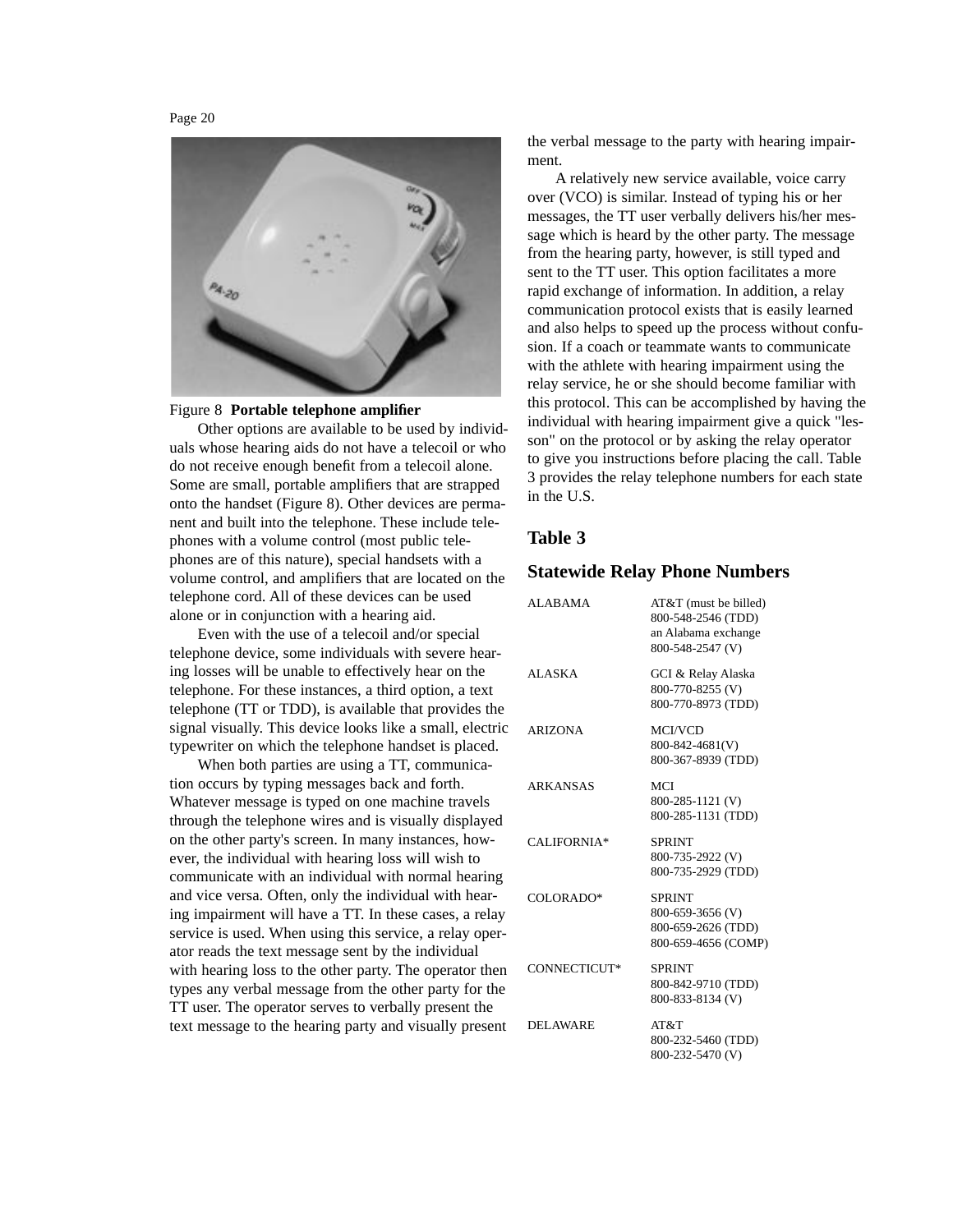| D.C.                 | AT&T<br>202-855-1234 (TDD)<br>$202 - 855 - 1000$ (V)                         | <b>MISSOURI*</b>       | <b>SPRINT</b><br>800-735-2966 (TDD)<br>$800 - 735 - 2466$ (V)             |
|----------------------|------------------------------------------------------------------------------|------------------------|---------------------------------------------------------------------------|
| <b>FLORIDA</b>       | MCI<br>800-955-8771 (TDD)<br>800-955-8770 (V)                                | <b>MONTANA</b>         | AT&T<br>800-253-4091 (TDD)<br>800-253-4093 (V)                            |
| GEORGIA              | AT&T<br>800-255-0056 (TDD)<br>800-255-0135 (V)                               | NEBRASKA               | <b>HAMILTON TELEPHONE</b><br>800-833-7352 (TDD)<br>$800 - 253 - 0920$ (V) |
| <b>HAWAII</b>        | <b>GTE Hawaiian Telephone</b><br>808-643-8833 (TDD)<br>711 (TDD) 511 (VOICE) | NEVADA*                | <b>SPRINT</b><br>800-326-6868 (TDD)<br>800-326-6888 (V)                   |
| <b>IDAHO</b>         | 808-546-2565 (V)<br><b>HAMILTON TELEPHONE</b><br>800-377-3529 (TDD)          | NEW HAMPSHIRE*         | <b>SPRINT</b><br>800-735-2964 (V/TDD)                                     |
| <b>ILLONOIS</b>      | 800-377-1363 (V)<br>AT&T                                                     | <b>NEW JERSEY</b>      | AT&T<br>800-852-7899 (TDD)<br>800-852-7897 (V)                            |
| INDIANA*             | 800-526-0844 (TDD)<br>800-526-0857 (V)<br><b>SPRINT</b>                      | NEW MEXICO*            | SPRINT/NM Relay Network<br>800-659-8331 (TDD)<br>800-659-1779 (V)         |
| IOWA*                | 800-743-3333 (V/TDD)<br><b>SPRINT</b>                                        |                        | Albuquerque<br>505-275-7333 (TDD)<br>505-275-2444 (V)                     |
| <b>KANSAS</b>        | 800-735-2942 (TDD)<br>$800 - 735 - 2943$ (V)<br><b>SOUTHWESTERN BELL</b>     | <b>NEW YORK</b>        | AT&T<br>800-662-1220 (TDD)<br>$800 - 421 - 1220$ (V)                      |
| KENTUCKY             | 800-766-3777 (V/TDD)<br>AT&T<br>800-648-6056 (TDD)                           | NORTH CAROLINA* SPRINT | 800-735-2962 (TDD)<br>$800 - 735 - 8262$ (V)                              |
| LOUSIANA             | $800 - 648 - 6057$ (V)<br>MCI<br>800-846-5277 (TDD)                          | NORTH DAKOTA*          | <b>SPRINT</b><br>800-366-6888 (TDD)<br>$800 - 366 - 6889$ (V)             |
| <b>MAINE</b>         | 800-947-5277 (V)<br>AT&T<br>800-437-7220 (TDD)                               | OHIO                   | <b>OHIO BELL</b><br>800-750-0750 (V/TDD)                                  |
|                      | $800 - 457 - 1220$ (V)<br>1-955-DEAF (TDD)<br>1-955-DPRS (V)                 | OKLAHOMA*              | <b>SPRINT</b><br>800-522-8506 (V/T) So<br>800-722-0353 (V/T) No           |
| MARYLAND*            | <b>SPRINT</b><br>800-735-2258 (V/TDD)                                        | OREGON*                | <b>SPRINT</b><br>800-735-2900 (V/TDD)                                     |
| <b>MASSACHUSETTS</b> | N.ENG. TELEPHONE.<br>800-439-2370 (V/TDD)                                    | PENNSYLVANA            | AT&T<br>800-654-5984 9TDD)                                                |
| <b>MICHIGAN</b>      | <b>MICHIGAN BELL</b><br>800-649-3777 (V/TDD)                                 | PUERTO RICO            | 800-654-5988 (V)<br>800-240-2050 (TDD)<br>800-260-2050 (V)                |
| <b>MINNESOTA</b>     | D.E.A.F., INC.<br>800-627-3529 (V/TDD)<br>Minneapolis/St.Paul                | <b>RHODE ISLAND*</b>   | <b>SPRINT</b><br>800-745-5555 (V/TDD)                                     |
| MISSISSIPPI          | 612-297-5353<br><b>SOUTH CENTRAL BELL</b>                                    | SOUTH CAROLINA* SPRINT | 800-735-2905 (V/TDD)                                                      |
|                      | 800-582-2233 (V/TDD)                                                         | SOUTH DAKOTA*          | <b>SPRINT</b>                                                             |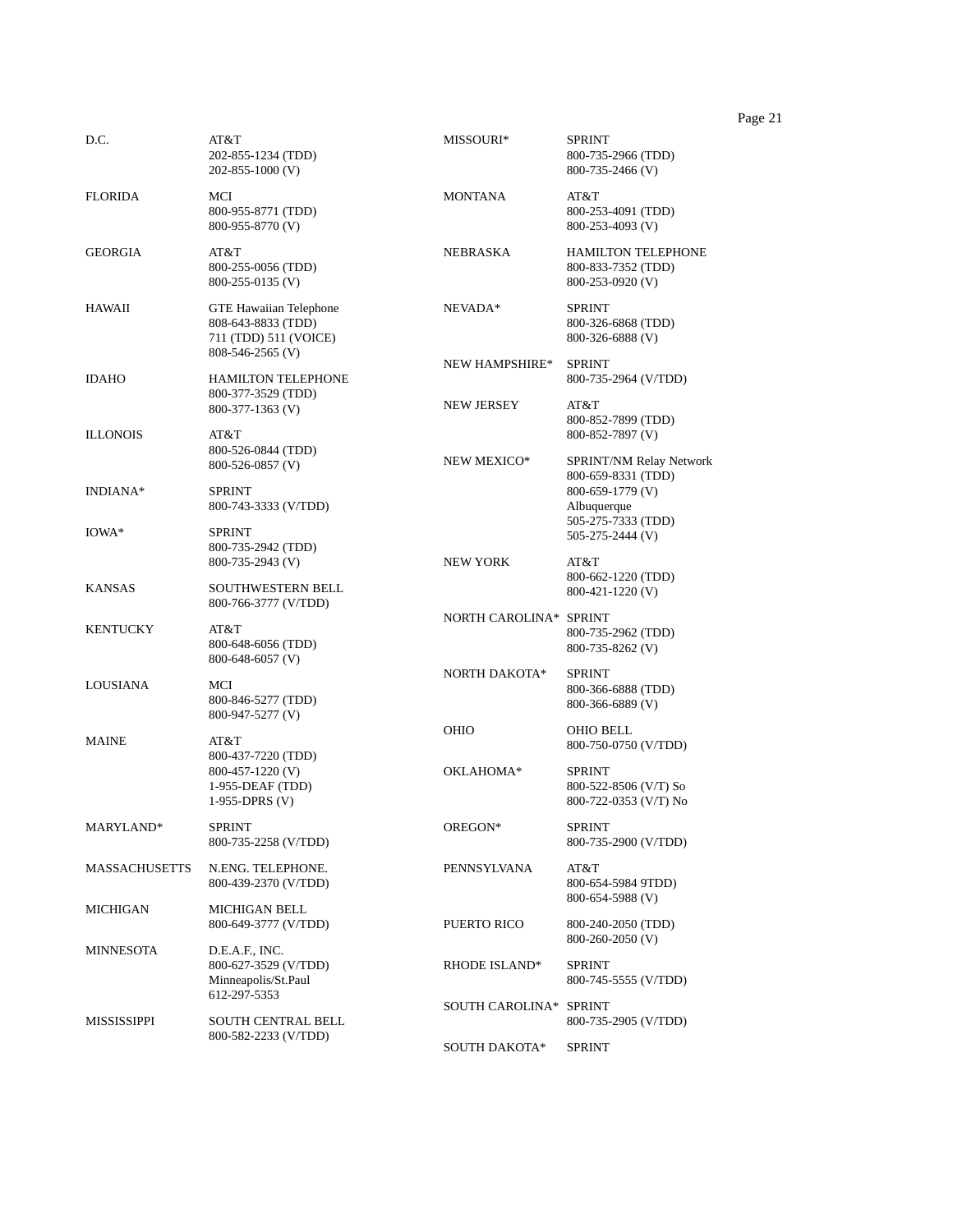|                       | 800-877-1113 (V/TDD)<br><b>Sioux Falls</b><br>605-339-6464                                                                                                                                  |
|-----------------------|---------------------------------------------------------------------------------------------------------------------------------------------------------------------------------------------|
| <b>TENNESSEE</b>      | AT&T<br>800-848-6298 (TDD)<br>800-848-0299 (V)                                                                                                                                              |
| TEXAS*                | <b>SPRINT</b><br>800-735-2989 (TDD)<br>800-735-2988 (V)<br>800-735-2991 (COMP)                                                                                                              |
| <b>UTAH</b>           | UTAH ASSN. FOR THE DEAF<br>800-346-4128 (V/TDD)<br><b>Salt Lake</b><br>801-298-9484 (TDD)<br>Ogden<br>801-546-2982 (TDD)<br>Logan<br>801-752-9596 (TDD)<br>Provo-Orem<br>801-374-2504 (TDD) |
| <b>VERMONT</b>        | AT&T (must be billed<br>800-253-0191 (TDD)<br>to a Vermont exchange)<br>800-253-0195 (V)                                                                                                    |
| <b>VIRGIN ISLANDS</b> | 800-440-8477 (TDD)<br>800-809-8477 (V)                                                                                                                                                      |
| <b>VIRGINIA</b>       | AT&T (must be billed<br>800-828-1120 (TDD)<br>to a Virginia exchange)<br>800-828-1140 (V)                                                                                                   |
| <b>WASHINGTON</b>     | <b>DEPT OF SOCIAL &amp;</b><br>800-833-6388 (V/TDD)<br><b>HEALTH SERVICES</b><br>800-833-6384 (V)<br>Seattle<br>800-833-6385 (B)<br>206-587-5500 (V/TDD)                                    |
| <b>WEST VIRGINIA</b>  | AT&T (must be billed<br>800-982-8771 (TDD)<br>a West Virginia exchange)<br>800-982-8772 (V)                                                                                                 |
| WISCONSIN             | MCI<br>800-947-3529 9V/TDD)                                                                                                                                                                 |
| WYOMING               | <b>SPRINT</b><br>800-877-9965 (TDD)<br>800-877-9975 (V)                                                                                                                                     |

#### **NATIONWIDE LONG DISTANCE RELAY SERVICES**

SPRINT\* 800-877-9873 (V/TDD)

FEDERAL INFORMATION RELAY SERVICE\* 800-877-8839 (V/TDD) 202-708-9800 (V/TDD)

Telephone use may be important to notify student athletes of changes in practice or game schedules. If the coach is speaking directly with the students with normal hearing on the telephone, every effort should be made to communicate directly with the athlete with hearing impairment as opposed to having Mom or Dad relay the message. The student athlete also may need to use the telephone at practice or at a game in order to notify his/her parents of some sort of change in schedule or transportation.

### **One-to-one, small group, and large group communication**

The one-to-one, small group, and large group communication solutions are discussed together because the same assistive devices can be used in each situation. In all of these situations, three problems interfere with communication: noise, reverberation, and distance. Noise is any sound that you don't want to hear that is blocking out the sound you do want to hear (i.e., the coach). This could be crowds cheering, other people talking, air conditioning noise, etc. Reverberation is what we often call the echo in a room. Rooms with hard surfaces (like gyms) have a lot of reverberation. The sound keeps bouncing off the walls and interferes with what we are trying to hear. The farther away a sound is, the harder it is to hear. This is because the sound gets softer as it travels, but the noise is all around us so it stays just as loud. Although noise, reverberation, and distance can make listening difÞcult for everybody, they can make listening impossible for an individual with hearing impairment.

Assistive listening devices are meant to overcome all three of these problems. They do this by placing a microphone right near the sound you want to hear (e.g., the coach's mouth) and then transmitting the sound to a receiver on the person with hearing impairment. Finally, the signal goes from the receiver into the person's ear. This listening situation is similar to having the speaker talk into the individual's ear from a distance of several inches; a situation that is ideal from a listening perspective, but is certainly not very convenient.

When choosing an assistive device, you have to understand the environment it will be used in, any speciÞc rules to the sport that might not allow such a device during play, and the individual characteristics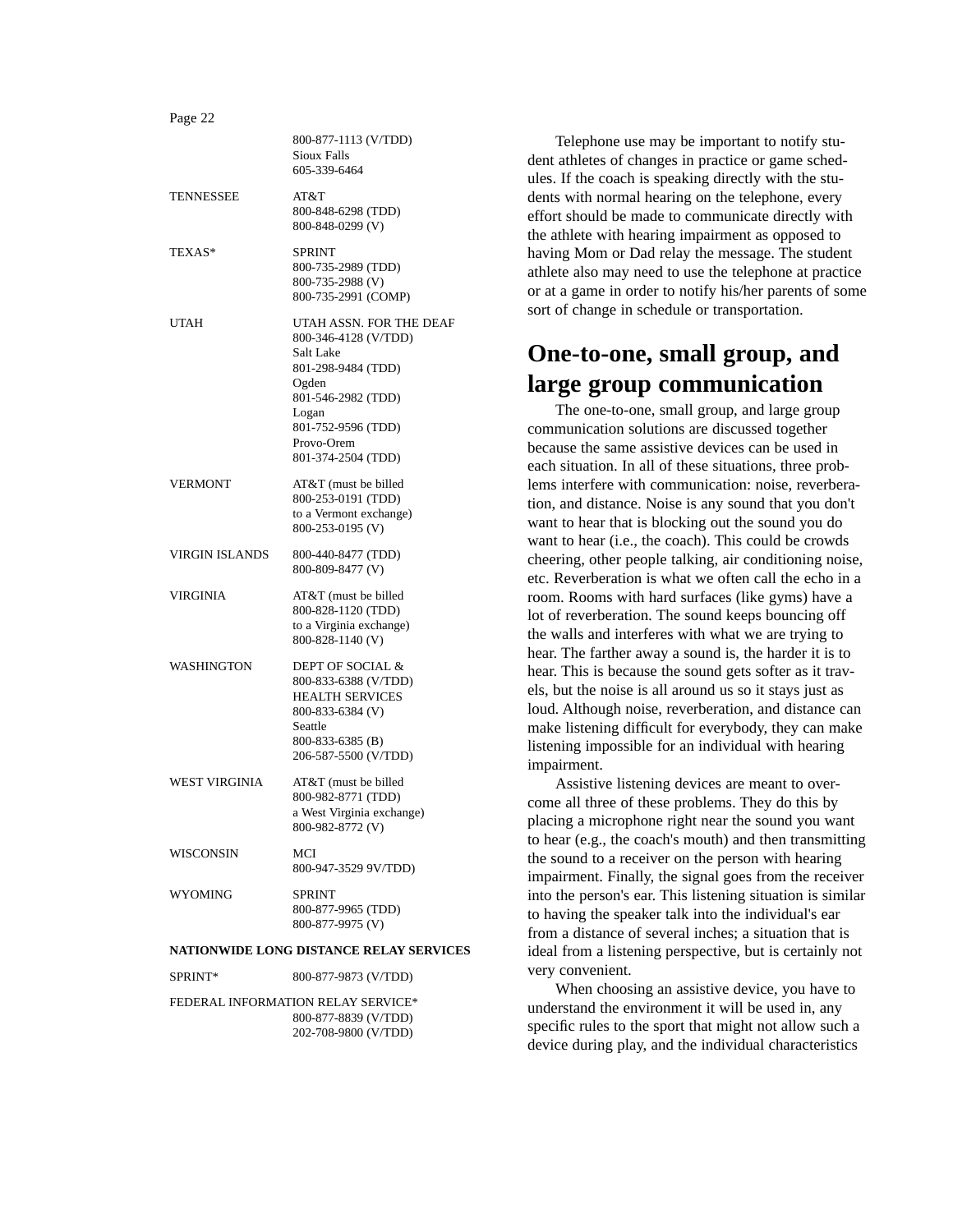of the athlete's hearing aid. You then choose the transmission type (how the signal gets from the transmitter to the receiver) and the coupling method (how the signal gets from the receiver into the individual's ear). Any transmission choice can be paired with any coupling choice, one does not dictate the other. These choices are based on the environment and the individual's hearing aid. In each sport speciÞc chapter we have recommended particular technologies based on the sport. Below we brießy describe all of the choices so you will be acquainted with the various options.

### **Transmission Type**

There are four primary transmission types that are currently available. FM transmission is just like a radio. It is an invisible signal that can travel over 100 yards to the receiver. It goes right through things and people. Unfortunately, in very busy areas, the FM receiver may pick up other, unwanted FM transmissions. Many FM systems come with a channel tuner so if you experience interference you can select a different channel to transmit and receive from (you should get this feature if possible). Infrared transmission is just like radio transmission except that it travels on light waves. The signal is stopped by objects and people getting between the transmitter and the receiver. The infrared transmitter won't work outside in the sunlight. A room loop is a loop of special wire that is put all the way around the listening area (room) and attached to the microphone. The wire produces an electromagnetic signal (this can't be heard through a human ear). A hearing-impaired individual's hearing aid can pick up this electromagnetic signal if the hearing aid has a telecoil switch. Loops only work in medium sized rooms and are not easily portable. Hardwired transmission is just what it sounds like. The microphone is attached by wire to the personÕs receiver. Although this is an inexpensive option, the speaker and listener are physically connected so mobility is a problem.

Table 4 describes general features of interest (i.e., portability, interference, etc.) as a function of transmission type. This chart should help you eliminate some of the choices. For instance if you know that you want to use the device outside, you can immediately eliminate infrared transmission.

Once a transmission type is selected, you have to decide how to get the transmitted signal to the ear. Table 5 describes the transmission options and coupling options. As you can see, any coupling option can be used with any transmission option. The lines indicate where the components of the system are actually attached by wire. In many athletic activities, you would like to have as few attachments as possible. In training situations and classroom teaching, mobility may not be as important. There are four basic coupling strategies. Earphones can be attached to the receiver box and placed over the ears. To use this option, the individual must take out his/her hearing aid and use the volume control on the receiver box. This is not the best solution for a hearing aid wearing individual. If the behind-the-ear hearing aid has a direct audio input attachment, a wire can run from the receiver and plug into the bottom of the hearing aid. Now the signal goes through the hearing aid circuitry and the volume control on the hearing aid can be used. If the in-the-ear or behind-the-ear

# **Table 4 Features as a function of tranmission type** X means that the statement applies to that transmission method

|                                                                | <b>Hard Wired</b> | F M | <b>Infrared</b> | Room Loop |
|----------------------------------------------------------------|-------------------|-----|-----------------|-----------|
| Covers large distances                                         |                   | X   | X               |           |
| User is not restricted in terms of movement                    |                   | X   | X               | X         |
| Obstacles do not interfere with transmission                   | X                 | X   |                 | X         |
| <b>Relatively Inexpensive</b>                                  | X                 |     | X               |           |
| <b>Good Sound Quality</b>                                      | X                 | X   | X               | X         |
| Signal Cannot be picked up by other listeners in the same room | X                 |     |                 |           |
| Signal Cannot be picked up by other listeners in other rooms   | X                 |     | X               | X         |
| <b>Requires Batteries</b>                                      | X                 | X   | X               | X         |
| Requires an electrical outlet                                  |                   |     | x               | X         |
| Easily portable/no set-up required                             | X                 | X   |                 |           |
| Can be used in sunlight (outdoors)                             | X                 | х   |                 | X         |
| Receiver may pick up unwanted sounds from surrounding area     |                   |     |                 | х         |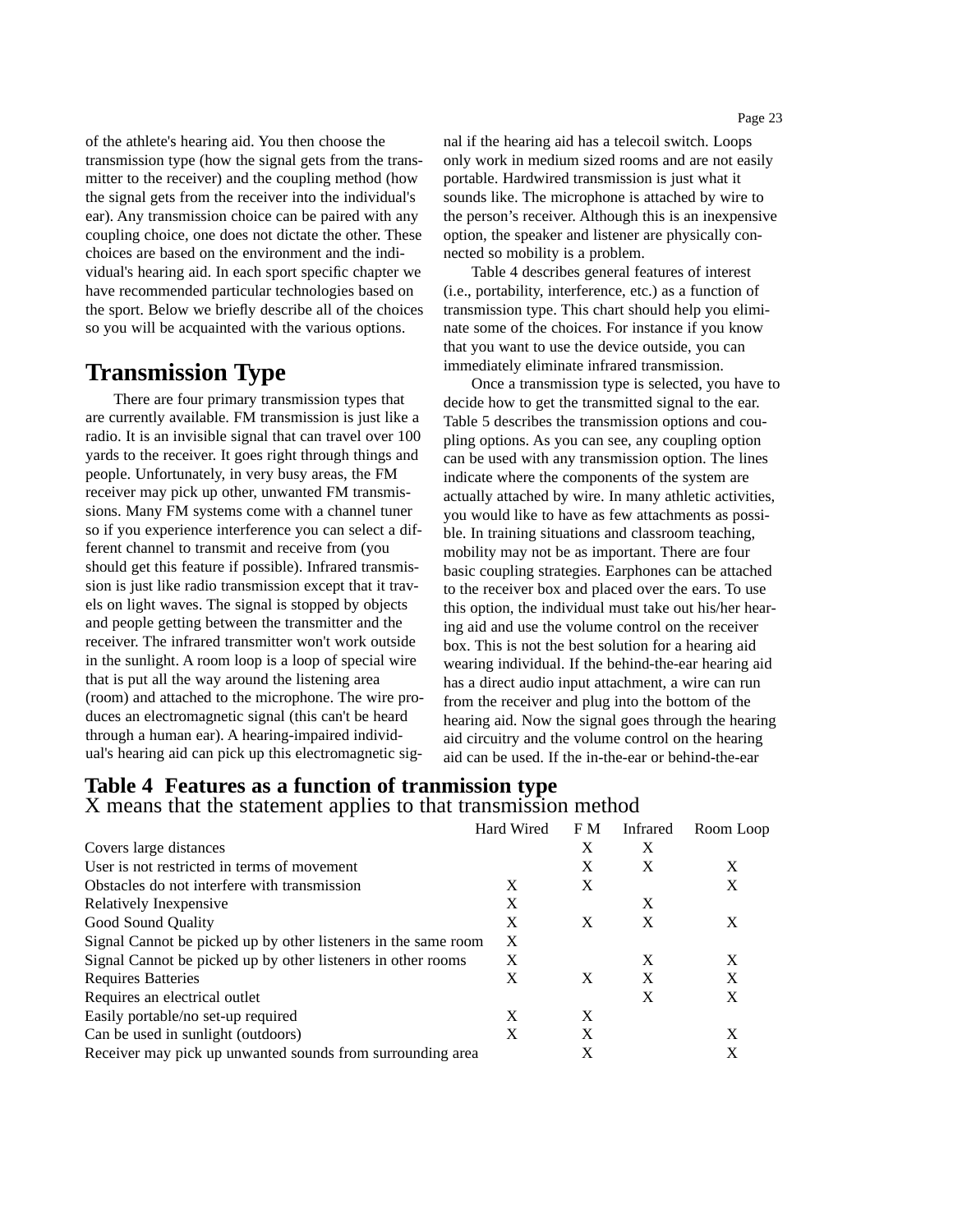# **Table 5 Assistive device transmission and coupling options**

Assistive device transmission and coupling options. The <--> lines indicate that there is a wire connecting components.

| Pick up                    | Transmission                                                                   | Receiver         |
|----------------------------|--------------------------------------------------------------------------------|------------------|
| $microbone < \rightarrow$  | $box \leftarrow$ FM signal                                                     | $box \leftarrow$ |
| microphone <-->            | $box \leftarrow$ FM signal                                                     | $box \leftarrow$ |
| $microphone < \rightarrow$ | $box \leftarrow$ FM signal                                                     | $box \leftarrow$ |
| microphone $\leftarrow$    | $box \leftarrow$ FM signal                                                     | none             |
| microphone $\leftarrow$    | $box \leftarrow > infrared$                                                    | $box \leftarrow$ |
| microphone $\leftarrow$    | $box \leftarrow > infrared$                                                    | $box \leftarrow$ |
| microphone <-->            | $box \leftarrow$ infrared                                                      | $box \leftarrow$ |
| microphone $\leftarrow$    | wire $\langle -2$ loop around room none                                        |                  |
| microphone $\leftarrow$    | wire $\leftarrow$ ->hard wired $\leftarrow$ -> box $\leftarrow$ ->             |                  |
| microphone <-->            | wire $\langle -\rangle$ ->hard wired $\langle -\rangle$ box $\langle -\rangle$ |                  |
| $microphone < \rightarrow$ | wire $\langle -\rangle$ ->hard wired $\langle -\rangle$ box $\langle -\rangle$ |                  |

hearing aid has a telecoil switch, a loop of wire can be attached to the receiver (same plug that was used for the direct audio input) and worn around the neck. The lever on the hearing aid is switched to telecoil and the hearing aid picks up the electromagnetic signal that is coming from the neck loop wire. Thus, he/she is hearing only what is picked up by the receiver. Although the hearing aid is not physically connected to the neckloop, the telecoil setting is picking up the electromagnetic leak generated by the neckloop.

Some of the more recent behind-the-ear hearing aids have an FM receiver built right in. This means that the microphone and transmitter are placed by the sound source and the student simply switches a lever on the hearing aid to hear what is being transmitted by the transmitter. With these models, one often can see the small antenna that picks up the transmitted FM signal. The beauty of this arrangement is that the student doesn't have to wear anything extra (i.e., the receiver box or cords). This frees up the user to engage in physical activity while wearing nothing more than his/her hearing aids. The behind-the-ear system offers safety and mobility advantages that should be considered for any athlete with hearing loss. Students may want to think about purchasing this type of hearing aid when they need new ones. Hearing aids are usually replaced every 3-5 years or if hearing changes.

The coupling technique employed will be dependent on the amount of hearing loss, individual preference, and options available on the individual's hearing aid.

Coupling Hearing Aid wire to earphones none wire to BTE <-----------> plug into BTE meckloop wire BTE or ITE set to telecoil none BTE set to FM wire to earphones none wire to BTE <----------> plug into BTE meckloop wire BTE or ITE set to telecoil mone BTE or ITE set to telecoil wire to earphones none wire to BTE <----------> plug into BTE meckloop wire BTE or ITE set to telecoil



### Figure 9 **Assistive listening device to overcome noise and distance problems**

Figure 9 shows a picture of an assistive listening device. Just to make sure you understand the various parts, let's run through how this device could be used. The microphone of the device is placed approximately six inches from the coach's mouth. This is easy to do using a lapel clip. The microphone is connected to the transmitter which can be placed in the coach's pocket or clipped onto a belt. The voice is transmitted over radio waves (FM transmission) to the receiver box which is worn by the listener. In Figure 9, an earbud is connected to the receiver. The listener would put the earbud in his/her ear to listen to the coach. The receiver has a volume control that the listener can use to turn up or down the sound. In this way, the hearing-impaired student can hear the coach no matter where he/she is sitting, the noise of the other students won't interfere with his/her listening, and the coach can speak at a comfortable level for all of the normally-hearing individuals.

The assistive listening devices are most beneÞcial when only one person (i.e., the coach) needs to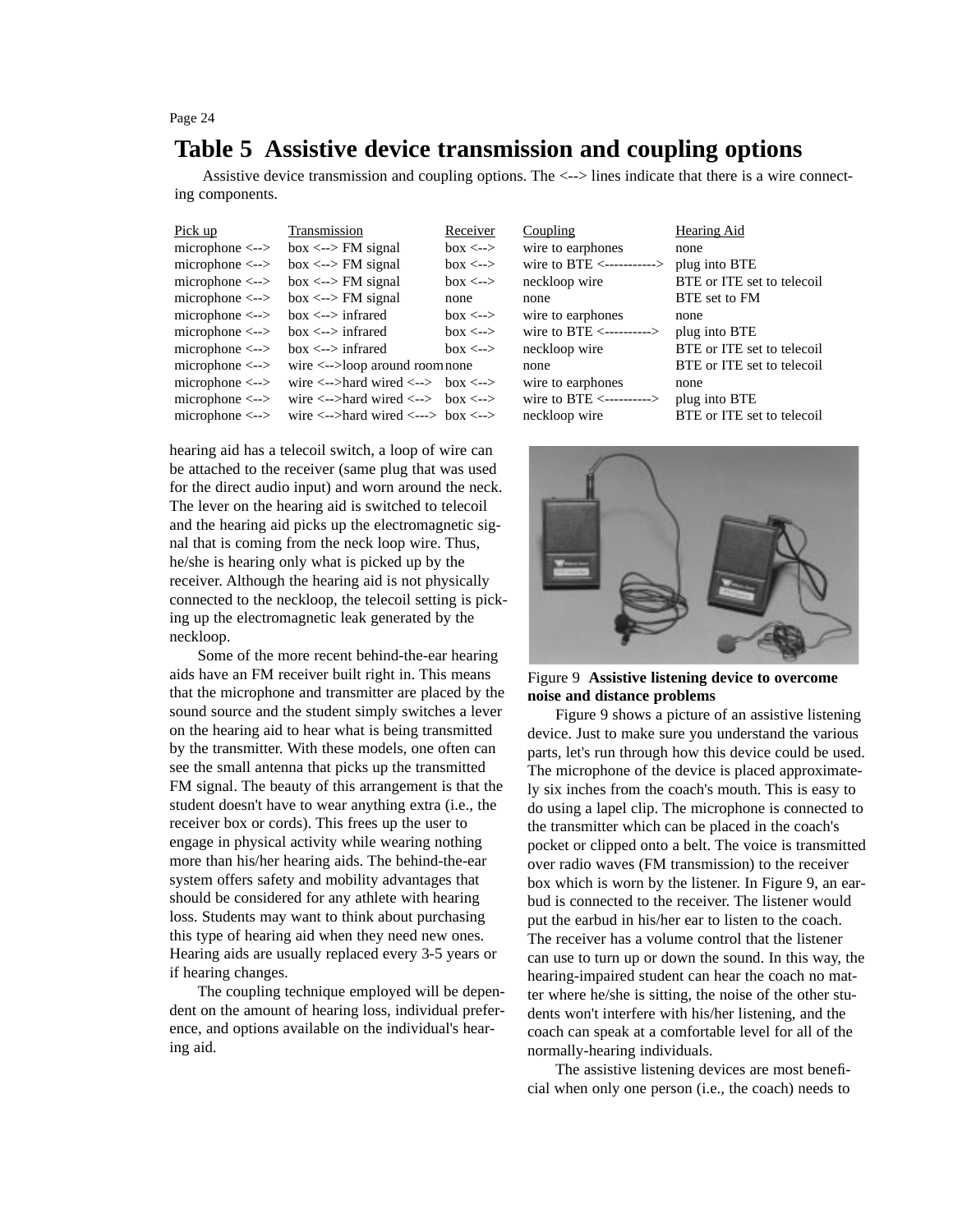be heard. This may be the case during training and some practices. By placing the microphone near the wanted sound source, you are in essence eliminating any other sound sources. So if the coach is talking into the microphone and then another player asks a question, the individual using an assistive listening device will not hear the question. In this situation, the easiest solution may be for the coach to repeat the question which is a good technique to use in large classrooms anyway. If there is going to be discussion, the best solution may be to pass the microphone around. This means that only one person can talk at a time; again a good rule to follow anyway.

Some behind-the-ear hearing aids have settings that allow the telecoil, direct audio input, or FM pick up to receive sound directly from the assistive device microphone while still letting sound into the regular hearing aid microphone. The goal is to be hearing those around you and the coach at the same time. The problem is that if it is noisy, the hearing aid will pick up the noise and you will lose the advantage of the assistive device. These dual settings have not worked well for individuals we have worked with to date. Another option which you can try is having the hearing-impaired listener use one hearing aid for the assistive device input (i.e., the coach) and set the other hearing aid on the regular microphone setting to pick up the sound from the rest of the room (i.e., other student comments).

### **Television**

Throughout the course of training and practice, videos are used for two purposes. Game/meet videos often are reviewed to see what went well and perhaps what went wrong. Generally, these videos do not have sound, they are simply visual displays of the event. The coach provides a running commentary pointing out the important parts of the video. In these circumstances, the athlete with hearing loss should use whatever communication method that allows him/her to understand the coach. This could be hearing aids alone, hearing aids coupled to an assistive device, or sign language interpreting. Any of the devices described in the previous section can be used for T.V. viewing. Simply place the microphone near the T.V. speaker. By using a device, the T.V. volume can be left at a comfortable volume setting for the normally-hearing athletes while the athlete with hearing loss can turn up the volume on his/her own device.

Sport speciÞc techniques and skills training tapes also are used. These may contain an audio signal that describes what the person is doing. Whenever possible, video tapes with open captioning (the words appear right on the screen) should be used. Using open captioning does not require the use of any special devices as the written text is part of the videotape itself. This differs from the more familiar closed captioning which requires the use of a decoder that is either built into the television or that is purchased separately. If captioning is not available, the student athlete with hearing loss should use whatever method works best to understand the tape (hearing aids alone, hearing aids coupled to an assistive device, sign language interpreting). If the student with hearing loss does not feel he/she was able to get all of the information from the video tape, two solutions should be considered. The coach may want to review the tape with the student or the student may want to borrow the tape and watch/listen to it when he/she can control the presentation pace.

## **Computer Assisted Note-Taking**

A lecture or meeting also can be made accessible to an individual who cannot use an auditory signal by using computer assisted note-taking. A trained transcriber types the spoken message in real time. The typed message is projected onto the wall for viewing. This system requires a competent transcriber, a computer, and appropriate connections to the overhead projection.

## **Sign Language**

If the student with hearing loss uses sign language to send and receive communication, a sign language interpreter should be provided to interpret at tryouts, practice, and games. How much interpreting is necessary should be determined by the student and coach. Remember, the student with hearing loss should receive all of the communication that the normally-hearing students receive.

Students who use sign language for communication will still need some assistive devices when it comes to alerting signals (for start and stop of a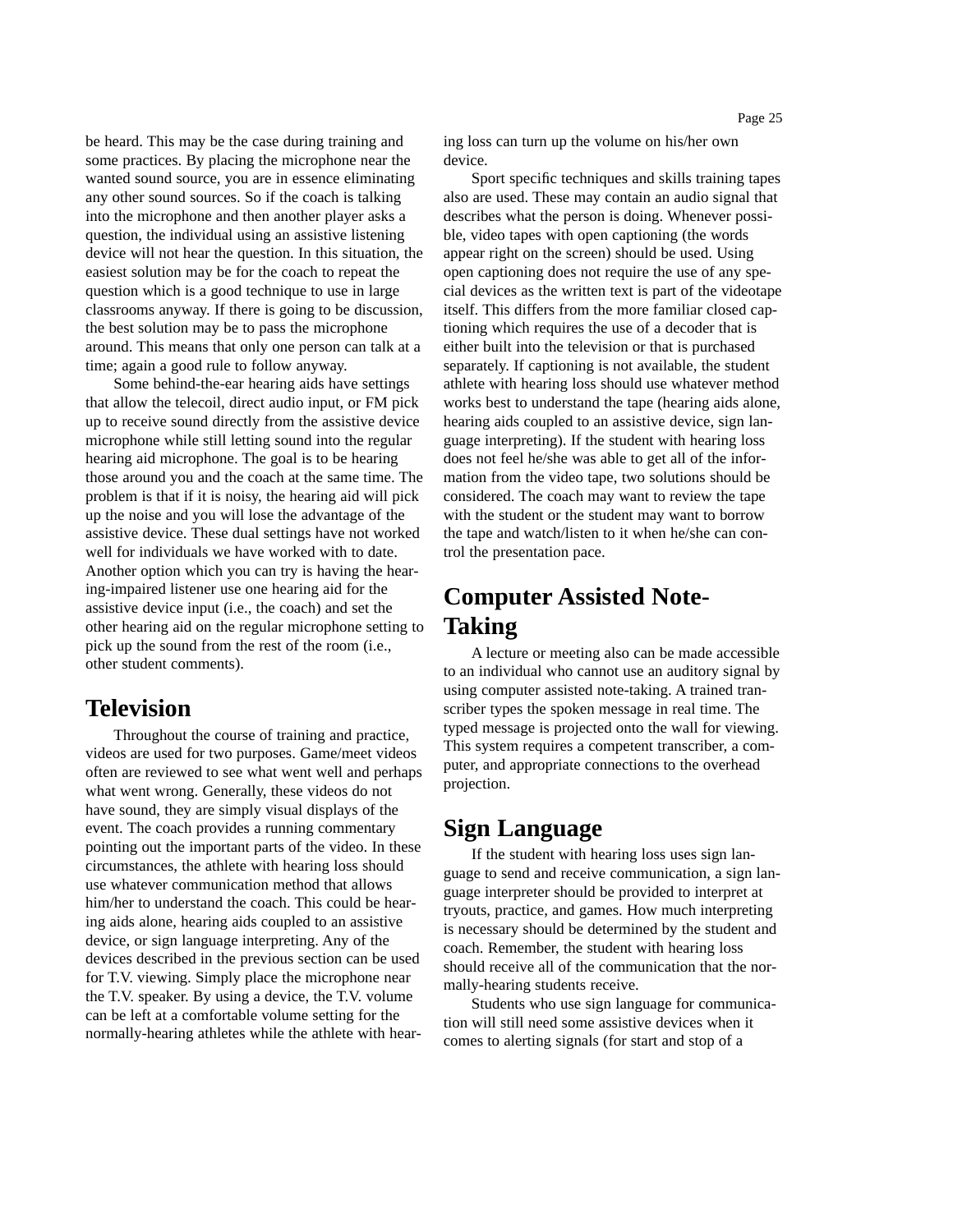game, fouls, etc.). Generally, visual or tactile signals will be most appropriate.

# **Communication Strategies**

Communication strategies can be as simple as getting someone's attention before talking to them to plotting out an audiogram to determine what sounds are audible and can be used for auditory signals. Table 6 provides a list of simple communication strategies that can be used by the coach, teammates, of Pcials, and the student with hearing loss.

The strategies in Table 6 should be used consistently regardless of the student's sport or degree of hearing loss. Sport speciÞc communication strategies are detailed in the individual sport chapters.

## **Summary**

The use of assistive devices is an important part of making high school athletics more accessible to athletes with hearing loss. There are a multitude of relatively inexpensive devices that can be used for almost any dif<sup>p</sup>cult communication situation that can occur during practice and training. In some sports, assistive listening devices can be integrated, within the boundaries of the rules, into the game itself. The purpose of this chapter was to familiarize the reader with the various types of assistive listening devices, not to make an expert out of the reader. An audiologist will need to be consulted to determine which devices may be most appropriate and to demonstrate proper hook-up and use. In addition, the athlete with hearing loss may already be using an assistive device in the classroom. There is a good possibility this assistive device could be used in the athletic activity as well.

It is the responsibility of the coach, the athlete with hearing loss, and the other team members to work together to identify where communication breakdowns are occurring and to identify solutions. The devices themselves are simply tools that are used to try to come as close as possible to the ideal situation.

# **Table 6**

# **Everyday communication strategies.**

- 1. Encourage the listener to tell you what strategies work best for him or her.
- 2. Speak at a normal rate and loudness.
- 3. Avoid chewing, eating, or covering our mouth while speaking.
- 4. Use facial expressions and gestures.
- 5. Make sure your face is visible to the listener before talking. Face the listener directly and at the same level.
- 6. Move away from background noise.
- 7. Whenever possible, use visual cues to introduce new topics into the conversation. Avoid sudden changes in topic.
- 8. Give the listener enough time to comprehend your message and respond.
- 9. If a person has dif pculty understanding a particular phrase or word, try to Þnd a different way of saying the same thing rather than repeating the original words over and over.
- 10. If you are giving speciÞc information (e.g., time for a practice), ask the listener to repeat the information to verify correct reception and/or write down the speciÞc information.
- 11. Do not let the intensity of your voice drop at the end of your sentence.
- 12. During a group presentation, provide a brief outline of the presentation with any new vocabulary. Make use of visual aids. Be careful not to talk while you are looking at visual aids (e.g., blackboard) and away from the audience.
- 13. Restate any questions from the group.
- 14. The listener should concentrate on key words and overall meaning.
- 15. Become familiar with the sport you are playing and the terminology used.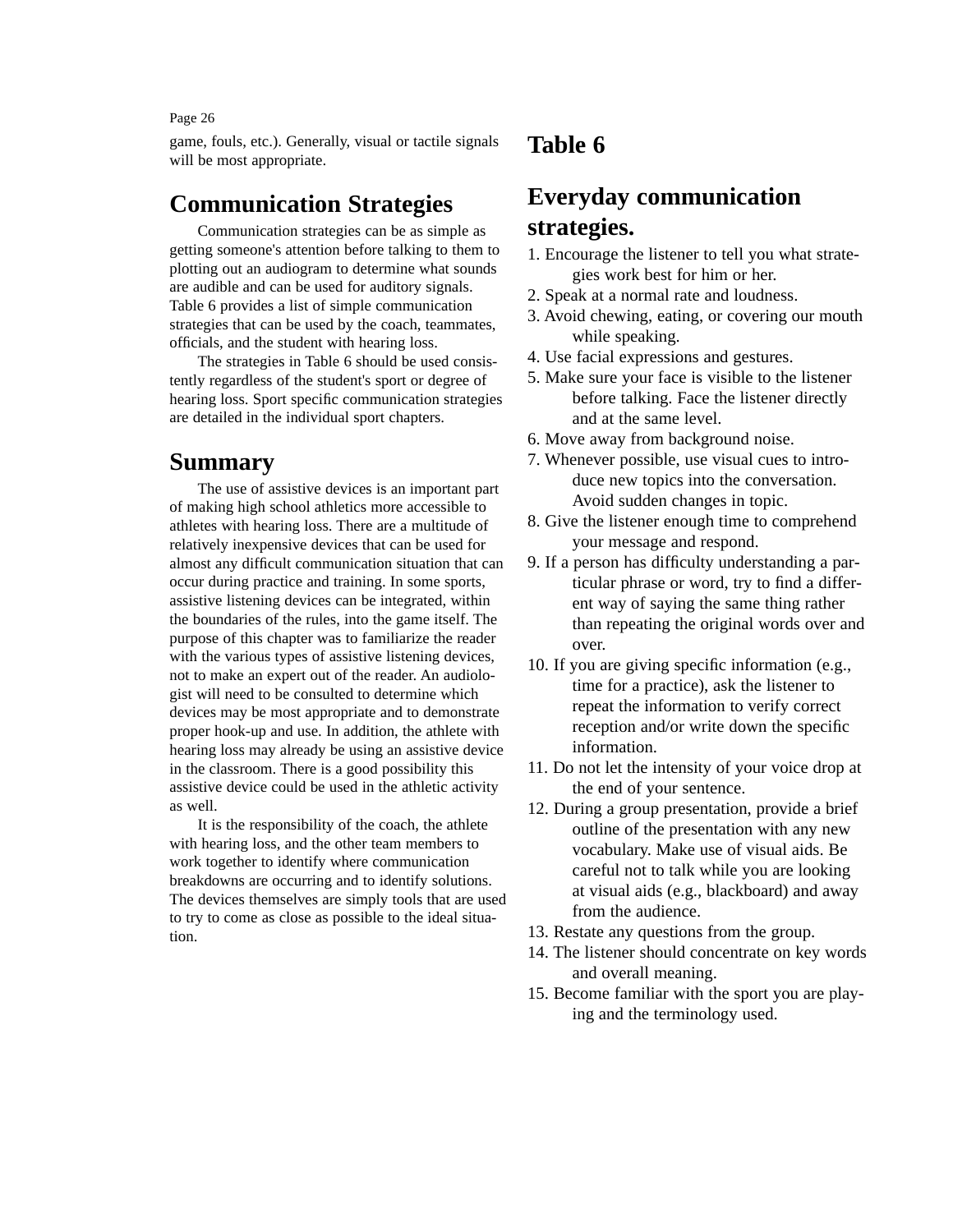# **Chapter 4**

# <span id="page-26-0"></span>**The Law and the Legal Process**

The purpose of this chapter is to help parents\* and students know their rights and the steps they should take to help their children participate in sporting events and extracurricular activities as players and/or spectators.

This chapter was written in consultation with Nancy A. Hubley, Esq. of the Education Law Center-PA, a non-proÞt public interest law Þrm with of Pces in Pittsburgh and Philadelphia, Pennsylvania. Parents in Pennsylvania who are having difpculty obtaining appropriate services for their child may want to contact the Center. The Center provides free written materials on the rights of students with disabilities to participate in public educational programs.

1901 Law and Finance Building 429 Fourth Avenue Pittsburgh, PA 15219 412-391-5225 - 412-391-4496 (FAX)

801 Arch Street Suite 610 Philadelphia, PA 19107 215-238-6970 - 215-625-9589 (FAX)

If you are not a resident of Pennsylvania, we suggest you contact the Protection and Advocacy organization for your state (Table 7) to be referred to an agency knowledgable about special education rights and procedures in your state.

In addition, the projects funded by the Tech Act are committed to advocating for appropriate assistive technology devices and services for all individuals. Consult Table 1 to Þnd the Tech Act project in your state.

# **Table 7 Protection and advocacy organizations**

Alabama

Div. of Rehabilitation & Crippled Children Services 2129 E. South Blvd. P.O. Box 11586 Montgomery, AL 36111 205-281-8780

Alabama Disabilities Advocacy Program The University of Alabama P.O. Drawer 870395 Tuscaloosa, AL 35487-0395

Alaska

ASIST 2900 Boniface Parkway, #100 Anchorage, AK 99504-3195 907-333-2211

Advocacy Service of Alaska 615 E. 82nd Avenue, Suite 101 Anchorage, AK 99518 907-344-1002 - 800-478-1234

American Samoa

Client Assistance Program &Protection & Advocacy P.O. Box 3937 Pago Pago, American Samoa 96799 Minareta Thompson, Director 102288-011-684-633-2418

### Arizona

Arizona Center for Law in the Public Interest 3724 N. 3rd Street, Suite 300 Phoenix, AZ 85012 602-274-6287

### Arkansas

Advocacy Service, Inc. 1100 N. University, Suite 201, Evergreen Place Little Rock, AR 72207 501-324-9215 - 800-482-1174

### California

Client Assistance Program 830 K Street Mall, Room 220 Sacramento, CA 95814 916-322-5066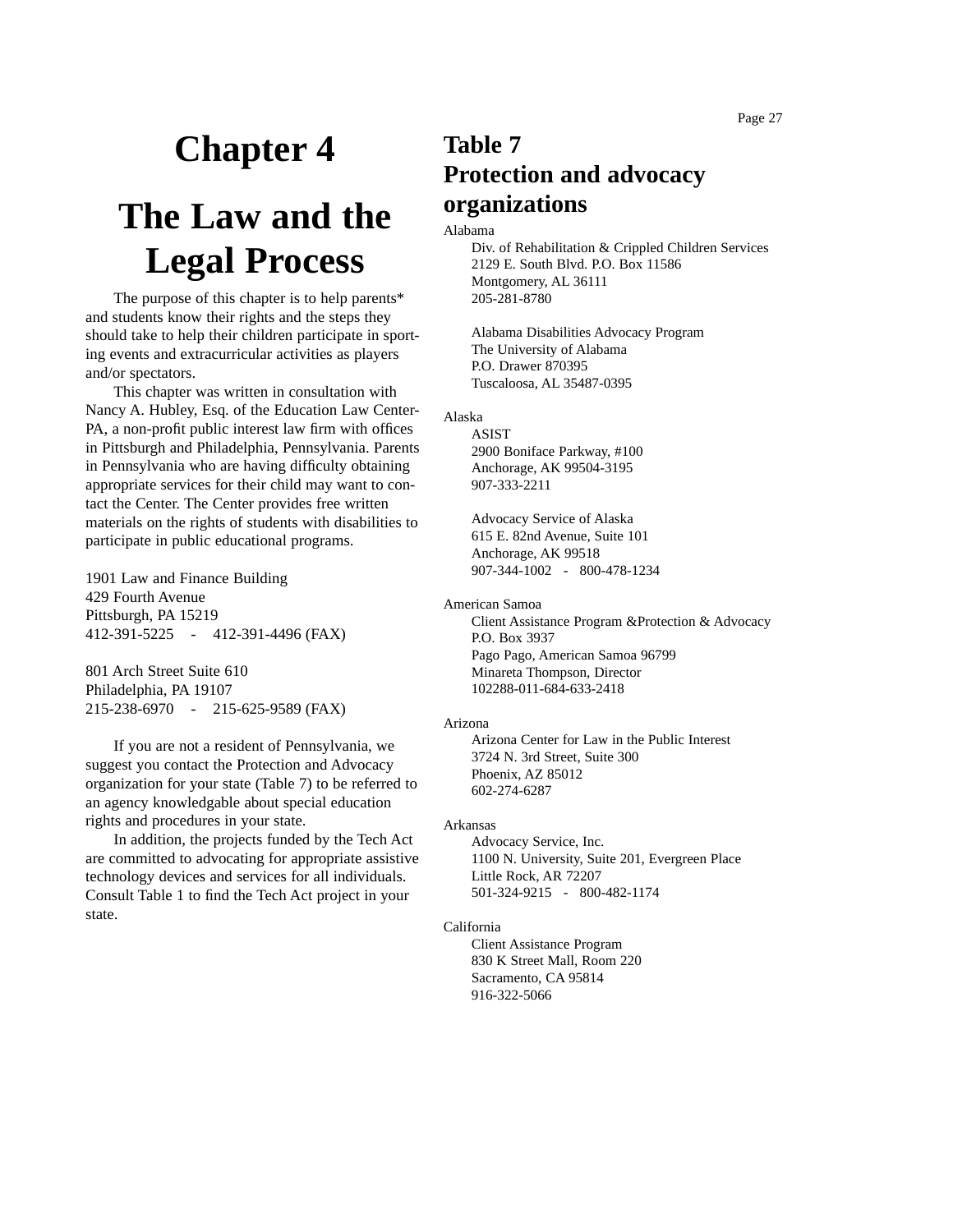Protection & Advocacy, Inc. 100 Howe Ave., Ste. 185N Sacramento, CA 95825 916-488-9950 - 800-952-5746

#### Colorado

The Legal Center 455 Sherman Street, Suite 130 Denver, CO 80203 303-722-0300

### Connecticut

OfÞce of P&A for Handicapped and Developmentally Disabled Persons 60 Weston Street Hartford, Ct 06120-1551 203-297-4300 - 203-566-2102 MI 800-842-7303 - (statewide)

#### Delaware

Client Assistance Program United Cerebral Palsy, Inc. 254 Camden-Wyoming Avenue Camden, DE 19934 302-698-9336 - 800-640-9336

Disabilities Law Program 144 e. Market Street Georgetown, DE 19947 302-856-0038

### District of Columbia

Client Assistance Program Rehab. Service 605 G Street, NW Washington, DC 20001 202-727-0977

Information Protection & Advocacy Center for Handicapped Individuals 4455 Connecticut Ave., NW Suite B-100 Washington, DC 20008 202-966-8081

### Florida

Advocacy Center for Persons with Disabilities 2671 Executive Center, Circle West Webster Building, Suite 100 Tallahassee, FL 323301-5024 904-488-9071 800-342-0823 - 800-346-4127 (TDD only)

Georgia Division of Rehabilitation Service 2 Peachtree Street, NW, 23rd Floor Atlanta, GA 30303 404-657-3009

> Georgia Advocacy Ofbce, Inc. 1708 Peachtree Street, NW, Suite 505 Atlanta, GA 30309 404-885-1234 - 800-282-4538

### Guam

Parent Agencies Network P.O. Box 23474 GMF, Guam 96921 10288-011-671-649-1948

The Advocacy Of Pce Micronesia Mall, Ofbce A West Marine Drive Dededo, Guam 96912 10288-011-671-632-7233 or 671-632-7264

#### Hawaii

Protection & Advocacy Agency 1580 Makaloa Street, Suite 1060 Honolulu, HI 96814 808-949-2922

#### Idaho

Co-Ad, Inc. 4477 Emerald, Suite B100 Boise, ID 83706 208-336-5353

#### Illinois

Illinois Client Assistance Program 100 N. First Street, 1st Floor W SpringÞeld, IL 62702 217-782-5374

Protection & Advocacy, Inc. 11 E. Adams, Suite 1200 Chicago, IL 60603 312-314-0022

Indiana Indiana Advocacy Services 850 North Meridian, Suite 2-C Indianapolis, IN 46204 317-232-1150 - 800-622-4845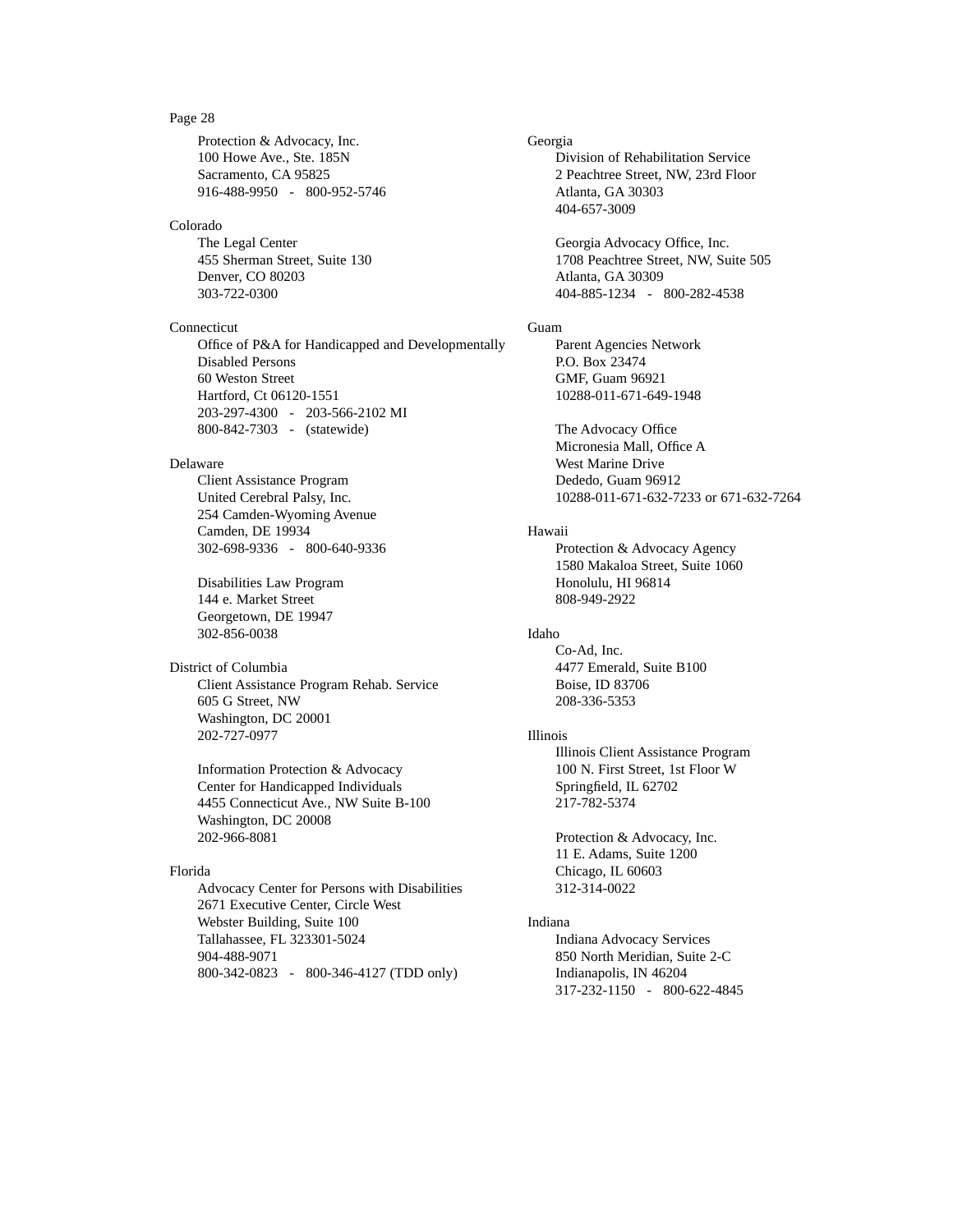#### Iowa

Client Assistance Program Lucas State Of Pce Bldg. Des Moines, IA 50310 515-281-3957

Iowa P&A Service, Inc. 3015 Merle Hay Road, Suite 6 Des Moines, IA 50310 Mervin L. Roth, Director 515-278-2502

### Kansas

Client Assistance Program Biddle Building, 2nd Floor 2700 West 6th Street Topeka, KS 66606 913-296-1491

Kansas Advocacy & Protection Service 513 Anderson Avenue Manhattan, KS 66502 913-776-1541 - 800-432-8276

#### Kentucky

Client Assistance Program Capitol Plaza Tower Frankfort, KY 40601 502-564-8035 - 800-633-6283

Of Pce for Public Advocacy Division for Protection & Advocacy 100 Fair Oaks Lane, 3rd Floor Frankford, KY 40601 502-564-2967 - 800-372-2988

### Louisiana

Advocacy Center for the Elderly and Disabled 210 OÕKeefe, Suite 700 New Orleans, LA 70112 504-522-2337 - 800-662-7705

### Maine

CARES, Inc. 4-C Winter Street Augusta, ME 04330 207-622-7055

Maine Advocacy Services 32 Winthrop Street P.O. Box 2007 Augusta, ME 04338 207-626-2774 - 800-452-1948

Maryland Client Assistance Program Maryland State Dept. of Education 300 W. Preston Street, Suite 205 Baltimore, MD 21202 410-333-7248 Maryland Disability Law Center 2510 St. Paul Street Baltimore, MD 21218 410-235-4700 - 800-233-7201 Massachusetts MA Of Pce on Disability Client Assistance Program One Ashburton Place, Room 303 Boston, MA 02108 617-727-7440 Disability Law Center, Inc. 11 Beacon Street, Suite 925 Boston, MA 02108 617-723-8455 Center for Public Representation 22 Green Street Northampton, MA 01060 413-584-1644 Michigan Client assistance Program Department of Rehabilitation Service P.O. Box 30008 Lansing, MI 48909 517-373-8193 Commission for the Blind 201 North Washington Square Box 30015 Lansing, MI 48909 517-373-6425 Michigan P&A Service 106 W. Allegan, Suite 210 Lansing, MI 48933 517-487-1755

#### Minnesota

Minnesota Disability Law Center 430 First Avenue N. Suite 300 Minneapolis, MN 55401-1780 612-332-1441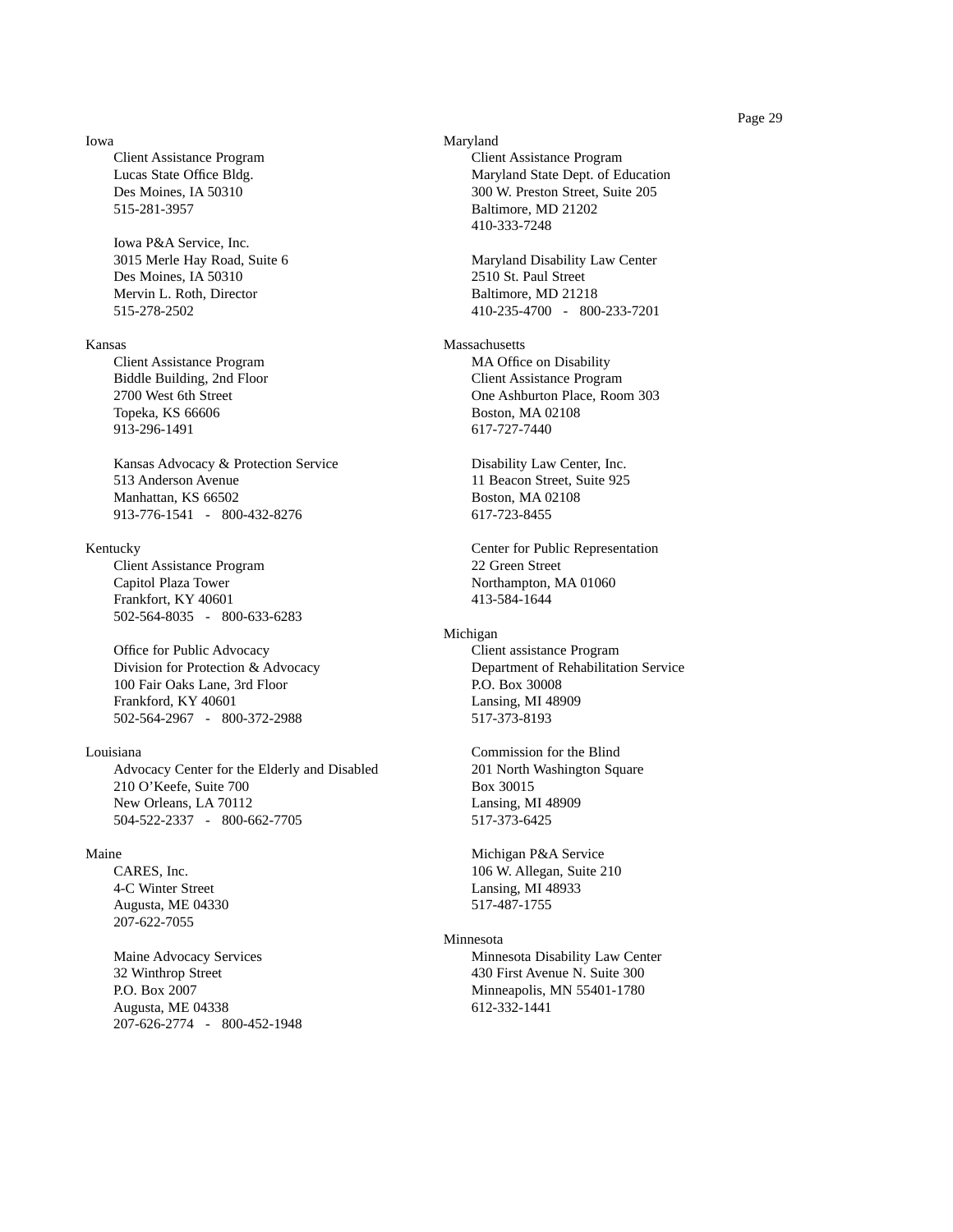Mississippi Client Assistance Program Easter Seal Society 3226 N. State Street Jackson, MS 39216 601-982-7051

> Mississippi P&A system for DD, Inc. 5330 Executive Place, Suite A Jackson, MS 39206 601-981-8207

### Missouri

Missouri P&A Services 925 S. Country Club Drive, Unit B-1 Jefferson City, MO 65109 314-893-3333

#### Montana

Montana Advocacy Program 316 N. Park, Room 211 P.O. Box 1680 Helena, MT 59623 406-44-3889 - 800-245-4743

Native American DNA PeopleÕs Legal Services, Inc. P.O. Box 306 Window Rock, AZ 86515 602-871-4151

### Nebraska

Client Assistance Program Div. of Rehabilitation Services Nebraska Dept. of Education 301 Centennial Mall South Lincoln, NE 68508 402-471-3656

Nebraska Advocacy Services, Inc. 522 Lincoln Center Building 215 Centennial Mall South Lincoln, NE 68508 402-474-3183

### Nevada

Client Assistant Program 1755 East Plumb Lane, #128 Reno, NV 89502 702-688-1440 - 800-633-9879

Ofbce of Protection & Advocacy, Inc. Financial Plaza 1135 Terminal Way, Suite 105 Reno, NV 89502 702-688-1233 - 800-922-5715 New Hampshire Client Assistance Program Governor<sup>®</sup>s Commission for the Hndcp. 57 Regional Drive Concord, NH 03301-9686 603-271-2773 Disabilities Rights Center P.O. box 19 18 Low Avenue Concord, NH 03302-0019 603-228-0432 New Jersey Client assistance Program NJ Department of the Public Advocate Div. of Advocacy for the Developmentally Disabled Hughes Justice Complex, CN 850 Trenton, NJ 08625 609-292-9742 800-792-8600 NJ Dept. of Public Advocate Division of Mental Health Advocacy Hughes Justice Complex, CN 850 Trenton, NJ 08625 609-292-1750 New Mexico Protection & Advocacy System, Inc. 1720 Louisiana Blvd., NE, Suite 204 Albuquerque, NM 87110 505-256-3100 - 800-432-4682 New York Com. on Quality Care for the Mentally Disabled 99 Washington Avenue, Suite 1002 Albany, NY 12210 518-473-7378 - 518-473-4057 North Carolina Client Assistance Program North Carolina Div. of Vocational Rehab Services P.O. Box 26053 Raleigh, NC 27611 919-733-3364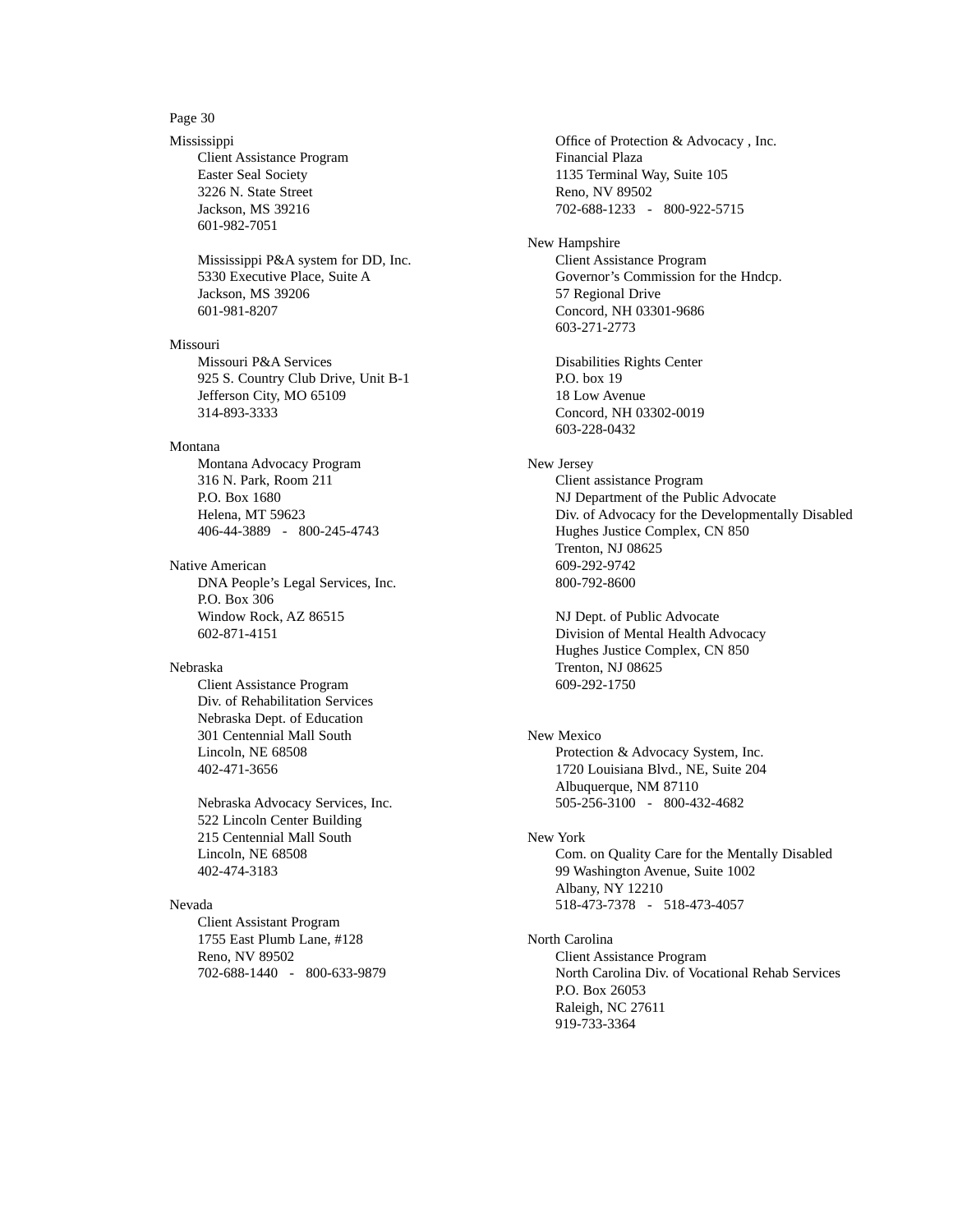Governor<sup>®</sup>s Advocacy for Persons with Disabilities 1318 Dale Street, Suite 100 Raleigh, NC 27605 919-733-9250 - 800-821-6922

### North Dakota

Client Assistance Program 400 E. Broadway, Suite 303 Bismarck, ND 58501-4038 701-224-3970

Protection & Advocacy Project 400 E. Broadway, Suite 515 Bismarck, ND 58501 701-224-2972 - 800-472-2670 800-642-6694

### N. Mariana Islands

Karidat P.O. Box 745 Saipan, CM 96950 670-234-6981

### Ohio

Client Assistance Program Governor<sup>®</sup>s OfÞce of Advocacy for People with **Disabilities** 30 E. Broad Street, Suite 1201 Columbus, OH 43215 614-466-9956

Ohio Legal Rights Service 8 East Long Street, 6th Floor Columbus, OH 43215 Carolyn Knight, Director 614-466-7264 - 800-282-9181

#### Oklahoma

Client Assistance Program Oklahoma OfÞce of Hndcp. Concerns 4300 N. Lincoln Blvd., Suite 200 Oklahoma City, OK 73105 405-521-3756

Oklahoma Disability Law Center, Inc. 4150 S. 100 east avenue 210 Cherokee Bldg., Tulsa, OK 74146-3661 918-664-5883

Oregon Oregon Disabilities commission 1257 Ferry Street S.E. Salem, OR 97310 503-378-3142

> Oregon Advocacy Center 625 Board of Trade Building 310 Southwest 4th Avenue, Suite 625 Portland, OR 97204-2309 503-243-2081

Pennsylvania Client Assistance Program (SEPLS) 1650 Arch Street, Suite 2310 Philadelphia, PA 19103 215-557-7112

> Client Assistance program 211 N. WhitÞeld Street, Suite 215 Pittsburgh, PA 15206 412-363-7223

Pennsylvania P&A, Inc. 116 Pine Street Harrisburg, PA 17101 Kevin Casey, Exec. Dir. 717-236-8110 - 800-692-7443

Puerto Rico

Planning Research and Special Proj. Ombudsman for the Disabled P.O. Box 5163 Hato Rey, PR 00918-5163 809-766-2388 - 809-766-2333

Rhode Island

Rhode Island P&A System, Inc. (RIPAS) 151 Broadway, 3rd Floor Providence, RI 02903 401-831-3150

### South Carolina

Of Dce of the Governor Division of Ombudsman & Citizen Services P.O. Box 11369 Columbia, SC 29211

South Carolina P&A System for the Handicapped 3710 Landmark Drive, Suite 208 Columbia, SC 29204 803-782-0639 - 800-742-8108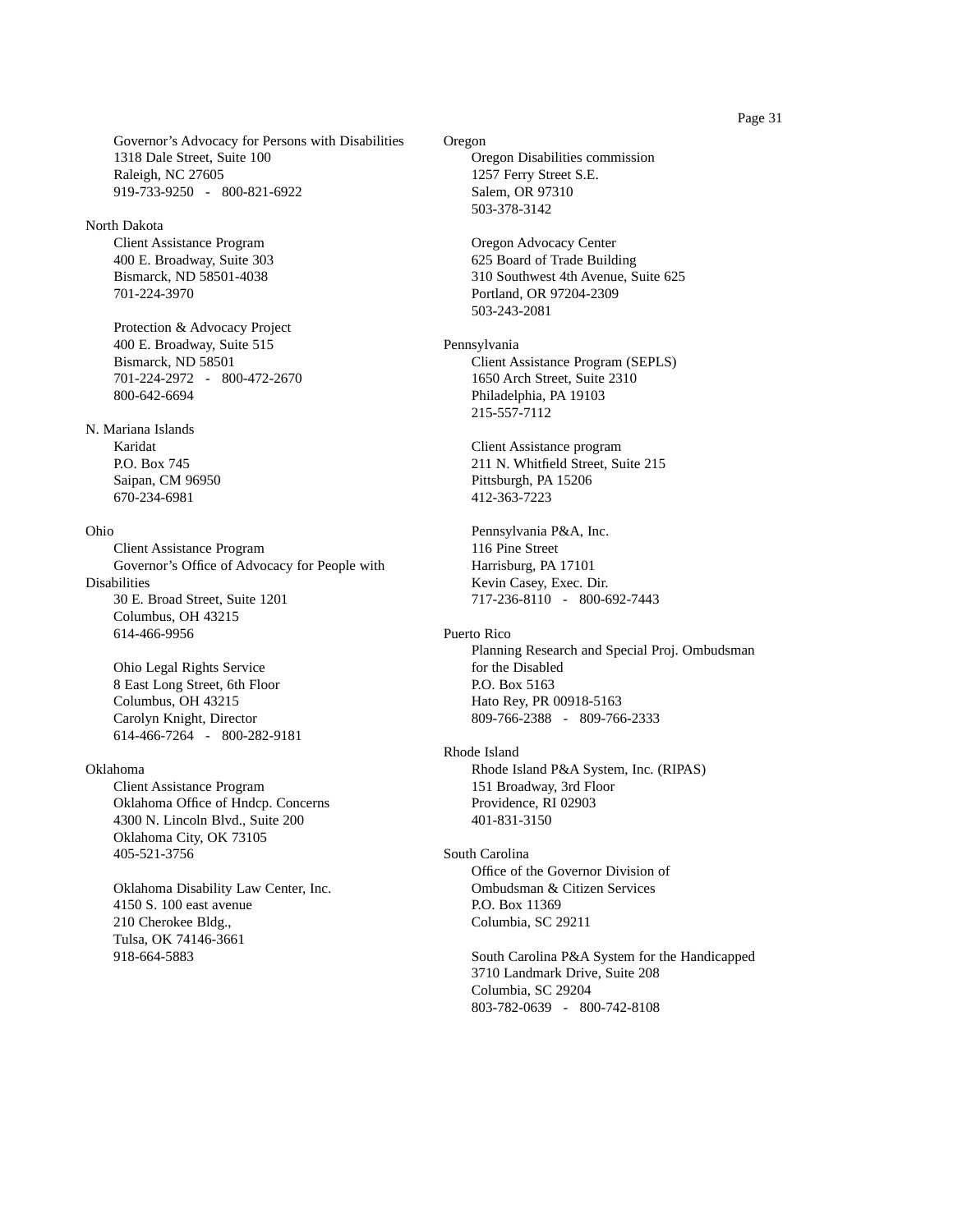South Dakota South Dakota Advocacy Services 221 South Central Avenue Pierre, SD 57501 605-224-8294 - 800-742-8108

#### Tennessee

Tennessee Protection & Advocacy, Inc. P.O. Box 121257 Nashville, TN 37212 615-298-1080 - 800-342-1660

#### Texas

Advocacy, Inc. 7800 Shoal Creek Blvd., Suite 171-E Austin, TX 78757 512-454-4816 - 800-252-9108

#### Utah

Legal Center for People with Disabilities 455 East 400 South, Suite 201 Salt Lake City, UT 84111 801-363-1347 - 800-662-9080

#### Vermont

Client Assistance Program Ladd Hall 103 South Main Street Waterbury, VT 05676 802-241-2641 800-622-4555

Vermont DD Law Project 12 North Street Burlington, VT 05401 802-863-2881

Citizen Advocacy, Inc. Chase Mill 1 Mill Street Burlington, VT 05401 802-655-0329

Vermont Advocacy Network, Inc. 65 South Main Street Waterbury, Vt 05676 802-244-7868

### Virginia

Department for Rights of Virginians with Disabilities James Monroe Building 101 North 14th Street, 17th Floor Richmond, VA 23219 804-225-2042 - 800-552-3962

Virgin Islands Virgin Islands Advocacy Agency 7A Whim Street, Suite 2 Frederiksted, VI 00840 809-772-1200 - 809-776-4303 809-772-4641 TDD Washington Client Assistance Program P.O. Box 22510 Seattle, WA 98122 206-721-4049 - 206-721-4575 Washington Protection & Advocacy System 1401 E. Jefferson street, Suite 506 Seattle, WA 98122 206-324-1521 West Virginia West Virginia Advocates, Inc. 1524 Kanawha Blvd., East Charleston, WV 25311 304-346-0847 - 800-950-5250 Wisconsin Governor<sup>®</sup>s Commission for People with Disabilities 1 W. Wilson Street, Room 558 P.O. Box 7852 Madison, WI 53707-7852 Wisconsin Coalition for Advocacy 16 N. Carroll Street, Suite 400 Madison, WI 53703 608-267-0214 Wyoming Wyoming Protection & Advocacy System 2624 Pioneer Avenue, Suite 101 Cheyenne, WY 82001 307-638-7668 - 307-632-3496 800-821-3091 - 800-624-7648 NAPAS National Association of Protection & Advocacy 900 2nd Street, N.E., Suite 211 Washington, DC 20002 202-408-9514 - 202-408-9521 (TDD) 202-408-9520 (FAX)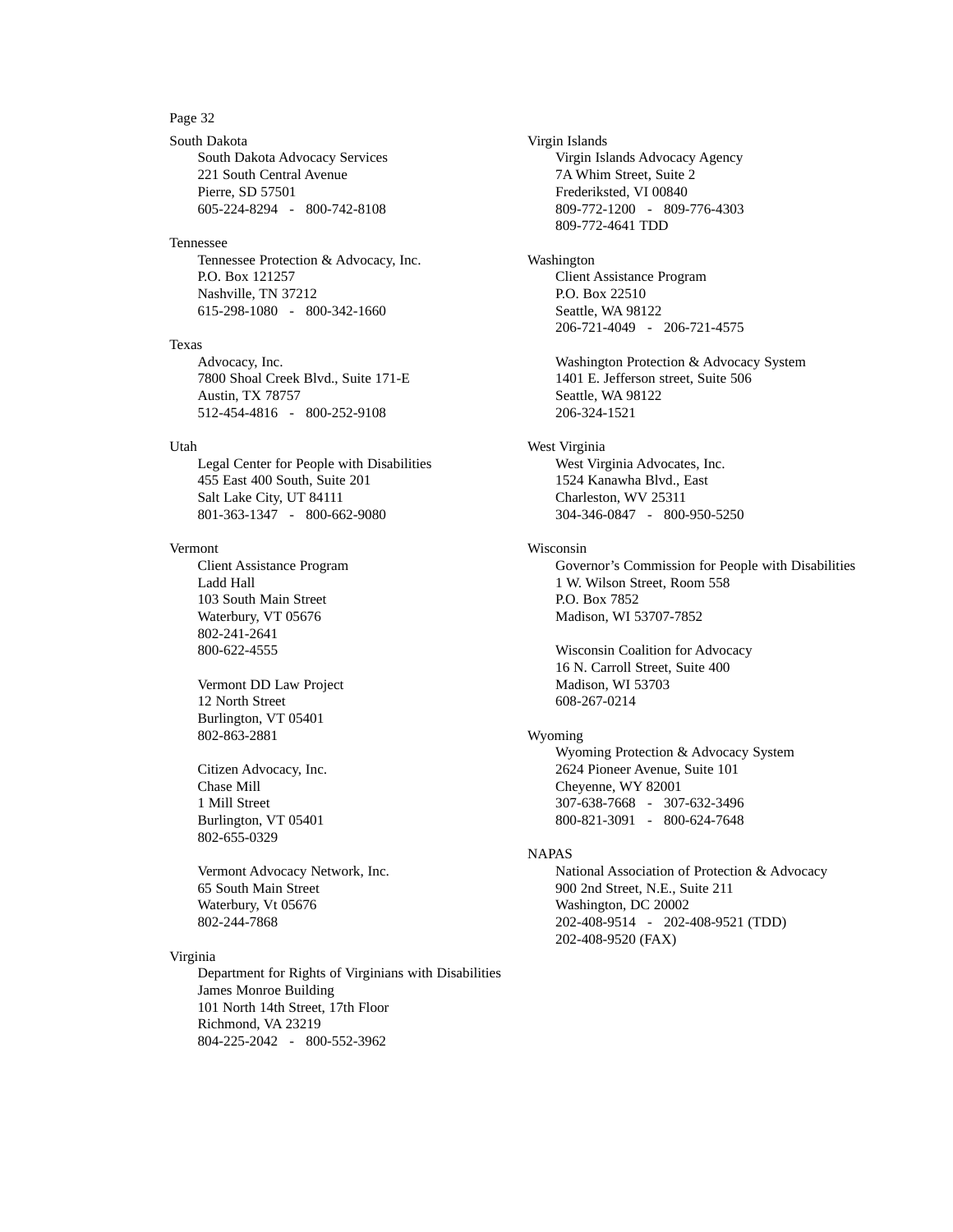### **Legal Background**

Three federal laws guarantee access to students with hearing challenges, their parents, and individuals who work with them. Each law will be addressed in the following section as it pertains to athletic and extracurricular activities. In essence, each of the laws say that students with hearing impairment should have access to whatever all of the other students have access to - nothing more, nothing less. For instance, if there is a soccer team for students at the school, the student with hearing impairment should have the right to try out for that team. If needing to receive instructions during tryouts is essential for a successful tryout, then the student with hearing impairment is entitled to whatever is needed for him/her to receive the instructions. The use of assistive devices and communication strategies are meant to create a Òlevel playing ÞeldÓ for these students.

Children with disabilities are entitled to all of the substantive and procedural rights and protections of a federal law known as the Individuals with Disabilities Education Act (IDEA). The IDEA entitles all children with disabilities to a Òfree appropriate public education.Ó This law and its implementing regulations set forth procedures for the identiÞcation, evaluation, and development of programs for children with disabilities and the process by which their parents may challenge educational recommendations. The right to a free appropriate public education includes the right to an equal opportunity to participate in non-academic and extracurricular activities. Non-academic and extracurricular activities include, among other things, athletics, recreational activities, special interest groups, clubs, and transportation.

Another federal law known as Section 504 of the Rehabilitation Act of 1973 further protects students with disabilities from discrimination on the basis of their disability. Pursuant to this law, a school cannot exclude a student or deny a student participation in any non-academic or extracurricular activity on the basis of his/her disability. This law and its regulations speciÞcally state that schools must provide aids, services, and reasonable accommodations to ensure that students with disabilities participate with students without disabilities in non-academic and extracurricular activities Òto the maximum extent appropriate to the needs of the student with the disability.Ó

A relatively new federal law called the Americans with Disabilities Act (ADA) provides fur-

Title II of the ADA speciÞcally addresses the obligations of a school board or other public entity to remove communication barriers for individuals with hearing impairment:

a) a public entity shall take appropriate steps to ensure that communications with applicants, participants, and members of the public with disabilities are as effective as communication with others, and

b) a public entity shall furnish appropriate auxiliary aids and services where necessary to afford an individual with a disability an equal opportunity to participate in, and enjoy the beneÞts of, a service, program, or activity conducted by a public entity (28 C.F.R. 35.160).

An auxiliary aid or service is deÞned as qualiÞed interpreters, note takers, transcription services, written materials, telephone handset ampliÞers, assistive listening devices, assistive listening systems, telephones compatible with hearing aids, closed caption decoders, open and closed captioning, telecommunication devices for the deaf (TT), video text displays, or other effective methods of making aurally delivered materials available to individuals with hearing impairments, and other similar services and actions (28 C.F.R. 35.104). A school agency may not assess any additional charge for the provision of an auxiliary aid or service as required by the ADA (28 C.F.R. 35.130(F)).

ÒEffective communicationÓ is an important aspect of compliance since every child is unique. An appropriate auxiliary aid depends on the communication situation and the needs of the individual with a hearing loss. When there is a disagreement over what is the appropriate auxiliary aid, the ADA requires that the school give Òprimary consideration to the requests of the individual with disabilitiesÓ (28 C.F.R. 35.160(b)(2)). The public entity must conform with the individualÕs request unless it can prove that an alternative form of auxiliary aid will ensure effective communication or that the accommodation would cause an undue Þnancial burden (28 C.F.R. 35-164). Considering the relative inexpense of assistive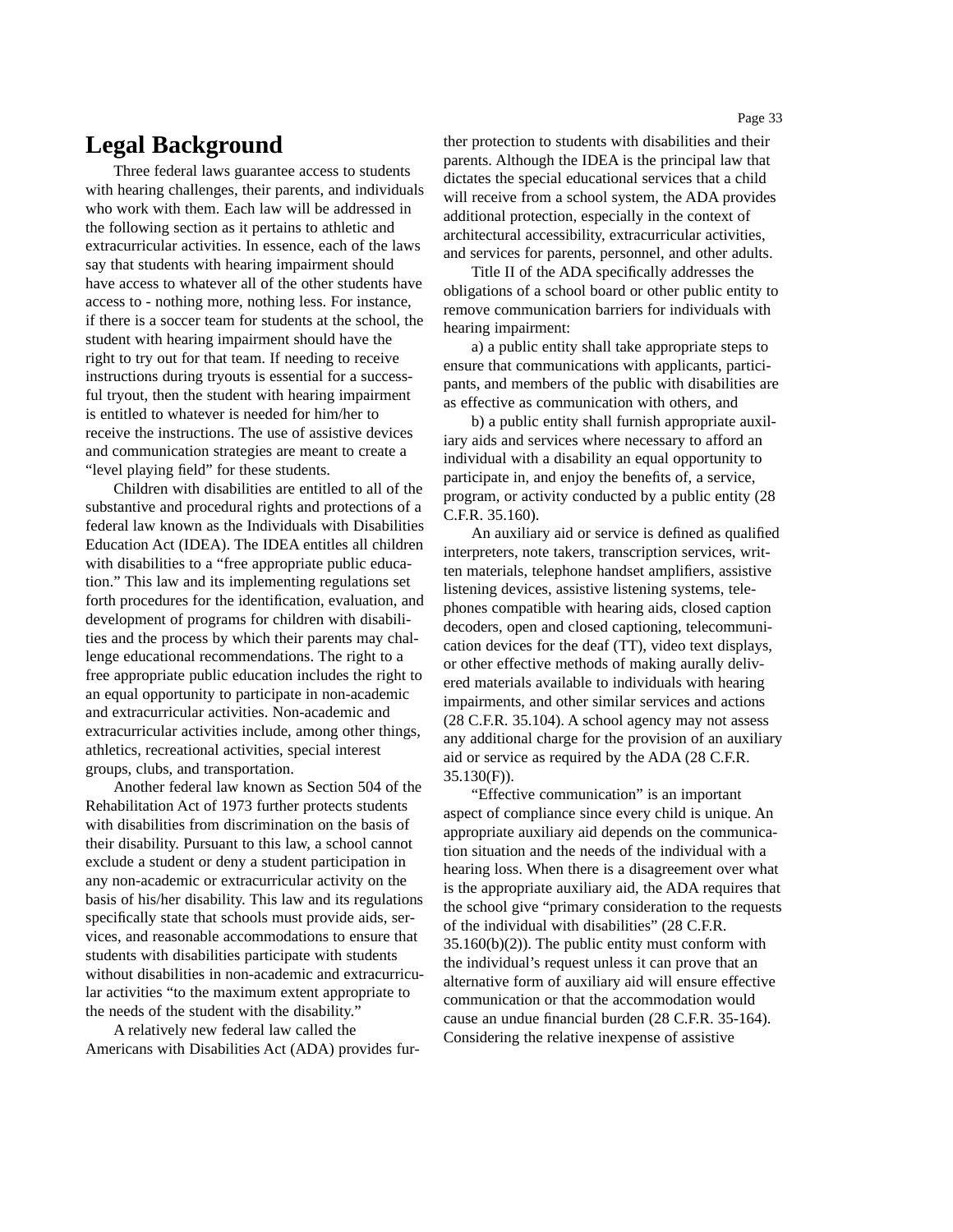devices for individuals with hearing impairment and the cost-effectiveness of using the same devices in multiple academic/extracurricular environments, it is unlikely that an assistive device purchase would cause an undue burden.

It is important to note that in certain circumstances other state and federal laws effect children with disabilities. Also, the laws are continually changing. It is important to obtain accurate and up-todate information whenever making recommendations or decisions regarding a particular child.

### **How students receive special services**

The corner stone of any services that the student requires whether in the classroom or on the playing eld is the Individual Education Plan (IEP). This plan is created by a team of professionals from the studentÕs school after a student is either identiÞed by the school as having special needs (they must have the parentÕs permission for evaluation) or after this evaluation is requested by the parents (in writing to the principal). This team of individuals tries to identify all of the modiÞcations and accommodations that might be necessary for the student to fully participate in school. Generally, a school is prohibited from treating a student with a disability differently from a student without a disability, unless such treatment is expressly outlined in the studentÕs individual education plan.

If a parent and/or student knows that the student will be trying out for or participating in extracurricular activities, the parent should indicate this in writing to the evaluation team and encourage them to include recommendations for communication access and transportation (to home after school and/or to events) in the plan. The plan should include accessibility for tryouts, practice, competition, and spectating. These are activities that the evaluation team may not consider unless the parent notiÞes them.

When the plan is ready to review, a meeting is held with school personnel and the parents. The parents receive a copy of the plan at least 10 days before the meeting. Parents are allowed to discuss anything related to the childÕs needs in the school program during the meeting. It is best to create a list of items that should be discussed before attending the meeting. These conferences must be held at least once per year for each child with special challenges but must be held any time the parent or district believes one is necessary. If the parent is satisÞed with the entire plan at the end of the conference, he/she should approve the plan in writing.

## **What to include in the IEP relative to extracurricular activities**

### **Identifying Devices and Strategies**

Use the chapters on Assistive Devices and Comunication Strategies, Communication Needs Assessment, and the chapter describing the speciÞc sport the student is interested in to outline recommendations for the IEP. The evaluation should include an individual knowledgeable about assistive technology and communication strategies (usually an educational audiologist), the student, the parent, and the coach. All types of technological and nontechnological solutions should be considered.

The ÒpersonalÓ hearing aid is often the corner stone to the communication solution. Assistive devices may be coupled to it and communication strategies are used to enhance it. On November 19, 1993, the OfÞce of Special Education Programs (OSEP) issued a new policy letter that clariÞed the right to a wider range of assistive technology devices when included in the childÕs individualized education plan (IEP). Historically, hearing aids have been considered ÒpersonalÓ and were not covered under the IEP. The new policy letter recognizes the expanded deÞnition of assistive technology that was added as an amendment to the Individual with Disabilities Education Act in 1990 (P.L. 101-476). The new deÞnition is identical to the deÞnition of assistive technology Þrst enacted into federal law with the Technology Related Assistance Act in 1988. The deÞnition includes Òany item, piece of equipment, or product system that is used to increase, maintain, or improve the functional capabilities of children with disabilities.Ó The new policy makes it clear that a hearing aid could be a covered device under this deÞnition. The letter reafÞrms a childÖs right to assistive technology services and devices when it is determined through the IEP process to be needed for: a) special education,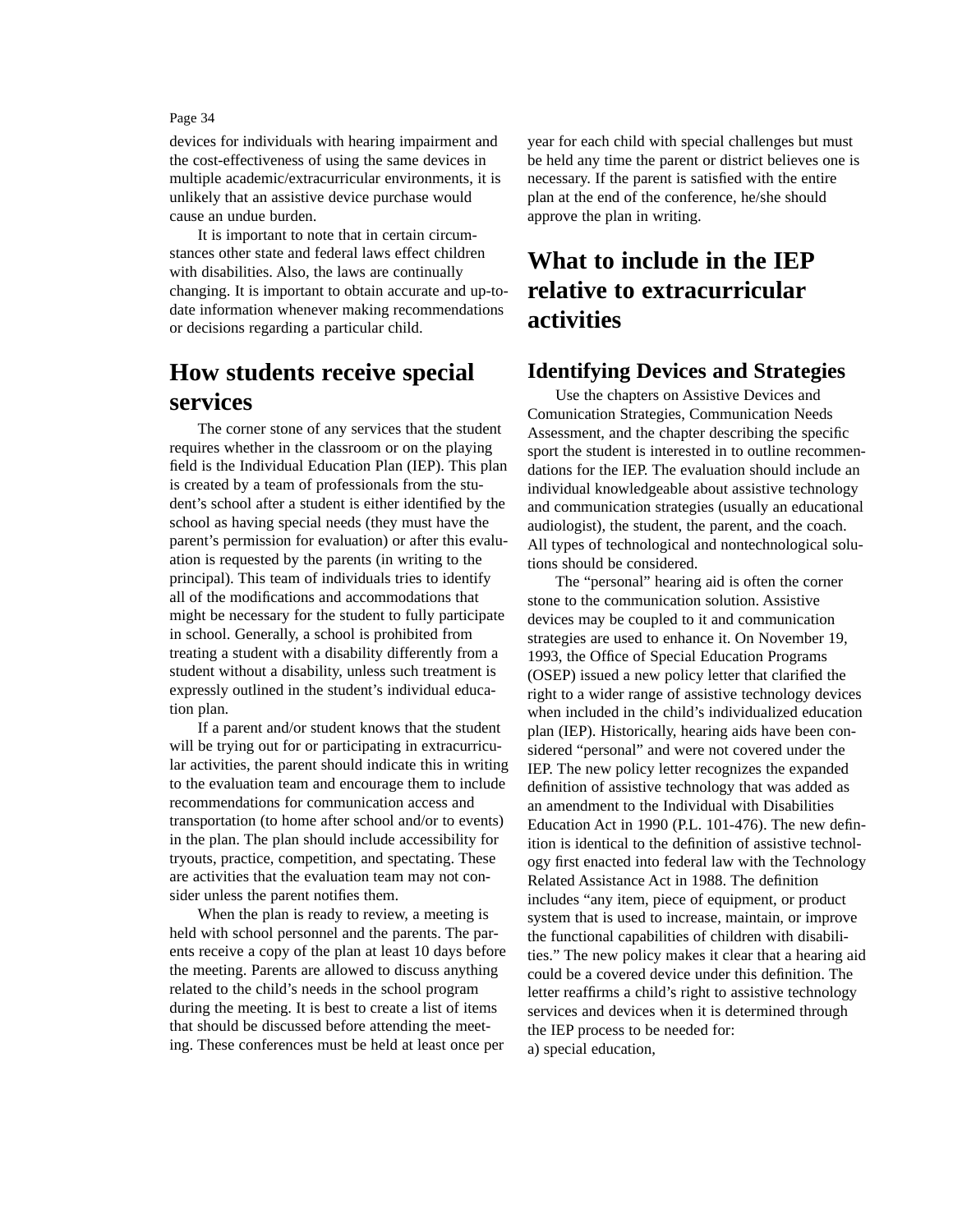b) a related service, or,

c) to enable a child to be educated in the least restrictive environment.

### **Transportation Needs**

Many children with hearing impairments are transported out of their home districts to districts that have an existing program for the student with hearing loss. This causes a problem pertaining to a childÕs involvement in extracurricular activities.

All students may be eligible but not necessarily ÒentitledÓ to transportation to and from extracurricular activities and sports. Children with disabilities will only be entitled to such transportation when it also is provided to non-disabled students or when it is needed to access the program or because of the studentÕs disability. The responsibility and cost of providing this transportation falls upon the home district. Transportation requests for any extracurricular activities must be clearly stated in the IEP. The IEP should provide recommendations for the type of transportation required (school bus, van, car, tokens for public transportation), any aids or special equipment in order to get to the transportation or to use the transportation, and the speciÞc extracurricular activities. Remember to deÞne needs for daily transportation to and from practice as well as any transportation related to travel because of the extracurricular activities.

### **DeÞning Athletic Eligibility**

Athletic eligibility (ability to play for a particular school) is obvious for the student with hearing impairment who is educated within his/her home district. This student would play for the school he/she attends each day.

For the student with hearing impairment who is transported to an existing program in another school district (different from what would be considered the ÒhomeÓ school district), athletic eligibility has to be deÞned. Not only is this essential in terms of where the student will participate, but it also is essential in describing what transportation will be necessary.

The actual school district has to petition the governing athletic district for the studentÕs eligibility. The parent/student can start this process by contacting the principal or superintendent in the school district where the student would like to participate (either the home school district or the school district where

he/she actually goes to school). Generally, the student can participate in either (but not both) depending on where he/she feels most comfortable.

A couple of scenarios might provide some special circumstances. General guidelines are provided below. Keep in mind, the Þnal decision will be made by the governing athletic district.

### **Scenario #1**

The student wishes to participate in soccer and volleyball. Both sports are offered in the home district. Only soccer is offered in the district where the student actually goes to school. In this instance, the student will most likely be granted eligibility in the district where he/she can do both sports.

### **Scenario #2**

The student wishes to participate in soccer and volleyball. Volleyball but not soccer is offered in one school district, and soccer not volleyball is offered in the other. The student might or might not be granted eligibility in each district for each sport depending on the view of the governing athletic district. This type of dual eligibility is really providing the student with more opportunity than any other student would have in either district.

It is worth deÞning eligibility as quickly as possible so there will be no delay in the studentÕs participation. It would be unfortunate to miss a season waiting for paperwork to make it through proper channels.

### **Obtaining Devices**

Each state has different methods of obtaining devices through the schools for use by students. The following is a description of the process in Pennsylvania as of September 1995. The special education director in any school should be able to provide this information to interested parents. Keep in mind that these systems change all of the time so you need to keep updated. Also, parents are not responsible for either obtaining or paying for the devices. The parentÕs most important role is being an advocate for his/her child in the IEP process. Once the IEP is Þnalized it is the responsibility of the school to obtain the recommended devices and/or services included in the plan. Assistive technology is simply another service that must be free and appropriate and incorporated into the studentÕs individual education plan. It is the schoolÕs responsibility to provide the devices in a timely manner. Parents should not accept excuses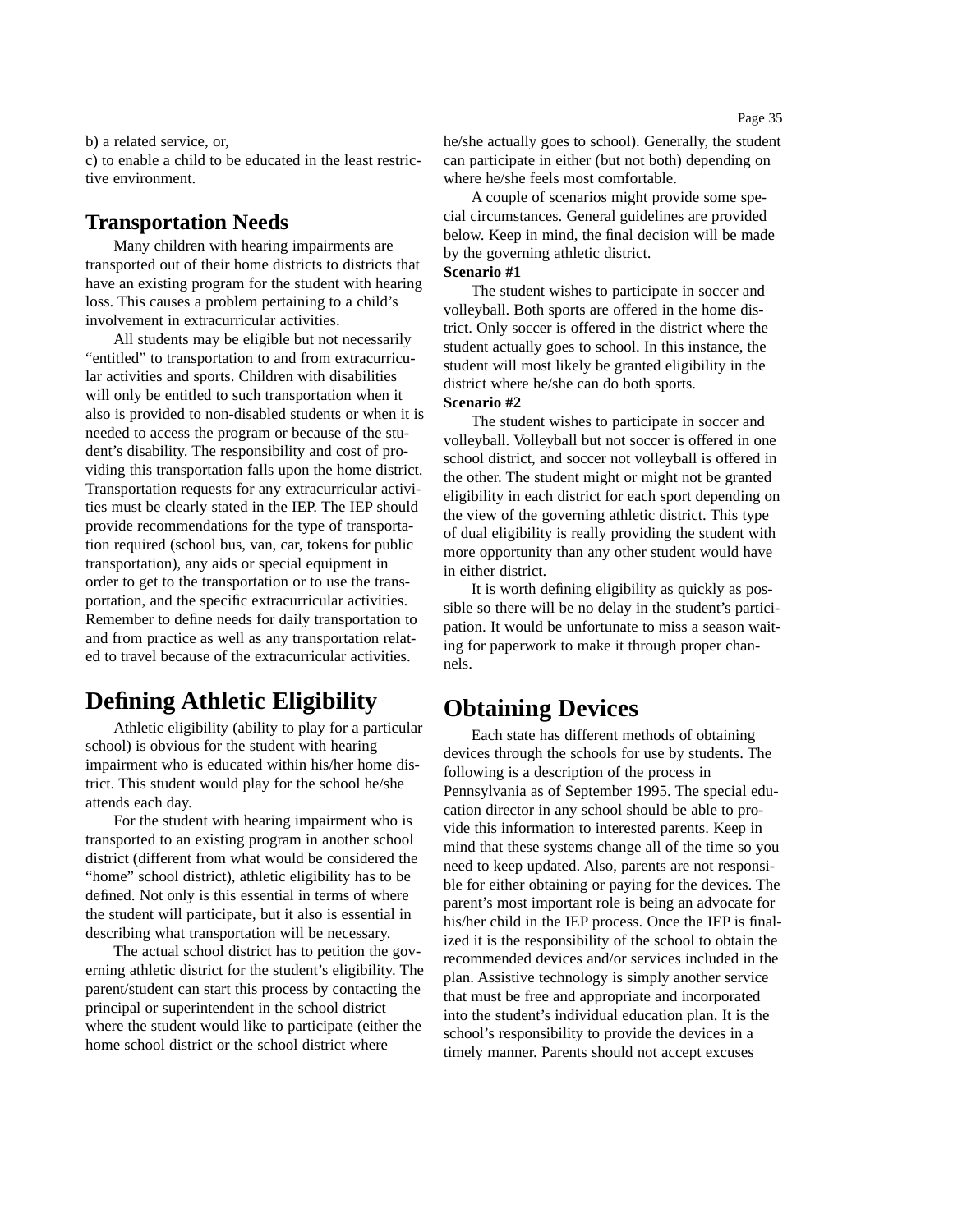about delays in service based on the complexity of obtaining and/or paying for the devices within any particular state.

As of July 1, 1993, the Department of Education, Bureau of Special Education reorganized the Pennsylvania statewide programs responsible for direct service of students in local programs. This reorganization provided a programmatic emphasis on combining all assistive technology services to students under one program called the Pennsylvania Technology Program or Penn Tech. Penn Tech consolidated services provided by PA Assistive Technology Center (PATC), Technical Assistance for Sensory Impaired Programs (TASIP), the Deaf-Blind Project, and the Speech Retraining Initiative.

For students with hearing challenges, the goal of Penn Tech is to provide assistive devices that improve the studentsÕ ability to comprehend and participate in activities. The application process has changed since January 1994. Penn Tech provides services on an as needed basis. Therefore, Penn Tech will provide technical assistance, training and equipment for trial periods to assess studentÕs needs for assistive technology. Although Penn Tech provides free assistance, it is the school district or the Intermediate Unit, in the case of preschool students that has the legal responsibility to provide the appropriate devices and services.

The trial loan period is used to determine if the appropriate device or service is being provided at that point in the childÕs academic career. When the appropriate device is determined, Penn Tech provides the device through a long term loan program. The district is required to permit the student to take the device home and into the community if it is needed to assist the student in beneÞtting from his/her educational program (e.g., homework, Þeld trips, casual learning needed to enhance learning in school, etc.). The device must be returned if the child moves out of the state of Pennsylvania. It must be returned at the time of the childÕs graduation from high school.

The Department of Education also allows Penn Tech to participate with the ACCESS MA (medical assistance) program. Through ACCESS, Penn Tech is able to bill for an assistive device under medical assistance for each medical-assistance eligible student. Therefore, the equipment purchased for a student becomes the property of the student and can be used for educational, home, community, and work situations. A device covered in this manner goes with the student once he/she leaves the district and/or graduates. During the studentÕs school career, all repairs and adjustments are covered by Penn Tech (1- 800-360-7282).

## **Due Process: Rights and Procedures**

Hopefully, the material described above will aid in creating complete, successful IEPÕs. If the parent is not satisÞed with the individual education plan that is developed (does not feel that it meets the studentÕs needs in the least restrictive way), the following course of action may help the parents pursue solutions for their child.

You may consider observing your childÖs class and talking with the teacher. Based on this information, create a list of speciÞc changes that you would like to see in the IEP. Request (in writing) that the school system do a re-evaluation of your childÕs needs. If no change is forthcoming, you may wish to pursue an independent evaluation. An independent evaluation should be conducted by a qualiÞed individual. For instance, if your concern is your childÕs ability to communicate during athletic activities, you want to work with an audiologist who specializes in assistive technology and functional communication assessment. It is best to have speciÞc questions for the independent evaluator to answer (e.g., what accommodations are necessary for my child to play soccer?). The Independent Evaluator should be able to consult with the school district, coaches, activity directors, etc.

After the independent evaluation is completed, request a meeting with school personnel to Þnd out if they are willing to make changes based on the independent evaluation. The IEP team members are required to consider the results of the independent evaluation in making any Þnal decisions.

The parent can request an independent evaluation at public expense by writing to the school district and expressing why he/she feels the evaluation is necessary. Assuming the district believes that their plan is adequate, they most likely will not pay for this independent evaluation. If this process ultimately results in a Due Process Hearing, a hearing of pcer will determine if the school district must reimburse the parent for the independent evaluation.

#### Page 36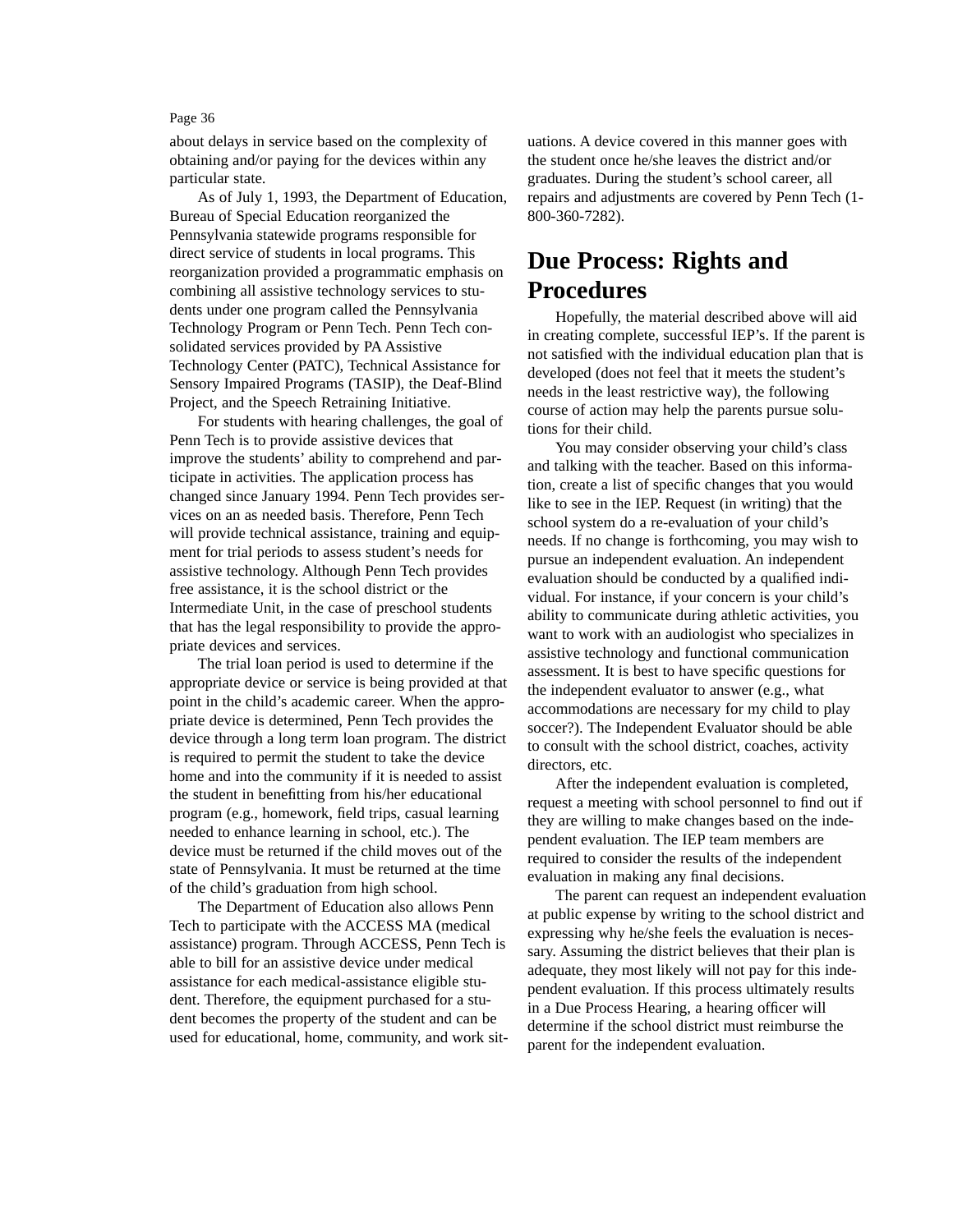If you continue to be dissatisÞed, there are four formal actions that you can take (you can do any or all of them).

## **Mediation**

A mediation session is a meeting with a trained ÒmediatorÓ. By deÞnition, the mediator is impartial to either side. Both sides must voluntarily agree to participate in mediation. The mediator will work to help the parents and the school district come to an agreement concerning changes in the childÕs program or extracurricular activities. There is no charge for mediation services and a parent will not have to agree to any recommendation. Agreements reached at the mediation session should be incorporated into the IEP. If the mediation session works out well for the parent and the school is in agreement, the parent may want to stop here.

## **Prehearing Conference**

If the parent is not satisÞed with the mediation session or does not want to pursue a mediation session, the parent may want to request a  $\Diamond$  prehearing conference.Ó The parent must send the principal a letter requesting the prehearing conference. There is no mediator or hearing of pcer present at a prehearing conference, but parents are permitted (and should be encouraged) to bring independent evaluators, support personnel, and private therapists who may help the IEP team understand the studentÕs needs. This meeting is to review the parentÕs concerns and to attempt to come to an agreement prior to the parent requesting a Òdue process hearing.Ó Any agreements reached at the prehearing conference should be included into the IEP.

### **Due Process Hearing**

If no agreement regarding the childÕs services is reached in the prehearing conference, the parent may want to request a Òdue process hearing.Ó This is a legal procedure that can take some time. Although the process is not immediate, there are mandated time frames within which hearings must be held and decisions made, as well as appeals taken. The due process hearing is conducted by a hearing of Pcer who will decide whether your childÕs program and recommendations should be changed, and if so, how.

## **Administrative Complaint**

Parents can Þle what are called ÒadministrativeÓ complaints with the Division of Compliance within the Department of Education within the state. Complaints also can be forwarded to the federal Of Pce of Civil Rights. These may be important legal avenues if the parent is not satisÞed with the outcome of the IEP. These are especially appropriate avenues if districts fail to comply with time lines and other procedural issues involved in providing services or if the district is not properly implementing the agreed upon IEP.

### **Private Schools**

Children placed in private schools by their parents also have rights to special education services and due process rights, but the extent of these rights is not entirely clear. This area of law is changing rapidly with new Court decisions and the implementation of the ADA. The studentÕs legal rights vary depending on the nature of the private school (religious or other).

### **Parents and Guardians**

The Americans with Disabilities Act also addresses the issue of parental rights. The Department of JusticeÕs analysis of the ADA addressed the obligation of school systems to provide accessibility to parents with disabilities, regardless of whether the children of these parents have disabilities. Section 504 of the Rehabilitation Act (applies to public schools) and the ADA (different titles for different types of private schools) cover programs open to the public such as graduation ceremonies, parentteacher organization meetings, plays, sporting events, adult education classes, etc. Public schools must provide appropriate auxiliary aids and services to parents and guardians with disabilities to these programs, activities, and services whenever necessary to ensure effective communication (as long as the provision of the auxiliary aids does not result in an undue burden or a fundamental alteration of the program).

It is important to note that the ADA is based on self-identiÞcation. In other words, the parent who is in need of special services or auxiliary aids must make it known to the school, well in advance of the activity, exactly what is needed. The school cannot be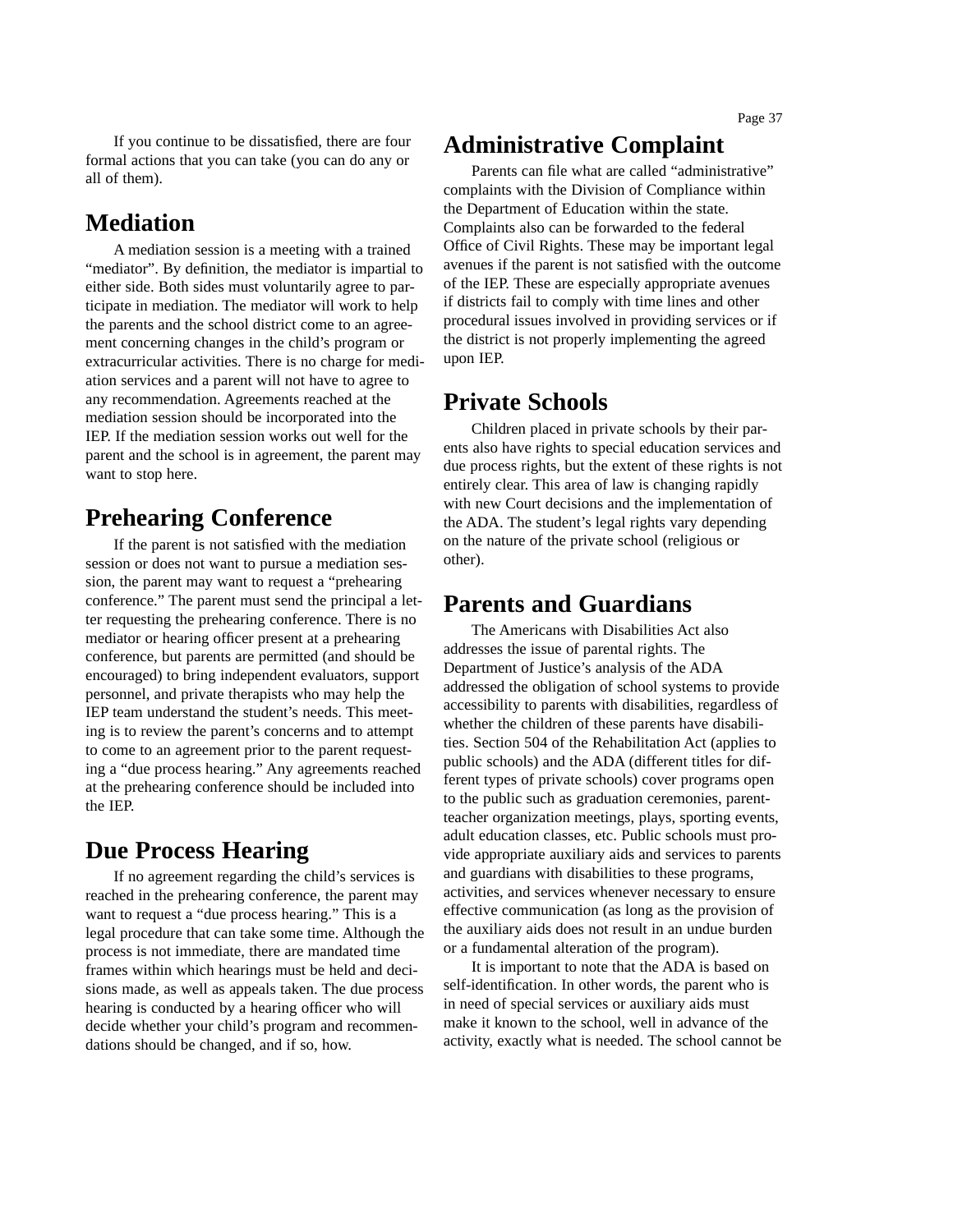expected to have a variety of assistive technology available at any given time. The ADA does require that any written information distributed about upcoming events by the school include a section that indicates who to contact to request special services and/or auxiliary aids.

### **Summary**

The best time to include appropriate devices and accommodations as well as requirements for transportation for athletic activities is before the IEP is nalized. If an IEP is already being followed for your child and you want to add recommendations that will allow your child to access extracurricular activities, work with the school to change the IEP. You can work with the educational audiologist, using this book as a guideline to come up with appropriate solutions for your child. If you are not able to motivate the school to make needed changes in the IEP, follow the procedure above to pursue your childÕs needs.

The parent and child may not know which sport the child will want to try out for at the time of the IEP. One possible solution is to include a more generic description of accommodations or to provide speciÞc solutions for several activities to be implemented only if the student ultimately decides to participate. If accommodations for extracurricular activities were not included in the initial IEP, the parent can work to have them added before the next meeting by contacting the principal. It is not acceptable for the school to indicate that accommodations will be considered only if a student makes it on to a team. The student very well may need accommodations in order to try out properly and be able to compete with the other students trying to get spots on the team.

\*For purposes of this chapter, the term ÒparentÓ refers to a childÕs parent, legal guardian, surrogate parent, or any person acting as the childÕs parent, such as a grandparent.

# **Chapter 5**

# **Communication Needs Assessment**

Without the proper devices and communication strategies it may be impossible for students to participate in and enjoy extracurricular activites. An assistive device/strategy needs assessment should be performed to assess all aspects of the studentÕs communication needs (academics, extracurricular activities, social activities, etc.). This type of evaluation is performed by an educational audiologist with expertise in functional communication assessment and assistive technology solutions. Ideally, this evaluation is part of choosing hearing aids, assistive devices, and recommending communication strategies and is done as part of the preparation for the individual education plan (IEP) that will dictate services, devices, and transportation available to the student. If the student already has hearing aids, some assistive device choices may have to be made with the contraints of the hearing aid features in mind.

## **Effective Communication**

Simply stated, the Americans with Disabilities Act (ADA) deÞnes effective communication as the form of communication that best suits the individual in question. Therefore, many factors have to be considered before assistive technology is selected. These factors include degree of hearing loss, educational setting, speech and language ability, and communication environment. One solution does not Þt all in the case of hearing impairment. One child may beneÞt from a sign language interpreter, while another would gain no beneÞt from this form of communication.

## **Identifying Communication Needs and Matching Communication Solutions to Communication Challenges**

We have included three forms (Table 8, 9, and 10) that combine to create a complete communication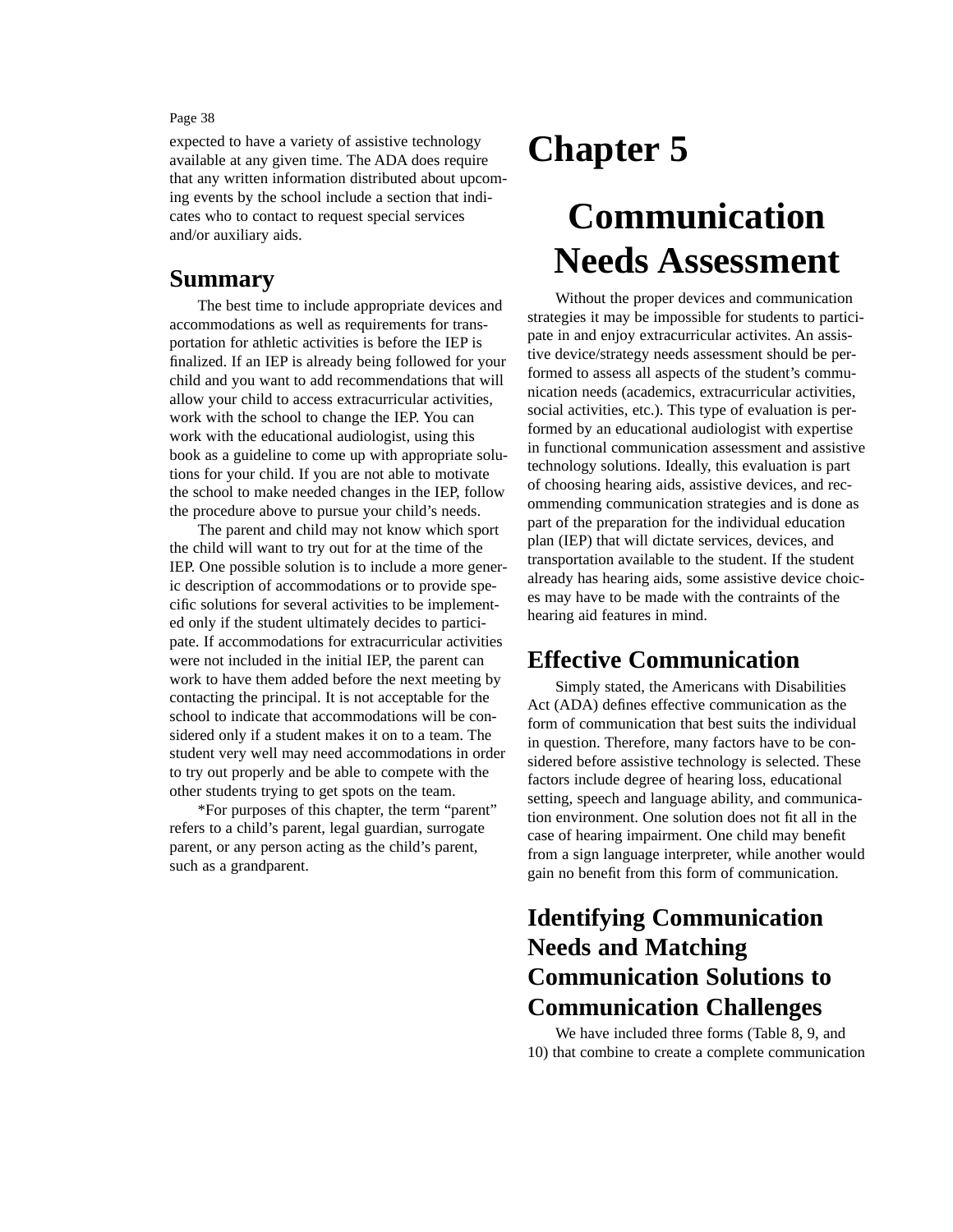needs assessment and solution identiÞcation for extracurricular activities. The following is a description of how to use the materials. Ideally, this evaluation should be conducted by an audiologist and should involve the student, parent, and coach or activity director.

Fill in the hearing, device, activity, and environmental data in Table 8. These data are used to put descriptors in the boxes in Table 9 and to identify solutions in Table 10.

Use Table 9 as a guide to interview the coach and the student (if he/she has participated in the particular activity previously) about the type of communication that may take place. In addition, be sure to use the chapter in this book that speciÞcally provides information about communication demands and possible solutions for individual sports.

Across the top of the sheet you will Þnd every component of a sport (from try outs to away competitions). Going down the sheet you will Þnd each type of communication situation (talking with the coach, alerting to a signal, etc.). Examine each activity as a function of communication situation. Use a highlighter to mark each box that applies to the particular activity. Some boxes will not apply. Go back to all of the highlighted boxes and consider what will impact effective communication based on the nature of the activity and the individual student (data from Table 8).

### **Choose one or more of the following descriptions to write in each highlighted box.**

**no problem:** no communication problem

**hearing loss:** the degree of corrected or uncorrected (if a device cannot be worn in this particular activity) hearing loss will be a problem

**distance:** the distance from the signal will make communication difpcult (more so than for players with normal hearing)

**visibility:** the loss of visual cues imposed by the activity will make communication difPcult

**mobility:** the need to move around quickly will make

communication difpcult

**noise:** the noise will mask a signal that could have been heard in quiet

Number each highlighted box that contains a descriptor other than Òno problemÓ. In Table 10, Þnd the corresponding numbers from Table 9 along the top of the page and enter the situation descriptor (e.g., coach-to-player tryouts) on the bold line. Now identify a solution (categories down the page) for each communication difpculty by checking off the appropriate box (you may want to put comments in these boxes). The solutions are produced by knowing what caused the communication problem (labels from Table 9), the hearing data, current device data, activity data, and the environmental data. The results of Table 10 are what should be included in the studentÕs individual education program (IEP).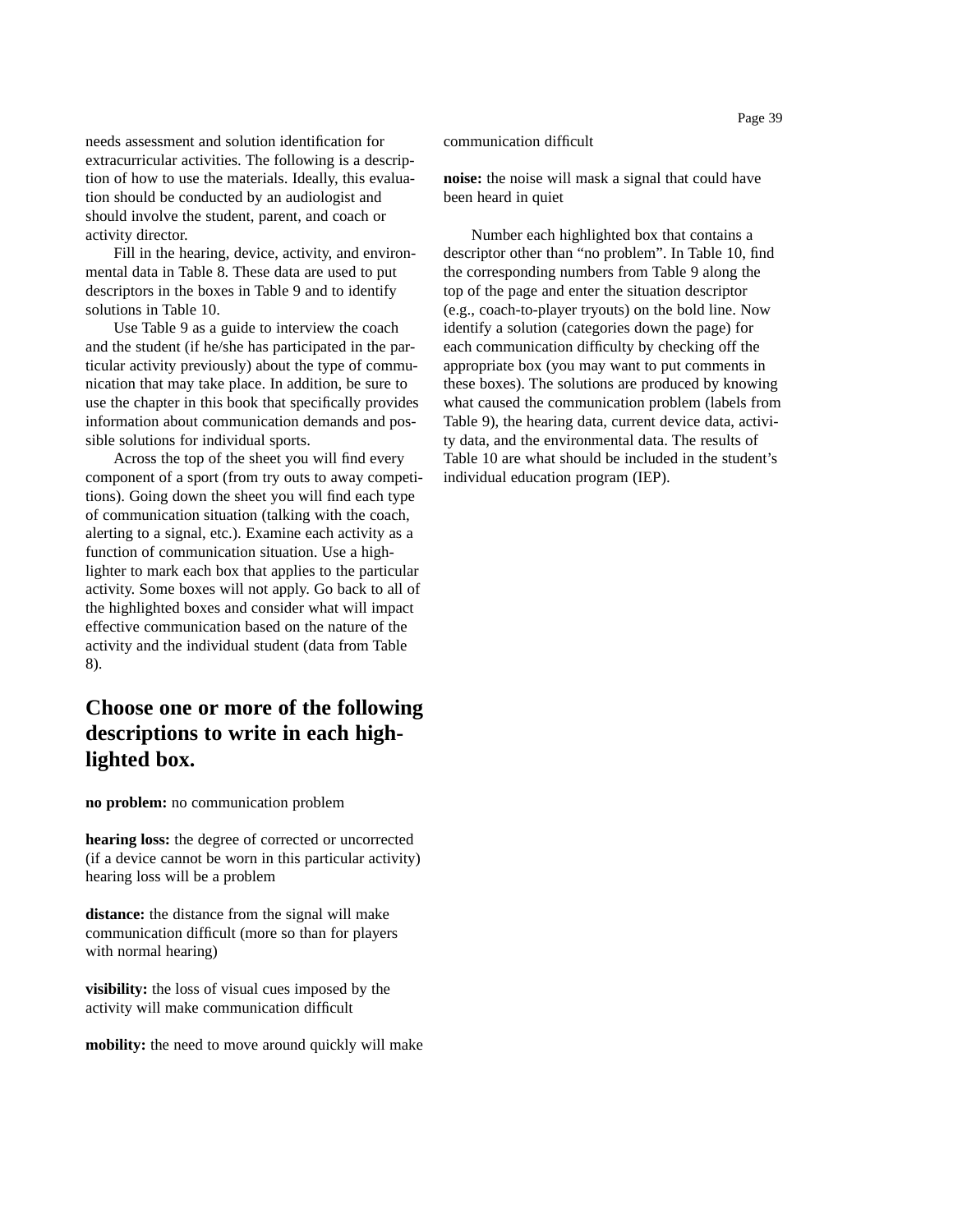|                                         | Attach audiogram with aided and unaided results, if possible. | Table 8 Hearing, device, activity and enviironmental data            |                              |         |                                         |      |
|-----------------------------------------|---------------------------------------------------------------|----------------------------------------------------------------------|------------------------------|---------|-----------------------------------------|------|
| Device Data<br><b>Right Hearing Aid</b> |                                                               |                                                                      |                              |         |                                         |      |
|                                         | Manufacturer:                                                 |                                                                      |                              |         |                                         |      |
|                                         | Circle the style:                                             | BTE                                                                  | ITE                          | Canal   | <b>Body Aid</b>                         | CROS |
|                                         | Date of Purchase:                                             |                                                                      |                              |         |                                         |      |
| Left Hearing Aid                        | Circle all working option                                     | Telecoil                                                             | M/T switch                   |         | Direct Audio Input Built-in FM receiver |      |
|                                         | Manufacturer:                                                 |                                                                      |                              |         |                                         |      |
|                                         | Circle the style:                                             | BTE                                                                  | ITE                          | Canal   | <b>Body Aid</b>                         | CROS |
|                                         | Date of Purchase:                                             |                                                                      |                              |         |                                         |      |
|                                         | Circle all working option                                     | Telecoil                                                             | M/T switch                   |         | Direct Audio Input Built-in FM receiver |      |
|                                         |                                                               | Assistive Devices Currently Used by the Student in School or at Home |                              |         |                                         |      |
| Situation                               | Device Name                                                   | How is the sound<br>delivered to ear?                                | At School                    | At Home |                                         |      |
|                                         |                                                               |                                                                      |                              |         |                                         |      |
| One-to-One:                             |                                                               |                                                                      |                              |         |                                         |      |
| Television:                             |                                                               |                                                                      |                              |         |                                         |      |
| Large Group:                            |                                                               |                                                                      |                              |         |                                         |      |
| Telephone:                              |                                                               |                                                                      |                              |         |                                         |      |
| Alerting<br>Telephone:                  |                                                               |                                                                      |                              |         |                                         |      |
| Alerting<br>Doorbell/Knock:             |                                                               |                                                                      |                              |         |                                         |      |
| Alerting<br><b>Smoke Detector:</b>      |                                                               |                                                                      |                              |         |                                         |      |
| Other                                   |                                                               |                                                                      |                              |         |                                         |      |
| Circle all that apply.                  | <b>Activity and Environmental Data</b>                        |                                                                      |                              |         |                                         |      |
| Contact:                                | contact sport                                                 | non-contact sport                                                    |                              |         |                                         |      |
| Numbers:                                | individual sport                                              | team/group activity                                                  |                              |         |                                         |      |
| Environment:                            | gym                                                           | classroom                                                            | stage                        | pool    | field                                   |      |
| Size of Environment:                    | small<br>100 square feet                                      | medium<br>500 sqaure feet                                            | large<br>$> 500$ square feet |         |                                         |      |
| <b>Barriers:</b>                        | beams                                                         | trees                                                                | water                        | other   |                                         |      |
| Power Outlet:                           | available                                                     | not available                                                        |                              |         |                                         |      |
| <b>Current PA System:</b>               | available/compatible                                          | available/not compatible                                             | not available                |         |                                         |      |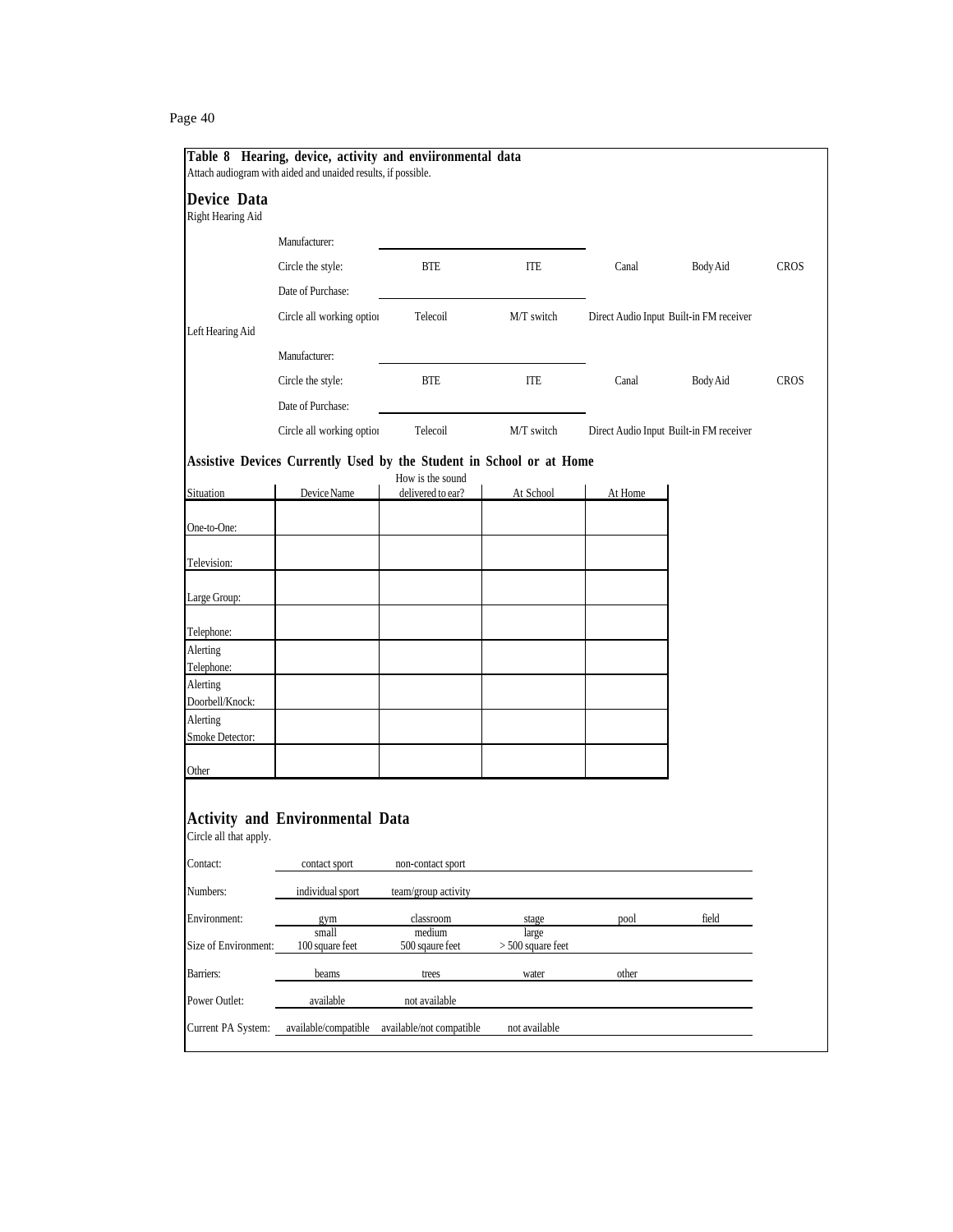Table 9 Identifying communication within an activity Table 9 **Identifying communication within an activity**

| Student's Name:            |                   |                    |                    |                     |                    |                                              | What type of Communication Takes Place? |                     |           |                          |                     |                       |                    |
|----------------------------|-------------------|--------------------|--------------------|---------------------|--------------------|----------------------------------------------|-----------------------------------------|---------------------|-----------|--------------------------|---------------------|-----------------------|--------------------|
| Coach's Name:              |                   |                    |                    |                     |                    |                                              |                                         |                     |           |                          |                     |                       |                    |
| Activity:                  |                   |                    |                    |                     |                    |                                              |                                         |                     |           |                          |                     |                       |                    |
|                            |                   |                    |                    |                     |                    |                                              |                                         |                     |           |                          |                     |                       |                    |
| Communication Situation    | tryouts<br>indoor | tryouts<br>outdoor | practice<br>indoor | practice<br>outdoor | pre-game<br>indoor | $pre\text{-}\mathsf{game}\ \mathsf{outdoor}$ | activity<br>indoor                      | activity<br>outdoor | telephone | during<br>transportation | award<br>ceremonies | $\frac{1}{2}$ related | overnight<br>stays |
| coach-to-player            |                   |                    |                    |                     |                    |                                              |                                         |                     |           |                          |                     |                       |                    |
| member-to-member           |                   |                    |                    |                     |                    |                                              |                                         |                     |           |                          |                     |                       |                    |
| team/group instruction     |                   |                    |                    |                     |                    |                                              |                                         |                     |           |                          |                     |                       |                    |
| referee/official-to-player |                   |                    |                    |                     |                    |                                              |                                         |                     |           |                          |                     |                       |                    |
| TV/Video viewing           |                   |                    |                    |                     |                    |                                              |                                         |                     |           |                          |                     |                       |                    |
| <b>Guest Speaker</b>       |                   |                    |                    |                     |                    |                                              |                                         |                     |           |                          |                     |                       |                    |
| Alerting to Signals        |                   |                    |                    |                     |                    |                                              |                                         |                     |           |                          |                     |                       |                    |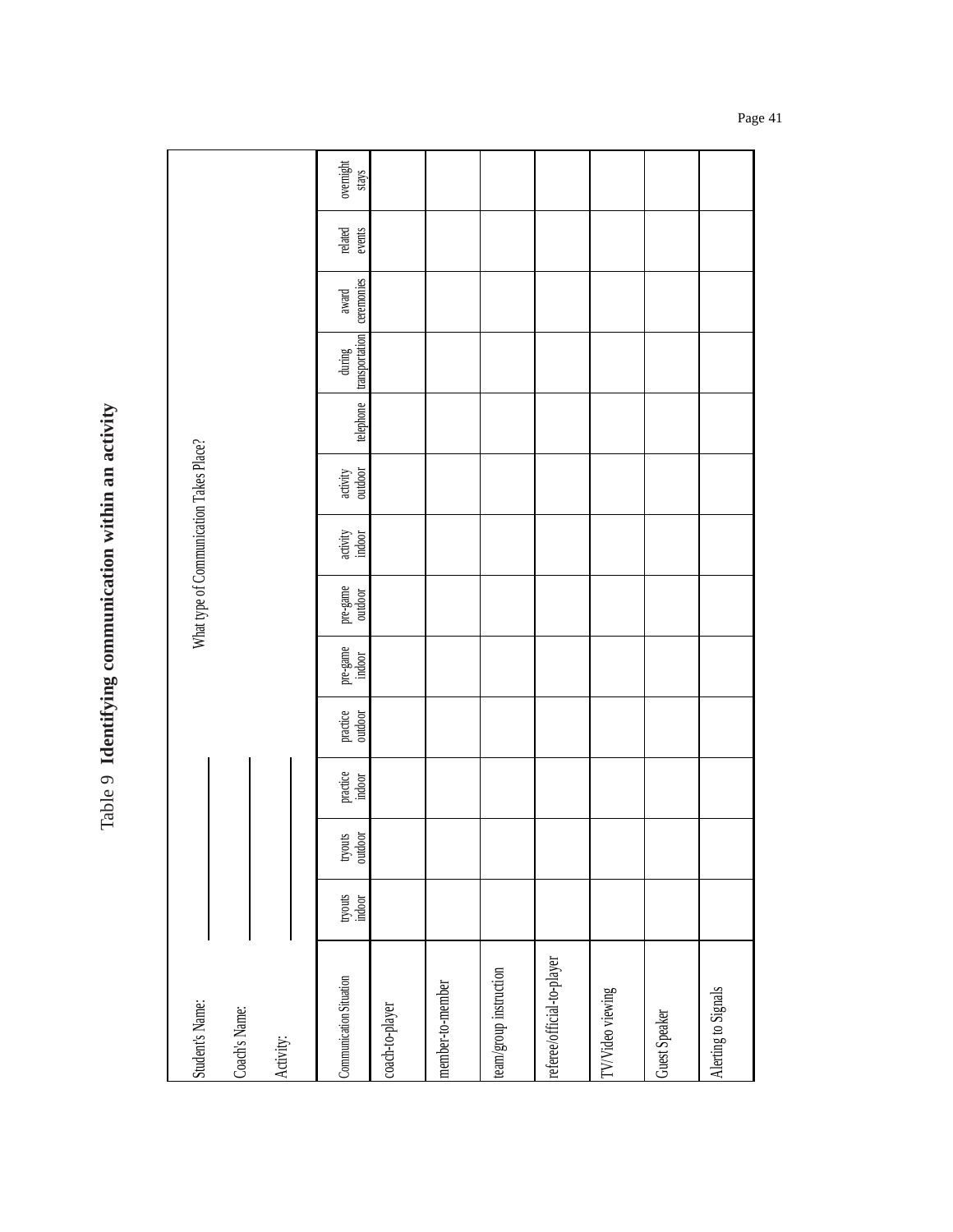| Table 10 Solutions to previously identified difficult communication situations                                                                                                    |                                               |   |
|-----------------------------------------------------------------------------------------------------------------------------------------------------------------------------------|-----------------------------------------------|---|
| Studentos Name:                                                                                                                                                                   |                                               |   |
| <b>Coachûs Name:</b>                                                                                                                                                              |                                               |   |
| Activity:                                                                                                                                                                         |                                               |   |
|                                                                                                                                                                                   |                                               |   |
| z<br>دى<br>4<br>Cπ<br>ငာ<br>$\infty$<br>$\bullet$<br>5<br>52                                                                                                                      | ದ<br>$\overline{4}$<br>ᇬ<br>ခ<br>ミ<br>00<br>ಪ | 8 |
| Current Hearing Aids                                                                                                                                                              |                                               |   |
| Different Hearing Aids                                                                                                                                                            |                                               |   |
| ALD (type of coupling)*                                                                                                                                                           |                                               |   |
| HA & ALD (type of coupling)*                                                                                                                                                      |                                               |   |
| <b><i>Captioning</i></b>                                                                                                                                                          |                                               |   |
| Writing                                                                                                                                                                           |                                               |   |
| Hand Signal                                                                                                                                                                       |                                               |   |
| Sign Language                                                                                                                                                                     |                                               |   |
| Audiotory Alerting                                                                                                                                                                |                                               |   |
| <b>Visual Alerting</b>                                                                                                                                                            |                                               |   |
| Tactile Alerting                                                                                                                                                                  |                                               |   |
| Communication Strategies                                                                                                                                                          |                                               |   |
| Note if this type of system is being used in the student's academic activities.<br>* Indicate type of coupling: T = telecoil; DAI = direct audio input; FM = built-in FM receiver |                                               |   |
|                                                                                                                                                                                   |                                               |   |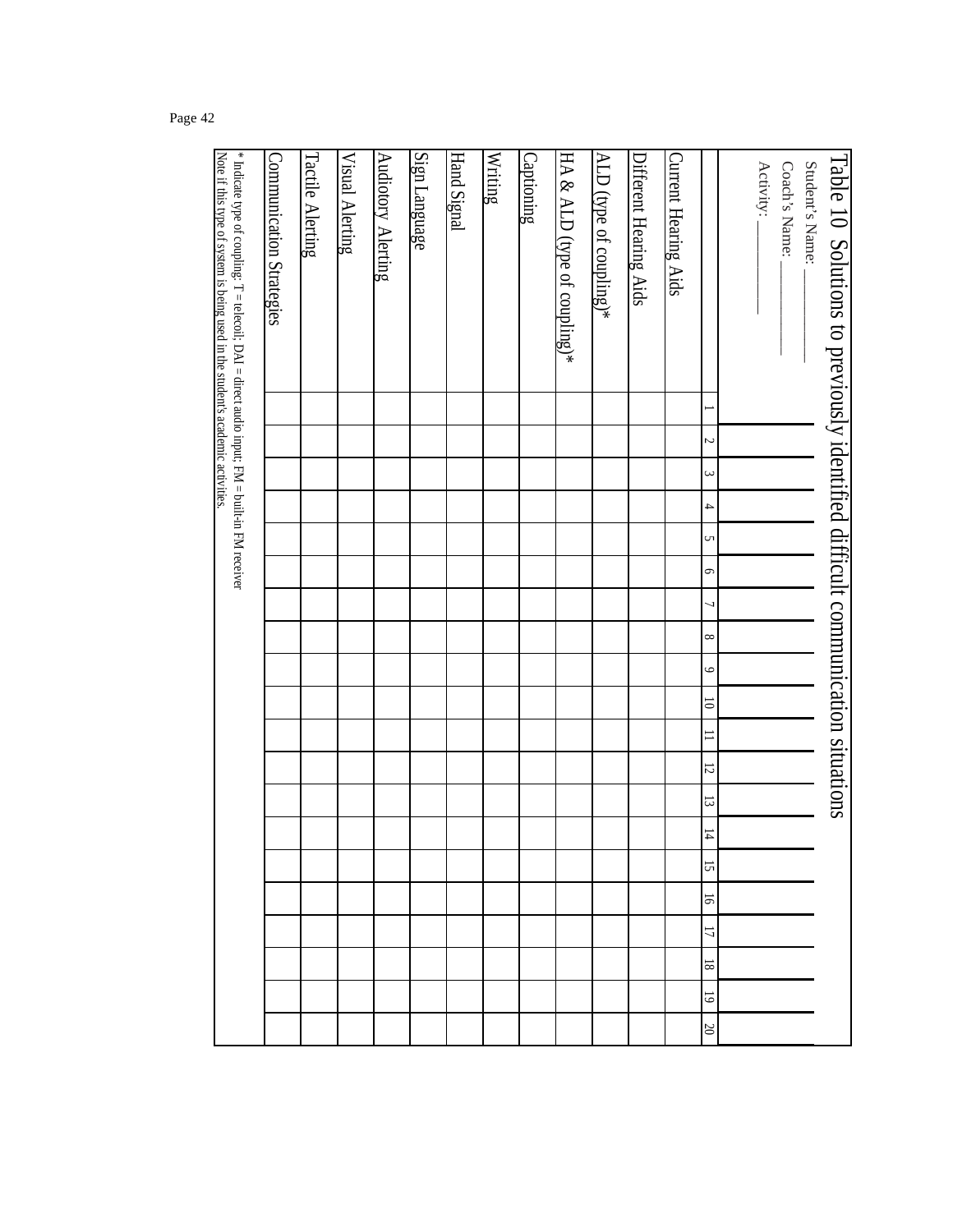## **Examples of how the individual data can impact solution selection**

## **Hearing Data**

The severity of the hearing impairment may rule out certain transmission forms, signal types, and coupling options. It also may point toward nontechnological solutions such as written communication, sign language, etc. In the case of alerting signals, a severe hearing loss may rule out the use of an auditory signal. Sometimes solutions for a student with hearing impairment prove to be good for everyone. For instance, swim races now start with a light ßash instead of a starter pistol. This may be better for everyone if there is any noise present and it protects the hearing of anyone who used to be right next to the starter pistol.

## **Device Data**

Understanding what the student already uses will help in creating solutions. If the student  $\&$  hearing aid will be used with assistive devices, one must know what features are available on the hearing aid in order to couple it to an assistive device. If the student is comfortable and successful with certain assistive devices currently, these may be the best solutions for the new communication challenges.

## **Activity and Environmental Data**

The type of contact in a given sport may dictate the best solution. For instance, if you know the student will sustain impact to the upper body area as in the sport of wrestling, you will not want to Þt an assistive device that requires a body pack receiver. The environment in which the sport is played also will effect transmission choices. For instance, if this is an outdoor sport, an infrared system wonÕt work. The size of the environment and the barriers also will impact the needed strength of any transmission system. Finally power outlet availability will dictate whether you need to pursue only battery operated devices.

Particular sports have rules that disallow communication from the coach during competitions. The coach and student should be instructed about turning off or removing devices in these circumstances. The chapters on individual sports specify when rules would make it impossible to use certain devices.

### **Summary**

Using the information provided in the Assistive Device section and the individual sport section along with interviews from the coach, student, and parent should allow appropriate selection of communication solutions as guided by Tables 8, 9, and 10. Once the assistive technology is obtained and/or communication strategies are identiÞed, the coach and student need to receive training in using these solutions. As much as possible, the student should be responsible for troubleshooting personal devices. For instance, the student should indicate if a battery has gone dead or if a connection is not working. The coach needs to be comfortable with any part of the device that he/she will use directly (e.g., the microphone and transmitter). Training is probably the most important predictor of success with assistive technology. A plan for orientation and periodic training should be included in the IEP.

It is important to try solutions and be prepared to adjust them as needed. The student and coach will know if they are communicating successfully and they will be the guides on how to modify the solutions.

### **Example of the Communication Needs Assessment Process**

Use the following example to guide you through the communication needs assessment.

Joe Student is in 9th grade and would like to try out for the volleyball team. After learning of this, JoeÕs parents contacted the principal of JoeÕs school to see if any special accommodations would be necessary and/or forthcoming. The principal put Joe and his parents directly in contact with the volleyball coach. JoeÕs parents were concerned that JoeÕs hearing loss might get in his way during tryouts (when he was likely to be unsure of all the aspects of the game), during practice (when he would be learning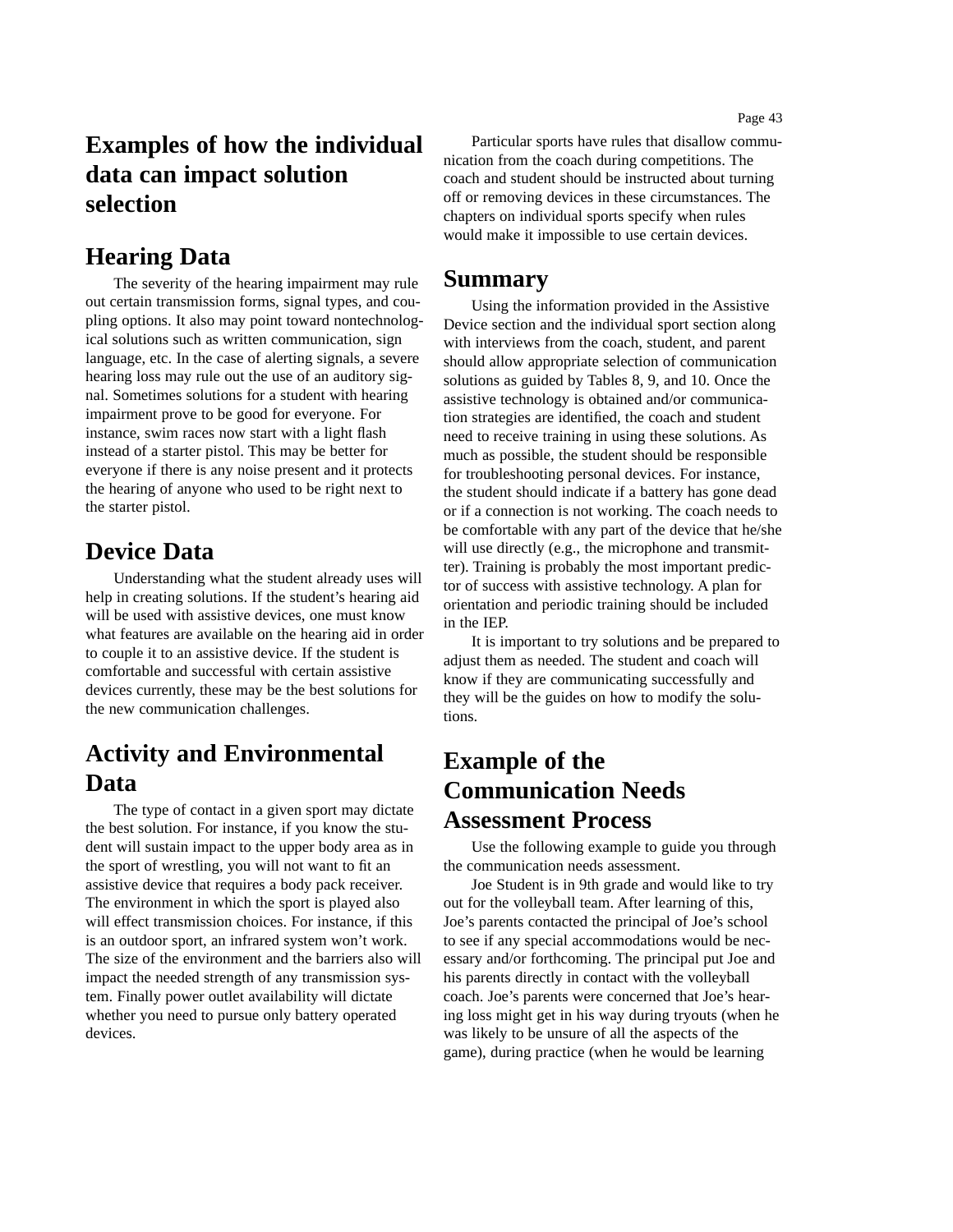the skills and strategies of the game), and perhaps during fast paced competition.

Although the coach had never had a student with hearing impairment on the team (to the best of his knowledge), he was sure that they could work through any problems. First, he indicated that 9th graders didnÕt have a formal tryout. They simply had to commit to show-up to all practices and games for the season. In essence, the Þrst day was really the beginning of practice. So the questions really related to practices and games. The coach recommended that Joe and his parents borrow his copy of the U.S. Volleyball High School rule book to get a sense of the rules of the game and where hearing might be important. In the meantime, the coach indicated that he would contact the educational audiologist in order to review volleyball communication demands and possible solutions. Joe and his parents already knew the educational audiologist because she was the person that worked on his IEP (individual education plan) at the beginning of the school year. They left it that the educational audiologist would be in touch with Joe and his family by the end of the week (one full week before practice starts).

The educational audiologist was pleased that the volleyball coach contacted her directly and started to piece together the demands of volleyball, JoeÕs existing devices and strategies, and other needed solutions. She used his current records to Þll out the hearing data and device data worksheets (Table 11). She had a copy of his recent aided and unaided audiogram (Figure 10). She completed the activity and environmental data section and ÒWhat type of Communication Takes PlaceÓ worksheet (Tables 11 and 12) by referring to the chapter on volleyball in *Time Out! I DidnÕt Hear You* and by clarrifying points with the volleyball coach.

Table 13 provides the recommended solutions based on the hearing, device, and activity information. It has been recommended that the student use his binaural BTE hearing aids during active practice and competitions. Binaural hearing helps with localizing sound and with hearing in noise. Noise may interfere with some communication in these situations so some hand signs (for speciÞc play strategies) should be used when communicating during game action.

Visual signs will not work for all play communication because volleyball players have to be looking

at the ball (and setting up to hit it) rather than looking at each other. The coach described three communication situations that he felt couldnÕt be visual because of visibility problems: 1) teammates telling you the ball is heading out of bounds - donÕt hit it, 2) teammates telling you to return a serve - the ball is heading in bounds, and 3) my ball- IÕm going to hit it, donÕt run into me. Because Joe is going to wear his hearing aids during play and the aided audiogram indicates that he can hear a variety of sounds with his hearing aids on, the educational audiologist worked with the coach to come up with three distinct words to represent the three situations. ÒOutÓ will represent situation #1, ÒballÓ will represent situation #2, and ÒmineÓ will represent situation #3. The success of this strategy will depend on the teamÕs ability to use these single words appropriately and consistently and JoeÕs ability to actually hear them when moving around in a noisy gym.

Organized instruction during practice, pre-game, and during time-outs will be facilitated by an FM system coupled to his BTE hearing aid by a wire that plugs into the casing (DAI). This is the same system Joe is currently using in class. He can quickly plug in and out of the system during a game. The coach simply talks into the microphone. The system is operated with rechargeable batteries so Joe needs to work with the educational audiologist to make sure that the batteries are always charged adequately to get through the school day and after school activity.

The coach indicated that videos of certain games are used to review techniques and strategies. These do not contain any particular spoken message and therefore are not captioned. The coach talks about what is happening while the video plays. The coach will use the FM system microphone while Joe wears the receiver coupled to his hearing aid (just like in group instruction).

The true test of all of these solutions will be during practice and competition. Joe and his parents were presented with these solutions and everyone felt comfortable to try them. JoeÕs parents sent a copy to the principal in order to have JoeÕs IEP updated. Since the solution did not involve the purchase of any new equipment, the IEP was readily updated (indicating use of the classroom FM system after school) and agreed upon by all parties.

The Þrst day of practice went well for Joe. He used the FM system for the introductory meeting. He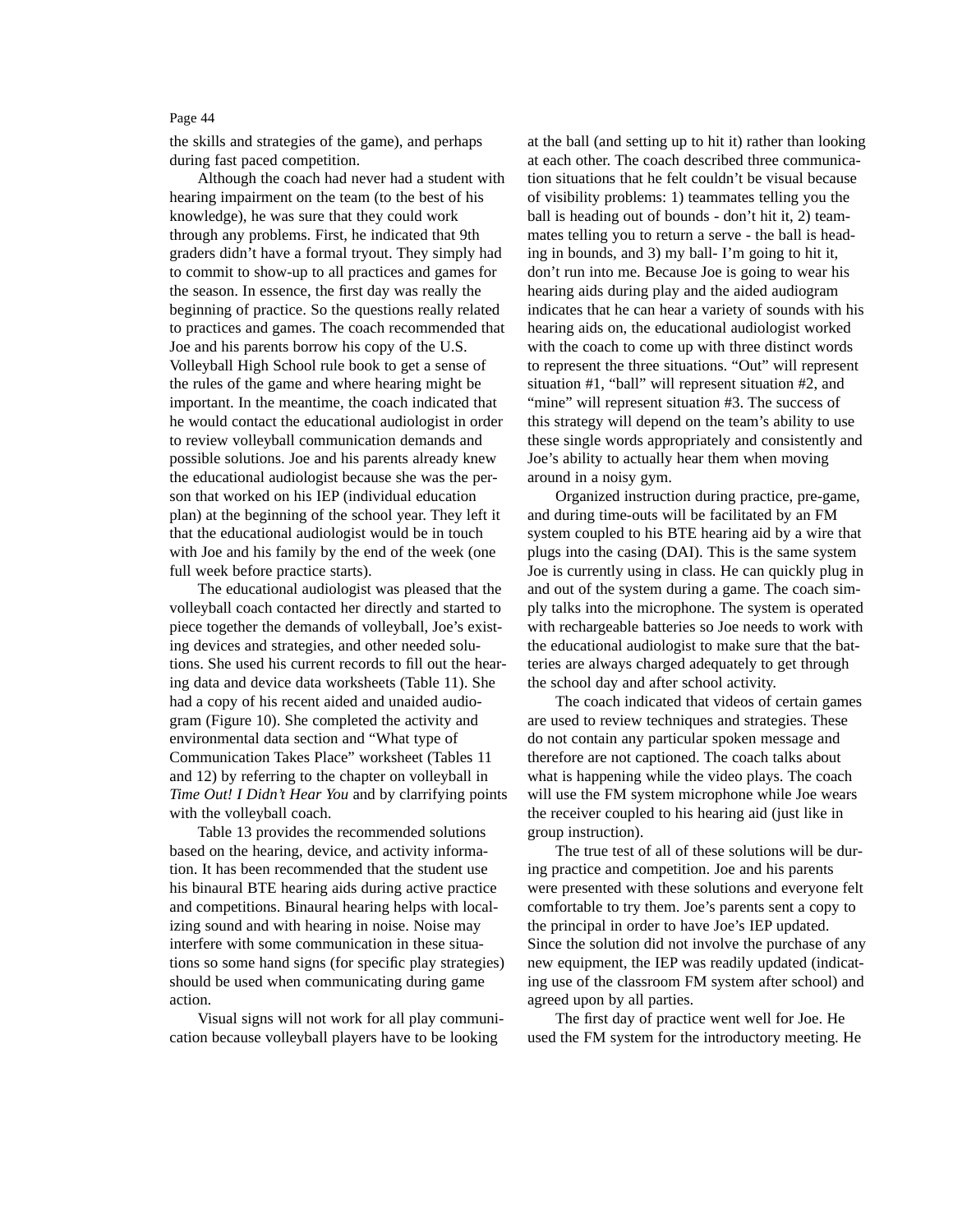found the actual practices easy to follow because the coach and/or assistant demonstrated all of the drills rst. The coach introduced the key words (mine, ball, out) as a fast, consistent way to communicate during play action without associating them with Joe. Everyone is expected to use them all the time regardless of who is on the court. Joe did Þnd that his BTE hearing aids bounced around a little when he dove for the ball.

After a week of practice and one game, the educational audiologist, coach, and Joe got together to see how things were going. The only problem appeared to be the bouncing of the hearing aids. The educational audiologist recommended ÒHuggie AidsÓ which consist of a clear loop of plastic that goes around the ear. Two bands coming from the loop slide over the BTE case securing it to the head. This should solve the bouncing problem. Joe has not participated in an ÒawayÓ game, yet. He and the coach will use the FM system on the bus if the coach addresses the whole team in transit.

Now Joe just wishes he could jump high enough to spike! That will come with time.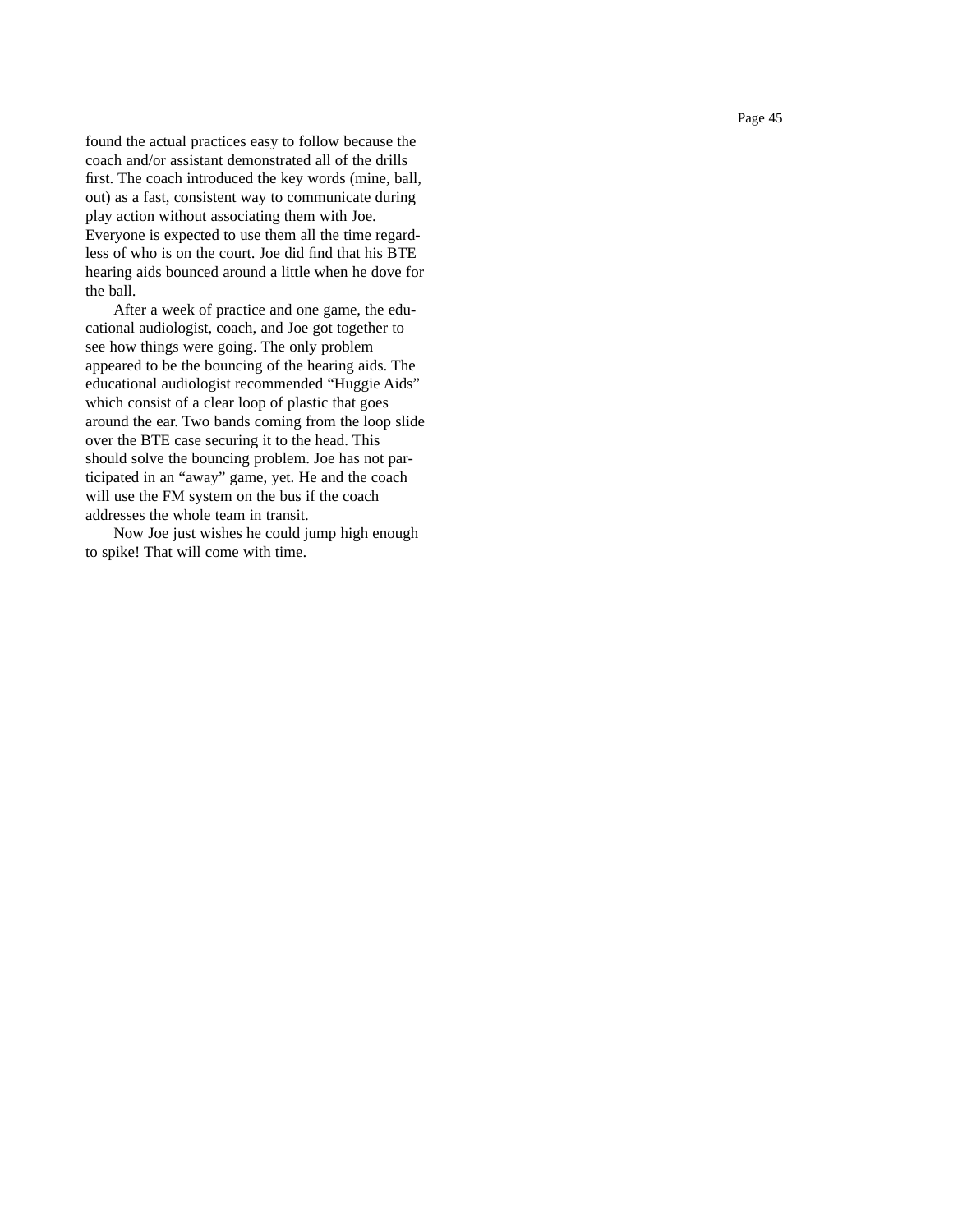### Table 11 Hearing, device, activity, and environmental data for example athlete Hearing Loss: Attach audiogram with aided and unaided results, if possible. Device Data Right Hearing Aid Manufacturer: Acme Hearing Aid Circle the style: BTE ITE Canal Body Aid CROS Date of Purchase: May-94<br>Circle all working ontions<br>Telecoil Circle all working options Telecoil M/T switch Direct Audio Input Built-in FM receiver Left Hearing Aid Manufacturer: Acme Hearing Aid Circle the style: BTE ITE Canal Body Aid CROS Date of Purchase: May-94 Circle all working options Telecoil M/T switch Direct Audio Input Built-in FM receiver Assistive Devices Currently Used by the Student in School or at Home How is the sound Situation **Device Name** delivered to the ear? At School At Home One-to-One: Hearing Aid earmold ˆ ˆ Television: ALD-FM DAI ˆ Large Group: ALD-FM DAI ˆ Telephone: none telecoil telecoil telecoil telecoil telecoil telecoil telecoil telecoil telecoil telecoil tele Alerting Telephone: none Alerting Doorbell/Knock: none Alerting Smoke Detector: flashing smoke detector N/A Other wake-up flash alarm N/A Activity and Environmental Data Circle all that apply. Contact: **contact sport non-contact sport can colide in action** Numbers: **individual sport team/group activity** Environment: **gym classroom stage pool field** Size of Environment: **small (100 square feet) contained (500 sqaure feet) large (> 500 square feet)** Barriers: **beams trees water other none** Power Outlet: **available not available** Current PA System: **available/compatible available/not compatible not available**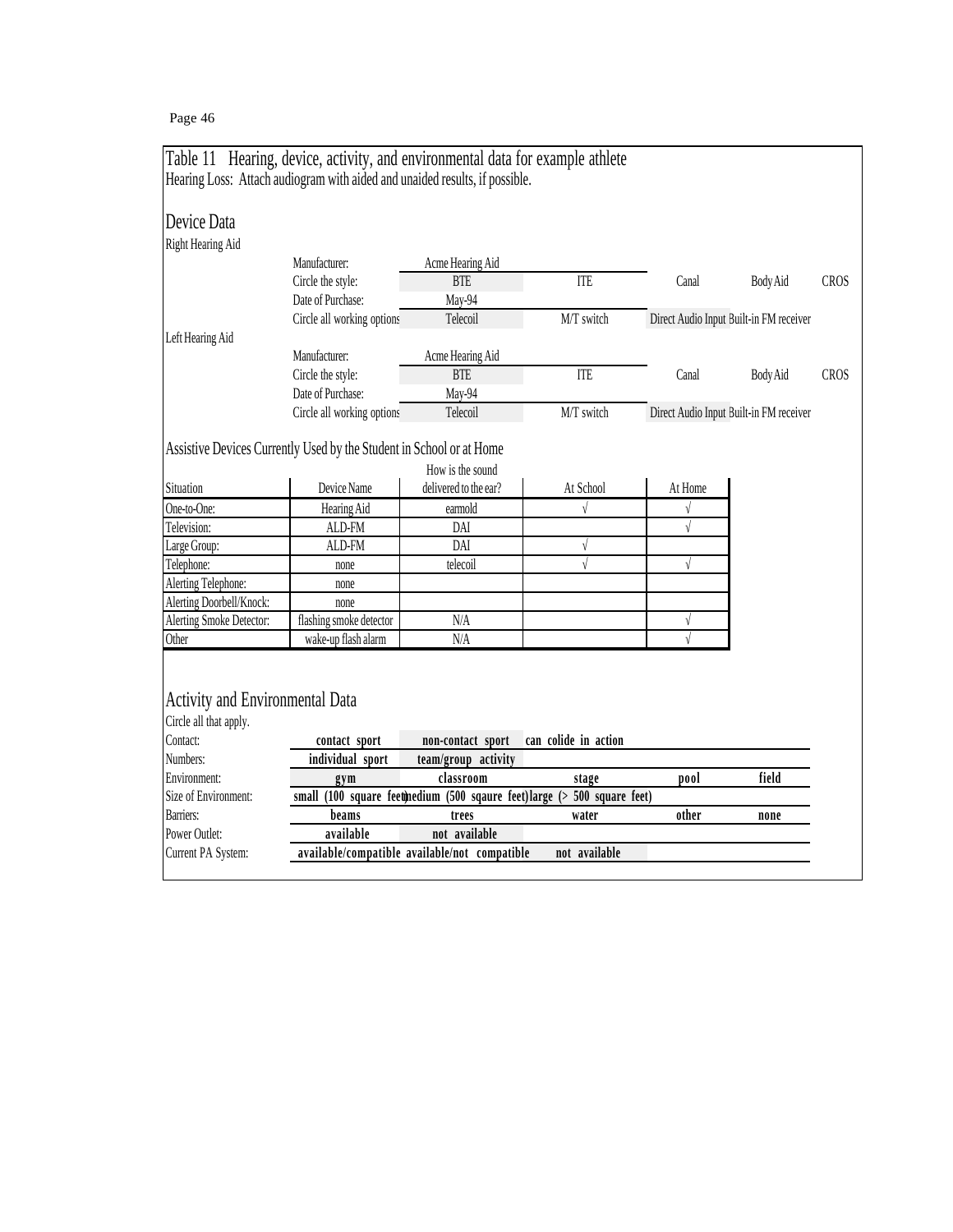





Audiogram with frequency and intensity speciÞc sounds. Adapted from: Northern, J., & Downs, M. (1978). Hearing in Children, 2nd edition, Williams & Wilkins.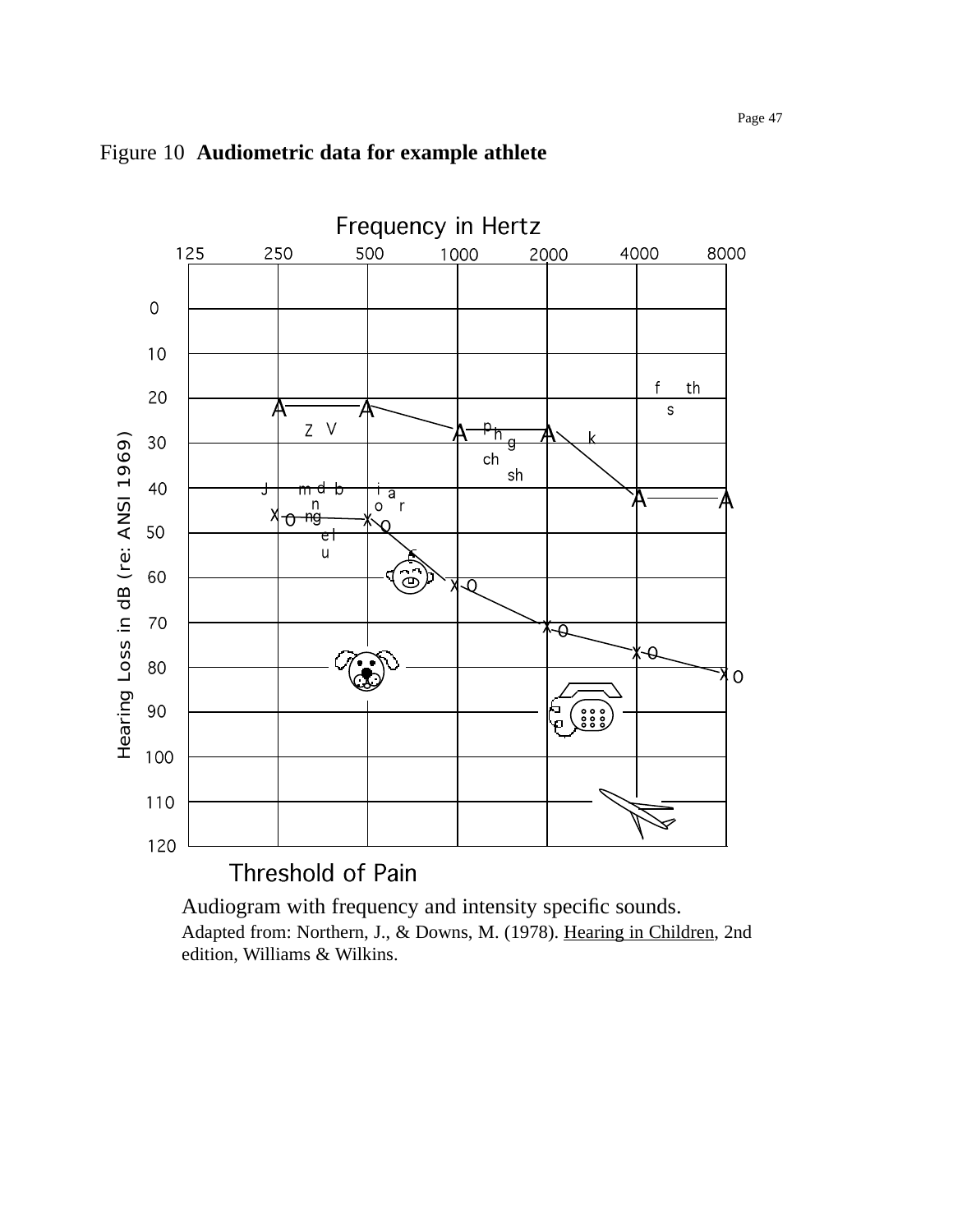|                            | Ò                 |                    |                    |                     |                    | ረ                   |                                         |                     |                |                          |                                           |                   |                    |
|----------------------------|-------------------|--------------------|--------------------|---------------------|--------------------|---------------------|-----------------------------------------|---------------------|----------------|--------------------------|-------------------------------------------|-------------------|--------------------|
| Student's Name:            | Joe Student       |                    |                    |                     |                    |                     | What type of Communication Takes Place? |                     |                |                          |                                           |                   |                    |
| Coach's Name:              | Joe Coach         |                    |                    |                     |                    |                     |                                         |                     |                |                          |                                           |                   |                    |
| Activity:                  | <b>Volleyball</b> |                    |                    |                     |                    |                     |                                         |                     |                |                          |                                           |                   |                    |
| Communication Situation    | tryouts<br>indoor | tryouts<br>outdoor | practice<br>indoor | practice<br>outdoor | pre-game<br>indoor | pre-game<br>outdoor | activity<br>indoor                      | activity<br>outdoor | telephone      | during<br>transportation | <u> </u> ceremonies<br>preme              | related<br>events | overnight<br>stays |
| coach-to-player            |                   |                    |                    |                     |                    |                     |                                         |                     | 12. visibility | $14.$ moise,             | $\overline{\mathbb{E}}$<br>problem        |                   |                    |
|                            |                   |                    | $1.$ moise         |                     | $5.$ moise         |                     | 8. noise                                |                     |                | distance, vis.           |                                           |                   |                    |
| member-to-member           |                   |                    | $2.$ molse         |                     |                    |                     | $9.$ noise                              |                     |                |                          | $\overline{\mathbb{Q}}$<br><b>problem</b> |                   |                    |
|                            |                   |                    | mobility           |                     | $6.$ moise         |                     | mobility                                |                     | 13. visibility | 15. noise                |                                           |                   |                    |
| team/group instruction     |                   |                    | 3. distance        |                     |                    |                     | 10. moise                               |                     |                |                          |                                           |                   |                    |
|                            |                   |                    | noise              |                     |                    |                     | distance                                |                     |                |                          |                                           |                   |                    |
| referee/official-to-player |                   |                    |                    |                     |                    |                     | 11. noise                               |                     |                |                          | 16. distance                              |                   |                    |
|                            |                   |                    |                    |                     | 7. noise           |                     | distance                                |                     |                |                          |                                           |                   |                    |
| <b>TV/Video viewing</b>    |                   |                    | 4. distance        |                     |                    |                     |                                         |                     |                |                          |                                           |                   |                    |
| Guest Speaker              |                   |                    |                    |                     |                    |                     |                                         |                     |                |                          |                                           |                   |                    |
| Alerting to Signals        |                   |                    |                    |                     |                    |                     |                                         |                     |                |                          |                                           |                   |                    |
|                            |                   |                    |                    |                     |                    |                     |                                         |                     |                |                          |                                           |                   |                    |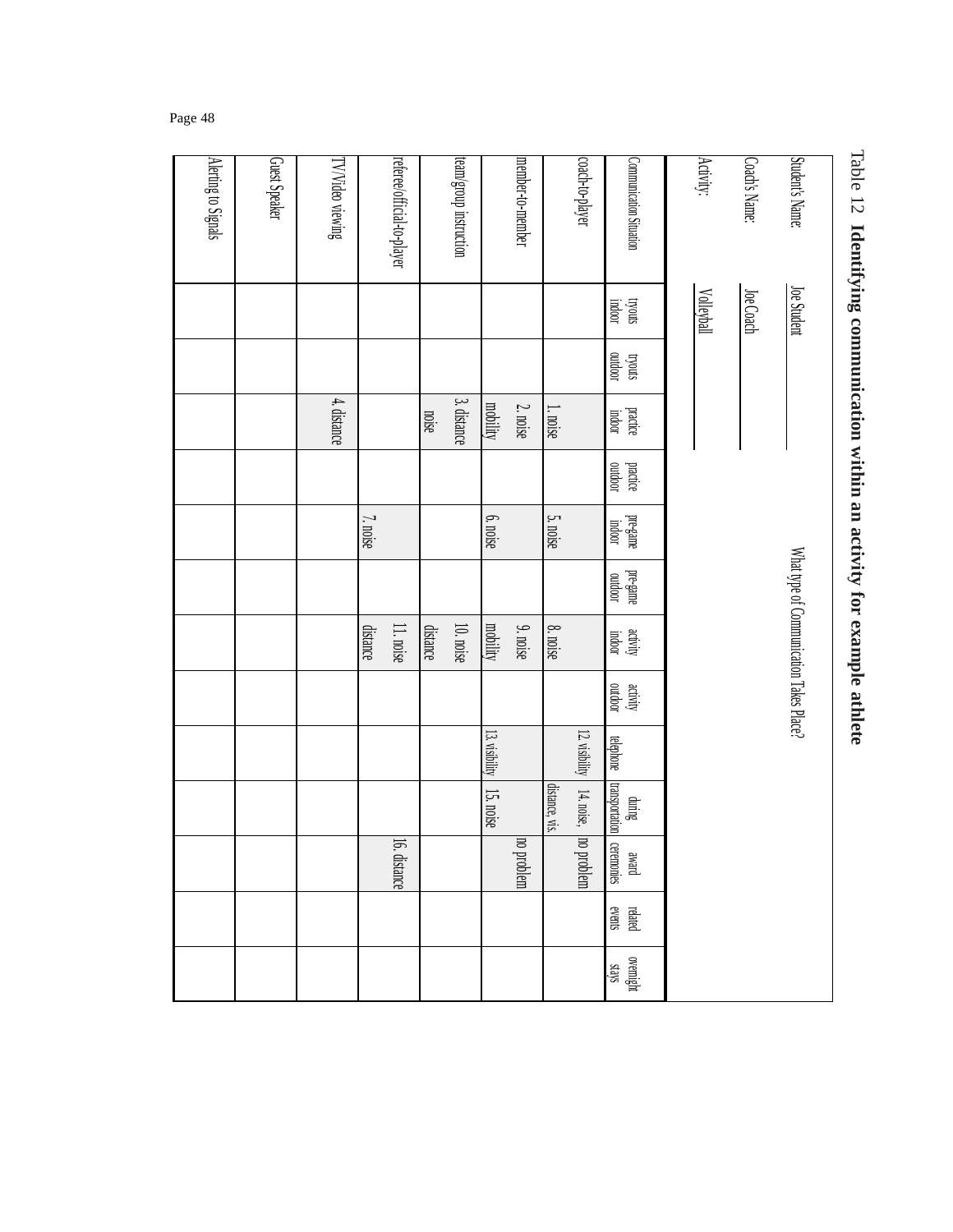| Table 13 Solutions to previously identified difficult communication situations<br>for example athlete                                                                             |       |     |     |    |   |        |            |          |                         |             |     |    |                        |                 |              |          |
|-----------------------------------------------------------------------------------------------------------------------------------------------------------------------------------|-------|-----|-----|----|---|--------|------------|----------|-------------------------|-------------|-----|----|------------------------|-----------------|--------------|----------|
|                                                                                                                                                                                   |       |     |     |    |   |        |            |          |                         |             |     |    |                        |                 |              |          |
| Student<br>& Name:<br>CoachÔs Name:                                                                                                                                               |       |     |     |    |   |        |            |          |                         |             |     |    |                        |                 |              |          |
| Activity:                                                                                                                                                                         |       |     |     |    |   |        |            |          |                         |             |     |    |                        |                 |              |          |
|                                                                                                                                                                                   |       |     |     |    |   |        |            |          |                         |             |     |    |                        |                 |              |          |
|                                                                                                                                                                                   | 2     | ∽   | 4   | صد | ؎ | ∞<br>٣ | ా          | $\equiv$ | $\overline{\mathbf{c}}$ | $\tilde{ }$ | 14  | ئا | $\Box$<br>$\mathbf{u}$ | $\overline{18}$ | $\mathbf{C}$ | $\Omega$ |
| <b>Current Hearing Aids</b>                                                                                                                                                       |       |     |     |    |   |        |            |          |                         |             |     |    |                        |                 |              |          |
| <b>Jifferent Hearing Aids</b>                                                                                                                                                     |       |     |     |    |   |        |            |          |                         |             |     |    |                        |                 |              |          |
| ALD (type of coupling)*                                                                                                                                                           |       |     |     |    |   |        |            |          | $\mapsto$               | $\mapsto$   |     |    |                        |                 |              |          |
| HA & ALD (type of coupling)*                                                                                                                                                      |       | DAI | DAI |    |   | DAT    |            | DAT      |                         |             | DAI |    | DAT                    |                 |              |          |
| Captioning                                                                                                                                                                        |       |     |     |    |   |        |            |          |                         |             |     |    |                        |                 |              |          |
| <b>Writing</b>                                                                                                                                                                    |       |     |     |    |   |        |            |          |                         |             |     |    |                        |                 |              |          |
| Hand Signal                                                                                                                                                                       |       |     |     |    |   |        |            |          |                         |             |     |    |                        |                 |              |          |
| Sign Language                                                                                                                                                                     |       |     |     |    |   |        |            |          |                         |             |     |    |                        |                 |              |          |
| <b>Audiotory Alerting</b>                                                                                                                                                         |       |     |     |    |   |        |            |          |                         |             |     |    |                        |                 |              |          |
| Visual Alerting                                                                                                                                                                   |       |     |     |    |   |        |            |          |                         |             |     |    |                        |                 |              |          |
| Tactile Alerting                                                                                                                                                                  |       |     |     |    |   |        |            |          |                         |             |     |    |                        |                 |              |          |
| <b>Communication Strategies</b>                                                                                                                                                   | words |     |     |    |   |        | subs words |          |                         |             |     |    |                        |                 |              |          |
| * Indicate type of coupling: T = telecoil; DAI = direct audio input; FM = built-in FM receiver<br>Note if this type of system is being used in the student's academic activities. |       |     |     |    |   |        |            |          |                         |             |     |    |                        |                 |              |          |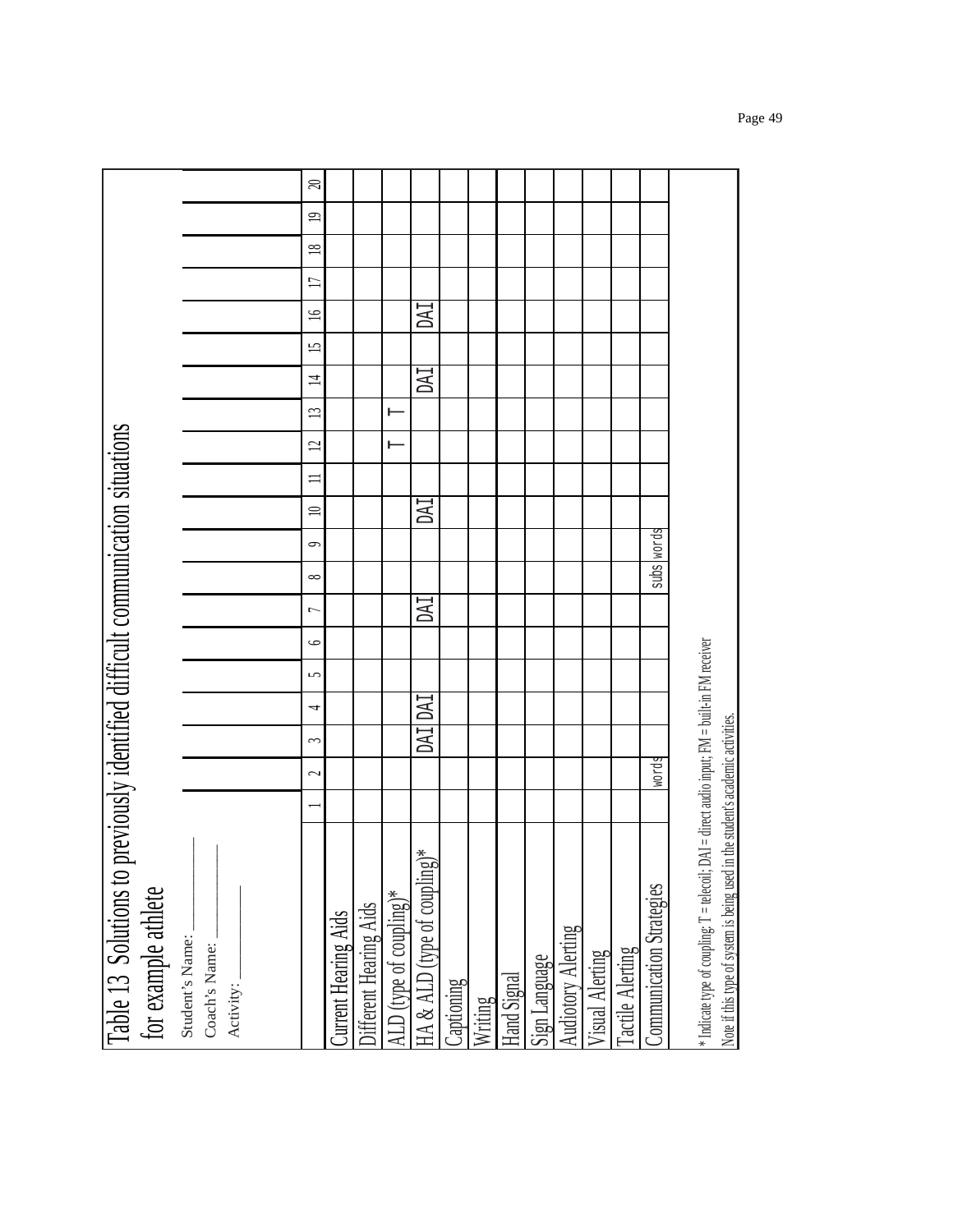# **Chapter 6**

# **Sports Specific Communication Solutions**

Review Chapters 2, 3 and 5 before using this sport speciÞc chapter. Chapter 3 (Assistive Devices and Communication Strategies) provides general information regarding hearing aids and communication strategies (e.g., how to handle moisture in the hearing aid, stopping the hearing aid from ßopping around, video tape presentation, telephone use, etc.) that should be used in every sport. These are not repeated in each sport chapter. The reader will want to have Chapter 3 handy in order to understand technology solutions recommended in the sports chapters.

Communication during transportation and overnight stays also need to be addressed regardless of the sport. These items are included in the needs assessment (Chapter 5). If the coach addresses the team while in transit to a game, the same communication system that is used for instruction in practice should be used to eliminate the problem of noise and distance. Buses are very noisy places to communicate.

If the student is playing at a level that will require overnight stays (e.g., State championships), hotel accommodations and any related activities need to be accessible. When making hotel reservations, make sure the hotel has a Ocommunication packageO that can be placed in the studentÕs room. This generally includes a ßashing door knocker, ßashing alarm clock, ßashing telephone ring indicator, ßashing smoke detector, and a telephone ampliÞer and/or text telephone. There is no additional charge for use of these items (by law).

Make sure any extra activities that are planned are accessible to the student with hearing impairment. For instance, use the studentÕs preferred communication system for any guest speakers. If the team if going to a movie, leave enough time for the student to get a special listening system from the theatre. There is no extra cost for these devices and movie theatres are required (by law) to provide them.

The use of sign language is not addressed in each sports chapter. If the student uses sign language to give and/or receive communication, an interpreter will be required during tryouts, practice, travel, and comptetitions. How much interpreting is necessary should be determined by the student, coach, and the rules of the sport. Students who use sign language for communication purposes will still need assistive devices for alerting signals (for the start and stop of a game, fouls, etc.). Generally, visual or tactile signals will be appropriate.

All of the communication in tryouts and practices can be interpreted, some game communication may be off limits. If players with normal hearing are not able to hear the coach and therefore rely on hand signals, the player with hearing impairment should not receive input from an interpreter during play action. He/she must rely on the hand signals as well. The interpreter will work during direct communication ont he bench when the players are talking/listening. When the player with hearing impairment is on the Þeld, the interpreter can translate coaching instructions when the player is in relativelly close proximity to the interpreter. Otherwise, the player will not be able to see the signs. In any case, it is the responsibility of the teammates to get the playerÕs attention and alert him/her to look to the sideline for instruction. The interpreter should be allowed to move up and down the entire sideline and be given access to the other side of the Þeld, if necessary.

Remember, the student with hearing impairment should be able to access whatever communication the students with normal hearing are accessing (no more, no less).

# **Archery**

The ability to communicate effectively with ofÞcials and competitors during Archery events is an important safety issue. The following suggested strategies are designed to allow an individual with hearing impairment to effectively and safely compete in archery competitions as outlined in the Constitution and Rules book of the International Archery Federation. All strategies suggested, however, easily can be modiÞed to Þt most competition protocols and various types of archery events (i.e., indoors, outdoors, target, Þeld, 3D, etc.).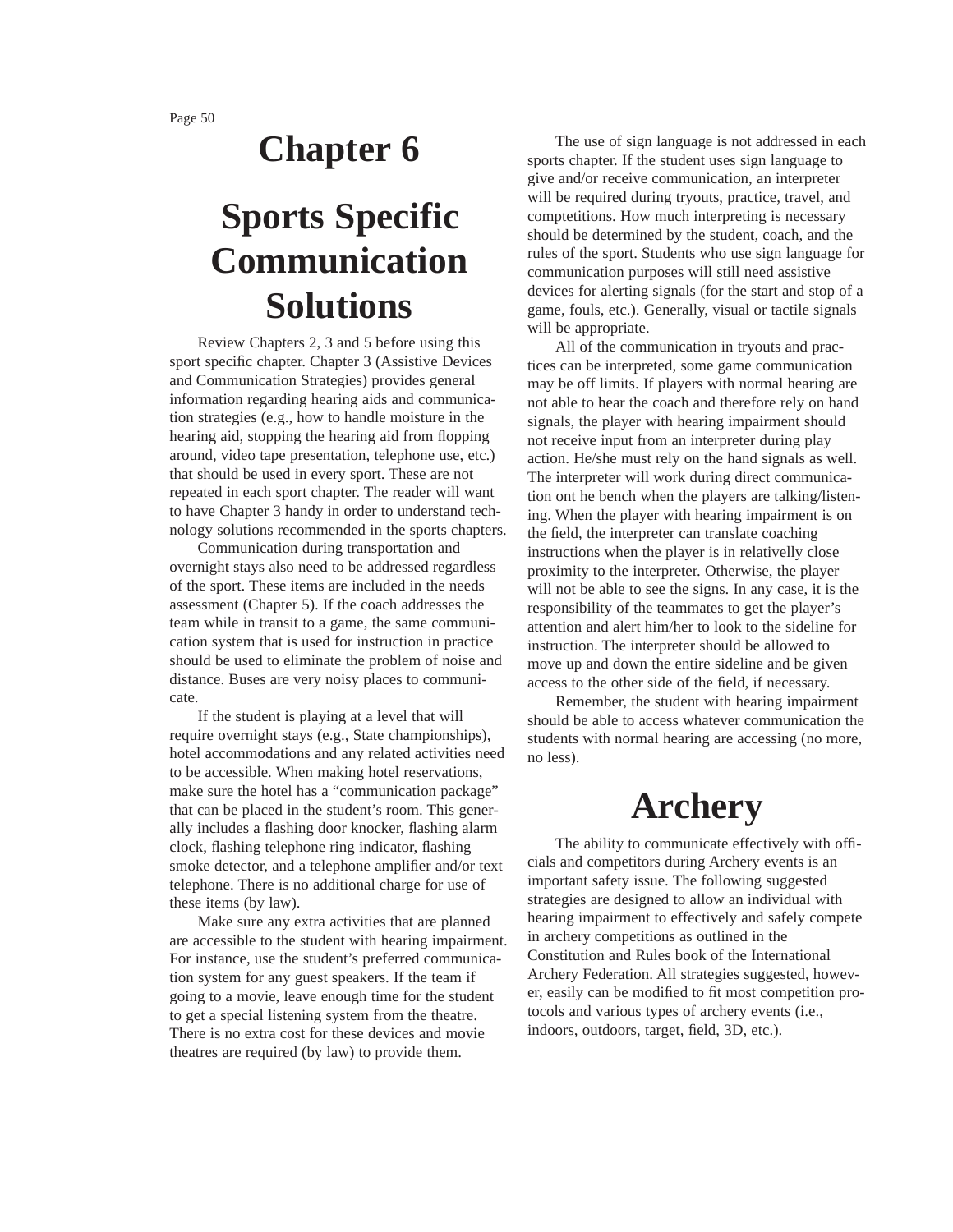### **Competition**

The Director of Shooting is in charge of the of  $\blacktriangleright$ cial practice Þeld. One of his or her duties is to deliver an acoustic signal to indicate when shooting must stop and when it can be resumed. The time control equipment also can consist of an acoustic signal and is under the control of the Director of Shooting. The player with hearing impairment may have dif pculty hearing a whistle or other acoustic signal used, even with a hearing aid. If the signal is not audible to the player, but the player does make use of auditory signals generally, an FM system may provide a solution. The microphone of the transmitter would be placed close to the director  $\&$  mouth (i.e., clipped on to the collar) so that it will pick up a whistle blow or any verbal commands. A microphone also could be placed near the speaker of the electronic time equipment. The player wears an FM receiver (size of a pack of cards) in a pocket with a coupling connection to his/her personal hearing aid. Several manufacturers produce BTE hearing aids with built-in FM receivers that could be used. Since the player may want to continue to hear other communication in the environment he/she may want to set one hearing aid to pick up the FM signal while the other picks up sound through the normal hearing aid microphone.

If the player cannot make use of an audible signal, a visual or tactice signal can be used. Time control can be visually displayed through the use of digital clocks, lights, plates, ßags, etc. that are placed downrange from the competitors. A device consisting of a series of red, yellow, and green lights is described in the International Archery Federation handbook. When the light is green, shooting can begin. Yellow means there is only a small amount of time left, while red would coincide with the audible signal to stop. A digital clock also could be employed that would display a continuous countdown. Simple, manual devices (ßags) should be on hand in the event of equipment malfunction.

Another solution consists of a small, tactile stimulator that could be placed on the shooter's wrist (or around the ankle if wrist placement affects shooting). Using an FM signal, the Director of Shooting simply activates the transmitter any time the whistle is blown to stop shooting. This provides an immediate signal to the shooter with hearing impairment.

During 3D shoots and other similar events, where traveling through a ÒcourseÓ is required to shoot at targets, the player with hearing impairment should be paired with a partner with normal hearing (a buddy system). In the event that a safety issue (i.e., someone looking for an arrow behind a target and therefore out of sight) comes up, the competitor with hearing impairment depends on the ears of his hearing ÒbuddyÓ who will stop the competitor from shooting. The team consisting of the competitor with hearing impairment and his partner(s) should be allowed to go Þrst to minimize the chances of running into someone ahead of them in an unsafe position.

### **Tryouts and Practice**

The use of assistive listening devices is appropriate during tryouts and practice not only for the safety issues outlined above, but for any verbal instruction given as well. The FM communication system described earlier will assist in hearing any instructions so long as the instructor has the microphone near his/her mouth.

# **Badminton**

Badminton, like tennis, consists of both doubles and singles matches. The game is played using a shuttle and a racket. The object is to hit the shuttle over the net to the opposing team who will try to return it. Play continues until a fault occurs (i.e., the shuttle hits the ßoor, the shuttle goes out of bounds). During singles competition, communication with a teammate is not required. However, communication dif Pculties can arise during doubles competition when one or both teammates have hearing impairment.

### **Competition**

According to the OfÞcial Rules of Play of the United States Badminton Association, coaching is not allowed during competition except during the Þve minute break between the second and third games of a match. The game cannot be halted to allow a player to receive instruction or advice. Therefore, communication with the coach during actual competition is not an issue. During the time when communication is allowed, the player(s) and coach will be in close proximity. A player who normally uses hearing aids for communication purposes should use them at this time. The player and coach may want to move to the quietest possible communication spot.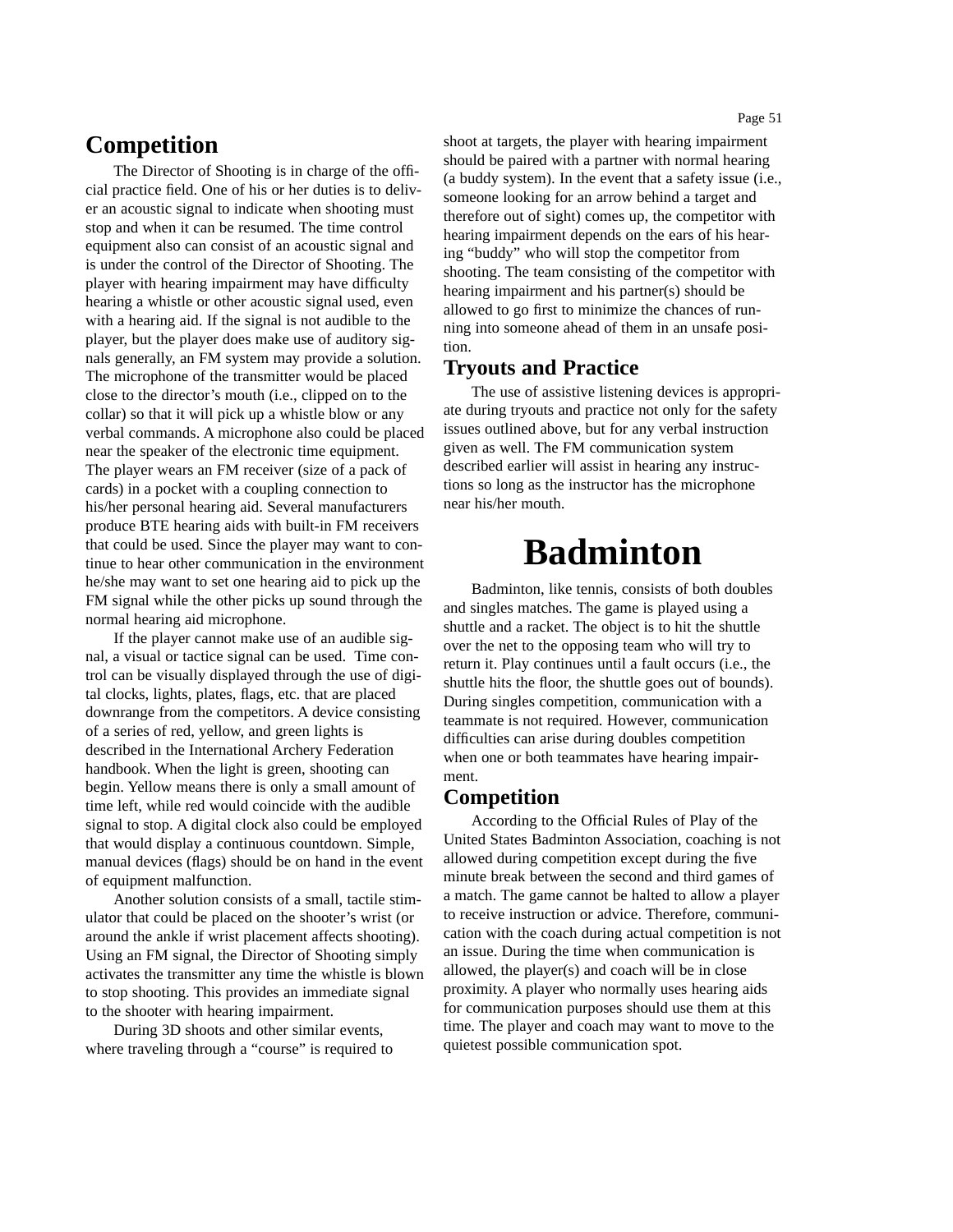In doubles competition, communication between teammates is important and usually concerns who is going to hit the shuttle. Both players should always call out prior to hitting the shuttle, even when it is obvious which side the shuttle is coming to. This is a common practice in many sports. Hearing aids can be worn during competition. This may allow the player with hearing impairment to hear the call. If the player cannot hear the call routinely with the hearing aids or without them (if they prefer not to use them), then the following strategy may be useful. When both players call for the shuttle, the player with normal hearing should back off since the player with hearing impairment may not have heard the teammate call out. Alternatively, a large hand gesture may be used to call for the ball. This should be experimented with in practice to see if it works consistently.

During both singles and doubles competition, the ability to understand the of pcials is important. The service judge calls service faults while the line judges are primarily concerned with whether the shuttle fell in or out of bounds. Both the service judge and the line judges have appropriate hand signals to go with their calls.

The umpire is in charge of calling a ÒletÓ and faults not associated with serving. He or she also is responsible for calling out the score at the beginning of each service and maintaining a rapid pace to the game. The umpireÕs calls are made verbally and may not be clearly understood by a player with hearing impairment. In doubles play, the teammate, through the use of predetermined signs, can relay what the call was. In singles play, the coach should be allowed to perform this duty. Simply relaying the umpireÕs call to the player should not be construed as coaching or giving advice. An alternative method would employ an FM system with the umpire speaking into the microphone of the transmitter and the player either wearing an FM reciever coupled to the ear or a built-in BTE FM receiver. Patience on the part of all of pcials is required and calls should be repeated as necessary for the beneÞt of the player with hearing impairment.

### **Tryouts and Practice**

During tryouts and practice, the use of assistive listening devices is appropriate. An FM System with either a traditional receiver or a built-in BTE FM receiver would allow the player with hearing impairment to hear the coachÕs instructions while practicing. Once the coach and player have determined that the hearing impairment is interfering with communication, they can determine which strategies work best.

# **Baseball**

Baseball, with its heavy reliance on signs and signals, can easily accommodate athletes with hearing impairment. With a small amount of cooperation from the of pcials, coaches, and teammates, the player with hearing impairment will not be at a disadvantage during game time. The pace of a baseball game lends itself well to accommodation as there is no set time limit and communication ßows freely among players between plays.

### **Competition**

#### **Defense**

The outÞelder with hearing impairment is often the furthest player from the ÒactionÓ. The home plate umpire Cs calls will be diffecult to hear and see from this position. In this case, some help from an inÞelder is indicated. For example, after each pitch, the third baseman could help the left-Þelder by slapping his right leg for a ÒstrikeÓ and his left leg for a ÒballÓ. The outPelder with hearing impairment would then be able to keep track of the pitch count.

Communication from the coach to the outÞelder usually relates to Þeld position. Once the coach gets the player is attention (with some help from an inÞelder, if necessary), he/she uses body gestures to direct the player to the desired position. (NOTE: According to the high school baseball rulebook, ampliÞers/bullhorns may not be used for coaching purposes.) The player with hearing impairment also could be instructed to glance toward the dugout between each batter.

Play calls by the Þeld umpires are accompanied by the often exaggerated ÒsafeÓ or ÒoutÓ signals followed by the runner exiting the Þeld or remaining on base. Therefore, the outÞelder should have no trouble with this aspect of the game. It is also customary for teammates to periodically remind each other of the number of outs in the current inning.

The inÞelder with hearing impairment is at a slight advantage by being closer to home plate. As long as the plate umpire consistently accompanies each pitch call with the appropriate hand signal, the inÞelder will be able to keep track of the pitch count.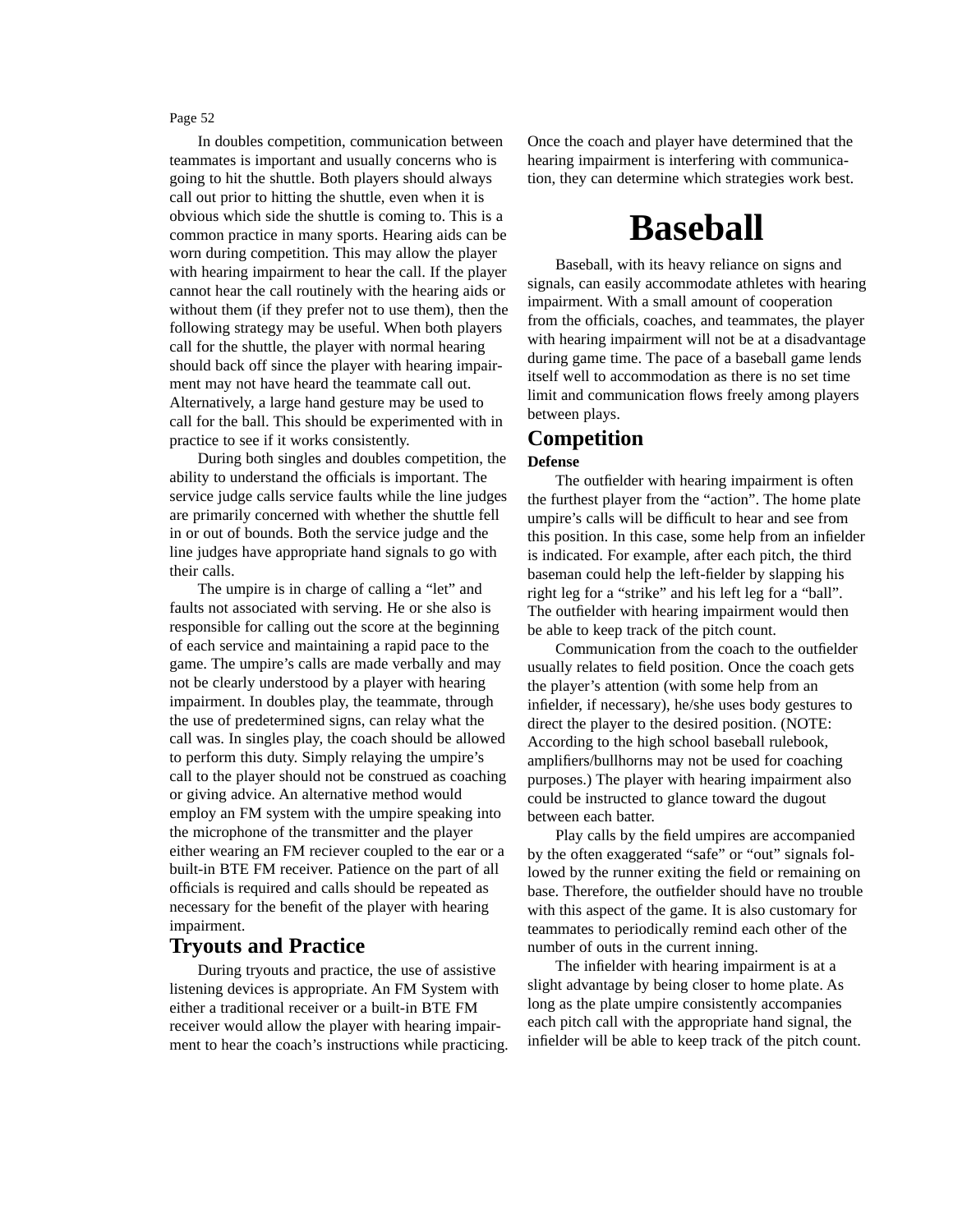Again, communication from the dugout usually relates to position and can be accomplished via gestures.

Communication between a pitcher and catcher is heavily dependent on signs, usually relating to what type of pitch should be thrown. Verbal communication is not useful since the batter would know what pitch was coming.

With the proper gestures on the part of the umpire, the pitcher with hearing impairment should not have dif pculty with the pitch count. A catcher with severe hearing impairment, however, may have dif pculty seeing as well as hearing the call due to his position facing away from the umpire. One strategy to circumvent this problem would be a simple signal system, between the pitcher and catcher, indicating whether the pitch was called a ball or strike. In the event of the catcher dropping the ball on a possible third strike, the catcher may want to throw to Þrst immediately instead of waiting for the pitcher to signal the call.

According to the rulebook, each team, while on defense, is allowed three charged conferences within seven innings (the length of a high school game) and one in each extra inning. If the pitcher is removed as a result, the conference is not charged. When one-onone communication is necessary, any player or coach may call ÒtimeÓ for a conference. However, by using some common sense communication strategies, charged conferences as a result of not being able to hear should be a rarity. Any time Otime outO is called, it is the responsibility of the teammates to notify the player with hearing impairment if he/she has not noticed.

#### **Offense**

Helmets are a challenge for every hearing aid wearer. In junior and senior high school baseball, the team often owns four battersÕ helmets (one for each of the three potential basemen and one for the hitter) that have plastic shields over both ears as opposed to a shield only over the ear facing the pitcher. Some players own their own helmets in order to get a better t. Rules generally dictate that the players wear the hard helmets around the bases. The problem is the likelihood that the hearing aid will feedback because the helmet is so close to the microphone. There are several solutions a hearing aid wearer may want to try if he/she wants to wear the hearing aid(s) during offense. Ideally, a custom helmet should be used that

only has one ear ßap (facing the pitcher). The batter would then use the opposite hearing aid. If he/she normally uses the hearing aid that would now be under the ßap, the aid should either be removed or turned to off to avoid feedback. If the student is an ITE user, it might be possible to have a ßap (and helmet) made with the hole in the ßap positioned right over the microphone. If the hole is wide enough and some extra sponge padding in inserted around this area you may not get feedback. You can try this with a BTE as well (the hole would be up above the top of the ear) but the extra bulk of the BTE case may be uncomfortable.

There are two coachesÕ boxes on the Þeld, one at rst base and the other at third. The batter generally receives instructions (i.e., bunt, take a pitch, etc.) in the form of signs. This form of communication is ideal not only from a secrecy standpoint, but for the player with hearing impairment as well.

In the case of a more severe hearing impairment, the batter may not be able to hear the umpireÕs call. If the batter does not turn in time to see the call, he may ask the umpire to repeat it. As a courtesy, the umpire should be forewarned of this possibility prior to the game. The same applies for calls made by the Þeld umpires. The player may not hear or see if he was called safe or out. In addition, the base coaches could help the batter/runner with pitch calls and base calls.

While on base, communication also is accomplished via signs (i.e. steal, hit and run, etc.). Whenever Ôtime outÔ is called, it is the responsibility of the base coaches to inform the runner with hearing impairment. One charged conference is allowed per inning while on offense.

Assistive listening devices (beyond a hearing aid) would not be appropriate during game time. For example, by using a built-in BTE FM system, the coach would be able to talk to the player with hearing impairment in secrecy. In an actual game, if a coach wants to speak directly to a player without having a conference charged, it is at the expense of having everyone else hear. Clearly, a built-in BTE FM system would give the team an unfair advantage.

### **Tryouts and Practice**

During tryouts and practice the use of assistive listening devices is appropriate. An FM system would allow the player with hearing impairment to hear the coachÕs instructions/suggestions during team meetings, when the player is in a remote location from the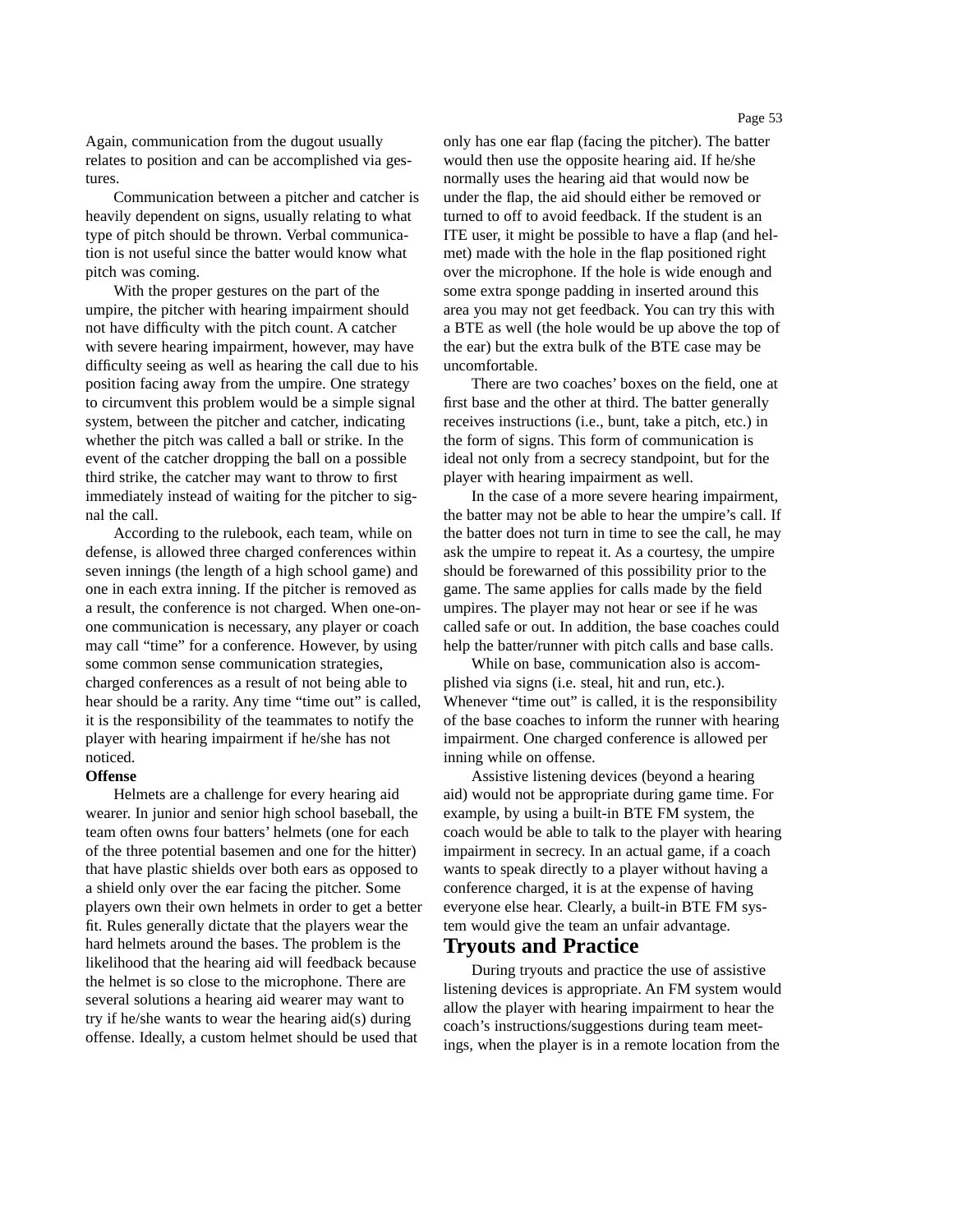coach, and in noisy situations. A built-in BTE FM system for the player would be ideal as the conventional ÒwalkmanÓ type receiver might get in the way during physical activity.

# **Basketball**

Basketball is a team sport that is heavily dependent on communication between the players, coaching staff, and of pcials. Unfortunately, the environment in which basketball is played is less than ideal acoustically. Even players with normal hearing will have dif pculty hearing in a large, reverberant gymnasium Þlled with people. Many of the strategies that will be described are already used by teams with no players with hearing impairment because of these difcult acoustical conditions.

### **Competition**

A hearing aid may be of little use during a typical basketball game due to the noisy environment. There are several visual signals that are employed to help all players keep track of the time and score. According to the 1994-95 high school rulebook, a visible game clock and scoreboard are necessary. There should be a red light behind each backboard to supplement the audible timer<sup>®</sup> whistle which sounds at the end of a quarter or extra period. These devices help all players, especially those with a hearing impairment.

The coach cannot use relay equipment, a megaphone, or any type of electronic equipment for voice communication with the players. A built-in BTE FM system may be considered but only if players with normal hearing are able to hear the coach. If the players with normal hearing are having difPculty hearing the coach, then providing one player with a one-onone communication device (FM system) may be construed as an unfair advantage for that player.

The coach must remain seated on the bench at all times except when giving instructions to players. During this time he/she may be in front of his or her seat, within the conÞnes of the coaching area. In addition, the coach may stand up to signal a player(s) to request a time out. This lack of mobility on the part of the coach makes communication even more dif Pcult when the player is on the other end of the court.

For communication with players with hearing impairment on the bench, a portable loop system may prove useful. By looping the area around the bench, and giving the coach the microphone, the player with hearing impairment will better hear courtside instruction by simply switching the hearing aid to ÒtelecoilÓ. As soon as the player leaves the looped area, this advantage no longer applies. This system requires a power outlet near the listening area. If this is not readily available, the player may want to seat himself near the coach during any communication and/or use an FM or hardwired system when on the bench.

Fortunately, in basketball, substitution occurs often and freely. This is a popular method used by the coach to get a message to a player(s). The substitution procedure is relatively simple with the player reporting to the scorer<sup>''</sup>s table, giving both his/her number and the number of the player being replaced. The individual(s) at the scorer  $\&$  table should be told if any of the players are hearing impaired to avoid possible confusion later in the game. The ÒnewÓ player can then relay the coachÕs message to his/her teammates. This is an effective method of communicating important messages and does not come at the cost of a time out.

Teammates are responsible for alerting the player with hearing impairment in the event the coach is trying to get his/her attention. Fortunately, much of the communication among players on the court consists of hand signals and pre-determined plays. Special hand signals and arm movements can be devised by the team to be used for communicating not only with the player with hearing impairment, but with other players as well. These should be practiced and learned by everyone, not just the Þrst string players.

The of Pcials should be notiped and given the numbers of any players with hearing impairment. The of pcials start and stop play through the use of a whistle that may not be audible to the player with hearing impairment. Consistent use of the appropriate hand signals for the various penalties is required as well as patience on the part of the of pcials if requested to repeat a call. The player with hearing impairment should be given some leeway if he or she continues to play after a whistle has been blown.

### **Tryouts and Practice**

During tryouts and practice, the use of assistive devices/strategies is indicated. A built-in BTE FM system is ideal during drills, practice games, and any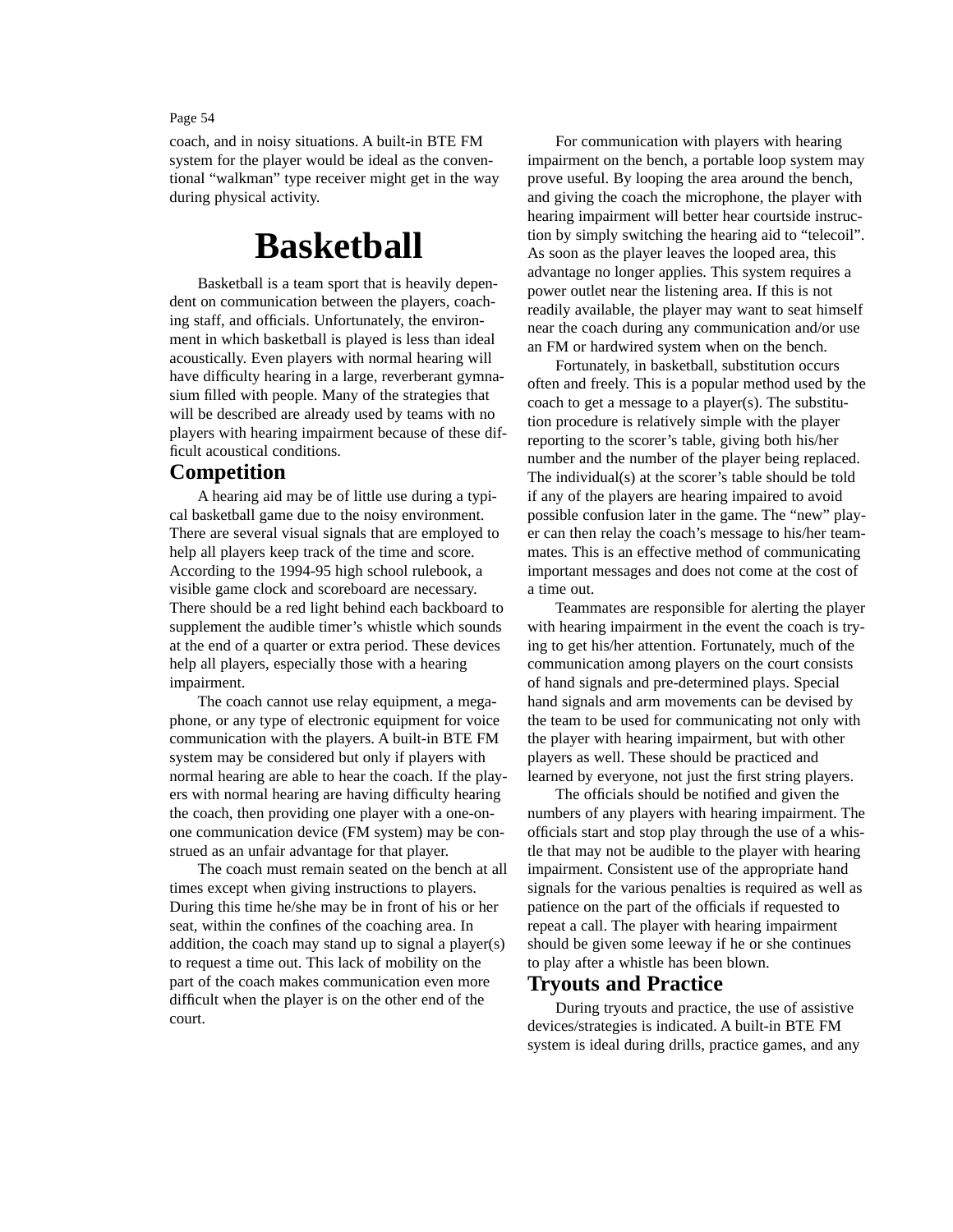time the coach is giving instructions. The conventional ÒwalkmanÓ type receiver might get in the way during physical activity.

# **Bowling**

Bowling can easily accommodate individuals with a hearing loss. Although communication during actual competition is not imperative, it makes for a more enjoyable and social atmosphere.

### **Competition**

The only time an acoustic signal is routinely used is for the foul detection mechanism. This problem can be handled by providing a visual stimulus or having the scorekeeper/teammate notify the bowler if she/he steps over the line.

The bowling alley is an inherently noisy and loud environment. For this reason, hearing aids with compression output limiting are recommended (see chapter on hearing aids) in order to avoid discomfort and poor sound quality.

When bowling, much of the time is spent sitting on the bench waiting for oneÕs turn. Even individuals with a mild hearing impairment will have difÞculty conversing in this environment. There are several assistive listening devices that would prove helpful. A team FM system could be used. The bowler with hearing impairment would have the receiver while the transmitter could be passed among the teammates depending on who is talking. Another, more appropriate strategy, would be to use a small portable loop system with several microphone inputs. By using this strategy while in the looped area, the bowler with hearing impairment will hear anyone talking near a microphone so long as his/her hearing aid is set to ÒtelecoilÓ response. The loop system requires a power outlet near the listening area.

### **Tryouts and Practice**

During tryouts and practice, the coach could use an FM system (standard receiver or built-in BTE FM receiver) to instruct/communicate with the bowler with hearing impairment if communication is needed during the act of bowling. The portable loop solution won<sup>0</sup>t work when the bowler is actually bowling because the loop of wire could trip him/her.

# **Canoeing**

The 1995 Canoe and Kayak Competition guide outlines the rules for two disciplines of canoeing: atwater sprint racing and whitewater slalom racing. Each discipline presents unique challenges for the individual with hearing impairment wishing to participate in this activity. Therefore, strategies for sprint and slalom will be discussed separately.

### **Competition**

#### **Sprint**

Sprint is similar to a track event in that competitors are racing to be the Þrst to cross the Þnish line. The course can be straight or have several turning points. Both singles and tandem events exist and different strategies are necessary for each. According to the competition guide, the competitors need to receive written instructions at least Þve hours prior to the beginning of the regatta. These instructions should include information on the course and its markings, starting time, location of the starting and nishing lines, and an area where competition information (times of heats, Þnals, etc.) will be posted. If any of the information in these instructions is incorrect or changes and is announced verbally, a coach or teammate (a ÒbuddyÓ system would be helpful) needs to inform the competitor with hearing impairment as she/he may not have heard the announcement. This is important as any competitor who does not report to the starting area within two minutes of the announced time is not allowed to race.

Once a race begins, it is illegal for the competitors to receive outside help or be accompanied by other boats. Therefore, once the race begins, communication with the coach is not permissible. In tandem competitions, the player with hearing impairment should be in the stern (back) of the canoe when possible. The paddler with hearing impairment will then be able to see the back of his/her partner. This is important if communication between the teammates is to take place. With the paddler with hearing impairment in the rear, the teammate could use a system of signals (via speciÞc movements of the head or legs) to deliver messages. Communication with a partner is obviously not an issue during singles competition.

While water-proof hearing aids have recently become available, they are not appropriate for all types of hearing losses and are not completely water-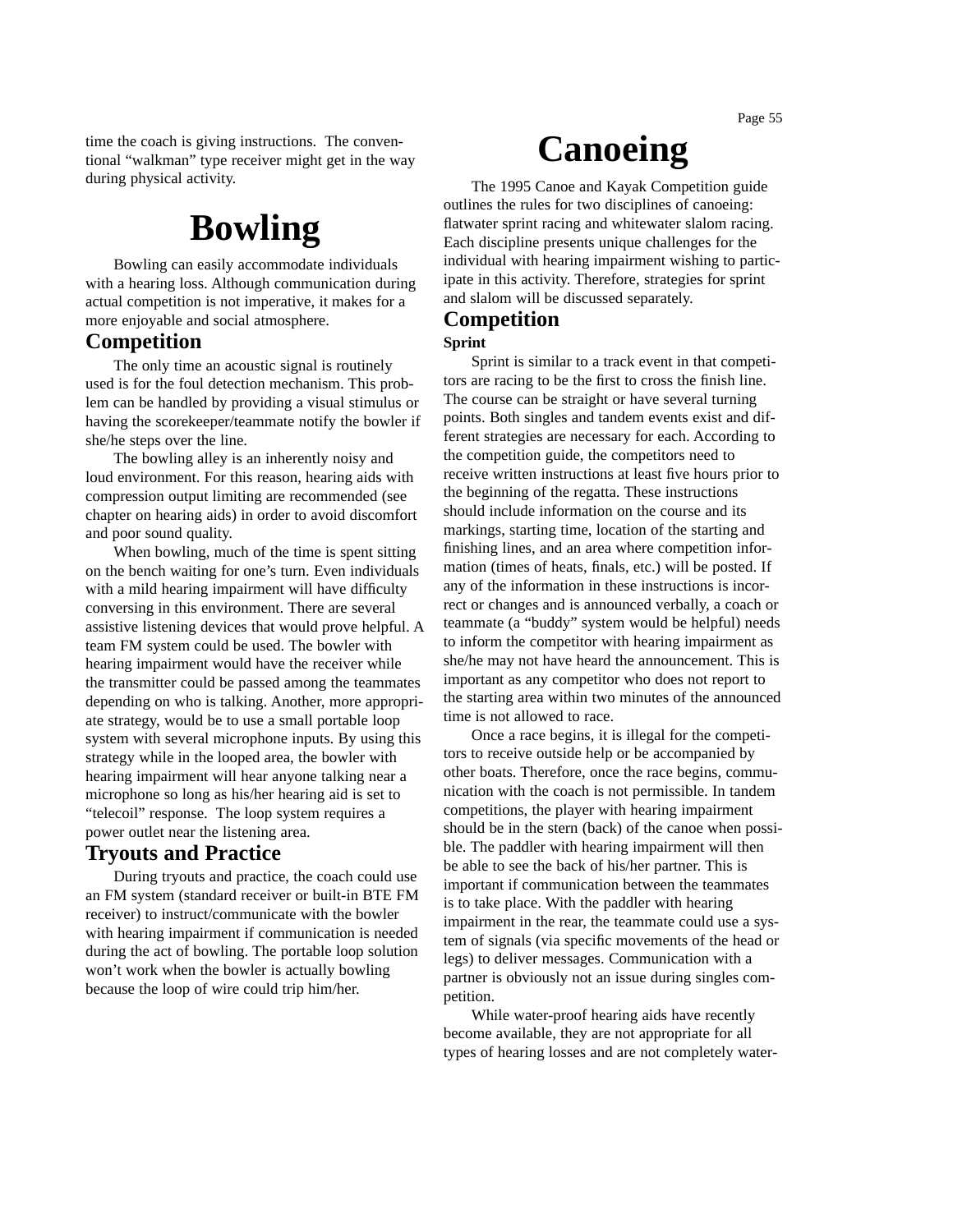proof (cannot be completely submerged). Also, an FM system would not only get in the way of the competitors but could easily become wet even if attempts at waterprooÞng are made.

Another area of the competition that could prove problematic is during the start of a race. The starter obtains the attention of the competitors by calling ÒAttention PleaseÓ. When he or she has received everyoneÕs attention, the starting signal is given either through a gunshot or by shouting ÒGoÓ. When competitors with hearing impairment are present, the gunshot is the preferred method. Most individuals with a hearing loss will still be able to clearly hear a gunshot in a fairly quiet environment. For those who cannot, alternate strategies are available. A visible signal, alone or in conjunction with the gunshot, could be employed. For example, the starter could drop his or her other arm simultaneously with the Þring of the gun. The waving of a ßag could be used, in lieu of a gunshot, and would not disadvantage any of the competitors.

The use of special signal detection devices may be appropriate (see  $\delta$ alerting devices $\acute{o}$  in the assistive device chapter). The paddler with hearing impairment can wear a wrist or leg band that vibrates when signaled. This is analogous to a tactile pager. The device can be made waterproof by wrapping plastic around the device and securing it to the skin with waterproof tape. When the detection device ÒhearsÓ the gunshot, it will simultaneously send out a signal that causes the wrist or leg band to vibrate. The device will need to be set at a very insensitive level so that other loud sounds do not set off the device. The decision on which method to use should be made in conjunction with the competitor with hearing impairment and the race of pcials well in advance of the event.

In the event of a false start or a paddle breaking within 25 meters from the start, the starter immediately calls back all competitors. In tandem competition, when one of the paddlers has normal hearing, he or she can notify the partner and explain why the race is being restarted. In singles competition, however, the competitor with hearing impairment may not hear the recall. Again, several strategies can be employed including ßag waving and/or the use of the tactile alerting device. If the competitor can hear a gunshot or horn, these signals could be used. In addition, if the other competitors are aware of the situation, the nearest canoe could aid in ßagging down the com-

petitor with hearing impairment. These strategies also can be employed if the umpire interrupts a race due to any Òunforeseen hindrancesÓ.

A bnal issue arises during long distance races. In these events, the competitor is warned by a loud signal (i.e., bell) when the point 1000 meters from the nishing line is reached. During tandem competitions, this in not as big an issue as the partner can notify the paddler with hearing impairment. Strategies for the single paddler can again include the use of a tactile alerting device or some type of visible signal. A simple strategy would be to place a specially colored buoy at the location 1000 meters from the nish.

#### **Slalom**

The object of slalom, as outlined in the competition guide, Òis to negotiate a rapid-river course, deÞned by gates, without fault, in the shortest possible time.Ó

Again, single and tandem competitions exist. A meeting should be held prior to the event in which information concerning the starting time, intervals, emergency procedures, starting commands, etc. is delivered. All of the information presented, including any last minute changes, should be provided in written form. An FM system could be employed during these meetings, with the speaker wearing the transmitter. It is important for the speaker to remember to repeat any questions asked by the competitors as they may not have been heard by the athlete with hearing impairment. This is a good strategy in any lecture environment. It often is hard for other audience members to hear questions asked by the audience.

If possible, electronic timing should be used. With electronic timing, the clock may be activated by the paddler him/herself. If not, a countdown method is used and should occur via a visible display for the competitor with hearing impairment. With slalom, only one competitor starts at a time and ideally, there is only one competitor on the course at a time. Alternatively, Þxed intervals can be employed between starts so that more than one competitor is on the course, however, the competitors are separated by a given amount of time. Regardless, it is relatively easy to employ alternate starting strategies as only one competitor starts at a time.

If it becomes necessary to clear a course as a result of timing problems, one competitor overtaking another, etc. a whistle is blown at which time the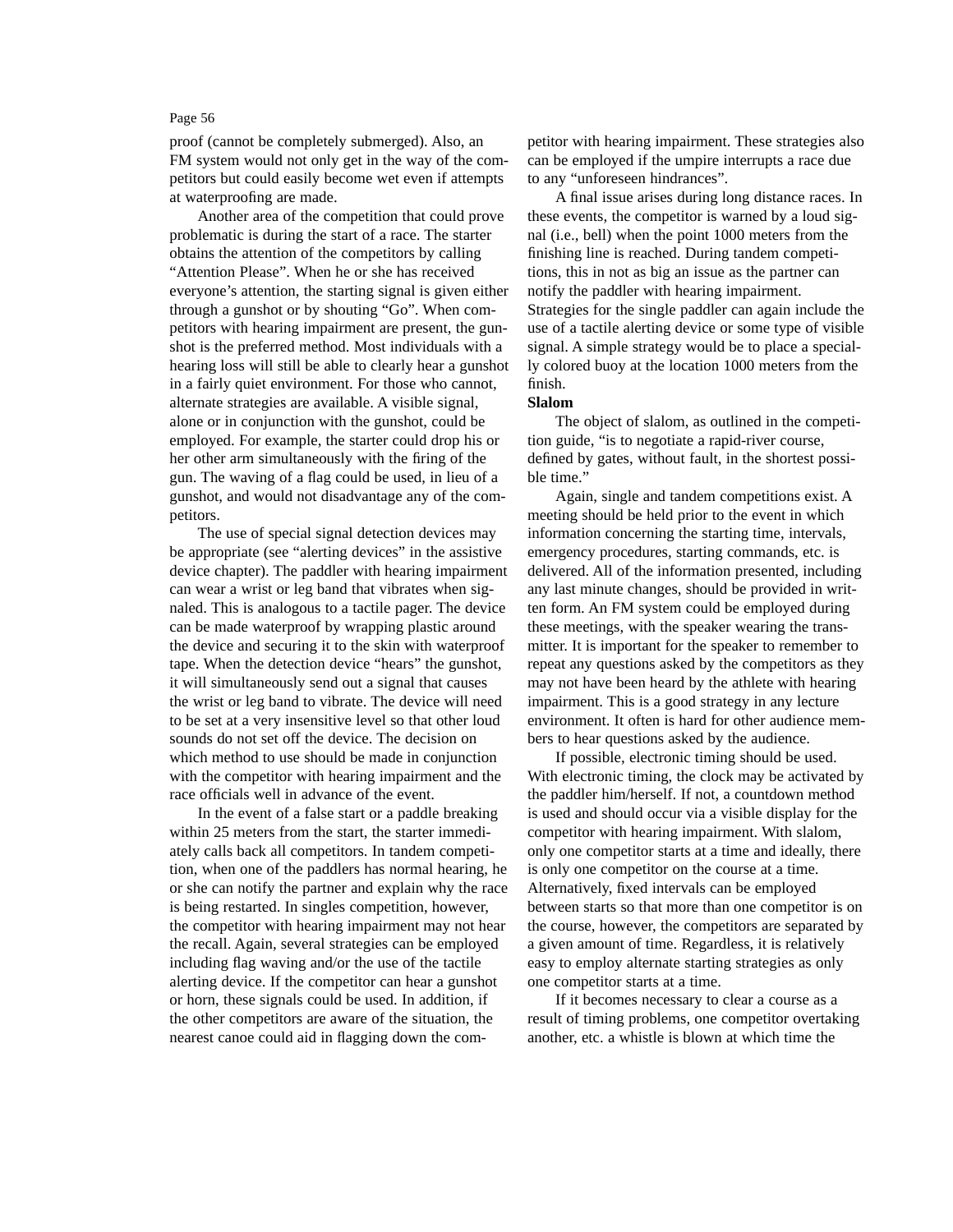competitor must pull into shore. A whistle may not be audible to an individual with a hearing impairment and alternative signals can be considered. These can include a low frequency horn or gunshot. In addition, any of the tactile or visual signals described in the sprint section can be used.

### **Tryouts and Practice**

Several strategies can be employed during practice to make canoeing more accessible to the individual with hearing impairment. The coach and competitor should work together to determine which strategies work best. During tandem training in a canoe on open water, the hearing-impaired canoeist should be paired with someone with normal hearing. The individual could relay messages from the coach. If the coach needs to talk to the canoeist during practice, he can wear an FM system transmitter while the canoeist with hearing impairment uses a traditional FM receiver or built-in BTE FM receiver enclosed in a waterproof protector. It must be understood, however, that this strategy comes at the risk of ruining equipment in the event it becomes submerged or excessively wet. The use of a vibrotactile wrist/leg band, with the coach having the transmitter device, is a good method of getting the individualÕs attention but will not aid in actual spoken communication. During periods of instruction on land, the FM system should be used consistently.

# **Cross Country and Track and Field**

Cross Country, Track & Field, Pentathlon, and Decathlon are all described in the same rule book and are included together in this chapter.

### **Competition**

With cross country and track events, little or no communication is required once the race has begun. According to the high school Track and Field and Cross Country rule book, during competition, it is illegal to run along with a teammate or be stationed near the track for purposes of coaching. The main problem with these events lies in the starting of the race and the disadvantage it may impose on the competitor with hearing impairment.

The starting commands for races under 800 meters are as follows. The starter commands ÒOn

your marks,Ó at which time the runners take their proper positions behind their starting lines. The next command is ÒSetÓ, at which time the runners assume their Þnal set position. Several seconds later, if the runners are all set, the starter Þres a .32 caliber pistol at which time the race begins. On races of 800 meters or longer, the ÒSetÓ command is not used and the gun is Þred several seconds after the ÒOn your marksÓ command. In the event of an unfair start, the runners are recalled by a second Þring of the pistol. For Cross Country events, the starting procedure is identical to the over 800 meters race. The starter usually gives brief instructions to the competitors prior to the beginning of the race.

Many runners with hearing impairment will be able to hear the gun shot and commands clearly and will not require special assistance. Hearing aids can be worn while running as long as appropriate output limiting is employed in the hearing aid (to avoid discomfort as a result of the gunshot). Depending on the degree of loss or if the runner prefers not to race wearing a hearing aid, however, the runner with hearing impairment may have difbculty hearing the commands or even the gunshot. There are several strategies that can effectively deal with this problem. The use of appropriate arm signals with vocal or whistle commands is recommended in the rule book as an aid to all runners and the timers. The free hand pointing to the ground can correspond to  $\hat{O}$ On your mark $\hat{O}$  and raising the hand above the head can correspond to ÒSetÓ. This strategy should work well for those individuals who are having difPculty hearing the verbal commands, but are able to hear the gunshot.

For those competitors who are unable to hear the gunshot, a visible signal is needed, either by itself, or in conjunction with the gunshot. Accompanying the gunshot with another hand signal, waving of a ßag, etc. would help but would still place the competitor with hearing impairment at a disadvantage as he or she would be the only competitor who had to face the visible signal. This method also is dependent on a simultaneous Þring of the gun and delivery of the visible signal which is easily vulnerable to human error. The use of a special signal detection device might be more appropriate. The signal detection device can be connected to a visible signal. When the detection device ÒhearsÓ the gunshot, it will simultaneously light the visible signal. The device will need to be set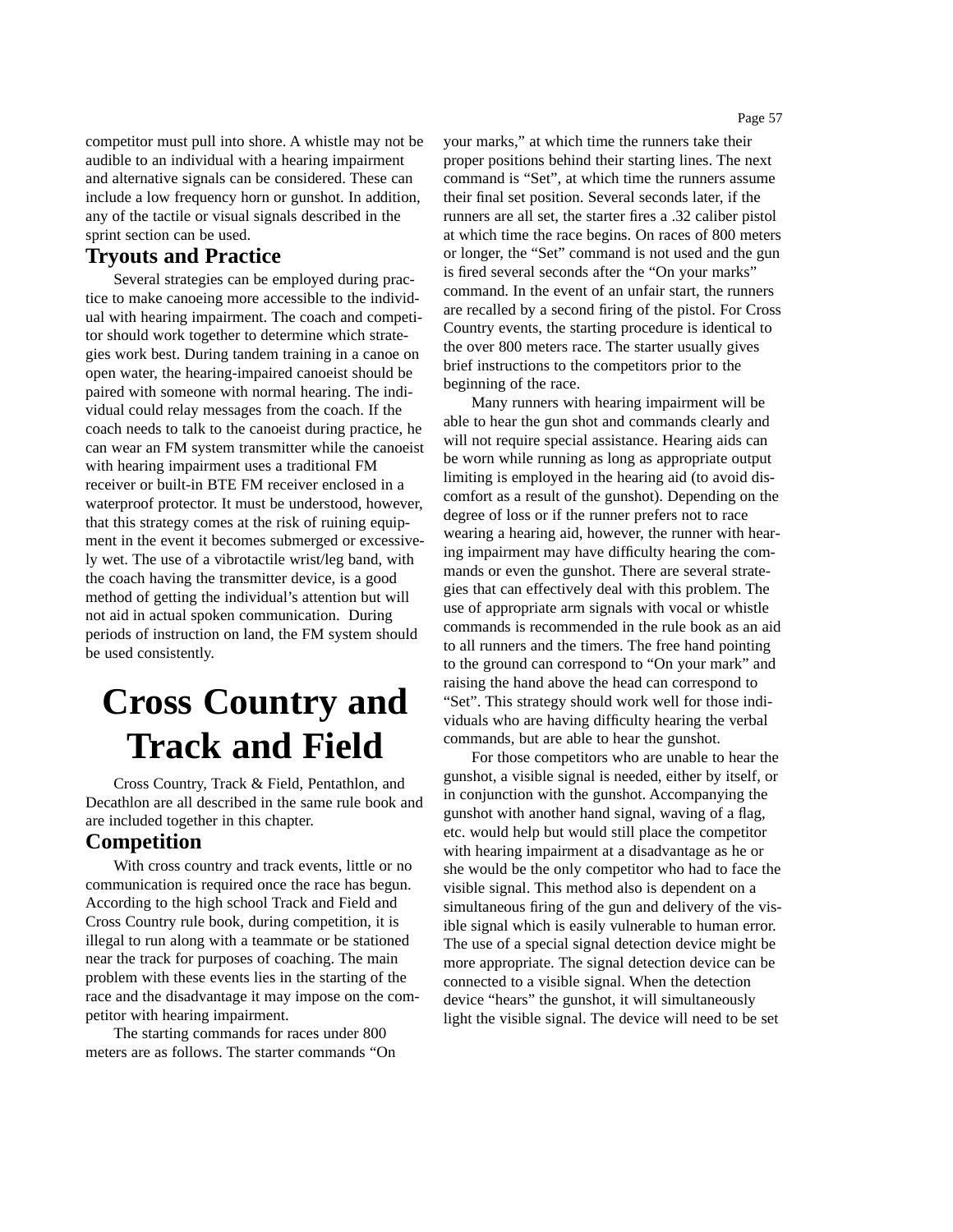at a very insensitive level so that other loud sounds do not set off the signal.

The most appropriate strategy would be to use a visible signal for all competitors. For example, a red light could signify Òon your marksÓ, a yellow light could signify ÒsetÓ, and the green light would mean ÒgoÓ. This removes any advantage/disadvantage imposed by the other methods. More than one visual display may be needed in events with staggered starts, as those in the rear positions may not be able to clearly see the display. The starter should be informed of any special modiÞcations to the starting procedure well in advance of the race.

The throwing events (discus, shot put, javelin) do not require communication during the actual competition. One important rule to consider concerns the requirement that competitors report to the event judge at the designated location. The competitor needs to compete within 1 to 2 minutes (depending on the event) after being called for a trial. The responsibility for making sure the competitor with hearing impairment is in the right place at the right time lies with both the competitor and the teammates. The competitor with hearing impairment should know in what order of events he/she will be competing. The competitor should be paired with one of his/her teammates with normal hearing to ensure that important announcements are not missed and that the competitor with hearing impairment is at the event on time.

### **Tryouts and Practice**

Several strategies can be employed during tryouts and practice to make them more accessible to the individual with hearing impairment. The coach and competitor should work together to determine which strategies work best. When training requires running on roads and around trafbc, the runner with hearing impairment should be paired with someone with normal hearing for safety reasons. If the coach needs to talk to the runners during practice, he/she can wear an FM system transmitter while the runner with hearing impairment uses a built-in BTE FM receiver or a traditional receiver system. A traditional receiver pack may be placed in a fanny pack to minimize bouncing. The zipper remains part way open in order to allow the coupling wire to connect the ÒearÓ to the receiver (via neckloop or direct audio input). The runner<sup>''</sup>s partner also could wear a transmitter. During periods of instruction, the FM system should be consistently used.

# **Curling**

Curling is a two-team sport played on an ice rink. Each team is comprised of four players on the ice. A circular-shaped stone is manipulated with a handle attached to a stick. Teams score one shot for each stone that is nearer to the tee than any of the opposing teamÕs stones. An athlete with hearing impairment who wishes to participate in curling easily is accomodated and not be put at any real disadvantage.

### **Competition**

According to the rulebook, electronic devices that allow communication between players and coaches are prohibited during games. In this case, an FM system would be inappropriate and illegal. Communication between players may be verbal or visual. If verbal communication is relied upon, it must be ensured that the athlete with hearing impairment is able to understand what is being discussed. A simple signal or sign system can be developed and used by the players for communication purposes. The player with hearing impairment must be aware of the events of the game as much as possible.

Responsibility for conveying any communication to the player with hearing impairment should be that of the entire team. Depending on how much background noise is present during a match, the player with hearing impairment may communicate effectively using his/her personal hearing aids especially if teammates are nearby.

During time-outs or dead time when conferences with the coaches are permissible, the use of an FM or hardwired system is appropriate. This will allow the player with hearing impairment to hear the conversation and properly communicate with the coach or coaches regardless of noise interference.

### **Tryouts and Practice**

During try-outs and practice, the use of assistive devices is necessary. It is the responsibility of the player with hearing impairment and the coach to evaluate which situations are communicationally difcult for the player. An FM system (microphone and transmitter on the coach) transmitting to a receiver pack coupled to the player's ear or to a built-in BTE FM receiver is ideal during practice or tryouts when the coach is giving instructions.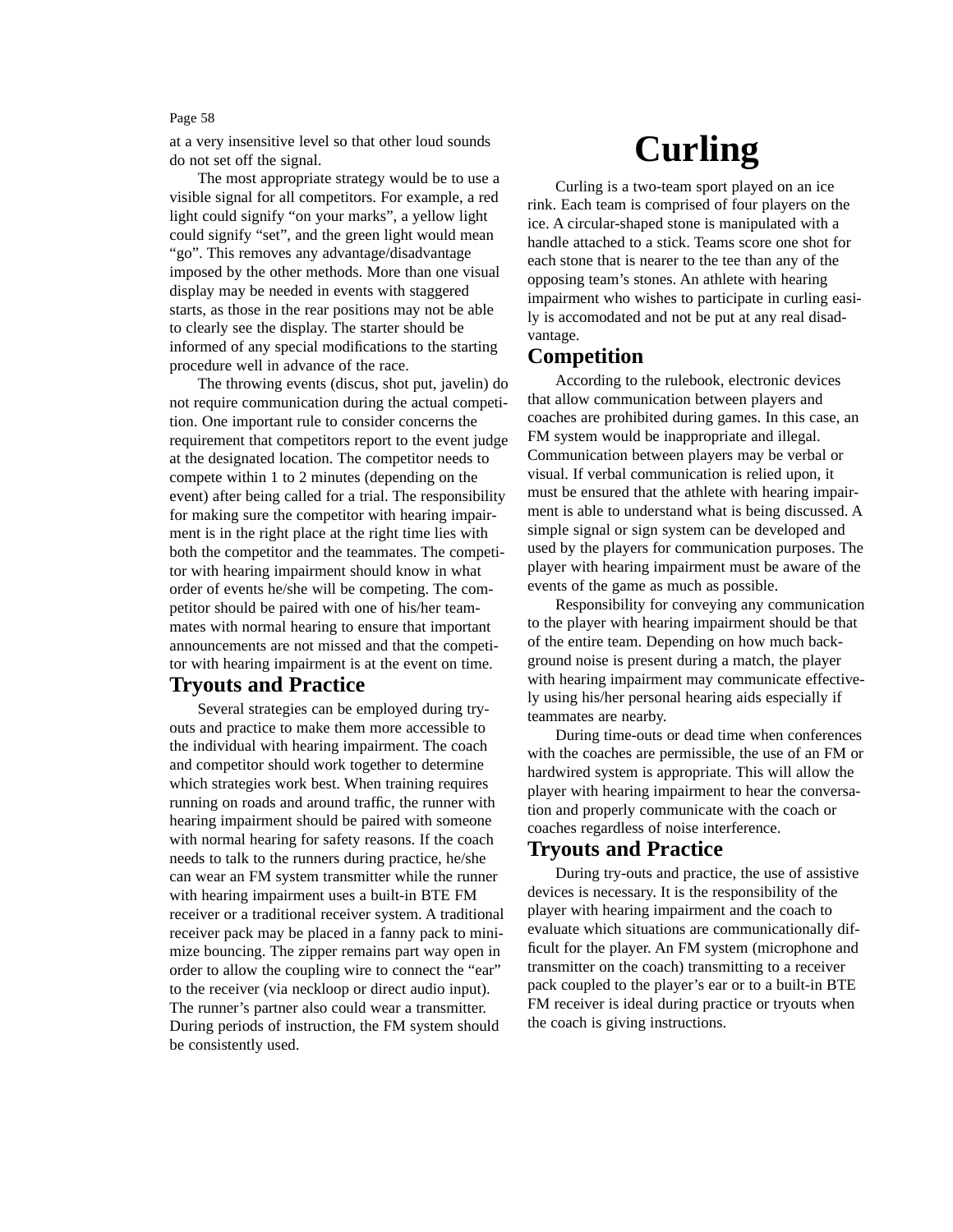# **Diving**

Athletes with hearing impairment can participate in diving with a few accomodations and are not greatly disadvantaged by their hearing loss. Communication between the diver and the coach occurs before and after a dive. The rules of diving prevent coaches from communicating with a diver once he/she steps onto the diving board. Practice is where instruction and communication occur most frequently for diving.

### **Competition**

Communication regularly occurs on the pool deck before or after a dive in a meet. The coach often offers last minute instruction and encouragement to the diver. Assistive listening devices used only on the pool deck are appropriate in this situation. These devices do not give the diver with hearing impairment an advantage over the other competitors. Use of an FM system would allow the diver with hearing impairment to effectively communicate with his/her coach while giving them the ability to remove the device to dive. The diver may even want to use earphones with the system. Earphones are easily taken on and off instead of inserting and removing hearing aids which may be lost on the pool deck. Further, if the communication will always be one-to-one in close proximity, a less expensive hard-wired system could be used instead of an FM system. The device must be removed before the diver approaches the diving board. Failure to remove the FM system or hearing aids may give the diver a Þnal opportunity to communicate with his/her coach. In addition, these devices may be destroyed if they are submerged in the water.

Simple communication strategies such as looking at the diver when speaking to him/her and talking slowly will aid the diver in understanding the coach with and without the use of an assistive device. This is especially beneÞcial when the diver has Þnished the dive and is emerging from the pool. Even though he/she may not necessarily be able to hear what the coach is saying, the diver may be able to read the coachÕs lips and facial expression. But very little spoken language will be communicated during this time.

During a meet, the diver is name and a description of the dive to be performed are announced before each dive. It is the coachÕs responsibilty to ensure that the diver knows when it is his/her turn to dive

and which dive was announced. The coach can keep a list of the dives that the diver with hearing impairment will perform and point to the appropriate dive that was called. This is not to say that the diver with hearing impairment will not hear the announcement but that the coach should take the appropriate precautions in case the diver does not.

At the conclusion of the dive, the scores are announced. Visual signs of the scores should be used. If visual representation of the scores are not available, it is recommended that the coach jot down the scores and relay them to the diver.

### **Tryouts and Practice**

Practice is where the majority of communication occurs in any sport and it is true of diving. With diving, instruction occurs mostly out of the pool. Instruction out of the pool can be over a large distance if the diver is on the diving board and the coach is on the ground. A diver can not use any assistive listening devices including hearing aids in this situation because of the chance that they may forget to remove them before diving into the water. The use of illustrations and demonstrations to help convey the needed information are essential for these reasons. On the pool deck the coach can use a drawing or a demonstration by another diver to inform the diver with hearing impairment of what to perform or modify.

Training procedures and work-outs can be fully described and illustrated in a written form for the diver with hearing impairment to follow. Instruction that takes place outside of the pool (including dryland exercises) can be facilitated with the use of the individualÕs hearing aids or with the FM system described in the competition section. The microphone is worn by the coach and the receiver is worn by the diver with hearing impairment.

# **Fencing**

Fencing is a sport in which participants use ßexible steel blades to engage in offensive actions against their opponent. Some communication occurs during competitions. Auditory cues (either verbal instructions or from a sounding machine) are utilized to signify when to commence or halt fencing activities. **Competition**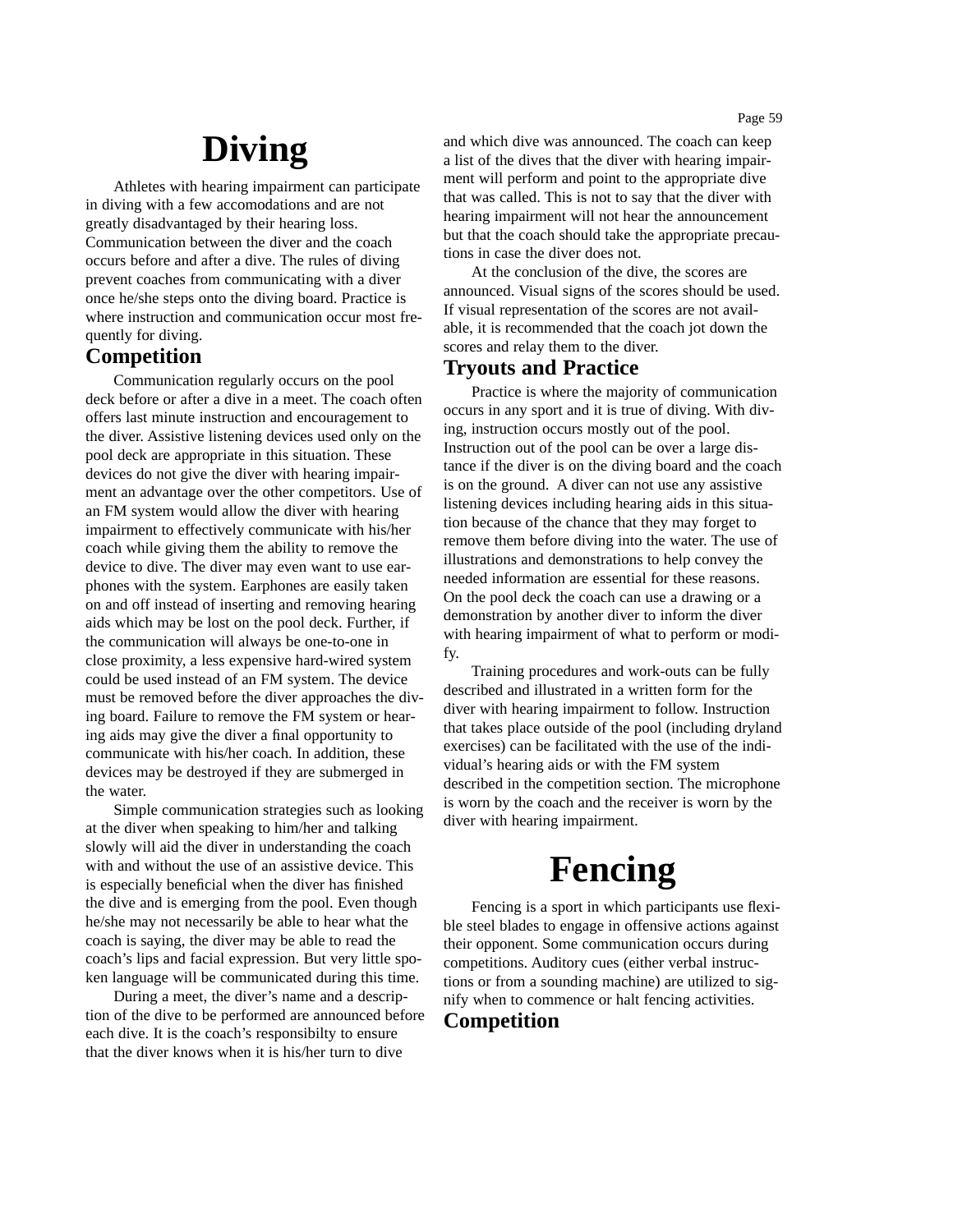Communication between coaches and fencers is prohibited during competitions. Coaches, trainers, and technicians are not allowed in the enclosed area near the fencers during competitions. Communication is typically between the fencers and the of Pcials. At the beginning of the competition, the president says Òon guardÓ and asks if the fencers are ready. With an indication of readiness or no indication of the lack there of, the president will say ÒfenceÓ. The competition will continue until the president says ÒhaltÓ or until an audible signal is sounded. In addition, a verbal warning is announced stating that there is one minute left in regulation time.

If the fencer with hearing impairment does not hear these cues, he/she will be placed at an immediate disadvantage. There are two solutions to the communication dif pculties that may arise during a competition. First, visual signals can be used in addition to the audible signals to alert the fencer with hearing impairment to commence or halt fencing activities. The of pcials should be informed of the presence of the fencer with hearing impairment and the need to place himself/herself in front of this fencer to alert him/her of the standing of the competition. Second, a tactile device that utilizes vibratory impulses can be used to warn the fencer with hearing impairment to begin fencing or to stop. The tactile device can be worn on the wrist. However, placement of the device on the ankle may be a more feasible placement as long as the fencer with hearing impairment can feel the impulses consistently. The battery-operated activating device is controlled by the of  $Pcial$ .

For electronic scoring, visual signals of scored points are accompanied by audible signals. The ofbcials must ensure that the fencer with hearing impairment is aware of these indicators. The of Pcials can use additional hand signals to notify the fencer of the status of the points scored by or against them.

### **Tryouts and Practice**

Communication between coach and athlete must be free ßowing during training and practice of any sport. In fencing, hearing aids and/or FM devices can be worn during practice if the protective headgear is not worn. This will allow the fencer to hear the coachÕs instructions. Only the coach can determine if there are appropriate times to practice without head gear. However, if the headgear is worn, the use of hearing aids or an FM system may not be feasible because of the heargear itself. In these cases, it is

advised that visual signals and/or demonstrations be utilized for instruction. Frequent use of demonstrations or pictorial representation would beneÞt the fencer with hearing impairment even with use of ampliÞcation devices.

# **Field Hockey**

The fact that Þeld hockey is played on a relatively large Þeld outdoors is the main reason why communication may be difÞcult for the player with hearing impairment. Many of the strategies that are used with other fast paced sports (i.e., basketball, soccer) also apply to Þeld hockey.

### **Competition**

An FM system incorporated into the player & hearing aids (built-in BTE FM) may provide a partial solution to communication problems between the player and coach during the game. However, an FM system can only be used if the other members of the team do not have any difpculty hearing the coach. If the players with normal hearing cannot effectively hear the coach, then providing the player with hearing impairment with a personal communication device would provide an unfair advantage. In this case, other methods must be employed to ensure that the player can be updated on the game and her role when it is necessary. Since coaches typically yell from the sidelines to communicate with players during a game, the coach and the other team members could use a signal system to convey necessary information to the player with hearing impairment. A player on the Þeld can tap the player with hearing impairment on the shoulder to inform her to look to the sideline for instruction. Hand motions to show position or who to cover on defense can be used and often already are because of distance and noise impacting communication with everyone.

If the player with hearing impairment is on the opposite side of the Þeld from the coach, another player on the same side can obtain the coachÕs message and relay it to the player with hearing impairment directly or through other teammates. Another solution to this problem could be placing a coach on the same side of the Þeld as the player with hearing impairment to relay and give coaching instructions whenever necessary. Coaches should inform of Pcials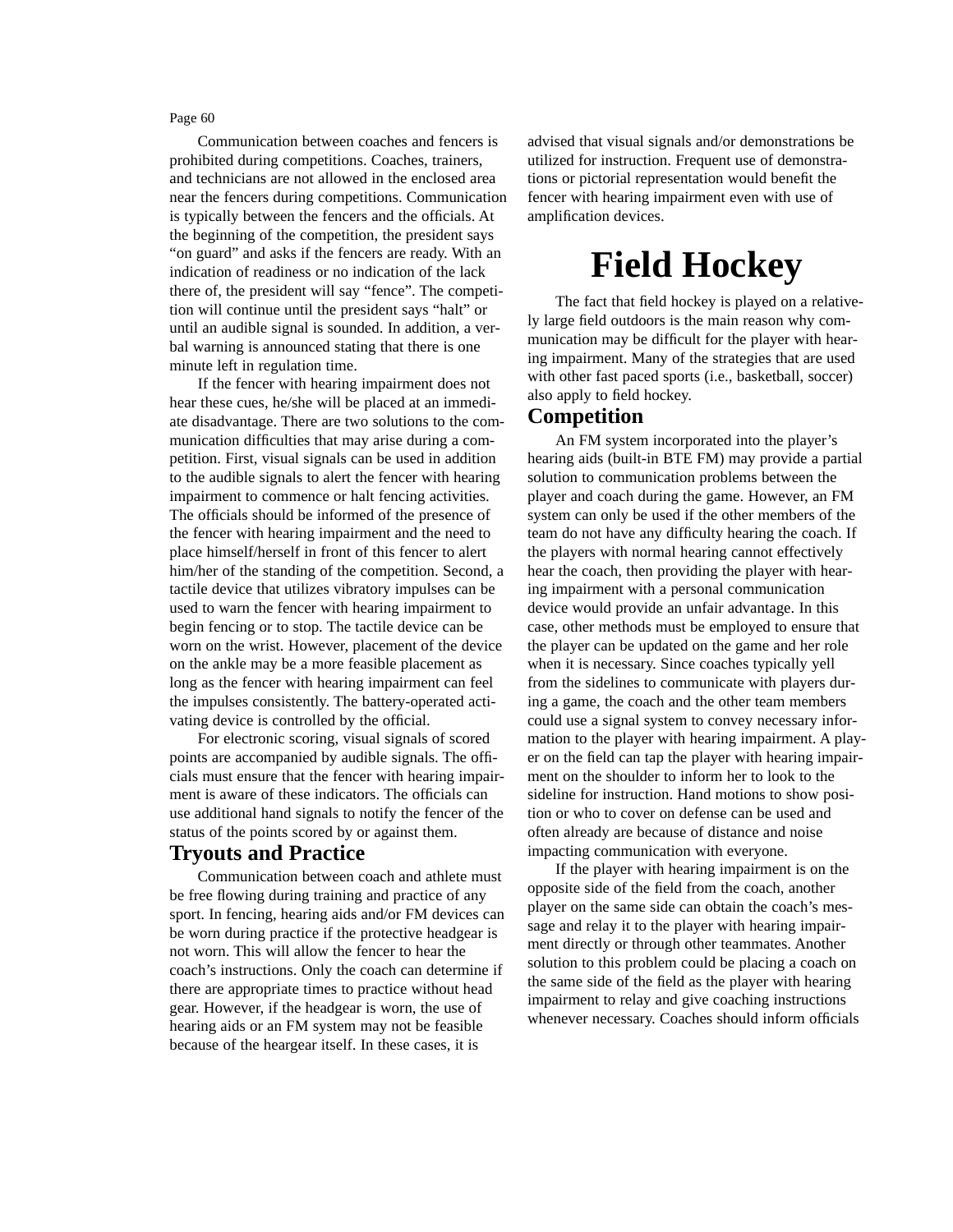that the necessity of having a coach in this position is for the beneÞt of a player with hearing impairment.

Substitution is another way a message can be relayed to a player with hearing impairment. A player who enters a game as a substitute must report to the of pcial scorer, give her number and the number of the player she is substituting. The of Pcial scorer should be given the number of the player with hearing impairment in order to avoid possible confusion if she is the person entering or exiting the game. A player on the Þeld can tap the player with hearing impairment on the shoulder to indicate that she is being substituted. An incoming player also can bring new instructions to the player. She can relay the coachÕs message easily once she is in the game.

During time-outs or when the player with hearing impairment is not in the game, communication in the bench area may be necessary. During time-outs the coach can use illustrations to depict plays and strategies to be used by the team. If verbal communication is necessary, the coach should face the athletes with hearing impairment when talking and should not talk rapidly even though the time-out period is short. An FM or hardwired system can be used during bench time, but must be removed before entering the game.

The of pcials must be informed that a player with hearing impairment is on the team and what her number is. The of Pcials start and stop play by blowing a whistle. The whistle may not be heard by the player with hearing impairment who may continue to play. The of pcials should be informed in the pregame conference that the consistent use of appropriate hand signals is necessary and that repetition of calls may be needed for the player. In instances of the continuation of play by the player with hearing impairment after a whistle is blown, the of pcials should give leeway to this player due to her inability to hear the whistle. Of picials also must be aware that if they call a penalty on the player with hearing impairment and a verbal caution is warranted, they must make sure that the player understands what she has done to deserve the penalty.

### **Tryouts and Practice**

Communication is a fundamental part of tryouts and practice. All players need to hear instructions and directions from the coaches. The use of the other players in relaying information to the player with hearing impairment is as important in practice as it is

in a game situation. Additionally, small group explanations are often used to teach fundamentals and give instructions. The coaches should use the same strategies in these small groups as they would in a time-out situation during a game. The use of illustrations in these situations may be beneÞcial to all members of the team and not just the athlete with hearing impairment. Another way to instruct any player is through the use of frequent demonstrations. Using demonstrations allows the player to view exactly what it is the coach wants them to do.

During practice and tryout sessions, the use of assistive listening devices is appropriate. An FM system incorporated into a hearing aid (built-in BTE FM) can be beneÞcial during drills, practice games, and any time a coach is giving instructions. A traditional FM pack receiver with wires to couple the signal to the hearing aid may not be satisfactory because of the possibility of other players or sticks tangling in the wires. The player with hearing impairment and the coach should discuss any instances where communication is breaking down and develop custom methods and strategies for remedying the situation.

# **Football**

Football is a team sport that is highly dependent on communication among players and between the coaching staff and the players. Unfortunately, due to the amount of physical contact and the fact that helmets will cause feedback, traditional hearing aids cannot be used easily during a game. In addition, football is generally played in large stadiums where crowd noise can be tremendous. All of these factors can lead to communication difpculty for the player with hearing impairment.

Recently, in the National Football League (NFL), players have begun using helmets that receive signals from a transmitter worn by the coach. This technology allows the player to better hear the coachÕs instructions and called plays under the adverse listening situation already described. Unfortunately, while this technology is becoming more widespread in the NFL, its use is banned at the high school level. According to the Football high school rule book, electronic or mechanical devices for communication are illegal and phones and headsets may not be used by players. The rule book states that a team composed of deaf or partially deaf players may use a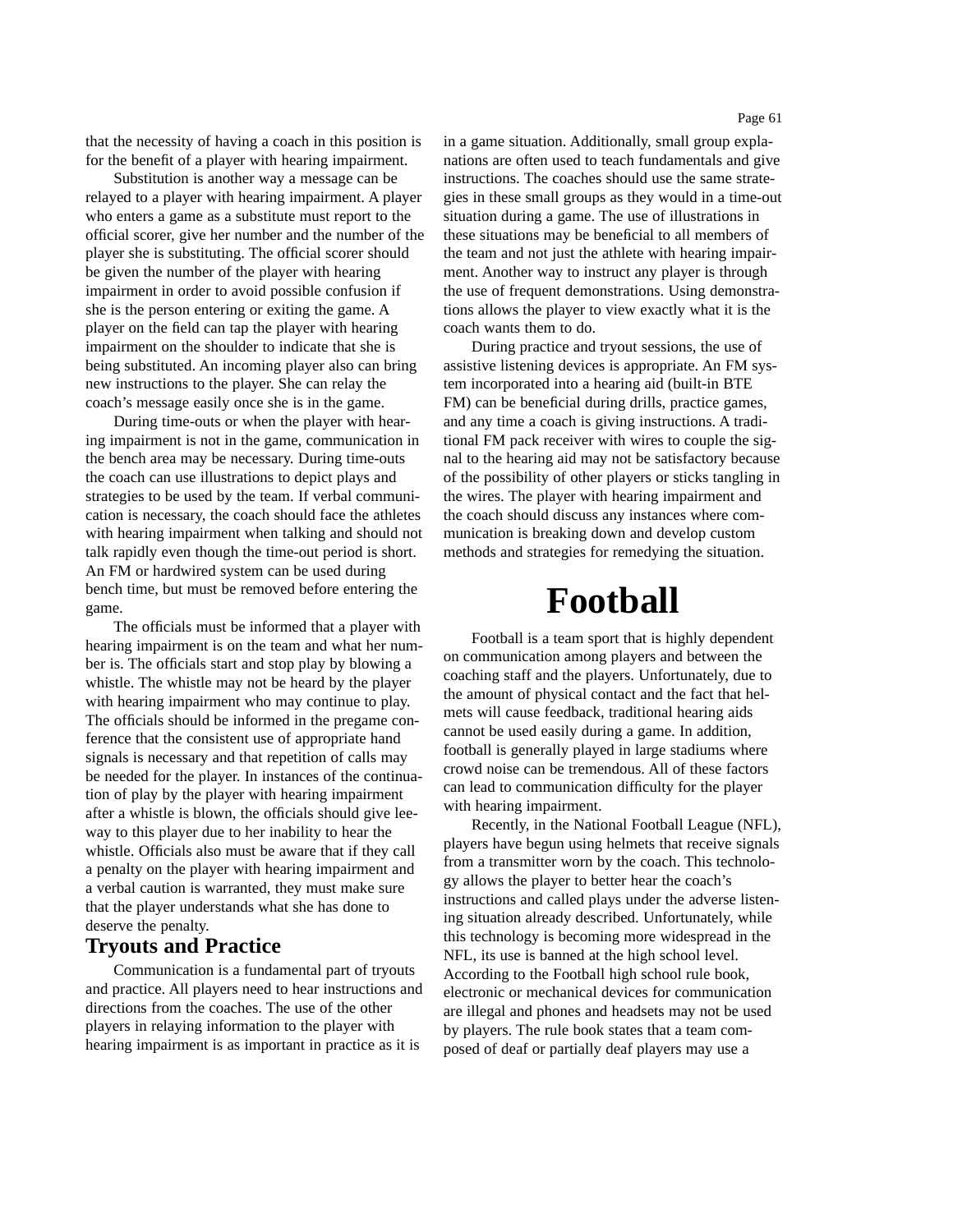Òdrum to establish rhythmic cadenceÓ following the ready for play signal. Clearly, this strategy would not be appropriate for the mainstreamed student with a hearing impairment as the majority of his teammates will have normal hearing. Therefore, additional strategies must be considered.

### **Competition**

If it is determined that the student would like to attempt to use a hearing aid with the helmet, the following solution may work. A hole is drilled in the top of the helmet and the BTE hearing aid is actually secured in the top of the helmet with the microphone situated in the hole. A long piece of plastic tubing connects the earhook of the BTE to the earmold that is situated (as always) in the ear. The athlete will be hearing from the top of his head which is not completely natural but some students may prefer this to being auditorily isolated.

Fortunately, much of the communication that takes place in football is dependent on signs and signals. For example, rehearsed plays can have a signal associated with them that can be used when communicating from the sidelines to the quarterback. Different strategies are needed depending on the position played by the player with hearing impairment. **Offense**

The quarterback with hearing impairment may have dif pculty hearing plays that are called in from the sidelines. There are several strategies that may help in this situation. Another offensive player with normal hearing could receive the play and then inform the quarterback. Another option would be to associate a sign with each play, then the quarterback could visually receive the play choice. A third option, due to the unlimited substitution allowed between downs, would be to send the play in with a substitute each down. Regardless of the method, the quarterback with hearing impairment should still be responsible for telling his teammates which play will be run.

The quarterback with hearing impairment does not have to worry about hearing the snap count, as he is the player doing the counting. The offensive linemen, however, need to clearly hear the count in order to avoid jumping offside. This may be especially hard for the ends and tackles who are located farthest from the quarterback and closest to the crowd noise.

The offensive lineman is limited in his mobility and for the most part must remain motionless during the snap process. Therefore, he cannot watch the

quarterback, or be signaled through touch by one of his teammates. Unfortunately, there is no easy solution to the problem of not being able to hear the snap count and/or quarterback audible (a last minute change in play) short of some major rule changes. This will be a difÞcult position for an individual with severe hearing impairment.

The player with hearing impairment, who is unable to hear the count and any audibles, may want to consider playing a different position. Not knowing when the ball has been snapped has the potential to be dangerous, as he will not know exactly when the corresponding defensive player is coming. This is not to say that a player with hearing impairment cannot play on the outer offensive line, however, it will take an exceptional player who can react very quickly. **Defense**

The defensive player with hearing impairment is in a slightly more advantageous position than the offensive player with hearing impairment. Not hearing the snap count is less likely to cause the defensive player to jump offside. One strategy used by linemen with hearing impairment is to watch the ball and not try to hear the snap. The defensive player with hearing impairment may not be able to hear the quarterbackÕs audible which can cause a problem. A teammate may need to tap the player with hearing impairment if a change in the opponentsÕ offense occurs since the player may be focusing on the ball.

As with offensive play calls, defensive play calls are generally delivered to the captain who delivers the play to the rest of the defense. Each possible play should have a sign associated with it so verbal communication is not a necessity. Cornerbacks generally look at the person they are covering and do not move until that person moves, hence they also do not need to hear the snap count.

### **Tryouts and Practice**

During tryouts and practice, the use of assistive listening devices is appropriate. Game Þlms generally do not have sound, but it is important to be able to hear the coach as he/she goes over the Þlms. An FM or hardwired system might be helpful in this case. The coach would speak into the microphone on the transmitter and the player would wear the receiver (coupled to the ear via neckloop and telecoil or direct audio input). Any instruction given while not actually playing can be enhanced with the use of an FM or hardwired system.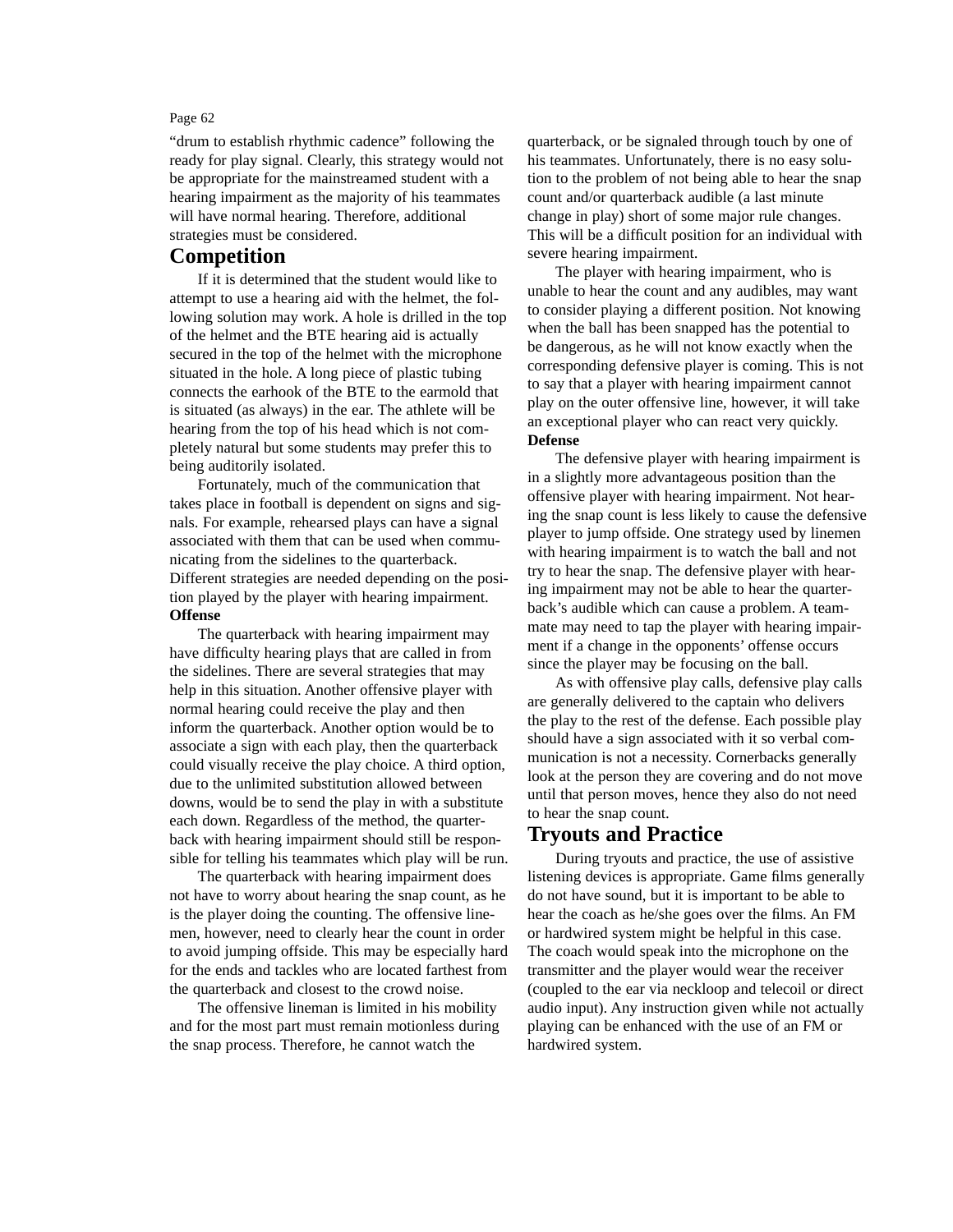During practice and in drills in which physical contact is warranted, hearing aids and/or assitive listening devices should not be worn. Fortunately, much of what is taught in football is learned through demonstration.

The teammates of the player with hearing impairment should be responsible for alerting him in the event the coach is trying to get his attention. The teammates also can be responsible for relaying messages during practice.

All plays that are practiced and will be used in games, whether offensively or defensively, should have a corresponding sign that everyone knows, not just the player with hearing impairment. Part of practice should include sending and receiving plays; making sure the player with hearing impairment is not having trouble understanding play calls in a rapid, efÞcient manner. Any taps or touches that will be used with the player with hearing impairment to signify a change in plans also should be practiced.

# **Golf**

Golf is an individual sport with strict rules of etiquette. Golf is played on a designed course. The object of the game is to hit the ball with a club and try to put the ball in the hole with the fewest amount of swings.

Golfers with hearing impairment are not placed at a disadvantage. The game of golf itself is not a noisy game where communication is constantly freeßowing. While the golfers are playing, spectators and other golfers are quiet so as not to interfere with the concentration of the golfer.

### **Competition**

The rules of golf prohibit giving advice to any player except his/her partner. A player can only ask for advice from their partner and the caddies of either player. Advice is deÞned as Òany counsel or suggestion which could inßuence a player in determining his play, the choice of a club or the method of making a strokeÓ (United States Golf Association Rulesbook, 1994). Advice does not include information given on the rules of golf or any matter that is public knowledge (placement of the ßagstick, hazards, etc.).

In the instances where advice is allowable, hearing aids may be adequate for the golfer with hearing

impairment. Golf courses are quiet environments with little background noise to interfere with communication. However, hearing aids can be affected if they get wet from perspiration or rain. Hearing aids can be protected from moisture by covering the aid with a special latex protector designed for hearing aids (typically available from the player & audiologist). A traditional FM system or a hearing aid with a builtin FM system may be used between a golfer with hearing impairment and his/her partner and/or the caddy. The microphone of the system can be passed back and forth between speakers. However, the use of an FM system may put opponents at a disadvantage if its use is abused. Coaches and other individuals other than caddies and partners may have access to the microphone, thereby, allowing for illegal communication to take place. Strict regulation of the FM microphone by the of pcials may be necessary to ensure that no golfer has an unfair advantage. A pregame conference should be used to explain the device, its purpose, and who will be using it. At that time, the of  $\blacktriangleright$ cials should decide how to regulate its use.

### **Tryouts and Practice**

Proper training and instruction are essential to any sport and golf is no exception. Use of proper ampliÞcation (hearing aids) may be sufÞcient for the golfer with hearing impairment. Although this may be adequate for some, a FM system is the logical choice for those who are not beneÞting from hearing aids alone because of distance or noise problems. A traditional FM system will be adequate. The golfer may want to wear the receiver hooked to his/her belt (or in a fanny pack) in back so it wonÕt interfere with his/her swing. An FM receiver will pick up the transmitted signal regardless of where it is worn.

The use of visual examples and demonstrations would be especially helpful in the instruction of golf. Visual examples would include writing down information as well as drawings illustrating the instruction the coach is trying to give. Demonstrations of swings or putts would be helpful to a golfer with hearing impairment because they do not have to rely on their hearing to understand the coachÕs instruction. This type of demonstration if worthwhile for all players.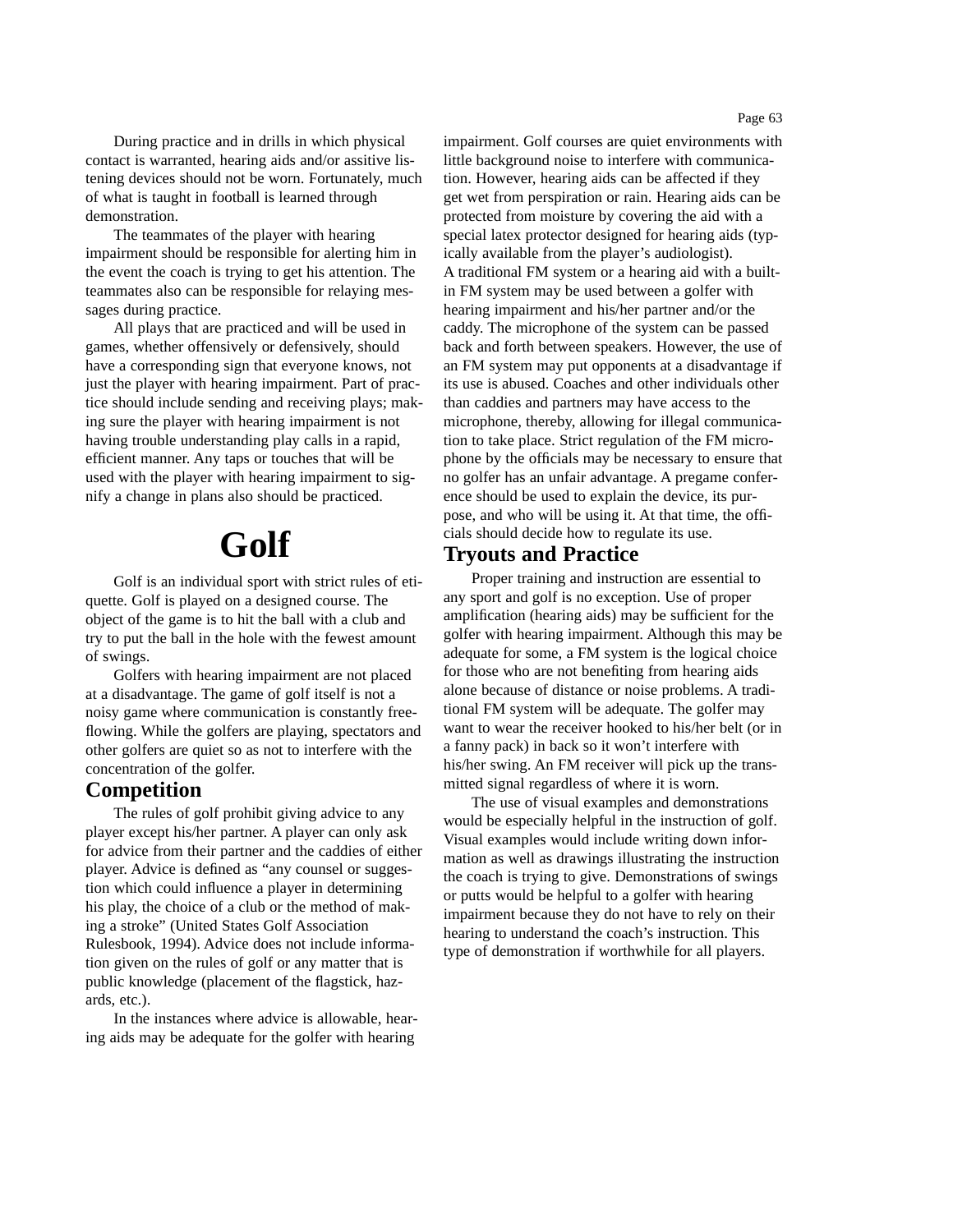# **Gymnastics**

Gymnastics involves individual and team competitions using acrobatic moves on various apparatus. Points are awarded by the judges on the merit of the performance. Gymnasts with hearing impairment should have little problem in participating in the sport.

### **Competition**

Since gymnastics is such an intensely physical sport, the use of BTE hearing aids is not recommended while the gymnast is performing. During competitions coaching is prohibited while a gymnast is performing on an apparatus. In addition to the risk factor, hearing aids are not needed for the gymnast to hear the coach since communication is not allowed.

Communication between coach and athlete usually takes place immediately before or after the athlete is scheduled to perform. Last minute advice and encouragement are given prior to the performance while praise and sometimes comfort are given after. The gymnast has two options during these times. First, the gymnast with hearing impairment can use his/her hearing aids and remove them before starting the performance. However, a noisy atmosphere of a gymnastics meet could be detrimental to the gymnastsÕ ability to communicate. The second option is the use of an FM or hardwired system (if the only communication will be close to the coach) which would reduce the background noise because the coach talks directly into the microphone. It may be desirable to use either the FM or hardwired system coupled to the ears with earphones. In this way, the gymnast just removes the earphones when itÕs time to compete. If the systems are coupled to personal hearing aids, there is more chance to lose the hearing aids when removed.

The only gymnastic event to incorporate music is the girls ßoor exercise. Typically, the music is loud but not excessively loud so as to disturb the other events that are occurring simultaneously. If the gymnast with hearing impairment can not hear the music, the coach may request that the music be turned up slightly for this athlete or that the speaker be placed closer to the ßoor exercise mat (even facing down on to it). The gymnast with hearing impairment may be able to ÒfeelÓ the music if the speaker is closer to the area of the performance. This should be practiced prior to a competition.

If during the competition, announcements are used to inform the gymnasts and the spectators of the order of the performance or scores, it is the coachÕs and the gymnastÕs responsibility to assess whether or not the gymnast can hear the announcement. If not, then the coach or a teammate should inform the gymnast with hearing impairment of his/her status or score. A visual scoring system accompanied by an announcement is typically used in gymnastics. As long as the gymnast can see the visual score, the announcement is not a concern.

Of pcials should be informed before the meet begins that an athlete with hearing impairment is performing. Any special requests should be stated at this time. It is essential that the of pcials know a gymnast with hearing impairment is performing not only for safety reasons but also for any communication challenges that may come in the competition.

### **Tryouts and Practice**

Preparation to become a gymnast is long and hard. Communication between coach and athlete is essential for learning different skills and routines of the sport. The gymnast with hearing impairment may not be able to utilize his/her hearing aids or assistive listening devices while practicing or training. Visual instruction and demonstration should be incorporated into the training of a gymnast with hearing impairment.

Routines, training procedures, and work-outs can be fully described and illustrated in a written form for the gymnast with hearing impairment to follow. Instruction that does not require the physical performance of a skill can be done with the use of the individualÕs hearing aids or with an FM or hardwired system. The microphone of the system is worn by the coach (or whomever is speaking) and the receiver is worn by the gymnast.

# **Judo**

Judo is a high contact sport, and as such, the use of hearing aids or assistive listening devices is contraindicated. However, strategies can be developed that allow a competitor with hearing loss to participate in this activity without being at a disadvantage.

### **Competition**

The competition area itself is fairly small, ranging from  $14m X 14m$  to  $16m X 16m$ . The of $P$ cials in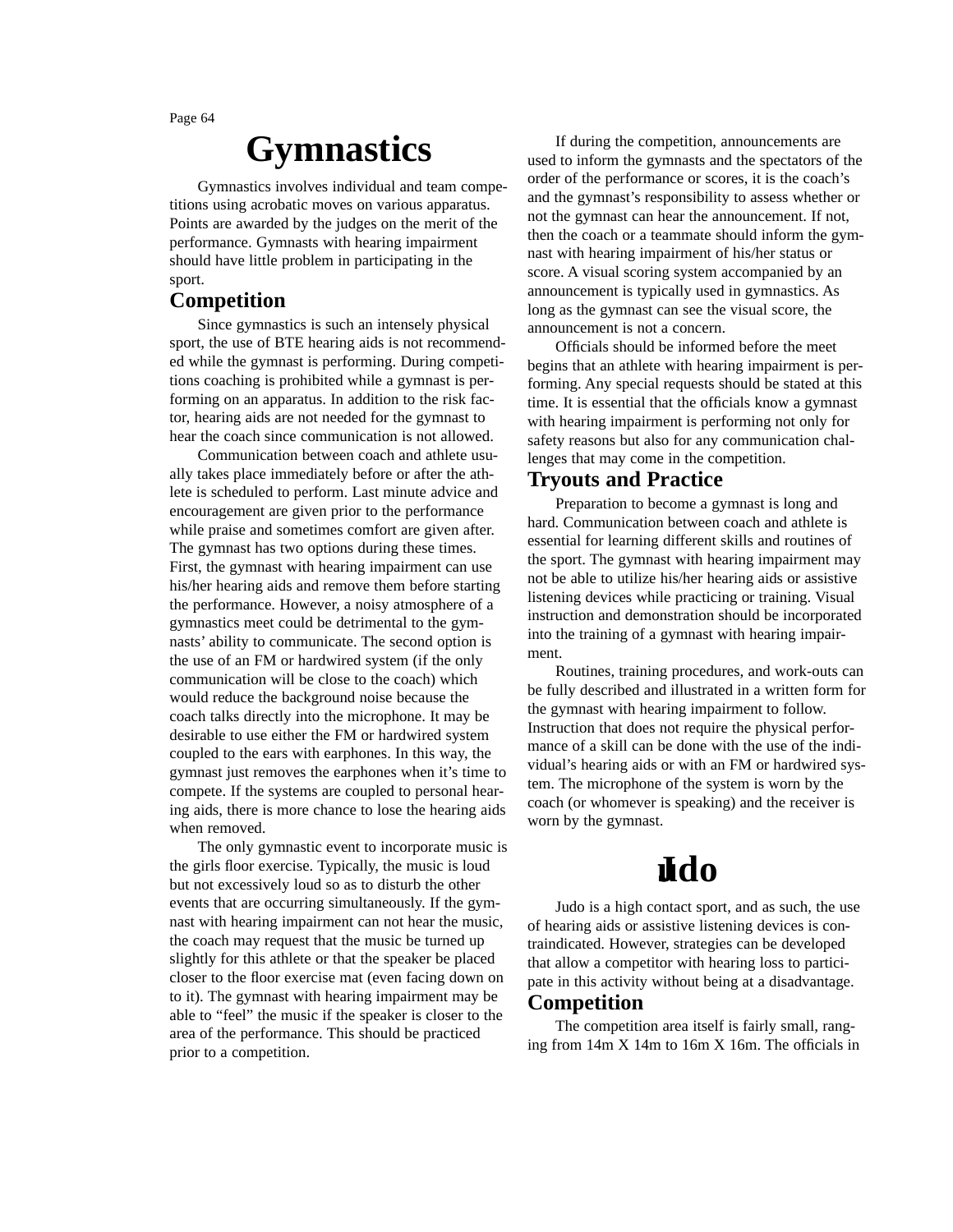a Judo contest include a referee and two judges. The judges are located in close proximity allowing for easy view by the competitors while the referee is generally located within the competition area. Scoreboards are required as well as ßags or visible electronic displays to be used by the timekeepers.

Each action taken by the referee is accompanied by an appropriate gesture. All of Pcials should be informed if an individual with hearing impairment is competing. The referee needs to understand that he/she may need to have the individualÕs attention before making an appropriate gesture. Each gesture should be maintained for several seconds. Each action taken by the judges also is accompanied with an appropriate signal.

An audible signal is used to signify the end of the contest. The contestant with hearing impairment may not hear this signal or the referee<sup>®</sup> announcement. The referee should purposely position him/herself in view of the athlete when ending the contest and an agreed upon hand signal should be employed.

### **Tryouts and Practice**

During practice and tryouts, the individual with hearing impairment should be located close to the demonstration area and/or person giving instructions. When not actually competing, the use of assistive devices and hearing aids is appropriate. One strategy would be to loop the instructional/practice area and give the coach the microphone. A power outlet will be required for this system. The athlete with hearing impairment can listen directly to the coach by setting his/her hearing aid to telecoil. He/she would simply have to remove the hearing aid before engaging in a high contact activity. A traditional or built-in BTE FM system also would accomplish the goal.

## **Lacrosse**

The relatively large size of the playing Þeld (120 x 70 yards, goals 100 yards apart) and the fact that this game is played outdoors are the main reasons why communication will be difpcult for the player with hearing impairment. Many of the strategies that are used with other fast paced sports (e.g., basketball, soccer) apply to Lacrosse and are outlined below.

### **Competition**

The lacrose goalie wears a solid/hard face mask, helmet, throat and chest guard. This type of arrangement does not lend itself to wearing hearing aids set to the microphone setting due to feedback. The goalie with hearing impairment may need to rely on careful attention to the action (all goalies rely on this) and hand signals from players and coaches during the game. During time outs and/or breaks in the game, when the goalie is on the sidelines, either personal hearing aids or assistive listening devices can be used during communication.

The rest of the players are not required to wear head gear but may wear a soft cap/helmet. These caps usually have ear ßaps with cutouts in them to allow players with normal hearing to hear through the ßap. If the cutout is positioned such that the microphone of the hearing aid (regardless of style) is in the cutout, feedback should not be a problem. Again, this head gear is optional and the athlete with hearing impairment may not want to use it.

A built-in BTE FM system (FM receiver is built into the BTE hearing aid) may provide a partial solution to communication problems between the Þeld player with hearing impairment and coach during the game. A traditional FM receiver may be bulky to wear attached to a belt or in a fanny pack on a soccer player who is trying to move quickly and who may be hit by the ball or another player. An FM system can only be employed if the rest of the team does not have any difPculty hearing the coach. If the players with normal hearing cannot effectively hear the coach, then providing the player with hearing impairment with a personal communication device linked directly to the coach would provide an unfair advantage. Either an FM or hardwired system is appropriate for communication around the bench area (i.e., during time outs, when the player with hearing impairment is on the bench).

Substitution is one method for getting a message to a player. A player wishing to enter a game in progress reports to the scorer<sup>''</sup> table and gives his/her number and the number of the player being replaced. The scorer should be informed if a player with hearing impairment is on the team to avoid possible confusion during substitution. The player entering the game can relay any coaching instructions.

The of pcials should be notiped and given the numbers of any players with hearing impairment. The of Pcials start and stop play through the use of a whistle which may not be audible to the player with hearing impairment. Consistent use of the appropriate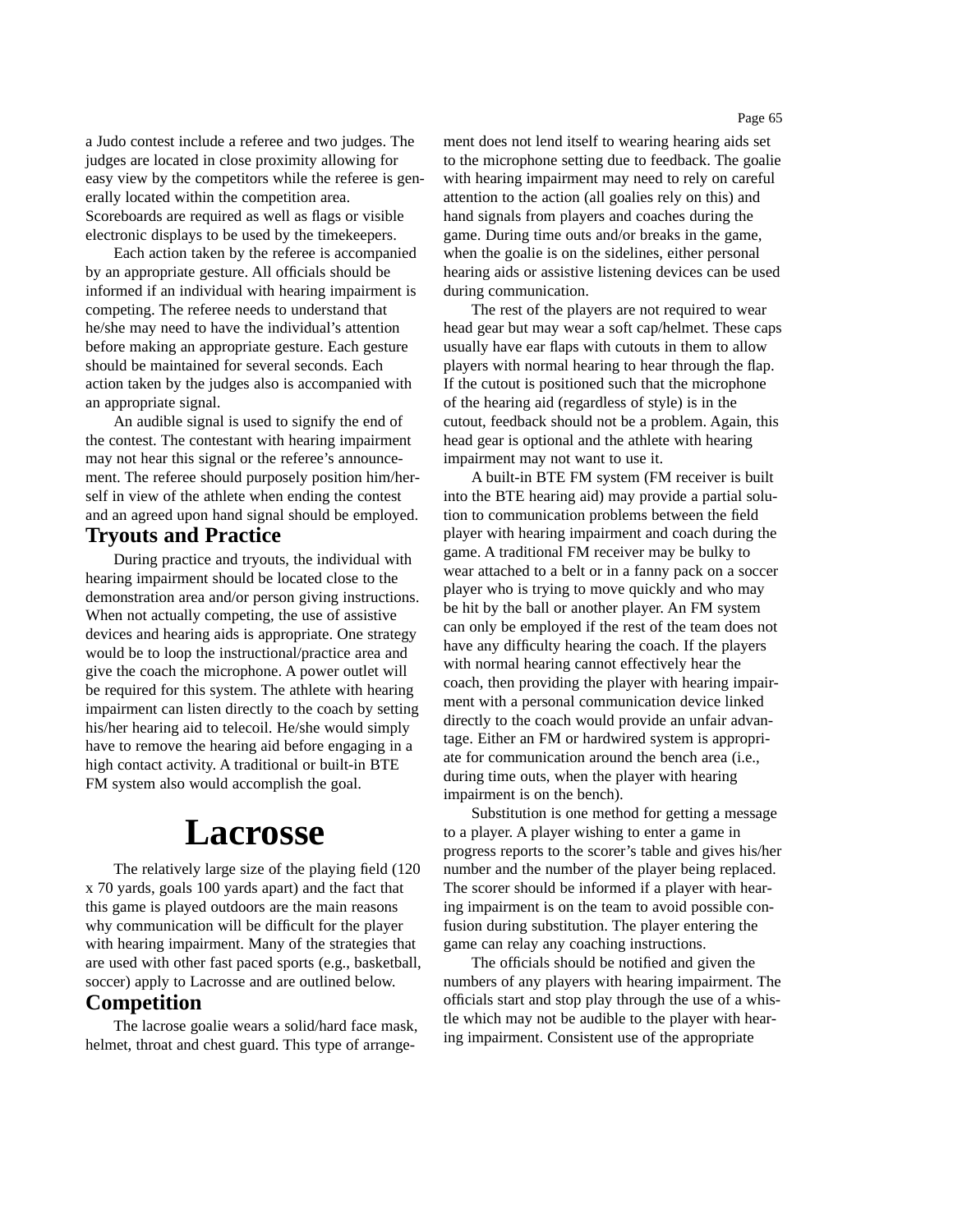hand signals for the various penalties is required as well as patience on the part of the ofÞcial if requested to repeat a call. The player with hearing impairment should be given some leeway if he/she continues to play after a whistle has been blown. Certain infringements in Lacrosse require a verbal caution to the offending player. The ofÞcial must make sure that the player with hearing impairment knows what she has been penalized for. This may be communicated in an up-close, one-to-one fashion, through an interpreter, or in writing depending on the hearing status and communication preference of the athlete with hearing impairment.

### **Tryouts and Practice**

During tryouts and practice, the use of assistive devices is clearly indicated. If the hearing impairment is interfering with communication, the coach and the player can determine which strategies work best at improving the situation. A built-in BTE FM system is ideal during drills, practice games, and any time the coach is giving instructions. It reduces the impact of distance and noise while permitting unlimited freedom of movement.

# **Rifery**

With riße competitions, the ability to maintain communication with others participating in the meet is crucial from a competitive as well as a safety standpoint. There are strict rules governing range operations during competition in order for the event to proceed smoothly and safely. Traditionally, interactions between the range ofÞcers and the competitors are of a verbal nature. When competitors with hearing impairment are present, however, modiÞcations must be made in range protocol to ensure the safety of all participants. (Note: rules and regulations cited in this chapter were taken from the 1995 NRA Smallbore Riße Rules and the 1995 International Riße Rules).

### **Competition**

Coaching is prohibited in individual matches while the competitor is on the Þring line. The competitor must leave the Þring line in order to confer with his/her coach. Therefore, communication between the coach and the shooter, while on line, is not an issue. Communication between the range ofÞcers and the competitor with hearing impairment,

however, is an important issue. The suggested protocol for the execution of a match is as follows:

1. The chief range ofÞcer commands, ÒRelay NO. Match on the Þring lineÓ (competitors take their place on the Þring line).

2. The chief range ofÞcer states, ÒThe preparation period starts nowÓ (range ofÞcers check the locations of the competitors).

3. After 3 minutes, the chief range ofÞcer states, ÒThe preparation period has ended.Ó

4. The chief range ofÞcer states, ÒIs the line ready?Ó, after which any competitor may answer, ÒNot ready on target.Ó The chief range ofÞcer will then respond with, ÒThe line is not ready.Ó

5. If the line is ready, the chief range ofÞcer states, ÒThe line is ready.Ó

6. The chief range ofÞcer then gives the ÒLoadÓ command (competitors may load their rißes).

7. The chief range ofÞcer then gives the ÒCommence ÞringÓ command.

8. When time is up, the chief range ofÞcer states ÒCease Þring-bolts openÓ (competitors unload their rißes and leave the Þring line).

9. The chief range ofÞcer then asks, ÒIs the line clear?Ó (line ofÞcers conÞrm that the line is clear).

10. The chief range ofÞcer states, ÒThe line is clearÓ followed by ÒGo forward and change targetsÓ, ÒRemove your equipment from the line for the next relayÓ, etc.

At any time during the match, the range ofÞcers will command, OCease Þring-bolts openO if a situation should warrant it (i.e., possible danger to someone if Þring continues). ÒAs you wereÓ indicates that the competitors should disregard the previous command given.

Hearing protection should be worn by all competitors regardless of hearing impairment to prevent (further) hearing damage! Even individuals with profound hearing loss should wear hearing protection.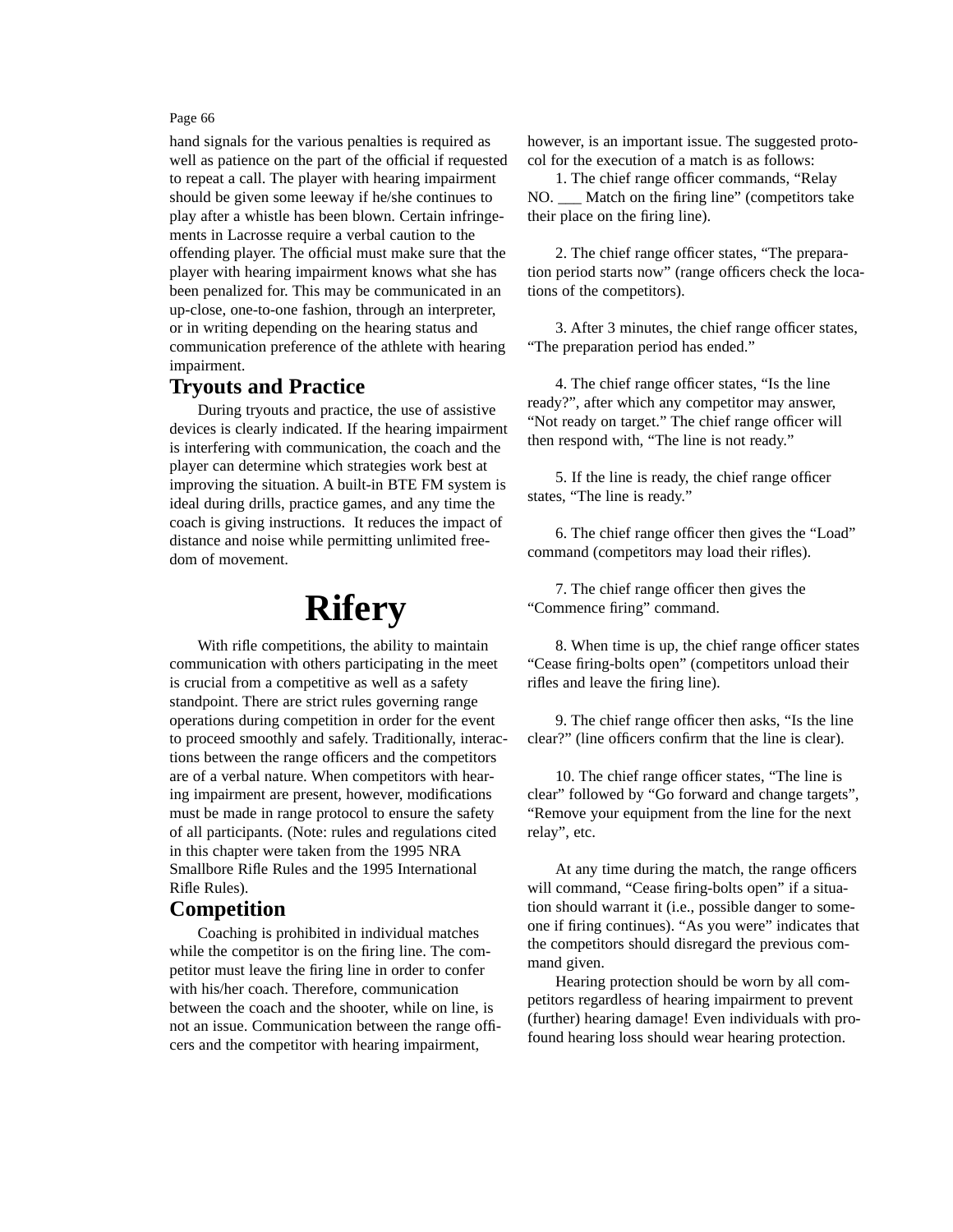As can be seen from the preceding, it is imperative that the competitor with hearing impairment be able to follow the range commands to avoid accidents. Even individuals with a mild hearing loss may have dif pculty hearing commands due to the presence of hearing protection devices that attenuate ALL sounds. This problem may be circumvented, for mild losses, through the use of level-dependent hearing protection devices. These devices attenuate dangerously loud sounds while allowing conversational level sounds to pass through relatively unattenuated or mildly ampliÞed. This can be accomplished via a passive or an electronic mechanism. It should be noted, however, that level-dependent hearing protectors are a relatively new technology only recently becoming commercially available. Many types and models currently being sold have not been tested/researched adequately. An audiologist should be consulted if the use of a level dependent hearing protector is being considered. According to the rule book, only sound reducing devices may be worn by competitors. However, it is felt that level dependent hearing protectors, including those that provide mild ampliÞcation, follow the spirit of that rule since loud sounds are attenuated.

Regardless of the type of hearing protection employed, there will be many individuals with hearing impairment who will not be able to clearly hear the range commands. One strategy for dealing with some of the commands, is to wait until just prior to the Òcommence ÞringÓ command to put on the hearing protectors. However, the most crucial commands, when to start and when to stop Þring, will be presented while the hearing protectors are in place.

Visual or tactile signaling are not referenced in the rules book. A visual signal could consist of a series of different colored lights, different combinations of which would light up for each command. This strategy, however, may prove distracting for the competitors and would require the shooter with hearing impairment to continually look at the lights peripherally while trying to aim at the target. A more reasonable strategy would be the use of tactile stimulation. Tactile devices consisting of a trigger mechanism (a variety of buttons that can be pushed depending on what is being communicated). The trigger sends an FM signal out to a vibrating wrist band. This may solve these communication problems. When the button on the trigger mechanism is pressed, the wrist band will vibrate, thereby alerting the shooter with hearing impairment. Different patterns of vibration can be presented and each pattern could correspond to a different range command (i.e., one vibration for cease Þring and several vibrations for commence Þring). The vibrotactile device can be worn on an ankle if vibration of the wrist impacts shooting ability. Another method consists of a series of lights on top of the wrist band that indicate what button was pushed (and therefore what the message is). Either method will require practice on the part of the range of  $Pcer$ , who needs to know which button to press, and the shooter, who needs to know which pattern (or light) corresponds to which command. With some practice, the competitor with hearing impairment should respond quickly and correctly to the range commands.

Another strategy would be to have the competitor with hearing impairment Þre his/her match separately while a coach or teammate stands behind him/her and gives the commands. The commands could be given via a tactile system using taps to the legs. While adequate for the interests of safety, this strategy is least attractive for time and sportsmanship reasons. The competitor with hearing impairment should be able to participate in the same manner as his/her teammates and competitors.

Although a thorough knowledge of range protocol and the practice of range protocol is indicated for all shooters, the use of special strategies must be practiced extensively by the shooter with hearing impairment. The range of pcers also must be instructed with regard to the special circumstances of having a competitor with hearing impairment on the range. Ideally, through the use of assistive devices, this will consist mainly of pressing the appropriate button in a timely matter.

Physically disabled shooters, according to the rule book, have the right to petition the NRA Protest Committee for permission to use special equipment, assume a different position, etc. There is no reason why a competitor with hearing impairment should not receive the same right and be able to petition for the use of any of the above strategies. With the cooperation of the range of pcials, the coaches, and the competitors, the presence of a shooter with hearing impairment should not jeopardize the safety of others nor disrupt range protocol.

**Tryouts and Practice**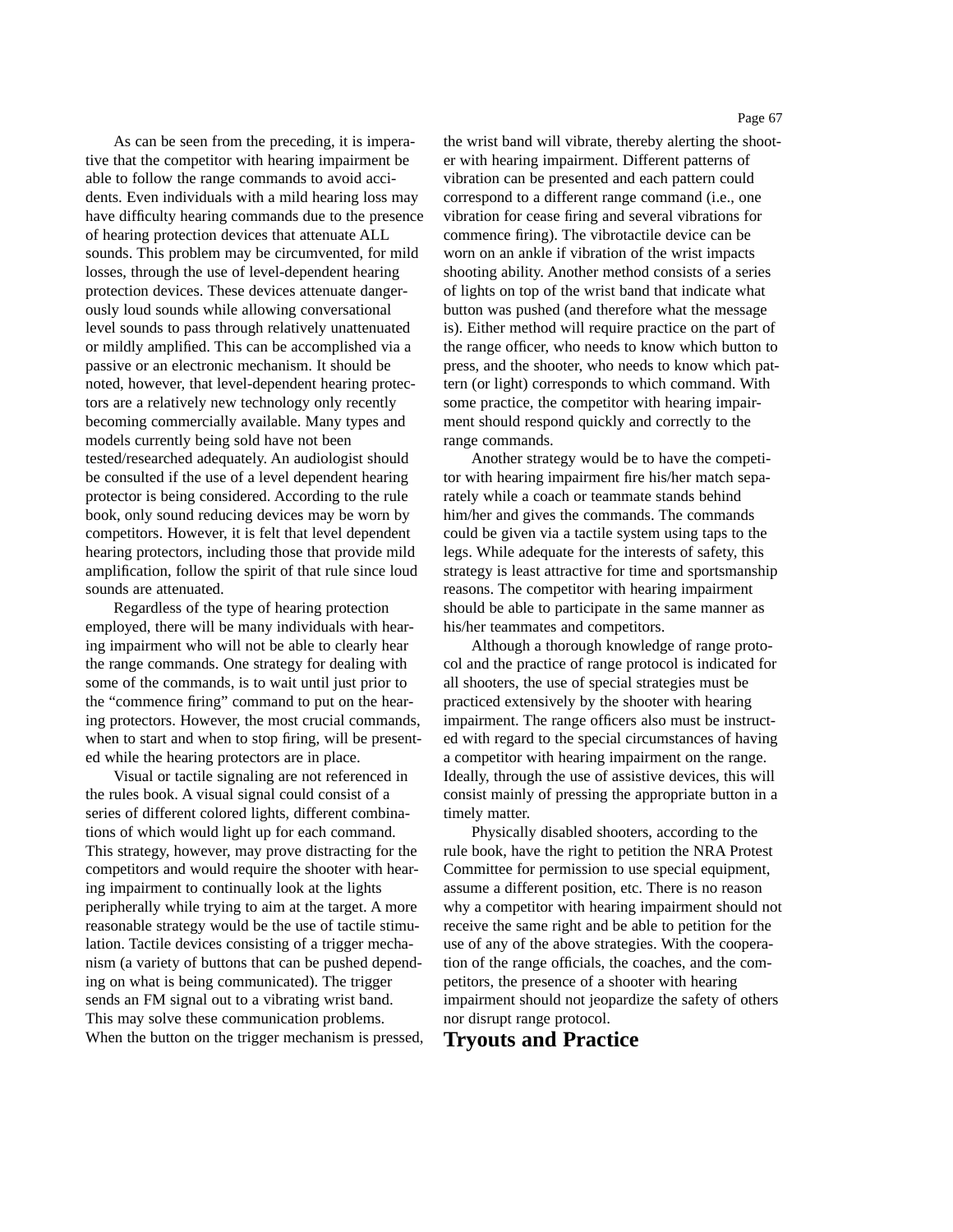In addition to the devices outlined above, several additional assistive listening devices would be appropriate for use during tryouts and practice. An FM system would help the individual with hearing impairment to hear the coach©s instructions and suggestions during team meetings, in noisy situations, etc. A hardwired system is not practical because the coach cannot be too close to the shooter on the Þring range. A hearing aid alone may be adequate during tryouts and practice if it is not too noisy and communication is not over too great a distance. If any type of amplifying device is used while the individual or teammates are shooting, it is essential that the device have appropriate output limiting so the loud signal does not cause more hearing loss. Further, the limiting should provide good sound quality (e.g., compression output limiting) or the listener with hearing impairment will Þnd the sound quality on the shooting range intolerable.

# **Rowing**

Rowing, as deÞned in the 1995 US Rowing Rules, is Òthe propulsion of a displacement boat through water by the muscular force of one or more rowers....in which the rowers are sitting with their backs to the direction of forward movement of the boatÓ (p.2). Crews can consist of one, two, four, or eight rowers. A coxswain can be included in a crew and operates a steering mechanism if present.

### **Competition**

In Rowing, as with several other sports (track, canoeing, etc.), once an event begins, communication with coaches and others not in the boat is prohibited. According to the rules, no boat may contain electrical devices capable of allowing communication with outside sources. An internal (to the boat) loudspeaker system is allowed and may prove beneÞcial to a rower with hearing impairment. Hearing aid use also will help as long as the individual realizes the potential damage that can be caused by water in the hearing aid. Attempts at waterprooÞng should be undertaken and the use of recently available waterproof hearing aids should be considered. Speechreading will be impossible for the rower as he/she will be facing teammates *Ö* backs. The major dif Pculties for the rower with hearing impairment will relate to the start of the race and communication with of pcials.

Once the boats have been aligned at the starting line, the starter polls each boat to see if each individual crew is ready. The starter calls out the name of a crew and if that crew is not ready, the bowperson signals by raising his or her hand into the air. If the bowperson is hearing-impaired and unable to hear the starter, another member of the crew should be allowed to signal. As with other sports, all of Pcials, prior to the event, should be notiÞed if an individual with hearing impairment is competing; especially if special strategies will be employed.

Once the starter has determined that all crews are ready, she/he raises a red ßag overhead, calls out ÒsetÓ, and after a brief pause calls out ÒgoÓ accompanied by a quick downward motion of the ßag to one side. If during this procedure, the starter believes the start should not occur, she/he calls out Òas you wereÓ.

The use of a red ßag in connection with the verbal commands is a good strategy and would prove beneÞcial to any individual having difÞculty hearing the commands. Furthermore, for crews of more than one person, the rower with hearing impairment could watch for pre-determined signals, which would be delivered by a teammate, that would correspond to the verbal commands (e.g., bring a foot down to signify OgoO).

Another strategy for alerting the rower with hearing impairment (especially if rowing alone) involves the use of a special device that vibrates when signaled (see Oalerting devicesO in the assistive device chapter). The rower with hearing impairment wears a wrist or leg band that vibrates when signaled. This is analogous to a tactile pager. The device can be made waterproof by wrapping plastic around it and securing it to the skin with waterproof tape. When the wristband is  $OsignaledO$  by the transmitter, it will vibrate. The transmitter can be controlled by the starter or an assistant. They simply push a button when the verbal command is given. The decision on which method to use should be made in conjunction with the competitor with hearing impairment and the race of Pcials well in advance of the event.

Communication with the of Pcials during competition consists of verbal commands as well as the use of a white ßag and audible signals (horn, bell, etc.) An of pcial & instruction will usually relate to a change in course and is indicated by waving the ßag in the appropriate direction. The referee calls out the crewÕs name to get their attention. When a crew con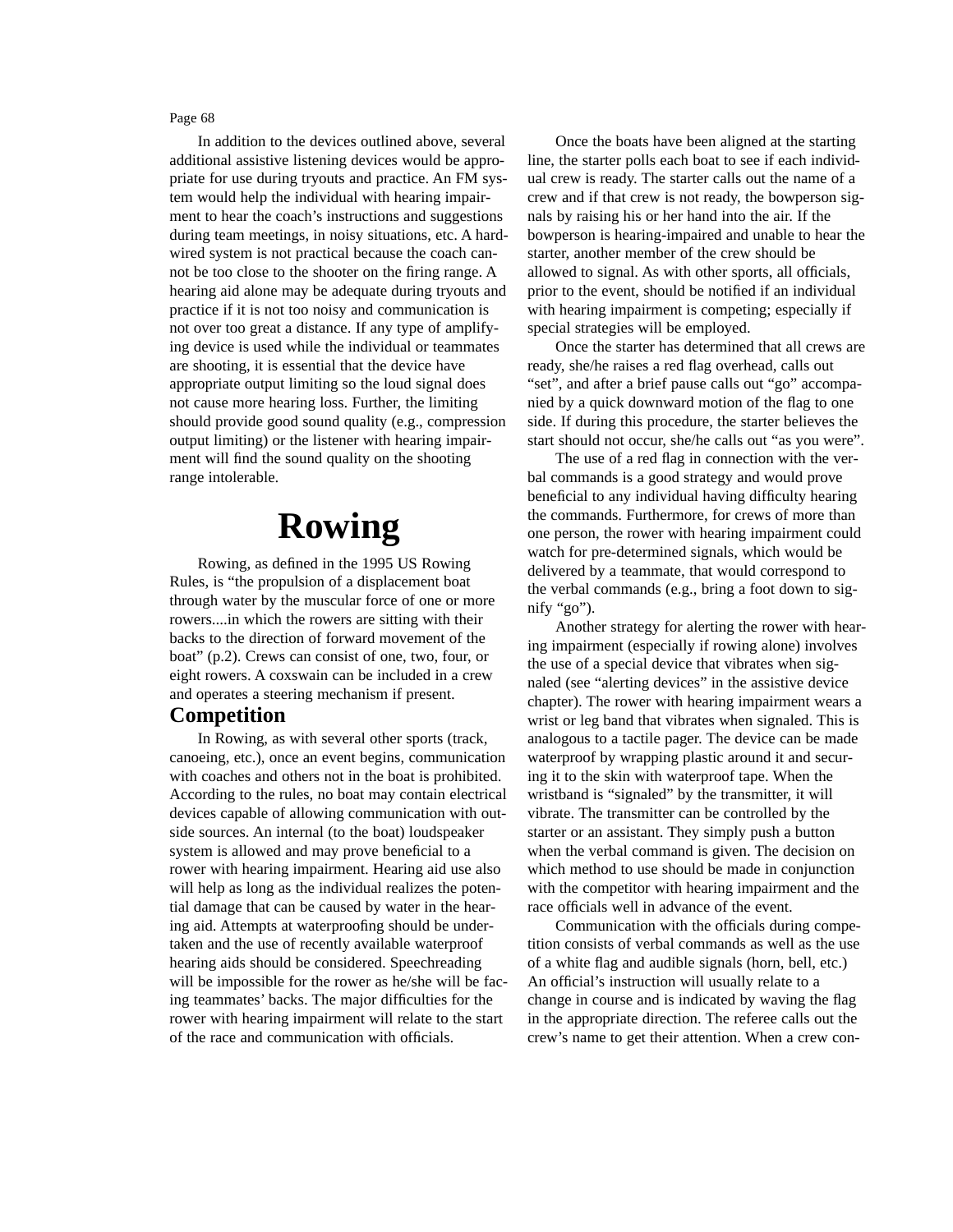sists of two or more rowers, and the individual with hearing impairment is behind someone, he or she could watch for head turns by a teammate in the direction of an of pcial. As long as the proper Bag signal is given, the rower with hearing impairment will be able to understand the message. If a crew is told to stop rowing, the rower with hearing impairment will notice when his/her teammates stop and will soon follow suit.

When the rower with hearing impairment is alone, the vibrating wrist/leg band technique can be employed. Each of Pcial should have a transmitter capable of signaling the device. The of Pcial could then easily obtain the rowers attention and deliver instruction via visual signals (identiÞed prior to the competition).

### **Tryouts and Practice**

Several strategies can be employed during practice to make rowing more accessible to the individual with hearing impairment. The coach and competitor should work together to determine which strategies work best. During periods of instruction on land, an FM or hardwired system in conjunction with a personal hearing aid (depending on noise and distance) can be used.

In crews of two or more individuals, an individual with normal hearing could relay messages from the coach when the crew is in the boat. If the coach needs to talk to the rower during practice, he/she can wear an FM system transmitter while the rower with hearing impairment could use a traditional FM receiver or built-in BTE FM receiver. It must be understood, however, that this strategy comes at the risk of ruining equipment in the event it becomes submerged or excessively wet.

Again, the use of a vibrotactile wrist/leg band, with the coach having the transmitter device, is a good method of getting the individualÕs attention. This method does not, however, facilitate spoken communication. If tactile signalling is to be used during the event, the rower with hearing impairment should practice receiving information well before competition.

# **Rugby**

Rugby is a highly physical game that is generally played with 15 players on a team (in the U.S.). The

object of the game is to score as many points as possible by carrying, passing, kicking and grounding the ball. Considering the physical nature of this sport, BTE hearing aid use is deÞnitely contraindicated due to the increased risk of physical injury and damage to the device. An ITE or canal hearing aid may be used without risk of any more injury than any other player being hit in the head. If possible, the inserted hearing aid should have a soft canal, making it more ßexible if pushed.

Substitution rules are very strict in Rugby. An unlimited number of players may be substituted in the event of an injury severe enough so that the player can no longer continue. However, according to the United States of America Rugby Football Union (U.S.A.R.U.), only three substitutions can be made, for any reason, when the ball is dead. An additional three substitutions can occur during halftime. Any additional arbitrary substitutions only can be made during halftime and only with the permission of the referee. Therefore, the relay method of getting a message to a player with hearing impairment via substitutes cannot readily be applied in Rugby.

The teammates with normal hearing must be responsible for getting any messages from the coaches to the player with hearing impairment. With more severe impairments, the use of a predetermined set of signs may be needed to relay commonly occurring messages. The teammates must realize that shouting may not be an effective method for getting the attention of a player with hearing impairment and that hand/arm gestures may be more appropriate.

As with many other sports, a whistle indicates the beginning of a match, halftime, a score, an infringement, and resumption of play. If the player cannot hear the whistle, then the teammates must assume responsibility for communicating the appropriate information to that player. Leeway by the of  $\blacktriangleright$ cials should be given in the event the player with hearing impairment keeps OgoingO after a whistle is blown to stop play. The of pcials should be given the jersey number of any players with hearing impairment. The appropriate body gestures should be used by the of pcials for all infringements and should be repeated if necessary for the beneÞt of the player with hearing impairment. The touch judge holds up a ßag when indicating whether a ball or player has gone into touch and physically indicates the place of throw in.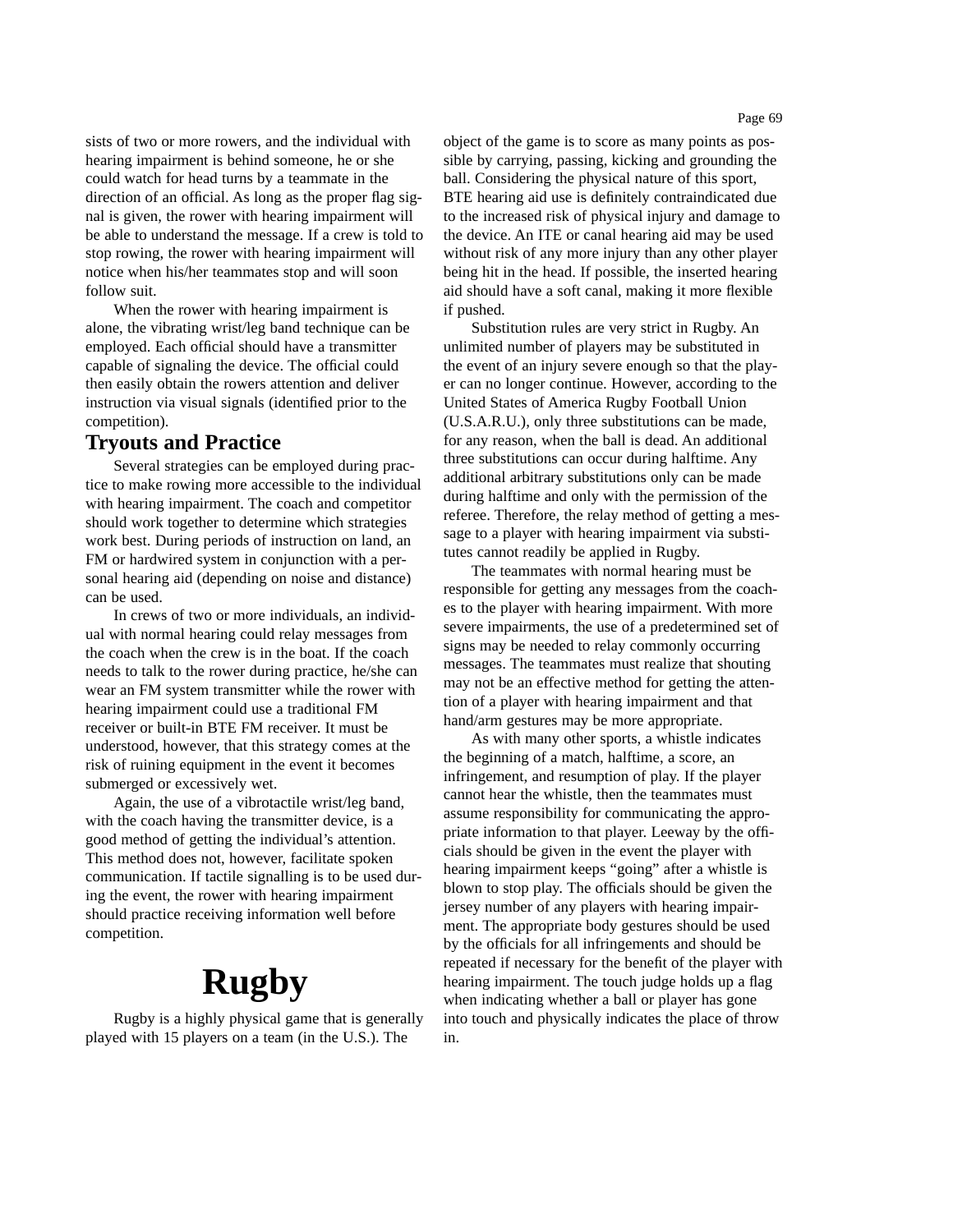During a scrummage, all players are ÒboundÓ to at least one other player. The teammate who is bound to the player with hearing impairment, through the use of a predetermined tactile signal, should alert the player when the referee gives the ÒEngageÓ call. This is especially important if the player with hearing impairment is in the front row. He or she, after being alerted, will know to engage and expect the ball to arrive momentarily.

### **Tryouts and Practice**

During periods of instruction an FM or hardwired system can be used with the coach speaking into the microphone of the transmitter. During practice games, as in the real game, a BTE hearing aid cannot be worn and therefore an assistive listening device cannot be coupled. The teammates should be responsible for getting the individualÕs attention for the coach when necessary. Hands-on demonstration will be important and some extra one-on-one time between the coach and player with hearing impairment may be necessary to ensure that all needed information is being delivered.

# **Skiing**

Skiing competition consists of starting after a given command and making your way through a predetermined course to the bottom of a slope.

### **Competition**

During actual competition, the skier with hearing impairment is not at a disadvantage compared with his or her peers with normal hearing. Coaching during competition is obviously impossible, however, accommodations need to be considered during practice and try-outs.

A visible starting procedure should be used. This can consist of the typical red, yellow, green light display similar to a trafbe light. As long as a visible display is used for all competitors, the skier with hearing impairment will not be at a disadvantage.

### **Tryouts and Practice**

During tryouts and training, the use of assistive listening devices is recommended. The coach and skier can determine which strategies work best at facilitating communication. An FM or hardwired system would be appropriate any time a coach is lecturing.

During training, a built-in BTE FM system would allow the coach to talk to the skier while actually skiing. If the coach does not normally talk with skiers while they are skiing, this is not necessary. One-on-one conferences may be more valuable after a run down the hill, at which time advice could be given and any demonstration could take place. A hardwired system using earphones may be best for this communication. The coach can keep the system in a fanny pack when the skier is skiing and take it out for communication purposes at the end of a run. There is no physical danger to the skier in wearing a hearing aid, but the hearing aid itself may be damaged by severe cold and condensation. Fortunately, much of what is learned in skiing is done by demonstration.

# **Soccer**

Soccer is a team sport that is played over a relatively large area (100 to 120 yards long, 55 to 75 yards wide). The teamsÕ benches are located at least ten feet from the touchline. Under these conditions, communication between the coach and a player with hearing impairment will be difÞcult even if hearing aids are used.

### **Competition**

According to the high school Soccer rules book, both ITE and BTE hearing aids are legal provided the device does not create the threat of injury.

If the player collides with another player or the ball hits directly into the BTE, the hearing aid casing may break and cut the player on the outside of the head. An ITE or canal aid may be used without risk of any more injury than any other player being hit in the head. The player may have some discomfort if hit directly in the ear simply because there is an object lling the ear and it is less ßexible than an open ear. If possible, the inserted hearing aid should have a soft canal, making it more ßexible if pushed. Soccer players have a higher likelihood of being hit in the side of the head than other athletes because it is legal to purposely hit the ball off of oneÕs head.

There are several methods in which a coach can get a message to a player with hearing impairment. In soccer, an unlimited number of substitutions is allowed. The substitutes report to the scorer, giving their jersey number and the number of the player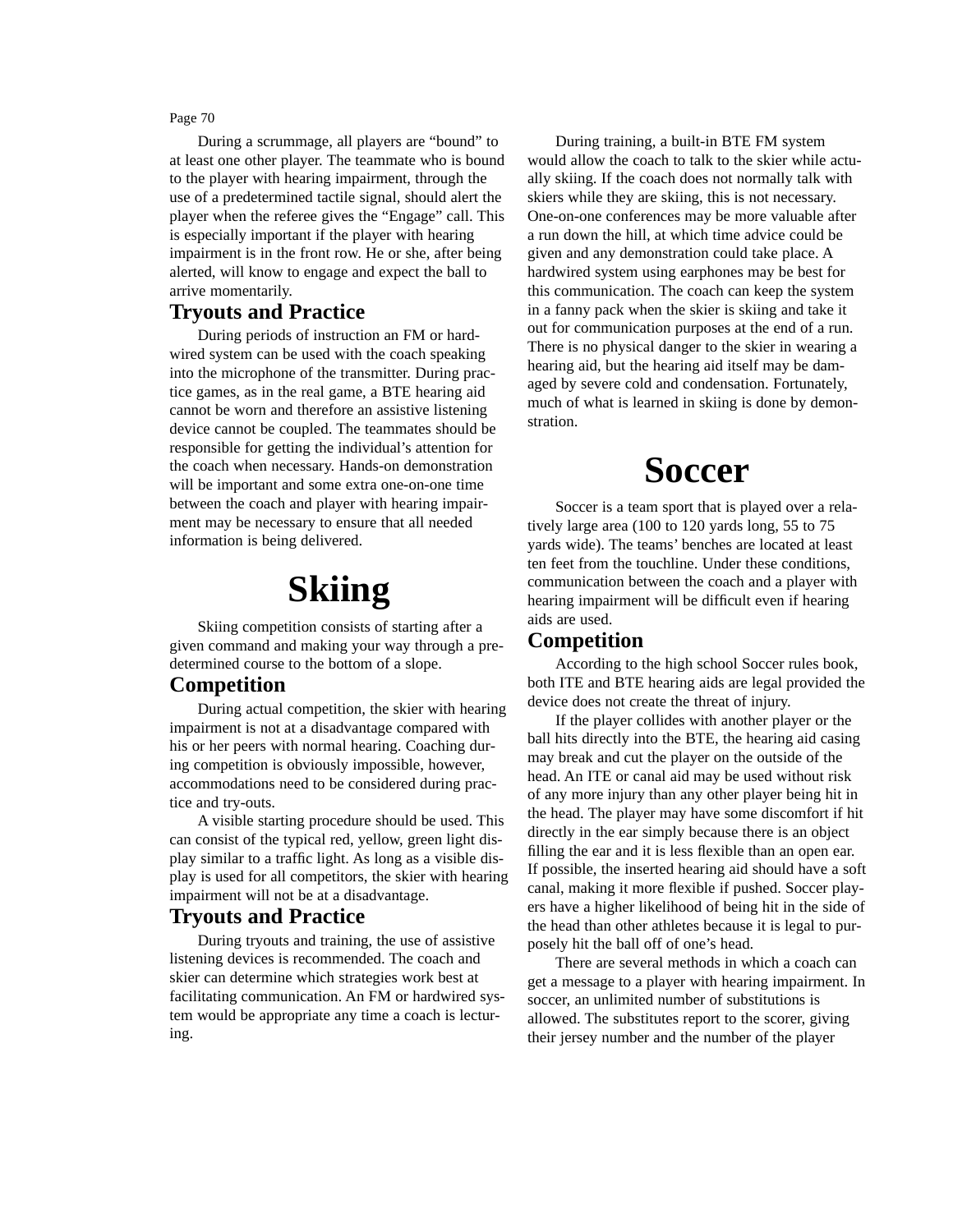being replaced. The player then remains at the scorer table until beckoned on to the Þeld by an of Pcial. For this reason, both the scorer and the ofPcials need to know the numbers of any players with hearing impairment to avoid possible confusion during the substitution procedure. The player with hearing impairment must remain alert so that he or she is ready to visually receive permission to enter the game. Because of the unlimited substitution rule, any time a coach needs to get a message to a player with hearing impairment on the Þeld, he/she can send in a substitute bearing the message.

For commonly occurring messages, a series of hand/arm signals can be devised. In this case, the player is teammates are responsible for alerting the player if the coach needs help getting his/her attention.

If the players with normal hearing are not having any difficulty hearing the coach during game time, a built-in BTE FM system can be used. The coach would speak into the microphone of the transmitter and the player with hearing impairment would hear via the built-in BTE FM receiver. The coach should remember to turn off the transmitter when not speaking to the player with hearing impairment, especially when yelling, as this may be uncomfortably loud for the player. The coach should be instructed that yelling into the transmitter will most likely make communication even more difpcult for the hearing aid user. As mentioned previously, a player may not want to wear a BTE hearing aid for safety reasons.

For communication while on the bench or during time outs, a hardwired or FM system will reduce the impact of noise and distance for the player with hearing impairment. The infrared system will not work outdoors and a loop system generally requires a power outlet.

A sign system should be developed and learned, by every member of the team, for the purpose of communicating certain messages during competition. The players with normal hearing need to know that yelling may not be an effective method of getting their teammateÕs attention. Waving oneÕs arms may prove more effective.

The ability to understand the ofPcialsÔ calls is important for the player with hearing impairment. A whistle is blown at the occurrence of each foul and is used to start and stop play. The referee should accompany each whistle with the appropriate hand signal

for each call and should repeat the call for the beneÞt of the player with hearing impairment if asked. The referee should give the player with hearing impairment some leeway if he/she continues to play after a whistle has been blown as he/she may not have heard it. A visible timing device should be employed. The player & teammates are responsible for making sure their teammate knows when the two minutes left signal has been given toward the end of each half.

### **Tryouts and Practice**

During tryouts and practice, the use of assistive devices is indicated. If a hearing impairement is interfering with communication, the player and coach can determine which strategies work best at improving the situation. A built-in BTE FM system may be ideal during drills, practice games, and any time the coach is giving instructions. Remember that players can be hit in the head even during practice games so the player may want to remove the hearing aid during play. Also, the player, coach, and teammates should conduct at least some practice under game-like conditions (using hand signs, etc.).

# **Softball**

Softball is a team sport with 10 active players. Softball involves pitching, hitting, throwing, and catching a ball and is played on a diamond-shaped eld outdoors. Runs are scored when a player crosses home plate.

Like baseball, softball relies heavily on signs and signals and, therefore, can easily accommodate athletes with hearing impairment. Communication between players and coaches during a game ßows freely which in turn does not limit or disadvantage the player with hearing impairment.

### **Competition Defense**

The outÞelder with hearing impairment is the player furthest from the ÒactionÓ. The home plate umpire & calls will be diffecult to hear and see from the outÞeld. In this case, some help from an inÞelder is needed. After each pitch, the inÞelder could use simple hand signals to indicate the call of the umpire. For example, if the left Þelder is the player with hearing impairment, the third baseman could raise his right hand for a ball and his left hand for a strike. The outÞelder with hearing impairment would then be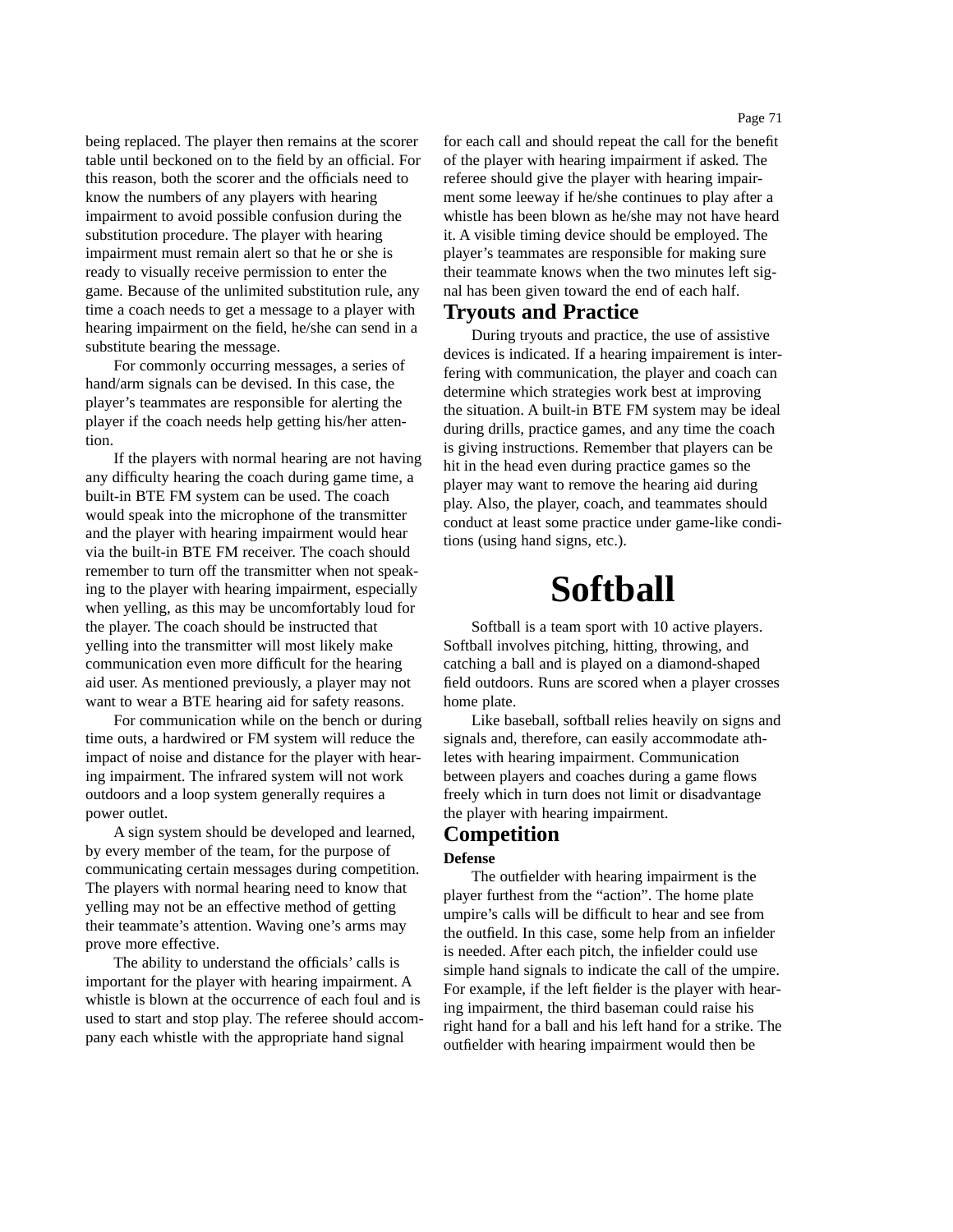able to keep track of the pitch count. It is important to practice this before game time so the pitcher is not thrown off by the third basemanÕs movements.

Communication from the coach to the outÞelder usually relates to Þeld position. Once the coach earns the player is attention (with some help from an inÞelder, if necessary), he/she uses body language and hand movements to direct the player to the desired position. According to the high school softball rulebook, ampliÞers and bullhorns may not be used for coaching purposes. The player with hearing impairment could be instructed to glance toward the dugout between each batter.

Play calls by the Þeld umpires are accompanied by the signals for ÒsafeÓ or ÒoutÓ and are often exaggerated. The player also can look to see if the runner exits the Þeld or remains on base if the call by the umpire was missed. The outÞelder should have no trouble with this aspect of the game. It is customary for teammates to periodically remind each other of the number of outs in the current inning.

The inÞelder with hearing impairment is at a slight advantage by being closer to home plate. As long as the plate umpire consistently accompanies each pitch call with the appropriate hand signal, the inÞelder will be able to keep track of the pitch count. Again, communication from the dugout usually relates to position and can be accomplished by obtaining the player is attention and relaying via gestures. If a teammate sees the coachÕs instructions are not being understood, he/she should call for ÒtimeÓ and relay the message.

Communication between a pitcher and catcher is heavily dependent on signs, usually relating to what type of pitch should be thrown and where. This is true of both slow-pitch and fast-pitch softball. Verbal indication is not useful since the batter would know which pitch was coming.

With the proper gestures on the part of the umpire, the pitcher with hearing impairment should not have dif pculty with the pitch count. A catcher with severe hearing loss, however, may have difpculty seeing as well as hearing the call due to his/her position facing away from the umpire. One strategy to circumvent this problem would be a simple sign system, between the pitcher and catcher, with the pitcher indicating whether the pitch was a called ball or strike. In the event of the catcher dropping the ball on a possible third strike, the catcher may want to

throw to Þrst immediately instead of waiting for the pitcher to signal the call.

According to the rulebook, each team, while on defense, is allowed three charged conferences within seven innings (the length of a high school game) and one in each extra inning. If the pitcher is removed as a result, the conference is not charged. When one-onone communication is necessary, any player or coach may call ÒtimeÓ so that they may have a conference. However, by using some common sense communication strategies, charged conferences as a result of not being able to hear should be a rarity. Any time Òtime outÓ is called, it is the responsibility of the teammates to notify the player with hearing impairment if he/she has not noticed.

#### **Offense**

There are two coachesÕ boxes on the Þeld, one at rst base and the other at third. The batter generally receives instructions (i.e., bunt, take a pitch, etc.) in the form of signs. This form of communication is ideal not only from a secrecy standpoint, but for the player with hearing impairment as well.

Helmets are a challenge for every hearing aid wearer. In junior and senior high school softball, the team often owns four battersÕ helmets (one for each of the three potential basemen and one for the hitter) that have plastic shields over both ears as opposed to a shield only over the ear facing the pitcher. Some players own their own helmets in order to get a better t. Rules generally dictate that the players wear the hard helmets around the bases. The problem is the likelihood that the hearing aid will feedback because the helmet is so close to the microphone. There are several solutions a hearing aid wearer may want to try if he/she wants to wear the hearing aid(s) during offense. Ideally, a custom helmet should be used that only has one ear ßap (facing the pitcher). The batter would then use the opposite hearing aid. If he/she normally uses the hearing aid that would now be under the ßap, the aid should either be removed or turned off to avoid feedback. If the student is an ITE user, it might be possible to have a ßap (and helmet) made with the hole in the ßap positioned right over the microphone. If the hole is wide enough and some extra sponge padding in inserted around this area you may not get feedback. You can try this with a BTE as well (the hole would be up above the top of the ear) but the extra bulk of the BTE case may be uncomfortable.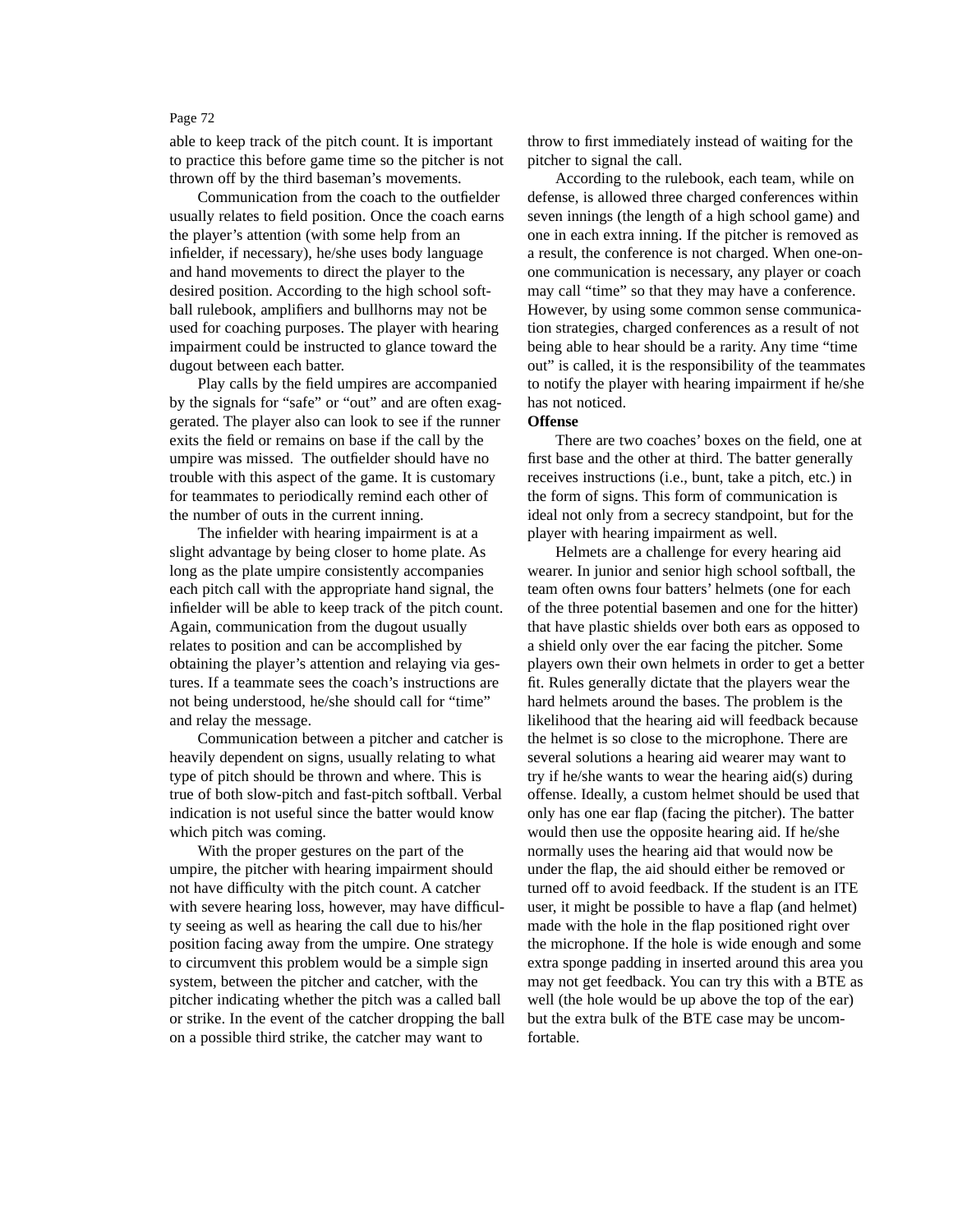In the case of a more severe hearing impairment, the batter may not be able to hear the umpireÕs call. If the batter does not turn in time to see the call, he/she may ask the umpire to repeat it. As a courtesy, the umpire should be forewarned that a player with hearing impairment is participating in the game and that calls may have to be repeated. The same applies for calls made by the Þeld umpires. The player may not hear or see if he was called safe or out. In addition, the base coaches could help the batter/runner with pitch calls and base calls.

While on base, communication is accomplished via signs (i.e., steal, hit and run, etc.). Whenever  $\dot{\theta}$ time out $\dot{\theta}$  is called, it is the responsibility of the base coaches to inform the runner with hearing impairment. One charged conference is allowed per inning while on offense.

Assistive listening devices, as discussed earlier, would not be appropriate during game time. For example, by using a built-in BTE FM system, the coach would be able to talk to the player with hearing impairment in secrecy. In an actual game, if a coach wants to speak directly to a player without having a conference charged, it is at the expense of having everyone else hear. Clearly, a built-in BTE FM system would give the team an unfair advantage.

## **Tryouts and Practice**

During tryouts and practice assistive listening devices would be appropriate. An FM system would allow the player with hearing impairment to hear the coachÕs instructions/suggestions during team meetings, when the player is in a remote location from the coach and in noisy situations. A built-in BTE FM system for the player would be ideal as the conventional ÒwalkmanÓ type receiver might get in the way during physical activity. A traditional FM receiver (case can be contained in a fanny pack) that couples to a hearing aid via a direct wire or neckloop can be used and most likely wonÕt be too cumbersome given that players arenÕt generally crashing into each other. This system also can be used during time outs or when the player is on the bench in a real game.

# **Swimming**

Athletes with hearing impairment can easily participate in swimming and not be greatly disadvantaged by their hearing loss. Communication between

athlete and coach during a meet occurs before and after a race. The rules of swimming prevent coaches from using communication during a race especially for instructing the swimmers on how to swim. Practice is where the most communication takes place for swimming.

## **Competition**

Since swimming involves submersion in water, consistent verbal communication during a race is virtually impossible. The swimmer with hearing impairment is unable to wear hearing aids in the pool and may not hear any verbal instructions. Some swimmers today choose to wear custom-made swim plugs that further attenuate sound. It should not be expected of a swimmer with hearing impairment with or without swim plugs to hear sound for the purpose of communication.

In most swimming competitions, the following auditory signals are used: 1) a whistle is blown to call the swimmers to the starting block where they will dive in to start the race or where they will enter the water where some swimmers prefer to start the back stroke; 2) the of pcial asks if the judges and timers are ready; 3) swimmers are told to Otake your markO at which time they assume their starting position and are ready to start the race; 4) a gun is sounded to indicate the start of the race; 5) the gun is sounded a second time to call the swimmers back to the starting position if a false start (somebody left too early) is identiÞed.

Depending on how busy the coach is at a meet, either the coach, assistant coach, or team helper should be responsible for keeping the swimmer with hearing impairment advised of any auditory announcements. These would include current standings, any change in order of events, and when the swimmer is being called to the blocks. Unless there are special circumstances, swim meets follow a very predictable order and the meet sheet (program) lists the order of events. The swimmer with hearing impairment should be expected to be familiar with the order so he/she knows when his/her event is coming up.

The swimmer with hearing impairment may not hear the of pcial ask the judges and timers if they are ready. This will not put them at a disadvantage, but the swimmer should be aware that this is the order of events. A delay is generally caused because someone is not ready. If there is a delay, the coach (or assis-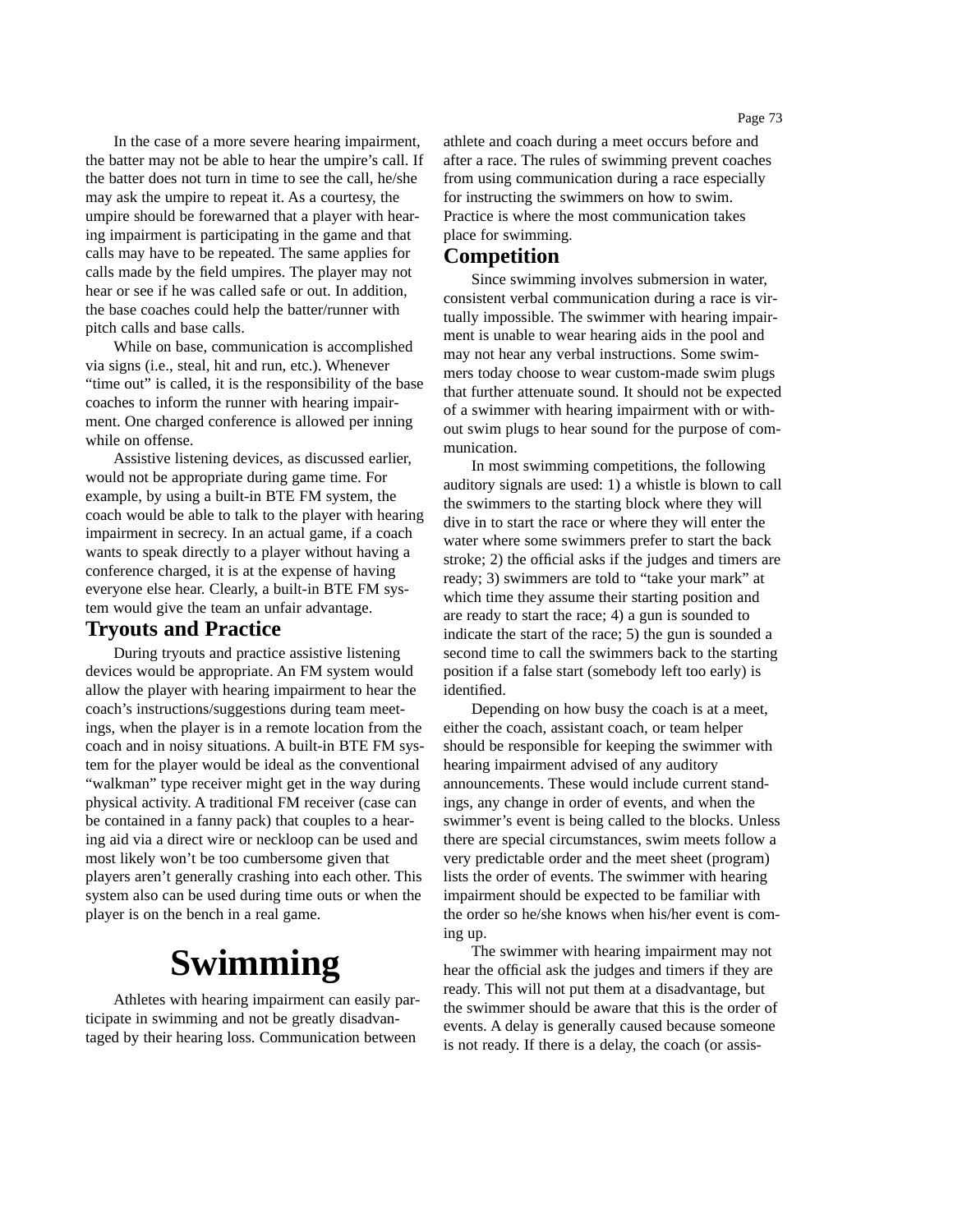tant) should be allowed to inform the swimmer with hearing impairment who is standing on the blocks in order to prevent undue anxiety caused by not knowing what is happening. The swimmers on the blocks with normal hearing will know what the problem is because they have the opportunity to overhear the of Pcials.

Finally, the swimmers are told to Òtake your mark.Ó When a swimmer with hearing impairment is in a meet, this should be communicated by raising a Bag. The Bag can be dropped to indicate the start of the race. This can be done in conjunction with the gunshot or not. It is best to do both because the athletes with normal hearing may not have practiced with the visual signal and needing to look may throw off their starting position. In order to be consistent, the of pcal should use the visual signal in all of the events during the meet whether the athlete with hearing impairment is swimming or not.

Some systems are set up to ßash a strobe light instead of or in conjunction with the gun shot to start the race. Most swimmers currently are used to this sytem. This is adequate for starting the race, but does not tell the swimmer when to take his/her mark. This can be accomplished by a tap on the shoulder by a fellow teammate standing behind the blocks right when the of picial states Otake your mark.<sup>O</sup> It is preferable, however, for the of pcial to use a visual signal even if itÕs just the raising of a hand.

The auditory false start signal will most likely go unnoticed by the swimmer with hearing impairment because he/she is swimming at this point and there may be a great deal of crowd noise. A coach or teammate may need to wave from the sidelines to signal the swimmer. A flag can be dropped into the water infront of the swimmer or a bright lap marker can be lowered into the water at the end of the lane. The goal is to notify the swimmer as quickly as possible so he/she does not waste a great deal of energy that will be needed for the real race and to avoid delaying the event unnecessarily.

At different levels of competition, a false start has different consequences. At some levels, several false starts are allowed before anyone is disqualiÞed. At other levels, one false start disqualiÞes a swimmer. No special leeway should be afforded the swimmer with hearing impairment as long as the starting signal is appropriate for that individual.

The of pcials should be made aware of the swimmer with hearing impairment and which events he/she will be swimming in. This will prevent any confusion or problems that may occur. The of Pcials must know of any dif pculty by the swimmer with hearing impairment in hearing the signaling devices and any recommendations on how to accommodate this athlete. In addition, the of Pcials should be informed of the presence of any additional personnel on the pool deck whose purpose is to notify the swimmer with hearing impairment of the start of the race or a false start. Whatever signals are going to be used should be clearly explained to all of Pcials and swimmers at the beginning of the meet.

At other times during a meet, the swimmer with hearing impairment can use his/her normal ampliÞcation method. If the swimmer wears hearing aids, the humidity of the pool area may cause the hearing aid to malfunction. Waterproof hearing aids may be benecial in this situation if they are appropriate for the individual<sup>®</sup> hearing loss. These aids are not truly waterproof and should not be submerged in the water. Additionally, a FM system (by itself or incorporated into the hearing aid) or a hardwired system can be used for the swimmer to communicate with his/her coach and teammates. If the individual with hearing impairment does not wish to have his/her hearing aids poolside (risk of loss or water damage), inexpensive earphones can be used with either system.

Any devices used in the pool area (personal hearing aids or assistive devices) should be placed in a dehumidifying kit (e.g., DryAid") to help remove internal moisture. These kits can be obtained from any audiologist.

## **Tryouts and Practice**

Practice is where much of the communication involved in swimming occurs. Since some instruction and guidance must occur in the pool, the importance of illustrations and demonstrations can not be overstated. In or out of the pool, these techniques can be used in teaching strokes and techniques, for example, to ensure proper understanding of coachÕs instructions. Training procedures and work-outs can be fully described and illustrated in a written form for the swimmer with hearing impairment to follow. Instruction that takes place outside of the pool (including dryland exercises) can be facilitated with the use of the individualÕs hearing aids or with the FM system described in the competition section. The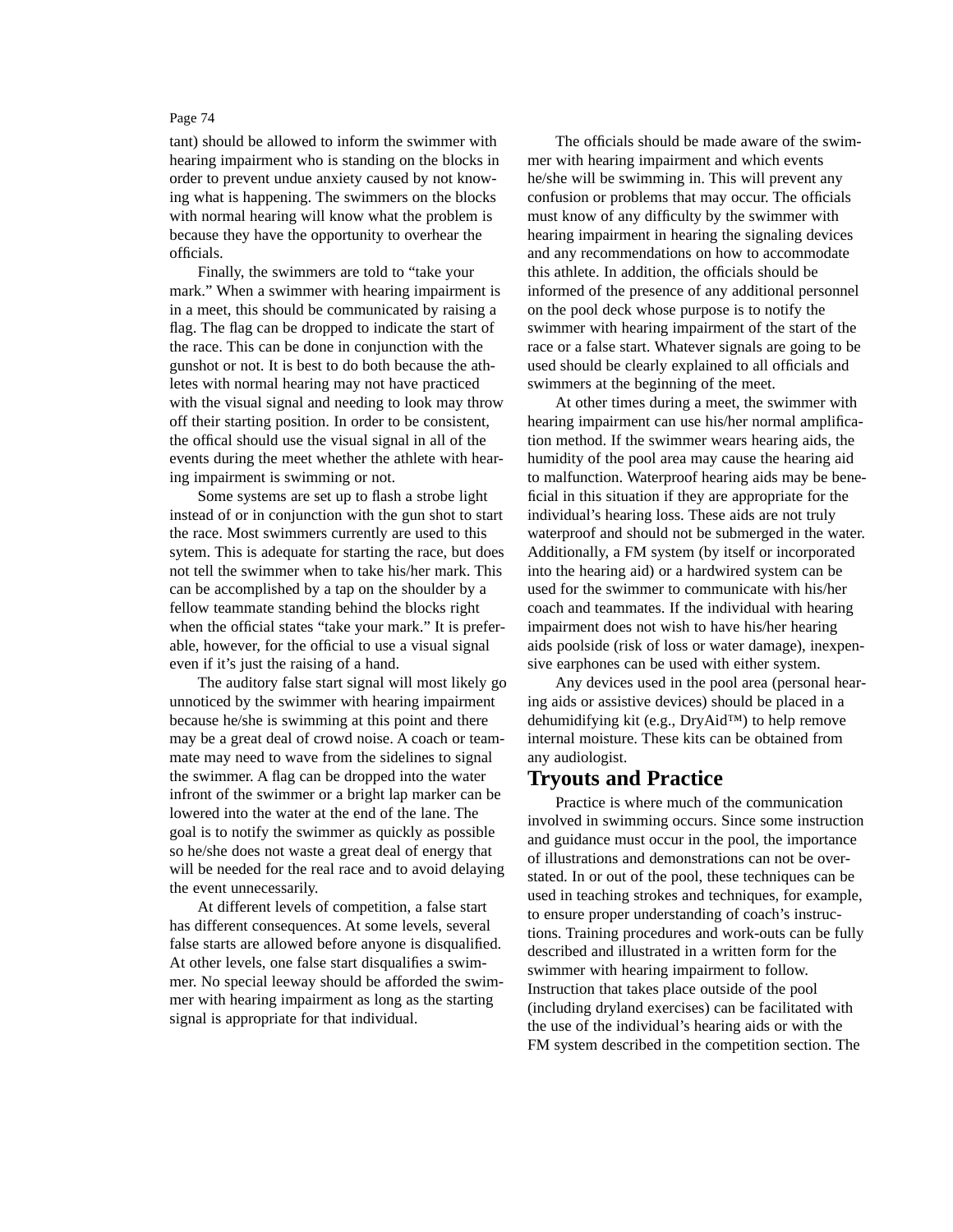microphone is with the coach (or whomever is speaking) and the receiver is worn by the swimmer with hearing impairment.

There are special waterproof headsets that can be worn in the water. These headsets receive an FM signal from a microphone outside of the water (from the coach). The coach has a volume control so the signal can be made more intense if needed. We have tried these with a few swimmers (they would be used in practice, not competition) and they were found to be very bulky. Several swimmers expressed that they would not want to practice in one condition while racing in another. These devices might be more valuable when teaching an individual to swim.

# **Table Tennis**

Table tennis, popularly known as ping-pong, is a singles or doubles team sport that is played on a table with a low net stretched across the middle. A ball is hit back and forth across the net with a paddle-type racket until the ball is unreturnable.

## **Competition**

Table tennis competitions are played indoors and easily accommodate athletes with hearing impairment. Communication with coaches is free-ßowing but limited to between games. During a game, a player may confer with a doubles partner but not with coaches.

Since communication during a competition is limited, the use of the player<sup>''</sup>s own hearing aids may be adequate for communication with a partner during play or during between game conferences. If competitions are very noisy, the athlete with hearing impairment may want to use a hardwired or FM system during between game conferences. The microphone of the system is held near the speaker is mouth thereby reducing the input of background noise. These systems will not help with doubles communication during competition. The doubles partners should use practice time to work out a set of hand signs to communicate essential messages during competition.

## **Tryouts and Practice**

During practice, the use of an FM system would be appropriate and one with a receiver built into the hearing aid (built-in BTE FM) would be ideal since the body-pack type receiver might be awkward when the player is swinging the racket. The receiver builtin to the BTE eliminates any wires or bulky instrumentation to interfere with the course of play.

# **Tennis**

Tennis has strict rules about communication between players and coaches while a game is in progress. The only communication allowed is between the players and the umpires. Communication in practice is essential for the proper learning of the sport. Athletes with hearing impairment should be able to adapt to the communication rules of tennis and not be placed at a distinct disadvantage during a game.

## **Competition**

In game situations, no communication between players and coaches is allowed during individual matches. For team competitions, coaching may occur by the captain sitting on the court but only during the changing of ends at the end of a game. Conventional hearing aids should be effective for this situation if the communication area is not too noisy. However, perspiration from the continuous play may cause the hearing aids to become nonfunctional. A waterproof hearing aid can be used by the player with hearing impairment if the aid is appropriate for the individualÕs hearing loss. Alternatively, the player may want to use a latex cover that can be pulled over the BTE hearing aid during competition.

During doubles play, the use of hand signals and short conferences between points often occur. Hand signals are used to call plays or inform the other partner of the position in which he/she should stand. These signs should be practiced before competition.

Communication between the players and the umpires is necessary at certain times during the course of a match. It is suggested that hand signals or hand-held cards be developed to make the player aware of the current standing of the game. Hand signals or score cards can be held up by the chair umpire to update the player with hearing impairment on the score, who is serving, or to reaf prm a line judges call. If the player with hearing impairment has to communicate with the umpires, effective communication may be achieved through the use of the player  $\&$ hearing aid if the player is close to the umpire when communicating.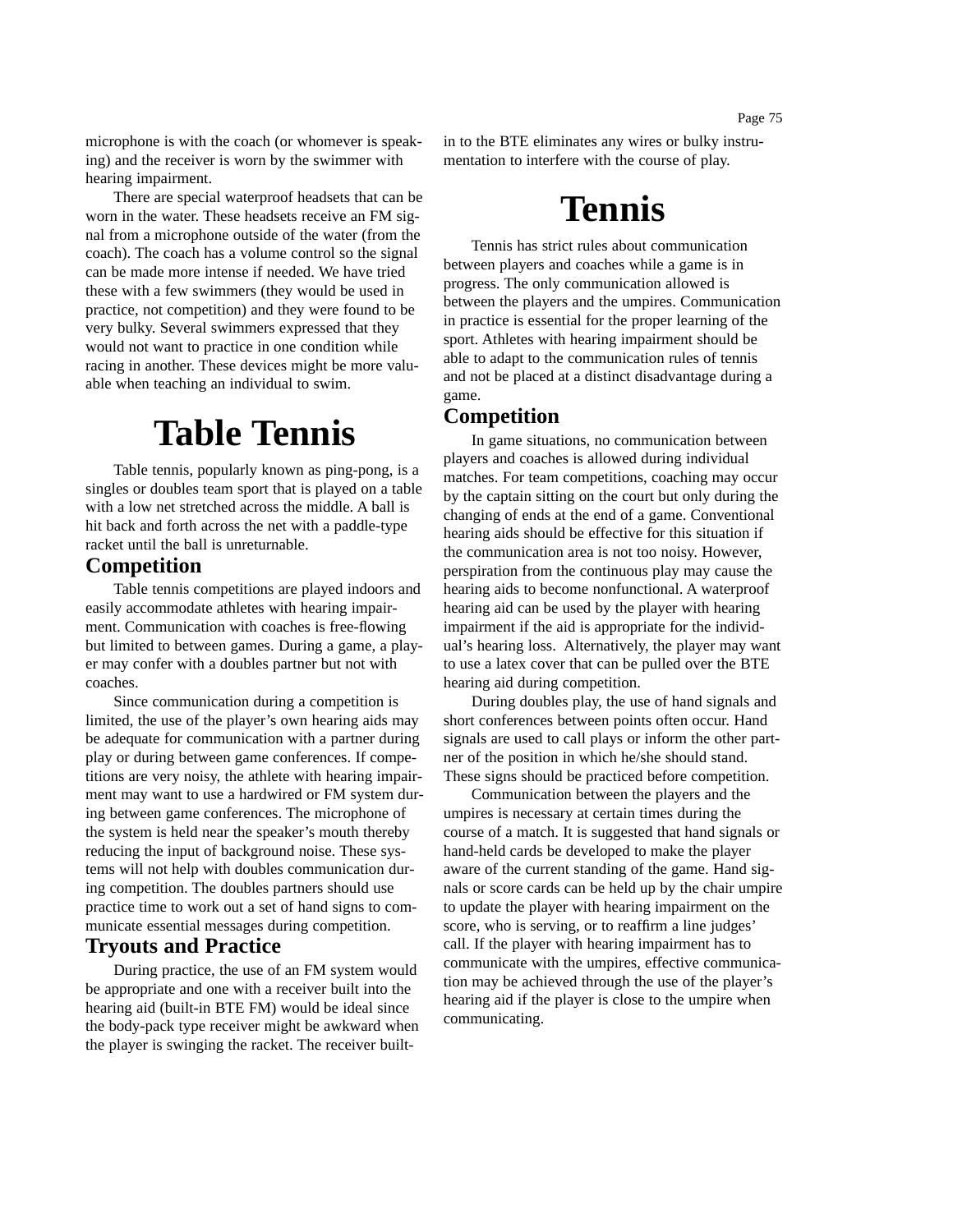In the case of the player who does not wear hearing aids during competition, communication between player and umpire may be facilitated through the use of a battery operated FM or hardwired system with earphones. The system must provide enough ampliÞcation for the player to hear the umpire so that effective communication is achieved. This should be tested before competition. An FM or hardwired system with direct audio input into the player<sup>''</sup> bearing aid also can be used in this situation if this capability is available on the hearing aid. Its use would have to be controlled by the umpires since communication is limited during games. Use of an FM system by player and coach during play would be illegal according to the rules of the sport.

Calls by the line umpires may come from behind the athlete with hearing impairment. A hand signal from the line judge opposite (to the front of) the player with hearing impairment especially to signify that the ball was out may be necessary. The player may not hear a call so hand signals by all of the of  $Picials$ will aid the player with hearing impairment. The hand signals should be agreed upon and reviewed prior to the match.

## **Tryouts and Practice**

Use of a hearing aid with a built in FM system (built-in BTE FM) during practice and tryouts would allow the player with hearing impairment to hear the coachÕs instructions. A traditional FM receiver would be cumbersome for the player because the device and wires may interfere with play. The assistive device is appropriate for team meetings and discussions and other noisy situations. An FM system lets the athlete with hearing impairment hear the speaker is voice while reducing the interference of the background noise.

The use of visual examples and demonstrations would be especially helpful in the instruction of tennis. Visual examples would include writing down information as well as using illustrations. Demonstrations are easily performed and valuable to all players.

# **Volleyball**

Volleyball is a 2 team sport with 6 players per team on the court during play. Volleyball involves serving a ball over the net where the other team uses

their hands and arms to keep the ball in play and return it back over the net. Points are scored to the serving team when the non-serving team does not clear the ball over the net or the ball travels out-ofbounds prior to hitting the court or being hit by the serving team.

While the players are on the court, signs and hand signals are used by the players to call plays and by of pcials to inform the players and coaches of the status of the play or game. Free ßowing communication between players, coaches, and of Pcials is allowed in volleyball. The use of hand signals does not place the player with hearing impairment at a disadvantage, however, the free ßowing verbal communication may be easily missed.

## **Competition**

The volleyball player with hearing impairment can communicate with his/her teammates using hand signals during a game. Plays are often called using gestures. It should be the responsibility of the player with hearing impairment as well as his/her teammates to ensure that this player is aware of the play and the standing of the game. The visual scoreboard can be used by the player with hearing impairment to keep apraised of the game standings.

Whistles are often used by the of pcials during a volleyball game for such events as serves, dead balls, time-outs and substitutions. For all of these events, a visual signal accompanies the whistle except for dead balls. The visual signals are all described in the volleyball rulebook. Again, a designated player on the court can give a signal to the player with hearing impairment regarding events that may be easily missed. During the prematch conference, the coach must emphasize the importance of using visual signals in addition to the whistles by the of Pcials. In cases where the player with hearing impairment wears hearing aids during a match, it must not be assumed that he/she can hear everything including the whistles. Noise from the crowd will greatly impact what is audible to the player with hearing impairment. The suggestions stated above should still be followed.

Communication between coach and player is not prohibited as it is in some sports. Coaches often communicate verbally and visually with their players. Hand signals are recommended because verbal instructions may be missed. In instances where verbal instructions are necessary, the coach may consult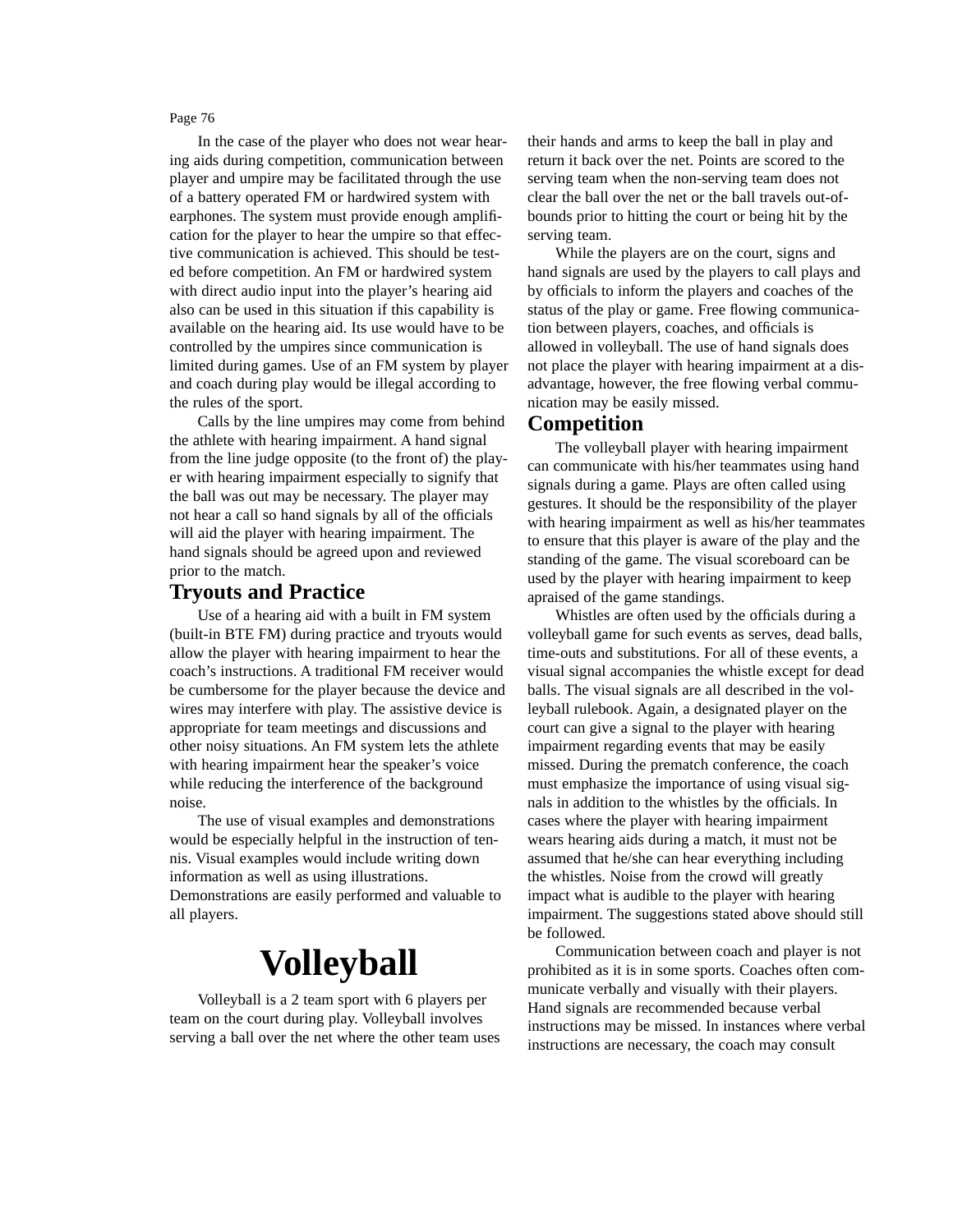another player who can relay the information to the player with hearing impairment on the court. Another alternative is a loop system at the home court gymnasium. This requires an ampliÞer plugged into an outlet. This would allow the player with hearing impairment to use his/her hearing aids set to telecoil during play in order to hear the coach who would wear a battery operated microphone that sends an FM signal to the ampliÞer that drives the loop of wire. There are 2 downfalls to looping the gym. The Þrst is that since volleyball is such an active sport with constant movement and jumping, a behind-the-ear hearing aid may ßop around and be bothersome. A product called HuggieAid" can be used to secure the BTE hearing aid to the head. These can be obtained from any audiologist. An in-the-ear hearing aid would eliminate this problem, however, a direct hit to the ear (from the ball, ßoor, or another player) will be very uncomfortable. Secondly, the loop system will only be benecial to the player with hearing impairment at home games. An alternative method of communication would still be necessary for away games.

If a penalty is issued during a volleyball game, yellow and red cards are shown. Typically, verbal indication of the recipient of the penalty is offered. A coach may request that the of pcials use hand signals  $(indicating the player  $\& number$ ) and point to indicate$ who a penalty is issued to.

The three most common verbal expressions during the volleyball match occur between players indicating 1) that the ball is headed out of bounds - donÕt hit it, 2) that the ball is going to be in bounds - you better try for it, and 3) my ball - IÕm going to hit it, donÕt run into me. Depending on the level of the individualÕs hearing loss, one word expressions (with sounds in his/her hearing range) may be determined that will allow for these communications. Use the graph in the ÒEar, Hearing, and CommunicationÓ chapter and the studentÕs hearing data to determine what sounds are audible. Now create words for each of the three situations using the audible (but different) sounds. Remember, there can be a lot of noise in the actual game situation. YouÕll need to practice the calls in noise to make sure theyÕre still audible. An example of this strategy is detailed in the ÒCommunication Needs AssessmentÓ chapter. If audible calls cannot be created, the athlete with hearing impairment will have to pay close attention to the ball position and the movement of the other players.

According to the rule book, each team is allowed two time-outs per game. It is important to use whatever means possible to convey information to the player with hearing impairment. Signals and simple communication strategies (such as looking directly at the player with hearing impairment) will aid the player in understanding the information. If the coach discusses plays, use of paper and pencil drawings or an erasable marker board will assist all players, not only the athletes with hearing impairment, in understanding the directions of the coach. Hearing aids or assistive devices designed to eliminate background noise (FM or hardwired) can be used during time outs.

## **Tryouts and Practice**

During practice and tryouts, assistive listening devices should be used. Use of a BTE hearing aid with a built-in FM receiver during practice and tryouts would be ideal. A traditional FM system would be cumbersome for the player because the device and wires may interfere with play. In addition, the use of these devices is appropriate for team meetings and discussions and other noisy situations. An FM system allows the athlete to hear the speaker is voice while reducing the interference of the background noise. If the player does not wish to use assistive devices during tryouts, time should be taken to make sure that the student with hearing impairment knows exactly what is expected of him/her. At least some time in practice should be devoted to mimicking the game situation. For example, if hand signals are going to be used to call plays, they should be used in practice.

# **Water Polo**

Water polo is a game played in a swimming pool by 2 teams. Each team must attempt to score points by moving a rubber ball down the pool and throwing or pushing it into the opponentÕs net.

Water polo can be adapted to accommodate a player with hearing impairment. The necessary modications to the rules do not require any signiÞcant changes to the existing set-up of the game. Communication during a game is mainly between players except during time-outs and between periods.

## **Competition**

Since water polo is a fast-paced game that is played in the water, hand signals should be devised for communication with a player with hearing impair-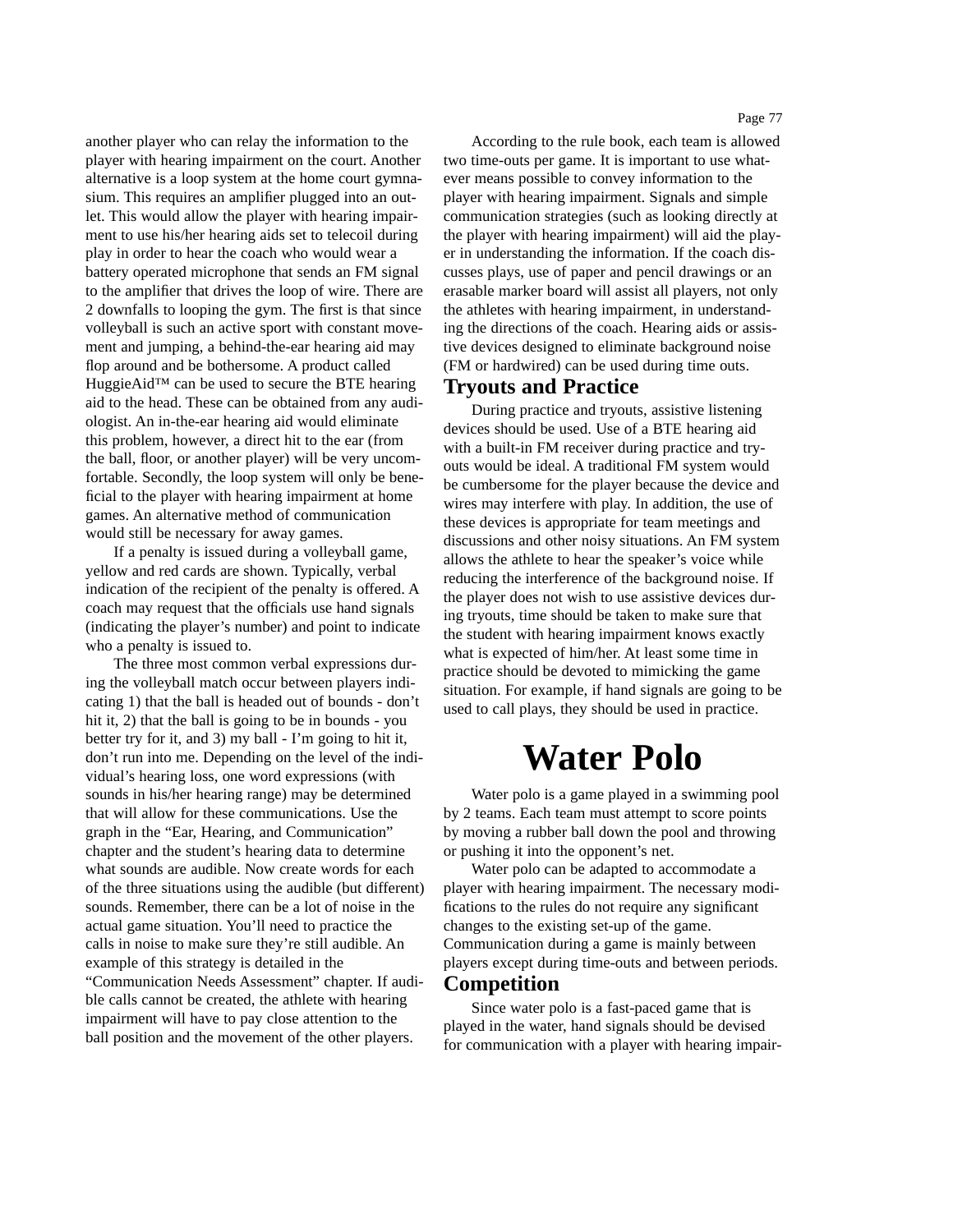ment. The water polo player with hearing impairment will not be able to use ampliÞcation or assistive listening devices in the water. Play calling and any other necessary communication must be relayed using a signaling system. The player must be aware of his/her position and where the ball is at all times because he/she may not be able to hear the yells of teammates for this information. Even water polo players with normal hearing will have dif pculty hearing because their ears are under water part of the time, water is splashing around them, they are making noise swimming quickly, and crowd noise is ever present.

The game is started with a whistle blast. The referee throws the ball onto the center line and both teams (previously lined up near their goals) swim toward the ball. Swimming cannot start until the whistle is sounded. Instead of a whistle or in conjunction with the whistle, a ßag can be raised over head to indicate the start.

After a goal is scored, the game is restarted by a whistle blow. The team that didnÕt score has the ball at the center line and can start moving the ball as soon as the whistle sounds. Again, a ßag wave can supplement the whistle blow. This technique should be used consistently regardless of the position or the team membership of the player with hearing impairment.

A whistle is blown to indicate a technical foul (e.g., submerging the ball, pushing off the bottom, etc.) and a plackard or ßag with the cap color of the team who should start play with the ball is held up. The ball is quickly given to the player that was fouled and he/she immediately starts the action from the point of the foul. This is very different from most sports where an of pcial receives the ball and gives it to the correct team in a special location. The player with hearing impairment may not hear the whistle. If he/she is the one who was fouled, the ball will be handed to him/her and it will be obvious as to what transpired. If he/she is the offender, he/she may keep playing without handing the ball over. The best solution will be for the referee to wave the ßag indicating the cap color of the recipient. Alternatively, a teammate can use a hand signal to indicate the turnover.

When a personal foul is committed (holding, sinking a player, etc.) the referee calls out the cap number and team color of the offending player, points with the free hand to the site where the ball is to be

put into play while pointing down to the water with the ßag. Play is restarted when the referee raises the ag overhead (this is done when the ejected player begins to leave the area of play). This sequence of events will be obvious to the player with hearing impairment because play will stop and visual signals are used. If the player with hearing impairment is the one committing the personal foul, he/she may keep playing, not realizing that the personal foul call was made. The referee can wave a ßag to get his/her attention or a teammate can alert the player.

If an action has been taken that warrants a penalty throw, the goalie and player get into place near the goal. The goalie is allowed to move and the player is allowed to attempt to score only after the referee sounds the whistle. If a player with hearing impairment is involved in this scenario, a ßag should be raised overhead in conjunction with blowing the whistle. The referee should be standing in a place visible to either the goalie or shooter depending on which player is hearing impaired.

Play is stopped with the sounding of a signal, usually a blank pistol, horn, or whistle. These signals may not be audible to the player with hearing impairment, so a different method of alerting may be necessary. This may include incorporation of a visual device (ßashing strobe), hand signals by the of Pcials or the playersÕ teammates, or waving a ßag.

Some swimmers and water polo players today choose to wear custom-made swim plugs to keep water out of their ears. All of the visual signals described above will help these players as well.

The of pials should be informed that a player with hearing impairment is on the team and what his/her number is. A whistle or signal may not be heard by the player with hearing impairment who may continue to play. In instances where this occurs, the of picials should give leeway to this player due to his/her inability to hear the signal. The of Pcials should be informed in the pregame conference that the consistent use of appropriate hand signals (or ßag waving) is necessary and that repetition of calls may be needed for the player with hearing impairment. Of pcials also must be aware that if a foul is committed by a player with hearing impairment and they issue a penalty where a verbal caution is warranted, the of Pcial must ensure that the message is understood by the player.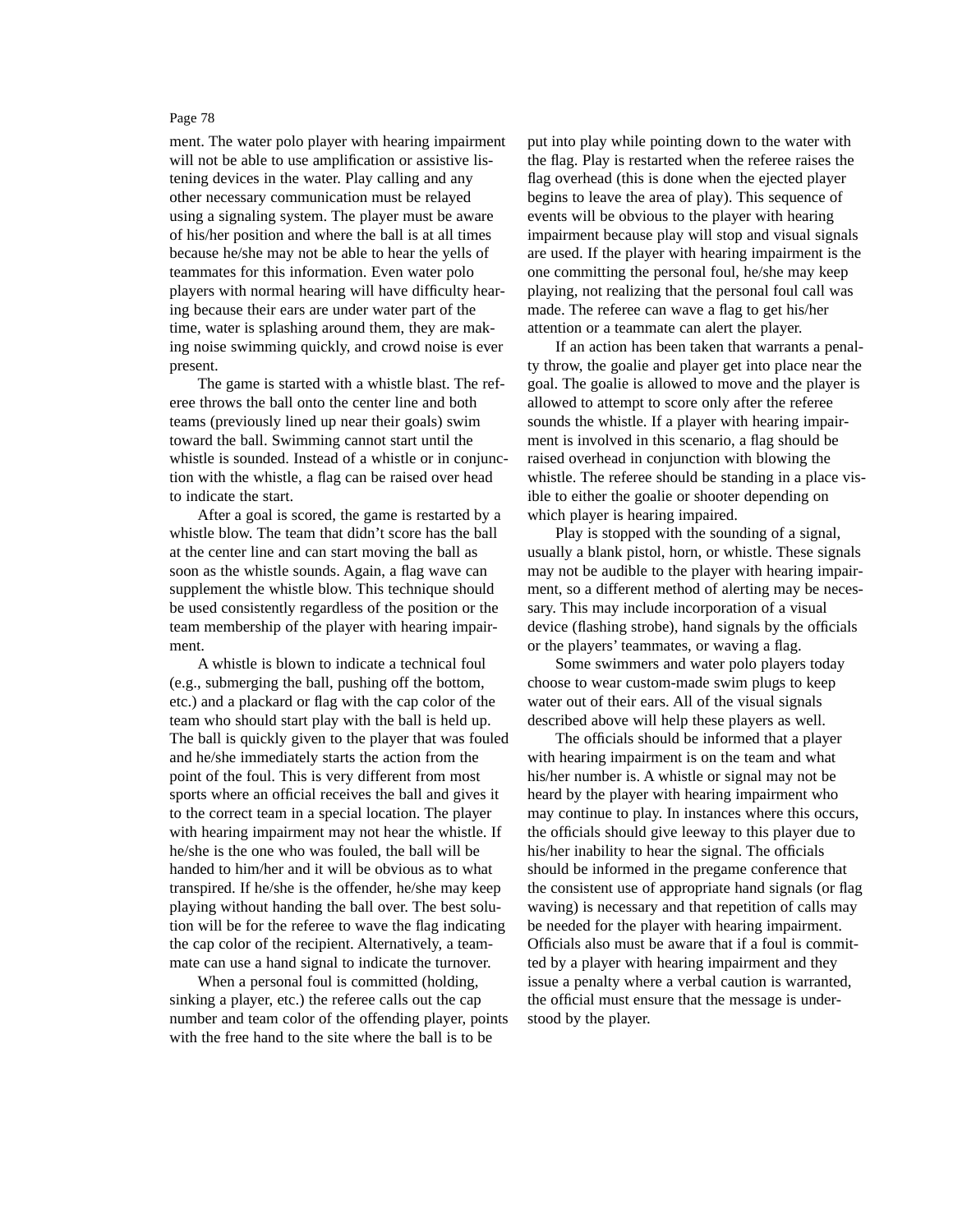The coach is allowed to communicate to players by yelling from the side of the pool. However, with the pace and nature of this sport, the message is not always received. Substitution is another way in which a message can be relayed to players (including but not limited to the player with hearing impairment). A substitute player can enter the game in any manner and from any location. It would be advantageous to the team if a substitute who has a message from the coach for the player with hearing impairment enter the game at a place near this player. A player in the pool can indicate to the player with hearing impairment that he/she is being substituted.

During time-outs or when the player with hearing impairment is not in the game, communication on the pool deck area may be necessary. During timeouts the coach may use illustrations to depict plays and strategies to be used by the team. If verbal communication is necessary, the coach should face the athlete when talking and should not talk rapidly even though the time-out period is short. A hardwired system using inexpensive earphones may be used for auditory communication. This device will reduce the impact of crowd noise and provide ampliÞcation to the athlete. It can be left on the bench during play.

## **Tryouts and Practice**

Instruction in tryouts and practice will most likely occur while the players are in the pool. The coach should try to do as much instruction and training on land as possible. For the times where this is not possible, the importance of illustrations and demonstrations can not be overstated. In or out of the pool, these techniques can be used in teaching strategies and techniques of play. Some coaches videotape previous games to show examples of what to do and what not to do. Training procedures and work-outs can be fully described in a written form and illustrated for the player to follow.

Instruction that takes place outside of the pool (including dryland exercises) can be facilitated with the use of the individualÕs hearing aids or with an FM or hardwired system. The microphone would be with the coach (or whomever was speaking) and the receiver would be worn or held by the player with hearing impairment. If the player will be going from land instruction into the pool continually and quickly, the use of easily removable, inexpensive earphones should be considered.

# **Weightlifting**

Weightlifting is an individual sport involving the use of different methods of lifting weights of varying degrees of heaviness. Since this sport relies on the strength of an individual, an athlete with hearing impairment can easily participate in this sport. Communication between coach and athletes is essential during training but in competitions it is limited.

## **Competition**

Before the competition, the competitors are called into the weigh-in room one by one. If the weightlifter with hearing impairment is unable to hear his/her name called, the coach should indicate when to enter the room. There is no penalty to the competitor for not being present when his/her name is called, however, to prevent any potential problems, a coach should be present to ensure proper weigh-in and communication between athlete and of Pcial.

After the weigh-in, a weightlifter waits for his/her name to be called by an announcer. In addition to his/her name, the announcer indicates the weight of the barbell and the number of the attempt to be made. With the use of his/her hearing aids, the weightlifter may be able to hear the announcer. In this case, no prompting by a coach or teammate is necessary. The weightlifter should be able to wear his/her hearing aids while lifting unless it is deemed hazardous by the of pcials. In the event that the lifter can not hear the announcer, it may be necessary for a coach or teammate to indicate to the competitor with hearing impairment that it is his/her turn. This informer can use a written list to indicate which lift and the attempt number that was stated by the announcer. The weight that was announced is then displayed on an attempt board. Any discrepancy may be disputed by the coach or competitor with the of  $\rho$ cials. Once a competitor is name is called, one minute is allowed between the time of the announcement and the beginning of a lift. At the 30 second mark, a warning signal is sounded. It is of the utmost importance that the competitor with hearing impairment be aware of the announcement of his/her name so that he/she is not eventually penalized or disqualiÞed due to time limitations.

A competitor may chose to increase or decrease the weight of the lift, he/she can do so by notifying the of pcials of the request. Since a coach also can notify the of picials of the request, a competitor may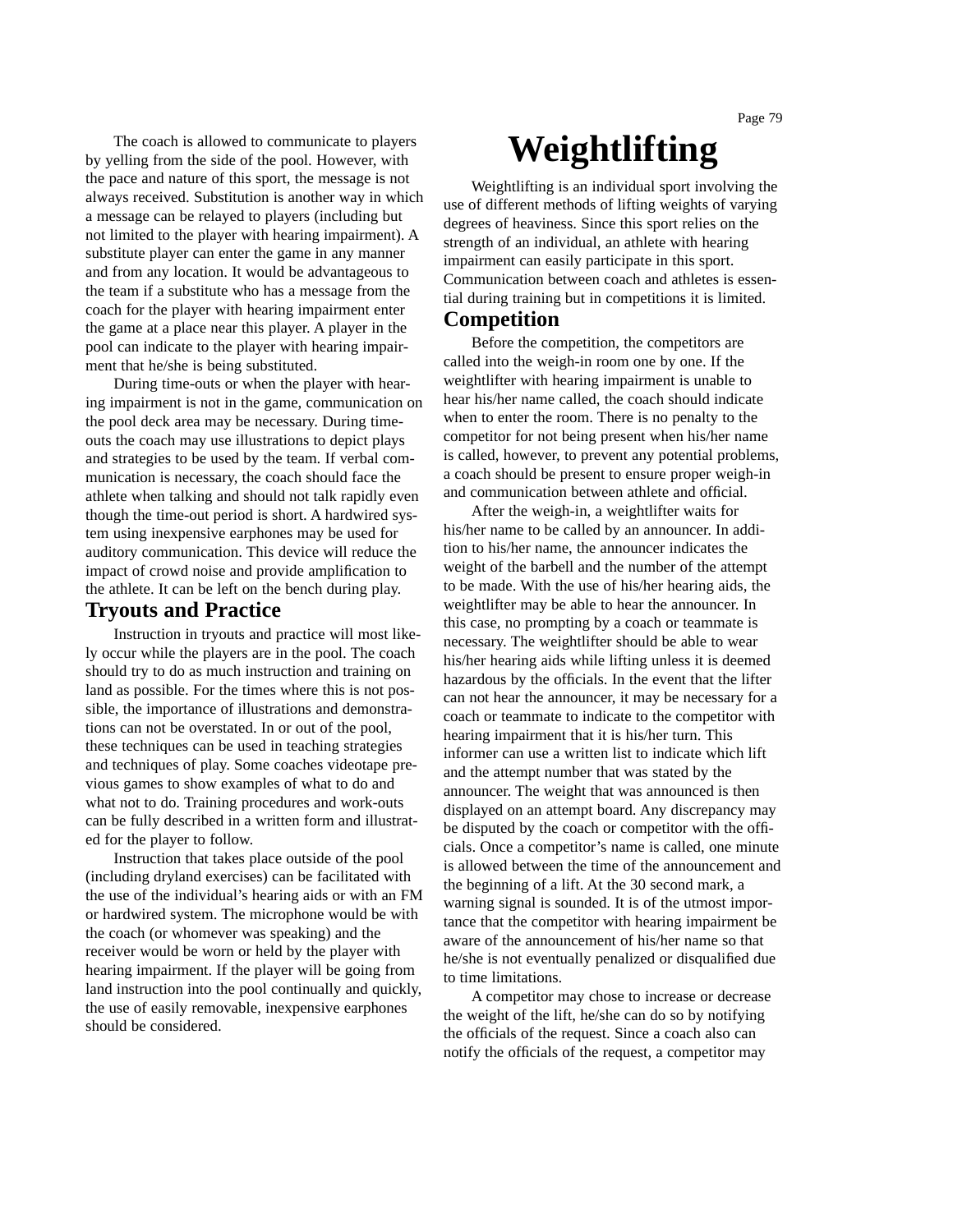wish for the coach to do so or at least be present in the event that questions may arise.

As with many sports, communication between the coach and the weightlifter is not allowed while the athlete is actually competing. Communication in weightlifting is limited to the times before and after the competitor is lifting. The weightlifter should use his/her hearing aids if he/she can understand the coaches and teammates with them. An FM system also may be used (to reduce the interference of background noise) but must be removed while he/she is competing due to the possibility of instruction from the coach.

At the end of the competition, the names of the competitors in the Þrst 6 places are announced. If no visual display accompanies the announcement, then the coach or teammates should notify the individual of his/her standing.

## **Tryouts and Practice**

Most of the instruction involved in weightlifting is given in practice. The use of hearing aids and/or FM systems in practice are appropriate and may be necessary for good communication. An FM system built into the hearing aids (built-in BTE FM) is the ideal method for communicating instructions and guidance. This system will allow the coach to be at a distance from the weightlifter and still be able to be heard in a noisy environment. The microphone of the transmitter will be with the coach and the receiver is built into the hearing aid so no external equipment and wires will interfere with the lifts.

During training, the same instrumentation can be utilized. In addition, illustrations and written instructions of training procedures and work-outs may be necessary in the event that the athlete cannot, for some reason, use this equipment in order to hear.

# **Wrestling**

Wrestling is a one-on-one sport and easily can accommodate athletes with hearing impairment. During an actual match, very little communication occurs. However, during tryouts and practice, communication is an important part of training.

## **Competition**

During dual meets, the coaches are restricted to an area that is at least ten feet from the edge of the mat (during tournament competition, two coaches are permitted on chairs on the edge of the mat). Therefore, coaching is usually done from a distance of at least ten feet. At this distance, individuals with normal hearing will be able to hear the coach, however, a wrestler with hearing impairment may have difculty hearing the coach depending on the degree of hearing loss and the environmental conditions.

Hearing aid use is not recommended due to the nature of the competition and the possibility of injury. Also, the wrestler  $\&$  protective headgear would likely cause a hearing aid to feedback (whistle) making it useless. Allowing the coach to be located next to the match, as in tournament competition, would be a reasonable accommodation. The opposing wrestler $\&$ coach also should be allowed to sit near the mat. Special methods are employed for blind/visuallyimpaired wrestler<sup>®</sup>s, and the same consideration should be given to those with a hearing impairment.

Wrestling starts and stops with the blow of the refereeÕs whistle. Although the referee is always in close proximity to the wrestlers, depending on the degree of hearing loss, the wrestler with hearing impairment may not be able to hear the whistle. A different acoustic signal (i.e., horn) may be more easily heard by the wrestler. A visual cue is not helpful since the wrestler  $\&$  face may not be in a position to see the signal (i.e., facing the mat). One strategy would be to use a tactile signal to cue the wrestlers. Banging on the mat would be a simple method of providing a signal that could be felt by the wrestlers. The of pcial should be notiped of the wrestler & hearing impairment and should give some leeway if the wrestler does not stop immediately after being signaled.

## **Tryouts and Practice**

Wrestling takes place indoors in a relatively small area. During tryouts and practice, the wrestler with hearing impairment should be located close to the demonstration area and/or person giving instructions. When not actually wrestling, the use of assistive devices and hearing aids is appropriate. One strategy would be to loop the instructional/practice area and give the coach the microphone. The wrestler would set his/her hearing aid to telecoil to receive direct input from the microphone. This system requires a power outlet where the ampliÞer is located. The loop of wire is connected to the ampliÞer. He/she would simply remove the hearing aids and put on protective headgear before actually wrestling. A built-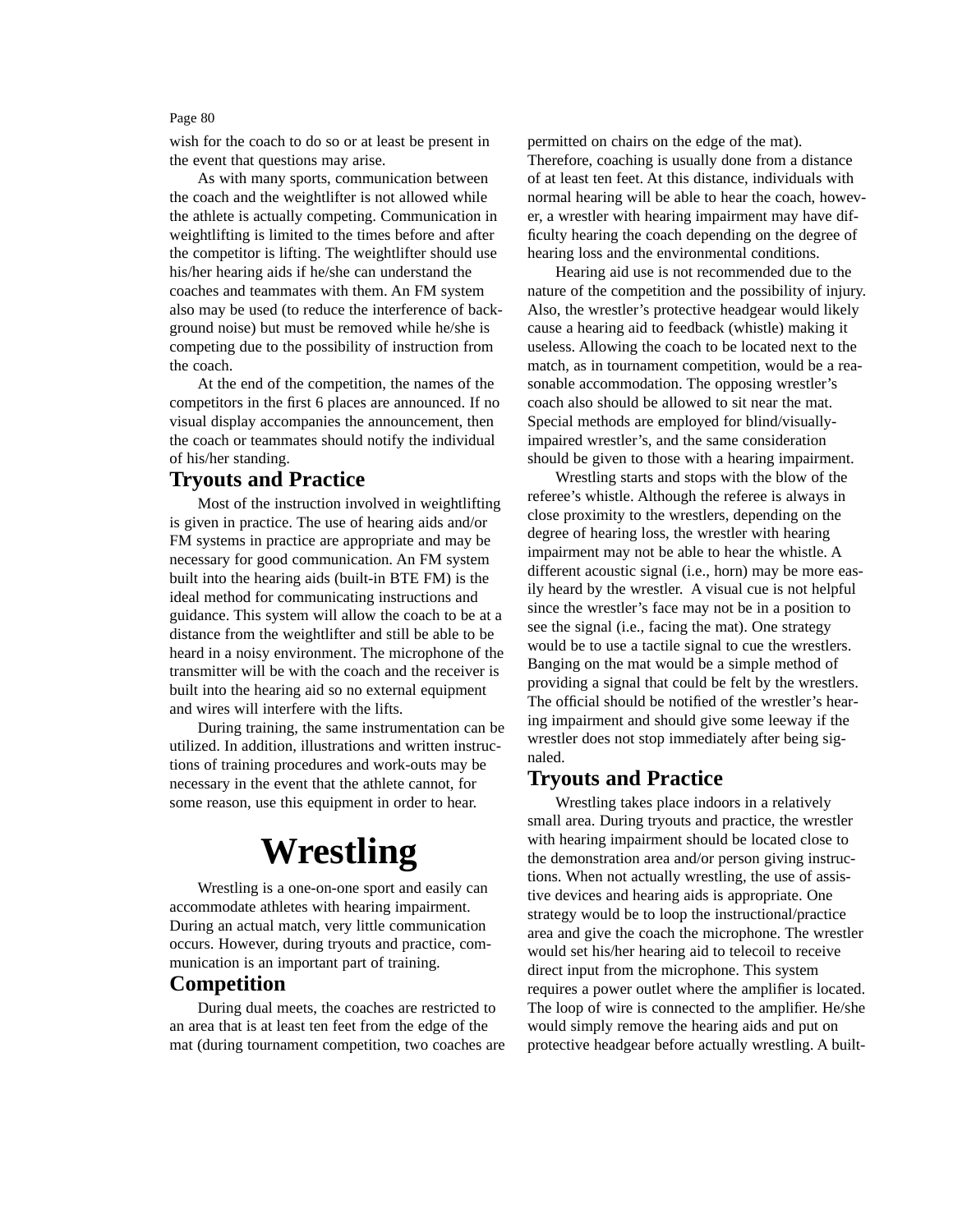in BTE FM system would provide the same advantages without the need of a power outlet and loop of wire around the room.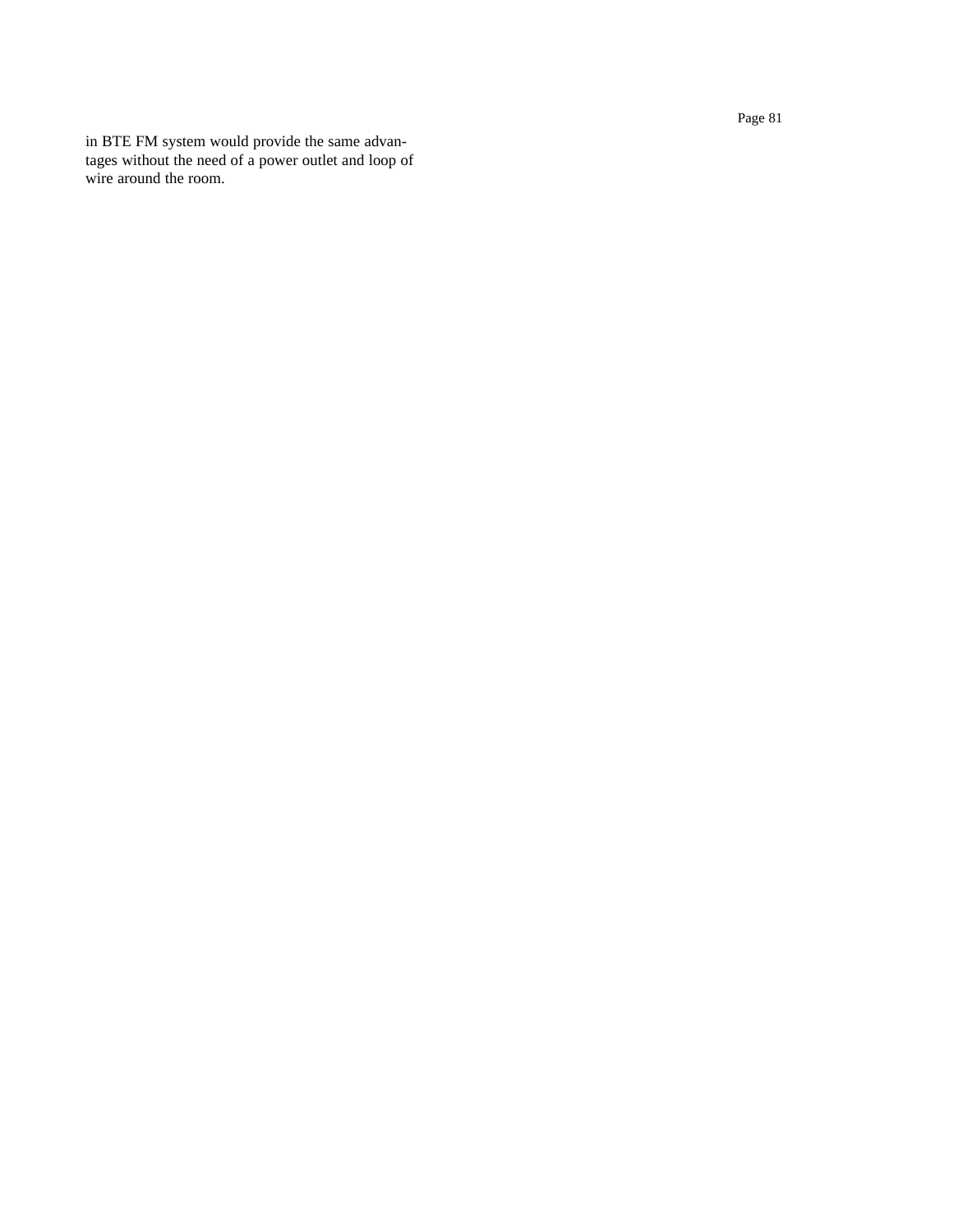# **Chapter 7**

# **Officials**

The preceding chapter outlined strategies that would allow an athlete with hearing impairment to compete fairly and effectively in each sport. While many strategies were unique to only one or several sports, there was one underlying theme. The of  $P_{\text{cials}}$ need to be informed and aware of any athletes with hearing impairment and the strategies that are being employed. The ofÞcial also needs to understand what impact a hearing loss will have on the playerÕs ability to hear and understand any call. The ofÞcial must understand his/her responsibility to implement and/or permit the required accommodations for the student.

Throughout the preceding chapters, it was emphasized that the ofÞcials should be notiÞed, prior to the game, if there are any athletes with hearing impairment participating. This could be done through the coach or the athlete could self identify to the ofÞcial(s). Once informed, the ofÞcial should ask the coach or player for suggestions on how to effectively communicate with the player throughout the course of the game/event. The ofÞcial should be informed of what strategies will be used by the teammates and coaches for communication so he or she can determine if these strategies are within the spirit of the rules. The responsibility of informing the opposing team of any procedural changes as a result of the presence of a player with hearing impairment should lie with the ofÞcial. Any communication strategies that are employed should be explained to the opposing team in order to allay any suspicion of unfair play. For example, the use of an FM transmitter by a coach is bound to cause some confusion to the opposing team. The reason the FM system is being used should be openly discussed with the opposing team.

A hearing loss is likely to affect the athleteÕs ability to understand the ofÞcial; especially in the noisy environments associated with most sporting events. Many important acoustic signals (i.e., a whistle blows) will not be heard by some individuals with a hearing loss, even with the use of a hearing aid. The ofÞcial needs to understand this and allow some leeway to the athlete with hearing impairment. For example, if a player with hearing impairment continues after a whistle is blown to stop play, the ofÞcial should not view this as a deÞant act on the part of the player. He or she may not have heard the whistle and it would be unfair to penalize him or her for that reason.

Appropriate hand/ arm gestures need to be used with any verbal explanation of a foul or infraction. This will not only aid the player with hearing impairment, but the other players and spectators as well. In addition, any call should be repeated at the request of the player with hearing impairment. Once the ofÞcial has learned that a player with hearing impairment is present, he or she should commit that individualÕs name or number to memory to avoid possible confusion during the game.

Most ofÞciating is already accompanied by visual signals (hands, ßags, etc.). The consistent use of the signals helps everyone know what is going on in the game.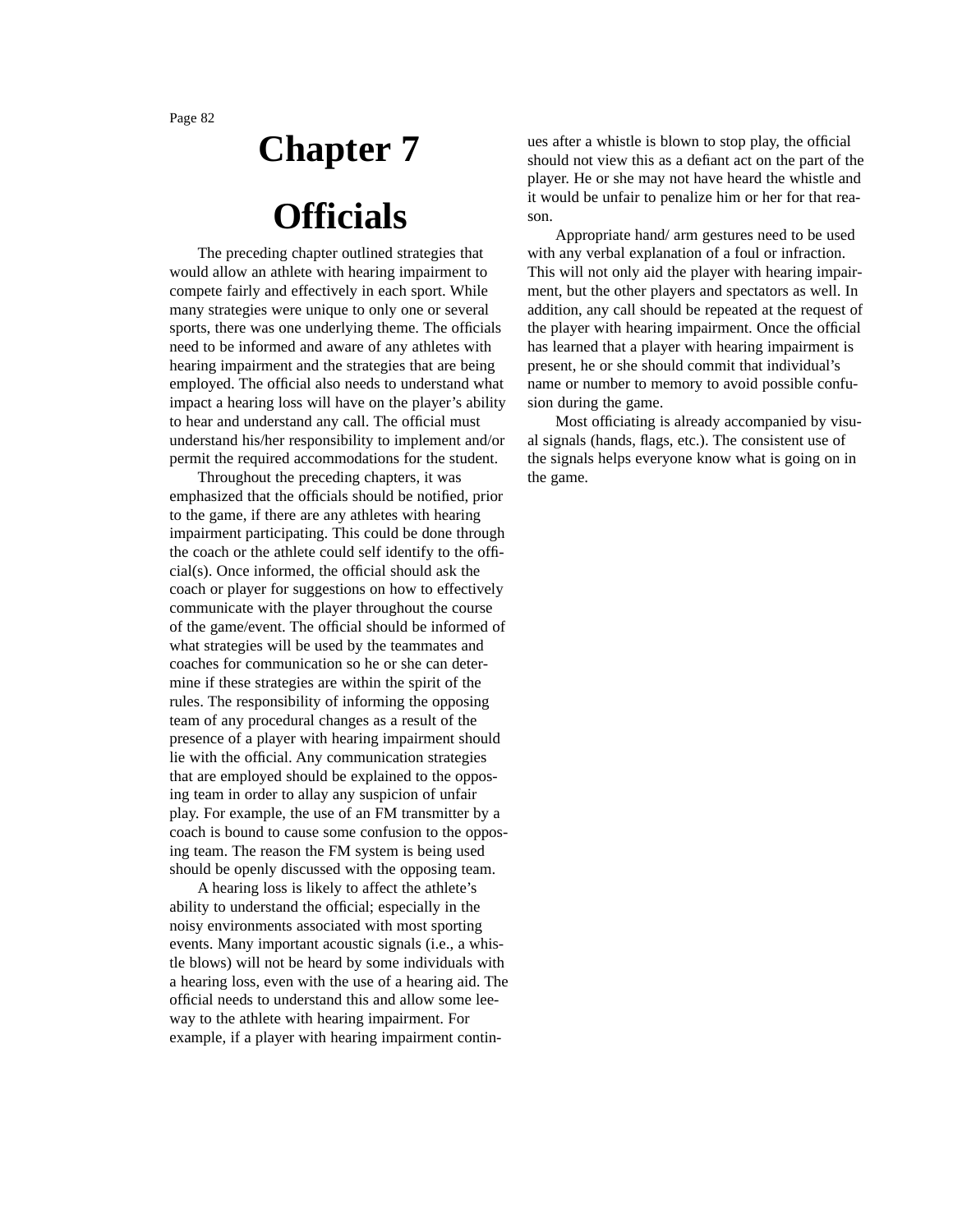# **Chapter 8**

# **Hearing Loss Didn't stop these athletes, coaches, and parents from participating**

Four individuals graciously agreed to be interviewed for this book in order to motivate coaches, parents, and young people to make athletic activities accessible to individuals with hearing impairment. You will Þnd a brief biography about each athlete and then personal answers to questions about communication challenges and athletics. These people represent individual and team sports, men and women, various races, students and parents. We hope their testimonials motivate you.

# **Heather Whitestone**

## Miss America 1**9**

It is the dream of many young girls to someday grow up to become Miss America. Along with the title, there is the fame and prestige, but most of all there are numerous responsibilities such as public appearances, autograph signings, television interviews, and serving as a role model for the millions who look up to you. However, imagine facing these responsibilities without the ability to hear the cheers or the interviewerÕs questions. Would you still strive for the dream? Heather Whitestone did. At 21 years of age, Heather Whitstone became the Þrst Miss America with signiÞcant hearing impairment in the history of the pageant. Her beauty and talent earned her a right to be in the pageant, but her spirit and determination brought her the ultimate glory; the crown.

A pretty face does not alone make one a candidate for Miss America, one must also possess poise, grace, superb communication abilities, and talent in some area. For Heather, her talent is in the athletic arena: dancing. She has been studying and practicing dance since she was Þve. She has Þfteen years experience in formal dance, and on the night of the pageant, her talent was proven to all who watched in amazement at a woman dancing to music she couldnÕt hear. Though it is true Heather couldnÕt hear the music, she could feel the music, giving her the ability to count her steps, just as any professional dancer must do.

Heather lost her hearing as a result of a childhood infection at 1 1/2 years of age. Her right ear is ÒdeadÓ and her left ear is profoundly impaired. She wears a hearing aid in her left ear to maximize her limited auditory capabilities, and has learned to speak through the oral/aural philosophy of educating the deaf. Not only has she won the Miss America pageant, but she has earned impressive academic success graduating from an Alabama high school, where she was mainstreamed with children without special challenges, with an A average. Heather now attends Jacksonville State University where she hopes to graduate with a bachelorÕs degree in accounting and become an educator.

Her role as an educator may have come sooner than she had expected. As Miss America she is able to speak publicly about issues that mean the most to her such as her STARS program SUCCESS THROUGH ACTION and REALIZATION (of your dreamS)] It is her goal to motivate children who are deaf or hearing-impaired to pursue a broad range of communication and educational options in their lives so as to build their self-esteem and ensure their success in life, in whatever area. Heather feels that she serves as a living example of someone who has used the STARS approach to succeed, but recognizes that we all must work to create accessible work and educational environments for those children and adults with special challenges.

Heather Whitestone provided answers to the following questions in order to encourage young people with hearing loss to pursue their dreams.

1. When you were learning how to dance, how did you communicate with your dance instructor?

I began learning to dance when I was 5 years old. I had to remind the teachers to look at me when they were speaking so that I could read their lips. I didnÕt mind doing this because they were very eager to have me in their dance class. They just naturally forgot to look at me. However, perhaps most impor-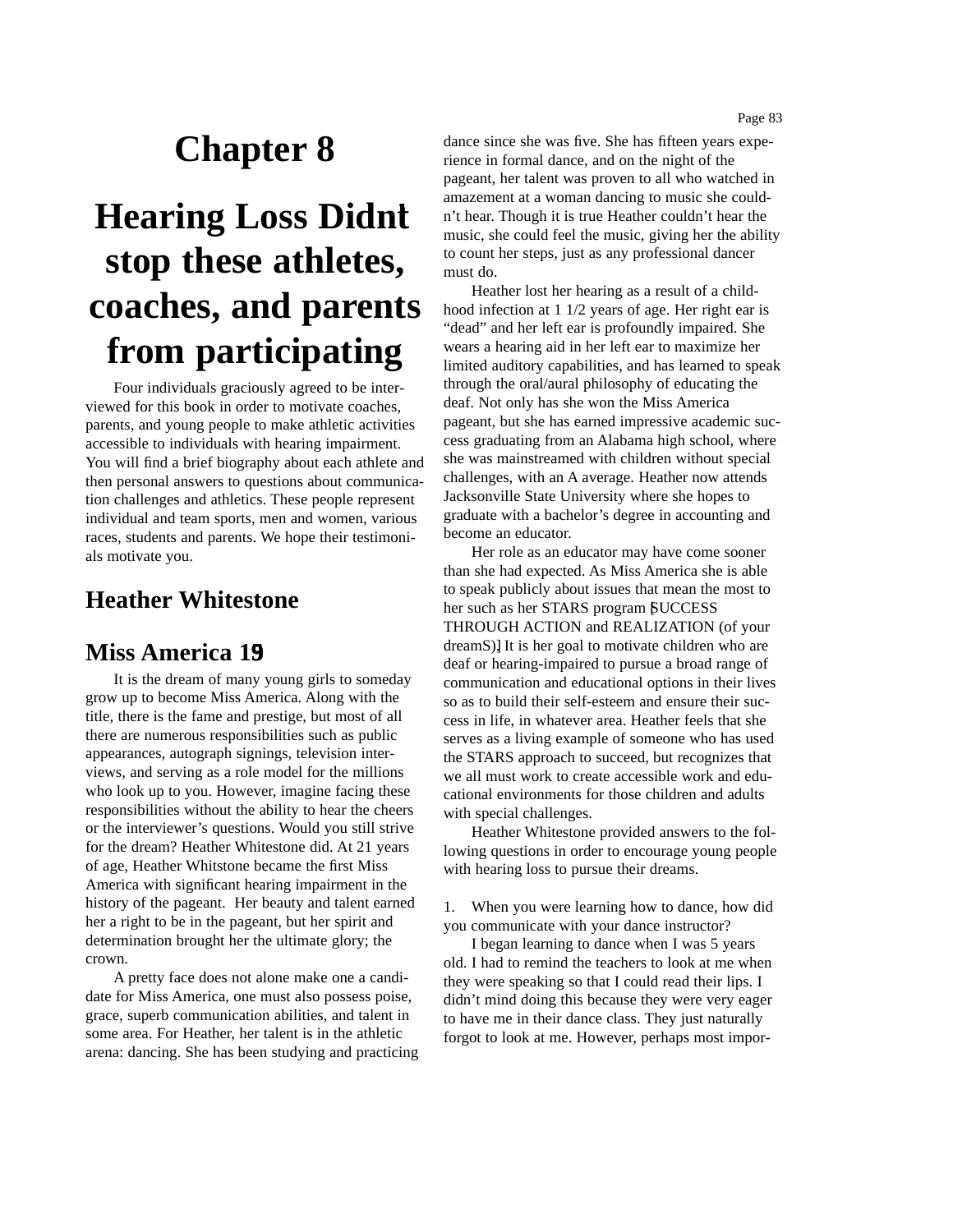tantly, I read their body language as they danced to the music.

2. Did you use any communication strategies or assistive devices in talking with instructors or fellow dancers who were hearing?

I wore my hearing aids to help me hear the music. I didnÕt wear any assistive devices like an FM system.

3. Did you Þnd it difÞcult to communicate at times?

I understood the ballet steps very well, so I didnÕt really Þnd it difÞcult to communicate.

4. Can you remember any particular moments that were especially challenging to you (in terms of difÞculty with communication)?

When the dance teacher decided to change the choreography at the last minute, I had a hard time understanding what they were saying. That only happened a few times.

5. Can you remember any moments that were especially wonderful?

Every year, I danced in a recital until I graduated from high school. I loved performing on the stage and these were my favorite moments. It was like I could escape from the real world and enter the world of imagination and creativity.

6. Are there personal experiences from this time period that you wish to be included in the book?

I had an intense desire to worship God through my dance. At Christmas time, as a little girl, I waited until my family went to bed. Then, I would sneak down into the living room and turn on the Christmas lights. I held a baby doll, pretending I was Mary. I danced around the Christmas tree. I felt so much love from God. I will never forget these private moments.

7. What advice would you give a young person with hearing impairment who wishes to participate in athletics?

ÒAnything is PossibleÓ as long as you have a positive attitude; a dream (especially an education); a willingness to work hard; a realistic look at your limitations and a willingness to master them; and a support team. I believe God is our main support team.

## **Jim Ryun**

At 45 years of age, Jim Ryun, former Olympic medalist and former world record holder in middle distance running, tried on his Þrst pair of hearing aids. Ryun refers to that day as  $\dot{O}$  a revolutionary experienceÓ. Until that day Ryun, who suffers from a binaural high frequency hearing loss, didnÕt even know what he was missing.

He was born a gifted athlete. At 17, he was the Þrst high school student to run the four minute mile, and in the very next year he broke his own record and ran the mile in 3:55.3. That record still stands at his high school after three decades. This then lead to a very promising athletic career for Ryun who in 1966 was named Sports IllustratedÕs Sportsman of the Year, and in the same year captured the AAU Sullivan Award for best amateur athlete. In 1967, he quickened his stride and ran the mile in 3:51.1, a world record that stood for nine years. It was time to prove his abilities to the world, when in 1968 he ran for the U.S. Olympic Team and brought home the silver medal for the 1500m race.

Although Ryun was born a gifted athlete, he needed to overcome the challenges of his hearing loss. Simple things that many runners take for granted, such as hearing the starterÕs pistol, or hearing their competitorÕs footsteps behind them, Ryun had to compensate for. Now thanks to better hearing aid technology, Ryun who now wears binaural hearing aids, hears more of his wonderful life with his wife of 25 years Anne, and his four children.

Ryun has spent the last three years trying to prevent children and other adults from going through years of compensation, exclusion, and low selfesteem because of their hearing loss. He has teamed up with ReSound to present ÒSound of SuccessÓ to different schools across the country to motivate students with hearing impairments.

These questions were answered by Jim and his wife Anne in a telephone interview.

1. When you started to run in school, how did you communicate with your track coach?

Jim didnÕt start running in track and Þeld until he was a sophomore in high school. He only has had two coaches in his entire life. Both coaches communicated well with him by getting his attention and being patient.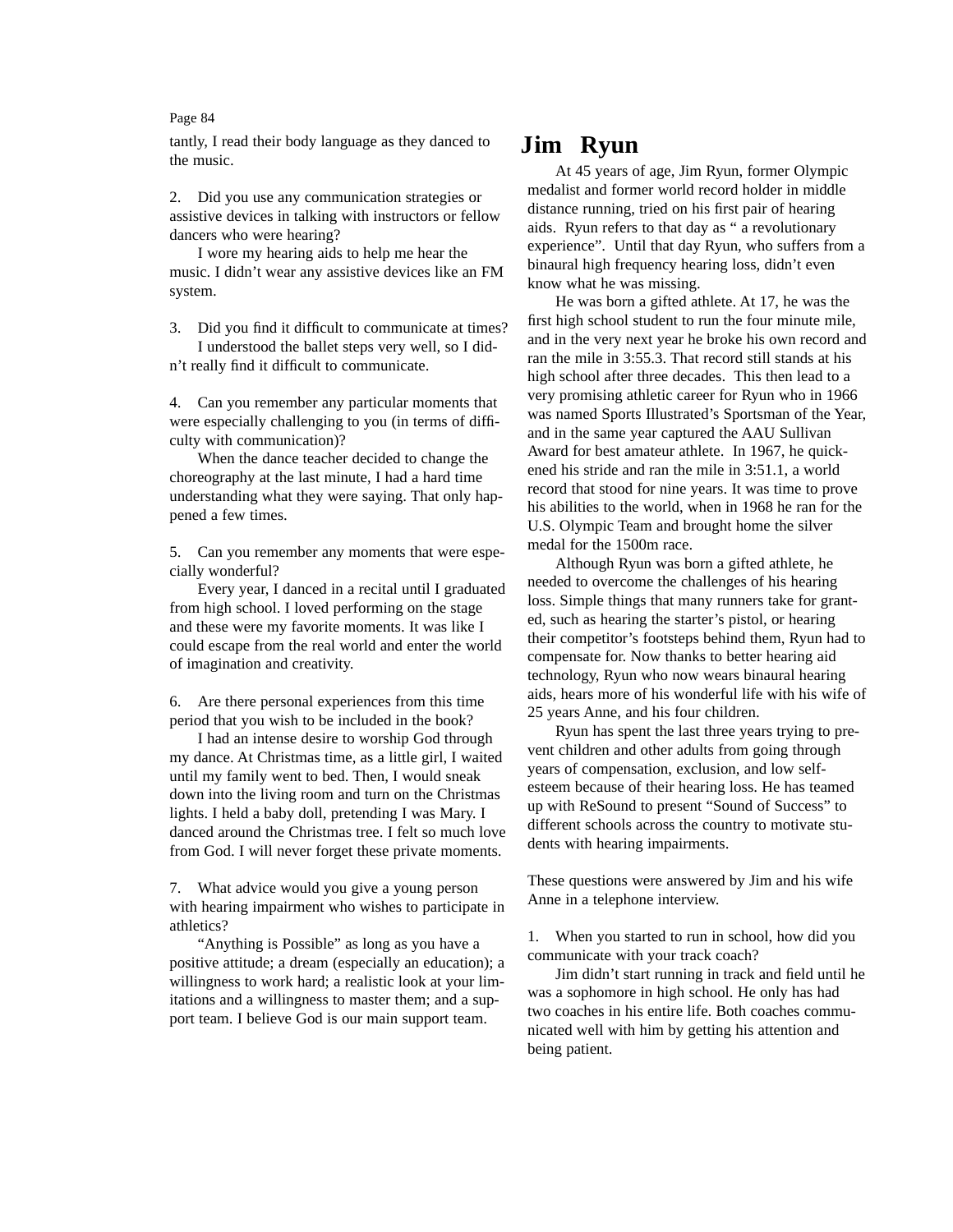2. Did you use any communication strategies or assistive devices in talking with coaches or fellow teammates who were hearing?

JimÕs hearing loss wasnÕt discovered until he was in 6th grade. By then he was a good lipreader and had learned a variety of communication strategies (like making sure people got his attention before talking). He did not use any hearing aids or special devices in school or in athletics. It was not until four years ago that he found hearing aids that helped him. He is currently a hearing aid user.

As you race, timer<sup>o</sup>s around the track call out your time so you know how your are doing compared to your other times and track records. JimÕs timers knew to yell the times as loud as possible and he could usually hear them.

3. Did you Þnd it difÞcult to communicate at times? The most difÞcult situation was when reporters (Jim was the youngest individual to break a 4 minute mile) characterized him as snobbish and cold. They felt that he ignored their questions when really he didnÕt hear all of the questions coming at him from all directions at noisy track meets.

4. Can you remember any particular moments that were especially challenging to you (in terms of difbculty with communication)?

The reaction of the press to what they perceived as JimÕs coldness was very hard to handle. JimÕs wife explained that they both conciously decided not to be bitter about this reaction. She indicated that they have become more religious over this time period and have found this to help in their acceptance of other peopleÕs reactions. We live in a very fast paced world and you Þnd that some people cannot take the time to communicate with someone who canÕt hear. That is their loss and you cannot waste your energy being angry about it.

Jim has devoted a great deal of time through Better Speech and Hearing Month (May) and his program ÒSound of SuccessÓ to promote understanding and tolerance of communication inconveniences caused by hearing loss.

5. What advice would you give a young person with hearing impairment who wishes to participate in athletics?

Through various programs, Jim encourages students with hearing loss to pursue their dreams whether they be in sports, academics, or both. He is now a user of assistive technology and encourages young people to use whatever is available to them to communicate successfully in their activities.

## **Curtis Pride**

Born on December 17, 1968, Curtis John Pride was welcomed into a world he could not hear. Although diagnosed at nine monthes with a profound hearing loss, he and his parents did not let his hearing impairment stand in his way of greatness. He was fully mainstreamed into his neighborhood schools by seventh grade and graduated from John F. Kennedy High School with a 3.6 GPA.

Along with his academic success, Curtis enjoyed a great deal of athletic success as well. He was awarded a full basketball scholarship to the College of William and Mary, but just prior to his high school graduation Curtis was drafted by the New York Mets. Valuing his education, and through a unique arrangment, Curtis agreed to sign with the Mets part-time while attending William and Mary as a full-time student and a four-year starter at point guard. In 1990, he graduated with a degree in Þnance.

In 1992, Curtis signed with the Montreal Expos as a minor league free agent. He soon proved his abilities by batting a combined .324 with 21 homeruns and 50 stolen bases. Then in 1993, Curtis pride became the Þrst deaf athlete in the major leagues in 50 years. To prove that his deafness would not hinder his abilities, Curtis Þnished his Þrst year in the major leagues with a .444 batting average.

Through all success, awards, and achievements, Curtis still Þnds time to be a role model for all children, but especially those with special challenges. In the off seasons, Curtis has been employed as an Instructional Assistant in the Montgomery County Public School System working primarily with kids with disabilities. Most recently, in 1995, he added a new prestigous honor to the list of the many he has already earned, when he was chosen by the U.S. Commerce Committee as one of the ten outstanding Young Americans.

John Pride is the father of Curtis Pride. He answered the following questions as a parent of a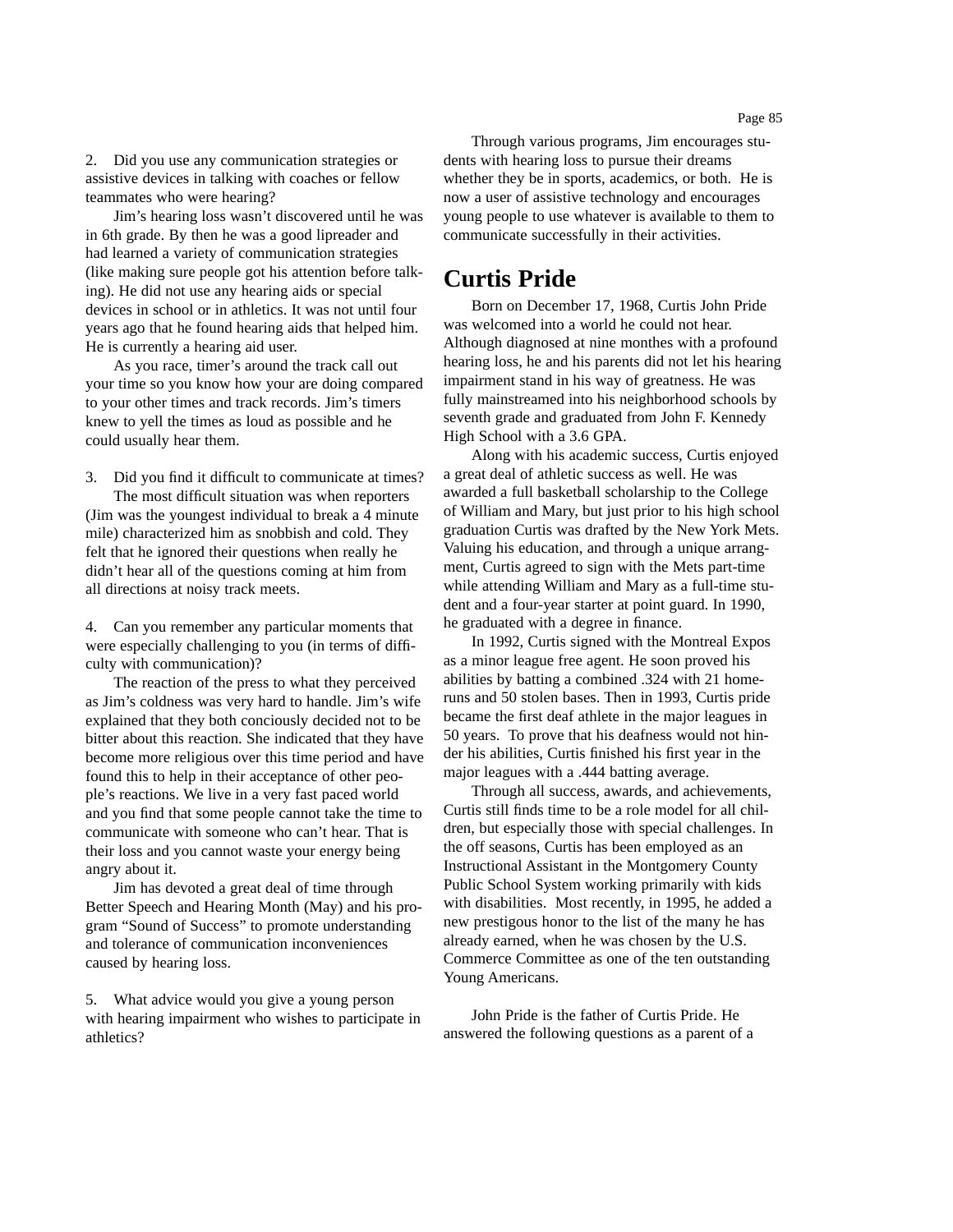high school (and now professional) athlete with a hearing impairment.

1. When Curtis was training and practicing, how did he communicate with the coaches?

Curt has always communicated with his coaches orally. There were occasions in basketball where coaches used hand signals to indicate a particular offensive or defensive set-up, but basically it was completely oral.

2. Did he use any communication strategies or assistive devices in talking with coaches and fellow teammates who were hearing?

Only his hearing aid and speech reading. All coaches and teammates were asked to face Curt when talking to him and this worked out very well.

3. Did he Þnd it difÞcult to communicate at times? Only when he was very young (6-8 years old) and he was learning the rules and strategies of the various sports. Otherwise there were no major problems.

4. Can you remember any particular moments that were especially challenging to Curtis (in terms of difbculty with communication)?

As mentioned in question 3 above, there were some early problems in learning the rules and strategies.

5. Can you remember any moments that were especially wonderful?

Yes!

As a ten year old he stole the ball with seconds left on the clock and scored the winning basket in a major youth basketball game at the buzzer.

The day he signed his letter of intent to attend the college of William and Mary.

The day he got his Þrst major league hit.

6. As a parent of an athlete with hearing impairment, was the junior high and high school time period especially difÞcult for you in terms of ensuring CurtisÕ participation and success in athletics?

It wasnot really that difficult because Curt had so much natural ability. He has always stood out above his peers. That natural ability coupled with his willingness to work as hard as necessary made working with him relatively easy.

7. What advice would you give a parent of a young person with hearing impairment who wishes to participate in athletics?

That the parents get involved personally with the kidsÕ athletic career. Work with him or her at home on fundamentals and rules. Volunteer to assist with the coaching staff so you can be there to deal with any problems that arise. Parents should also have a one-to-one talk with each coach prior to the kidÕs participation to provide an orientation with regard to potential problems.

8. As a successful athlete, is there any advice Curtis would like to give to young athletes with hearing impairment?

Curt has said many times that no one should let their disability inhibit them from trying to be the best that they can be at any sport. It is not important how other people may view your perceived limitations Ñ the important thing is that one recognizes their own particular strengths and take maximum advantage of those strengths.

# **Neil Gwinn**

Neil Gwinn is a guidance counselor at Laurel Woods Elementary School and a soccer coach at Mount Hebron High School in Howard County, Maryland. In his ÒspareÓ time he is an assistant coach and player for the United States Deaf Soccer Organization (USDSO). Neil has had a progressive hearing loss since childhood. Gradually hearing aids were not useful to Neil because of his degree of hearing loss. He received a cochlear implant (a device that stimulates the nerve of hearing directly) in June 1995. He has been a very successful cochlear implant user and currently is able to hear using the telephone! Neil lives in Maryland with his wife Alice, two year old daughter Megan, and new baby.

1. When did you start participating in sports? I started playing soccer when I was 8 years old.

2. Did you use any communication strategies or assistive devices while participating in the sport?

My hearing loss was moderate when I started playing sports and it progressed to a profound hear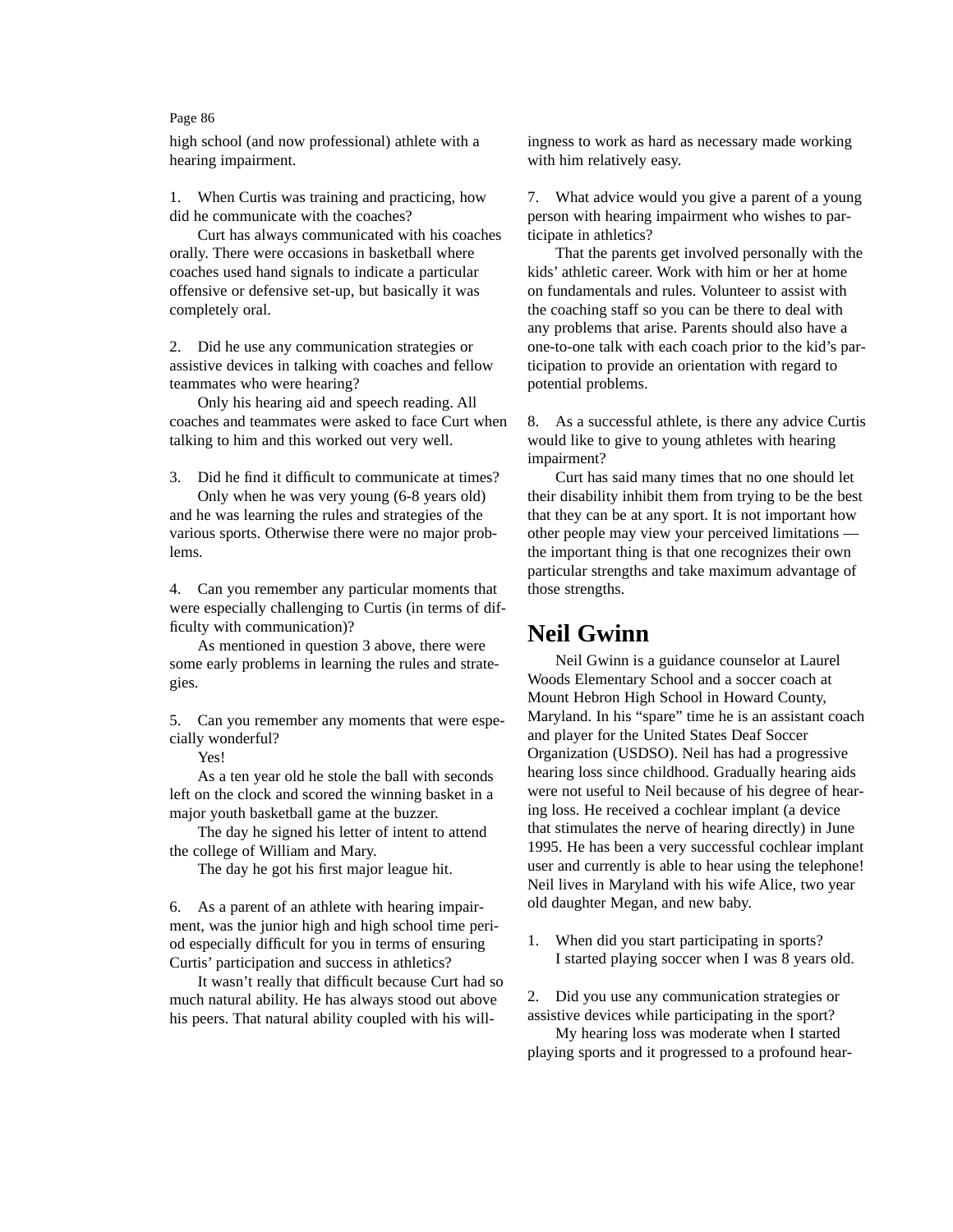ing loss over the years. I gradually got to the point where hearing aids were not much help. As a player, I learned that using my eyes was very important, because I was unable to hear on the Þeld. Using my eyes helped me to become an outstanding player because I would use the whole Þeld to pass the ball to the open space.

As a coach, I always believed in show and tell (show and explain how to use the proper technique to perform the skill). I think it is very important when coaching kids that you are out there with them on the eld to demonstrate the skills rather than always coaching on the side. When coaching during a game  $\hat{N}$  I will have the players make eye contact with me and show them a skill or movement to try next time in that situation. From my point of view N coaching hearing, hard of hearing, or deaf Ñ if you have a coach who is yelling at them from across the Þeld on what they could have done differently, the coach will not get the message across because most likely that player is too focused on the game. When you have eye contact and you show the player what to try next time - your point gets across in a positive way.

3. Please tell us about any particularly challenging moments that were caused by your hearing loss.

It was very challenging to be successful in school. Without my parents support and encouragement I would never have been successful. I say that because at times when I felt I couldn $\hat{d}$ t do it  $\hat{N}$  my parents refused to let me give up. Little did I realize that is an important value for everybody in this world.

4. Please tell us about any moments that were particularly rewarding (related to participating with hearing loss).

It is very rewarding to be able to show everybody that regardless of what disability you have if you want to do it no one has a right to say you canÕt. Today, I am a full-time elementary counselor (hearing public school) and I coach at the high school (boys JV soccer). IÕm very fortunate to have a wonderful (hearing) wife and (hearing) daughter. I never thought of not being able to get to do anything, but I realize today that there are people in the world who have views that if you have a disability you canÕt do or be anything you want.

5. Are there any personal experiences from your junior/senior high school days that you wish to share?

I only wish that I could have met somebody in the adult world with a hearing loss who was successful. I can remember, in high school days, feeling like ÒWill I ever be successful?Ó I never knew of anyone successful with a hearing loss that I could talk to about feelings related to hearing loss. Because of this, I make myself available to anyone in Maryland who has contacted me about talking with their hearingimpaired child.

6. What advice would you give a young hearingimpaired person who wishes to participate in athletics?

Go for it all the way!

7. Any advice for coaches and parents?

For coaches: ÒShow and TellÓ technique and to establish a way to communicate together during the game. For parents: Never ever give up Ñ you can only go with what your heart tells you. You as a parent know your child better than anyone else.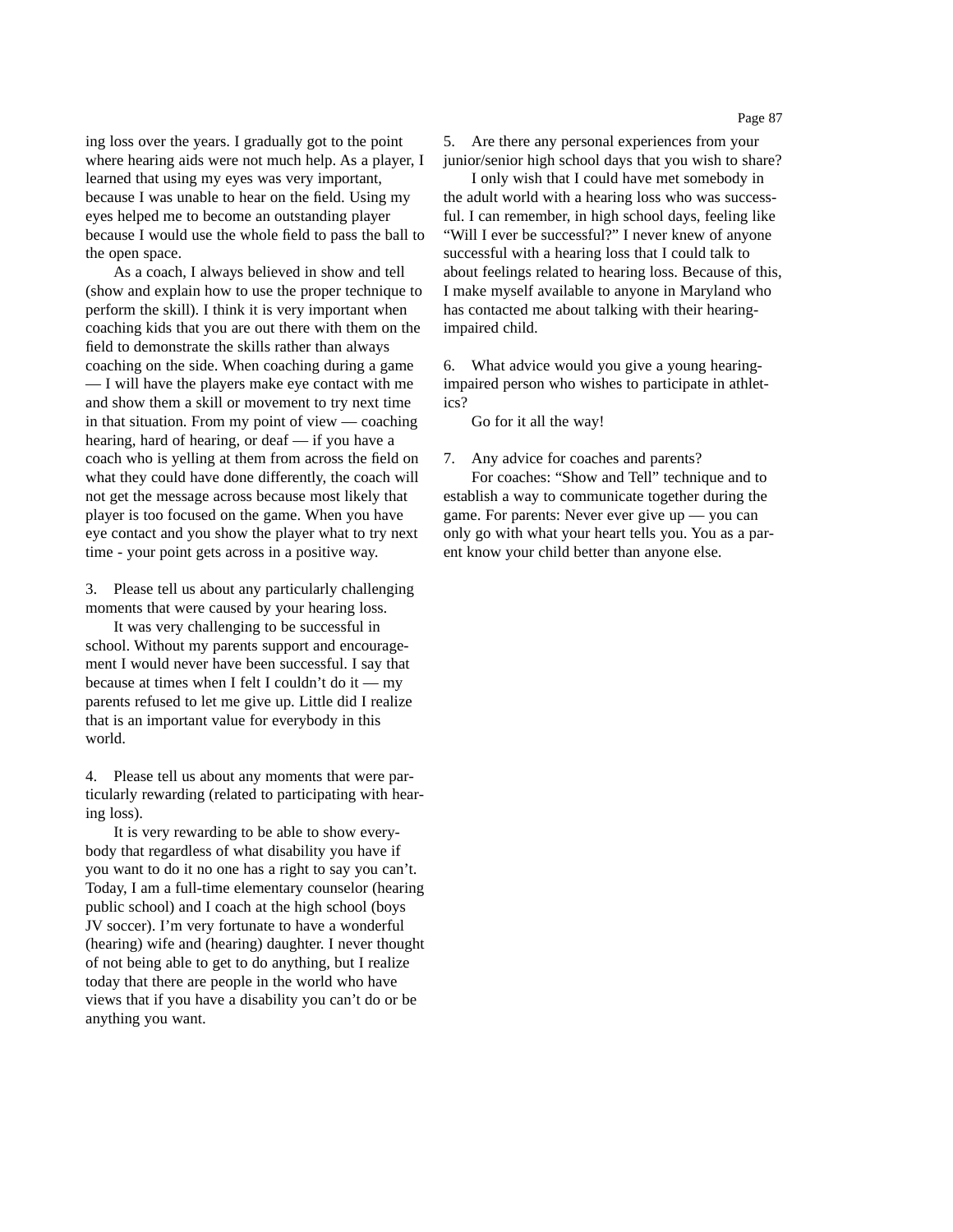# **Chapter 9**

# **Resources**

**The following organizations are concerned about athletics for hearing-impaired individuals.**

American Athletic Association for the Deaf 3607 Washington Boulevard Ogden, UT 84403-1737

National Association for Disabled Athletes 17 Lindley Avenue Tenaßy, NJ 07670

National Deaf Bowling Association 9244 E. MansÞeld Avenue Denver, CO 80237

National Deaf WomenÕs Bowling Association Meadow Lark Lane Ervin, SD 57233

The Deaf Bowler PO Box 171786 Arlington, TX 76003

United States Deaf Skiers Association 5053 Kenmore Drive Concord, CA 94521

## **The following organizations deal with issues and concerns of individuals with hearing loss.**

American Speech-Language-Hearing Association 10801 Rockville Pike Rockville, MD 20852 (301) 897-5700

American Academy of Audiology 1735 North Lynn Street, Suite 950 Arlington, VA 22209-2022 (703) 524-1923 - 1-800-AAA-2336

Alexander Graham Bell Association for the Deaf 3417 Volta Place, NW Washington D. C. 20007 (202) 337-5220

Self Help for Hard of Hearing People, Inc. 7910 Woodmont Avenue, Suite 1200 Bethesda, MD 20814 (301) 657-2248 (V) - (301) 657-2249 (TTY)

PennsylvaniaÕs Initiative on Assistive Technology Institute on Disabilities/UAP Temple University Ritter Annex, Room 433 13th & Cecil B. Moore Avenue Philadelphia, PA 19122 1-800-204-PIAT

Parent Education Network 333 East Seventh Avenue York, PA 17404 (717) 845-9722 - 1-800-522-5827

Pennsylvania Academy of Audiology Box 21 Scranton, PA 18501-0021

Pennsylvania Speech-Language-Hearing Association 100 High Tower 302 Pittsburgh, PA 15205

Telecommunications for the Deaf, Inc. 8719 Colesville Road, Suite 300 Silver Spring, MD 20910-3919 (301) 589-3786 (V) - (301) 589-3006 (TTY)

American Society for Deaf Children E. 10th and Tahleequah Sulphur, OK 73086 1-800-942-2732

National Association of the Deaf 814 Thayer Avenue Silver Spring, MD 20910 (301) 587-1788 (V) - (301) 587-1789 (TTY)

The National Organization for the Advancement of the Deaf, Inc. P.O. Box 10076 Beaumont, TX 77710

National Black Deaf Advocates, Inc. 246 Sycamore Street, Suite 100 Decatur, GA 30030 (404) 997-1489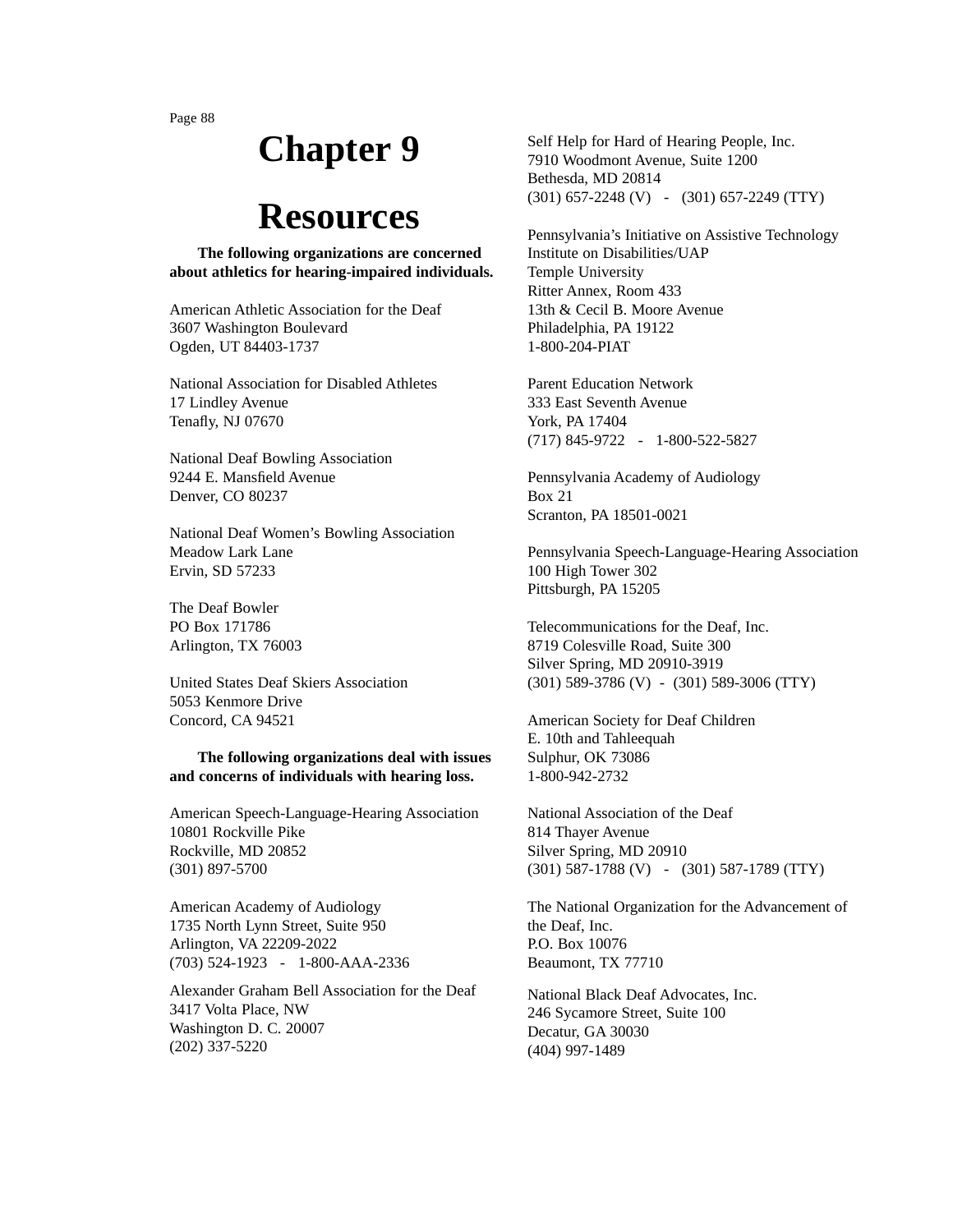National Hispanic Council  $c$ / $o$  D.E.A.F., Inc. Frederick C. Schreiber Center 215 Brighton Avenue Allston, MA 02134 (617) 254-4041

## **The following organizations are rule sources and governing bodies for each sport in this book.**

National Federation of State High School **Associations** 11724 NW Plaza Circle, Box 20626 Kansas City, MO 64195-0626 (816) 464-5400

### Archery

National Archery Association of the United States One Olympic Plaza Colorado Springs, CO 80909-5778 (719) 578-4576

### Badminton

United States Badminton Association 1750 East Boulder Street Colorado Springs, CO 80909 (719) 578-4808

## Baseball

USA Baseball 2160 Greenwood Avenue Trenton, NJ 08609 (609) 586-2381

### Basketball

USA Basketball 1750 East Boulder Street Colorado Springs, CO 80909 (719) 632-7687

## Bowling

American Bowling Congress 5301 South 76th Street Greendale, WI 53129-1127 (414) 421-6400

WomenÕs International Bowling Congress 5301 South 76th Street Greendale, WI 53129-1191 (414) 421-9000 **Canoeing** U.S. Canoe and Kayak Team

Pan American Plaza, Suite 470 201 S. Capitol Avenue Indianapolis, IN 46225 (317) 237-5690

American Canoe Association (ACA) 8580 Cinderbed Rd., Suite 1900 P.O. Box 1190 Newington, VA 22122-1190 (703) 550-7523

### Curling

United States Curling Association 100 Center Point Drive, Box 971 Stevens Point, WI 55481

### Fencing

United States Fencing Association One Olympic Plaza Colorado Springs, CO 80909-5774 (719) 578-4511

### Field Hockey

United States Field Hockey Assn. (Women) 1750 East Boulder Street Colorado Springs, CO 80909 (719) 578-7567

Field Hockey Association of America (Men) 1750 East Boulder Street Colorado Springs, CO 80909 (719) 578-7587

#### Football

National Federation of State High School Assn. 11724 NW Plaza Circle, Box 20626 Kansas City, MO 64195-0626 (816) 464-5400

### Golf

United States Golf Association Golf House Far Hills, NJ 07931 (908) 234-2300